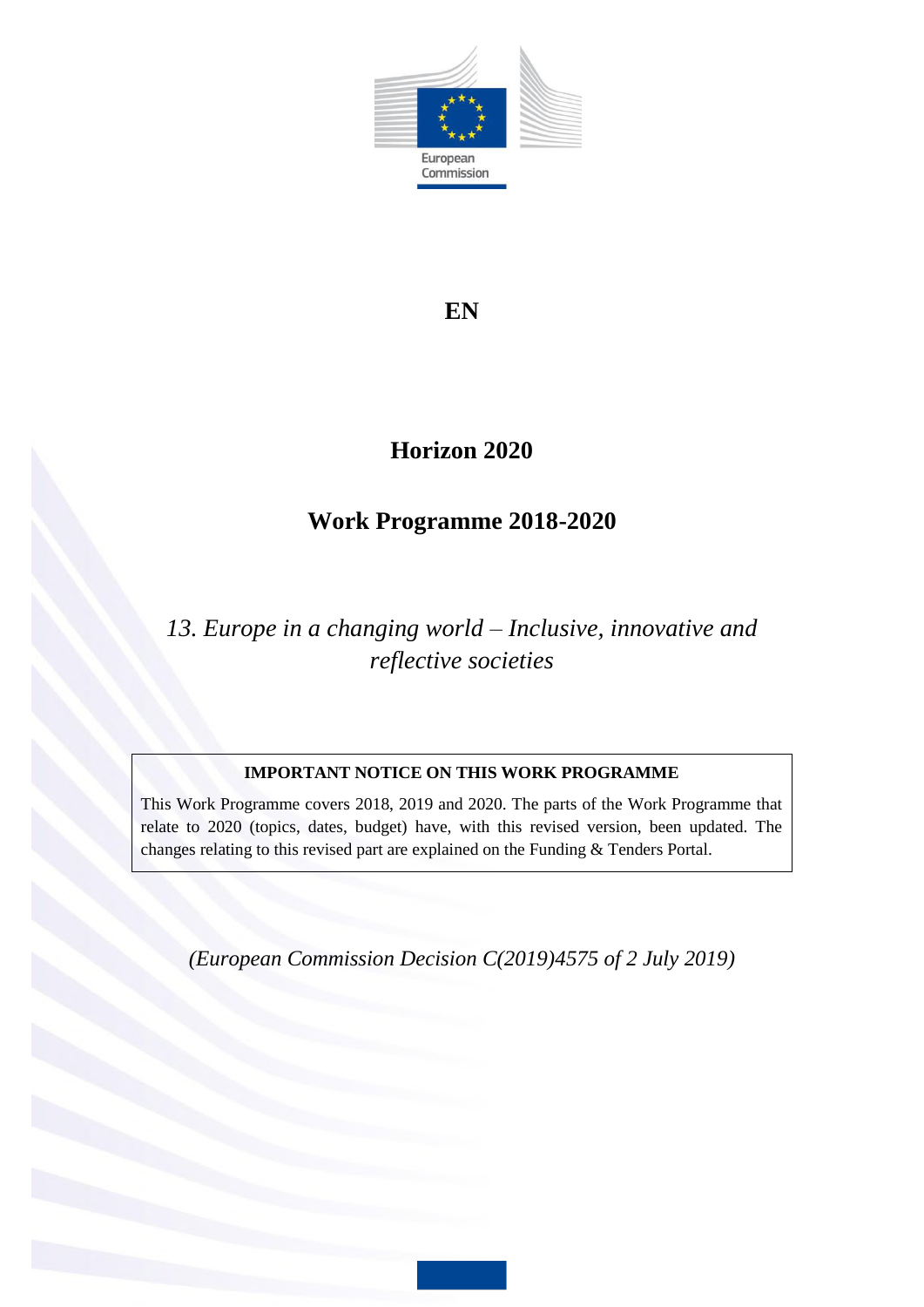## **Table of contents**

| MIGRATION-01-2019: Understanding migration mobility patterns: elaborating mid and      |  |
|----------------------------------------------------------------------------------------|--|
|                                                                                        |  |
| MIGRATION-02-2018: Towards forward-looking migration governance: addressing the        |  |
|                                                                                        |  |
| MIGRATION-03-2019: Social and economic effects of migration in Europe and              |  |
|                                                                                        |  |
| MIGRATION-04-2020: Inclusive and innovative practices for the integration of recently  |  |
|                                                                                        |  |
| MIGRATION-05-2018-2020: Mapping and overcoming integration challenges for migrant      |  |
|                                                                                        |  |
| DT-MIGRATION-06-2018-2019: Addressing the challenge of migrant integration through     |  |
|                                                                                        |  |
| MIGRATION-07-2019: International protection of refugees in a comparative perspective19 |  |
| MIGRATION-08-2018: Addressing the challenge of forced displacement  20                 |  |
| MIGRATION-09-2020: Narratives on migration and its impact: past and present 21         |  |
| MIGRATION-10-2020: Sustainable practices for the integration of newly arrived migrants |  |
|                                                                                        |  |
|                                                                                        |  |

| TRANSFORMATIONS-01-2018: Research for inclusive growth: addressing the           |  |
|----------------------------------------------------------------------------------|--|
|                                                                                  |  |
| DT-TRANSFORMATIONS-02-2018-2019-2020: Transformative impact of disruptive        |  |
|                                                                                  |  |
| TRANSFORMATIONS-03-2018-2019: Innovative solutions for inclusive and sustainable |  |
|                                                                                  |  |
| TRANSFORMATIONS-04-2019-2020: Innovative approaches to urban and regional        |  |
|                                                                                  |  |
| TRANSFORMATIONS-05-2018: Cities as a platform for citizen-driven innovation 33   |  |
| TRANSFORMATIONS-06-2018: Inclusive and sustainable growth through cultural and   |  |
|                                                                                  |  |
| DT-TRANSFORMATIONS-07-2019: The impact of technological transformations on       |  |
|                                                                                  |  |
|                                                                                  |  |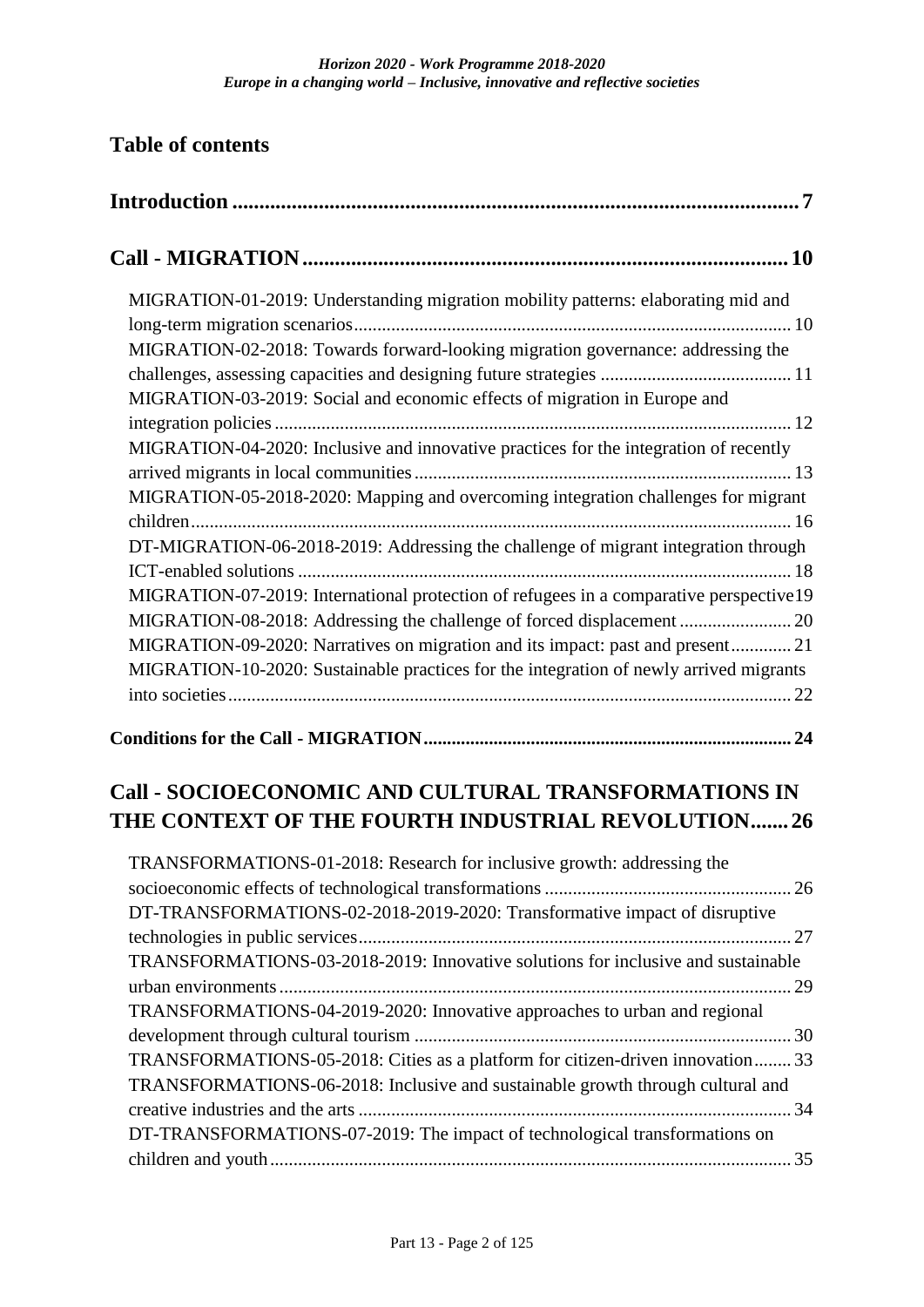| TRANSFORMATIONS-08-2019: The societal value of culture and the impact of cultural         |
|-------------------------------------------------------------------------------------------|
| SU-TRANSFORMATIONS-09-2018: Social platform on endangered cultural heritage and           |
|                                                                                           |
| TRANSFORMATIONS-10-2020: Evolving European media landscapes and                           |
|                                                                                           |
| DT-TRANSFORMATIONS-11-2019: Collaborative approaches to cultural heritage for             |
| DT-TRANSFORMATIONS-12-2018-2020: Curation of digital assets and advanced                  |
|                                                                                           |
| TRANSFORMATIONS-13-2019: Using big data approaches in research and innovation             |
| TRANSFORMATIONS-14-2018: Supply and demand-oriented economic policies to boost            |
| robust growth in Europe – Addressing the social and economic challenges in Europe 45      |
| TRANSFORMATIONS-15-2020: Society and innovations: understanding the contexts,             |
|                                                                                           |
| TRANSFORMATIONS-16-2019: Social platform on the impact assessment and the quality         |
| of interventions in European historical environment and cultural heritage sites  48       |
|                                                                                           |
| TRANSFORMATIONS-18-2020: Technological transformations, skills and globalization -        |
|                                                                                           |
| TRANSFORMATIONS-19-2020: Culture beyond borders - Facilitating innovation and             |
|                                                                                           |
| DT-TRANSFORMATIONS-20-2020: European Competence Centre for the preservation               |
|                                                                                           |
| DT-TRANSFORMATIONS-21-2020: Mentoring scheme for schools: mainstreaming                   |
| innovation by spreading the advanced ICT-based teaching practices to a wide circle of     |
|                                                                                           |
| TRANSFORMATIONS-22-2020: Enhancing access and uptake of education to reverse              |
| DT-TRANSFORMATIONS-23-2020: To set up a digital accessibility observatory as a            |
| forum to take stock of market and technological developments, monitor progress in digital |
|                                                                                           |
|                                                                                           |
| <b>Conditions for the Call - SOCIOECONOMIC AND CULTURAL</b>                               |
| TRANSFORMATIONS IN THE CONTEXT OF THE FOURTH INDUSTRIAL                                   |
|                                                                                           |
|                                                                                           |
|                                                                                           |

| GOVERNANCE-02-2018-2019: Past, present and future of differentiation in European |  |
|----------------------------------------------------------------------------------|--|
|                                                                                  |  |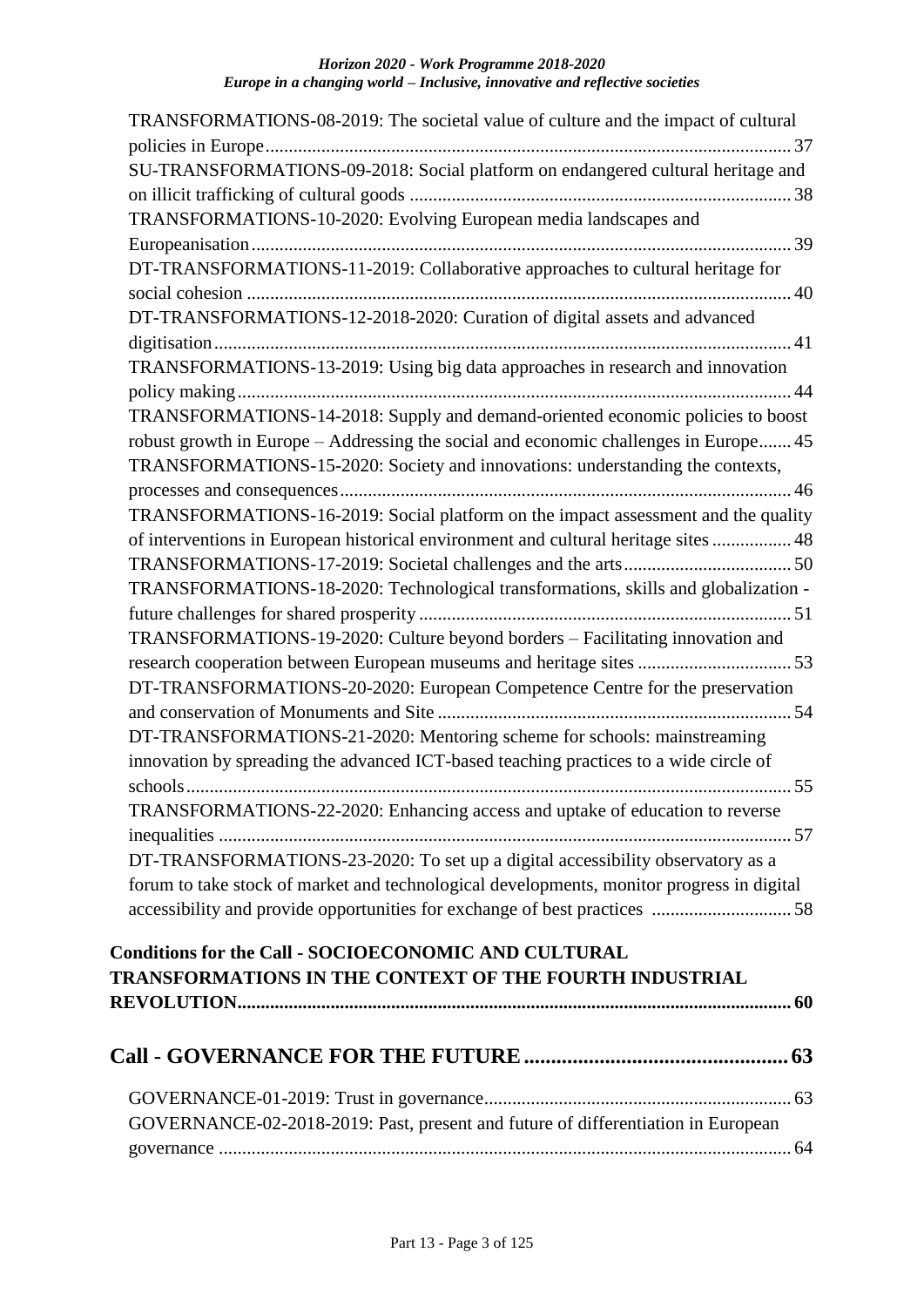| GOVERNANCE-03-2018: Addressing populism and boosting civic and democratic            |
|--------------------------------------------------------------------------------------|
|                                                                                      |
|                                                                                      |
| DT-GOVERNANCE-05-2018-2019-2020: New forms of delivering public goods and            |
|                                                                                      |
| GOVERNANCE-06-2018: Trends and forward-looking scenarios in global governance70      |
| SU-GOVERNANCE-07-2020: The Common Foreign and Security Policy and the                |
|                                                                                      |
| GOVERNANCE-08-2018: Partnering for viability assessments of innovative solutions for |
|                                                                                      |
| SU-GOVERNANCE-09-2020: Addressing radicalization through social inclusion 74         |
| SU-GOVERNANCE-10-2019: Drivers and contexts of violent extremism in the broader      |
|                                                                                      |
|                                                                                      |
| DT-GOVERNANCE-12-2019-2020: Pilot on using the European cloud infrastructure for     |
|                                                                                      |
| DT-GOVERNANCE-13-2019: Digitisation, Digital Single Market and European culture:     |
|                                                                                      |
| GOVERNANCE-14-2018: ERA-Net Co-fund - Renegotiating democratic governance in         |
|                                                                                      |
| GOVERNANCE-15-2018: Taking lessons from the practices of interdisciplinarity in      |
|                                                                                      |
|                                                                                      |
| GOVERNANCE-17-2019: Democratic crisis? Resolving socio-economic and political        |
|                                                                                      |
| GOVERNANCE-18-2019: Innovation in government - building an agile and citizen-centric |
|                                                                                      |
| GOVERNANCE-19-2019: A European Social Catalyst Fund to scale up high performing      |
|                                                                                      |
| GOVERNANCE-20-2020: Centres/Networks of European research and innovation 88          |
| SU-GOVERNANCE-21-2020: Developing deliberative and participatory democracies         |
|                                                                                      |
| DT-GOVERNANCE-22-2020: Citizen-centric public services in local and regional         |
|                                                                                      |
| GOVERNANCE-23-2020: Support to the networking of national R&I Think Tanks for        |
| helping co-shape and share a common perspective on R&I policy across Europe 93       |
|                                                                                      |
|                                                                                      |
|                                                                                      |
|                                                                                      |
| I - Support to R&I policy reform and evidence based policy making 99                 |
|                                                                                      |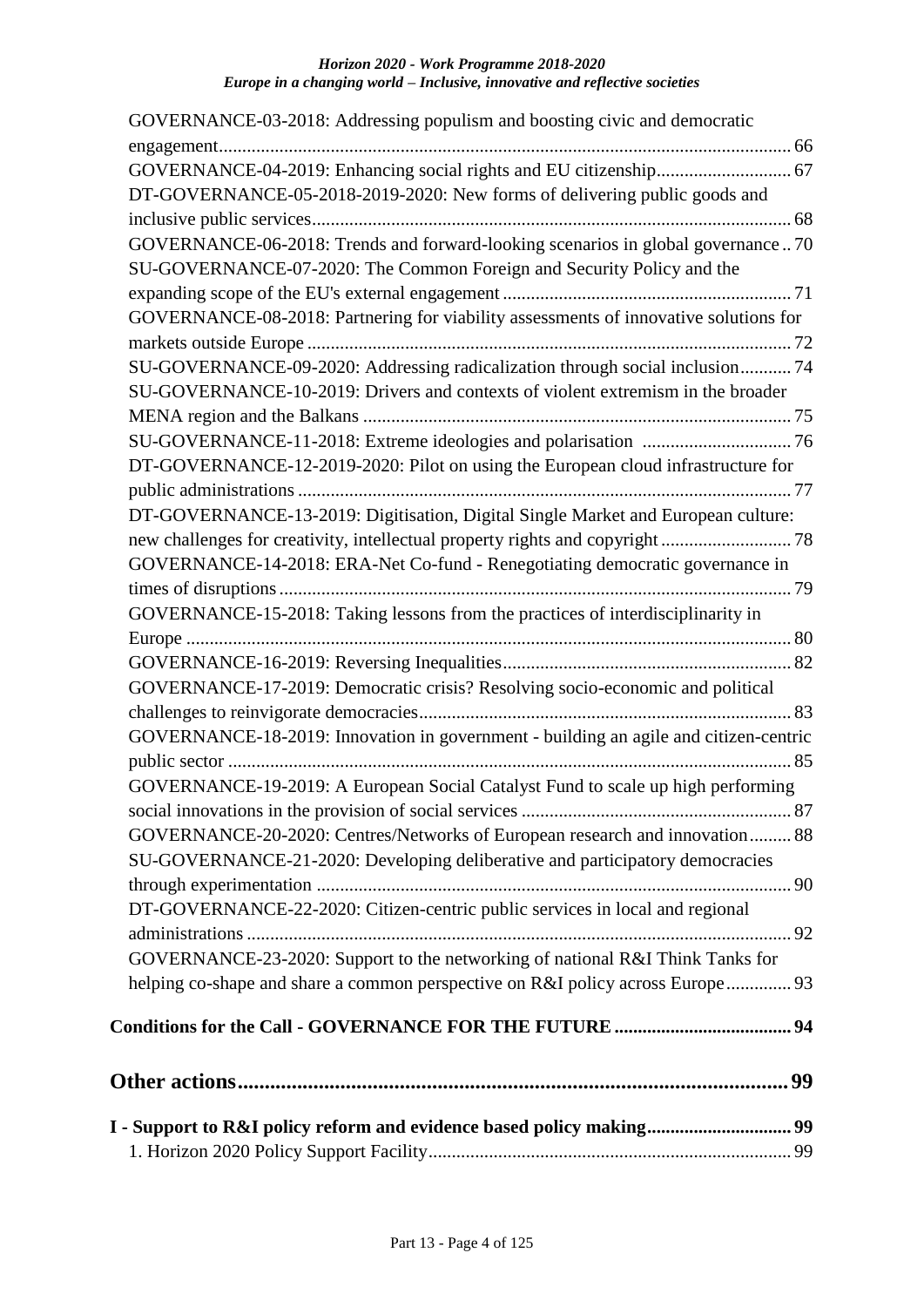| 2. Implementation and analysis of the joint Commission-OECD international survey on STI      |  |
|----------------------------------------------------------------------------------------------|--|
|                                                                                              |  |
|                                                                                              |  |
| 4. Implementation of the OECD-European Commission administrative arrangement 101             |  |
|                                                                                              |  |
|                                                                                              |  |
| 7. Development of composite indicators on R&I performance and econometric analysis 103       |  |
|                                                                                              |  |
|                                                                                              |  |
| 10. Expert group to advise on further development of the macro-economic modelling            |  |
|                                                                                              |  |
| 11. Implementation of a new macro-economic modelling concept  106                            |  |
| II - Support to Open Science and to EU policy in the field of research and innovation 106    |  |
|                                                                                              |  |
|                                                                                              |  |
|                                                                                              |  |
|                                                                                              |  |
| 16. Support for the future orientations of EU research and innovation policy  108            |  |
| III - Innovation prizes, innovation policy, and support to the European Innovation           |  |
| Council and to international cooperation in research and innovation 109                      |  |
|                                                                                              |  |
|                                                                                              |  |
| 19. Pan European supplementary pension funds 2014-2018: Retirement Savings Vehicle           |  |
|                                                                                              |  |
| 20. Pan European supplementary pension funds 2019-2023: Retirement Savings Vehicle           |  |
|                                                                                              |  |
| 21. Data gathering and analysis of the policy developments and reforms 113                   |  |
| 22. Service Facility in support of the strategic development of international cooperation in |  |
|                                                                                              |  |
| 23. Studies on the current status of policies on national and EU level in support of the     |  |
|                                                                                              |  |
| 24. Centres/Networks of European research and innovation: follow-up of the NearUS            |  |
|                                                                                              |  |
|                                                                                              |  |
| 25. Centres/Networks of European research and innovation: follow-up of the ERICENA           |  |
|                                                                                              |  |
| 26. Centres/Networks of European research and innovation: follow-up of the CEBRABIC          |  |
|                                                                                              |  |
|                                                                                              |  |
|                                                                                              |  |
|                                                                                              |  |
|                                                                                              |  |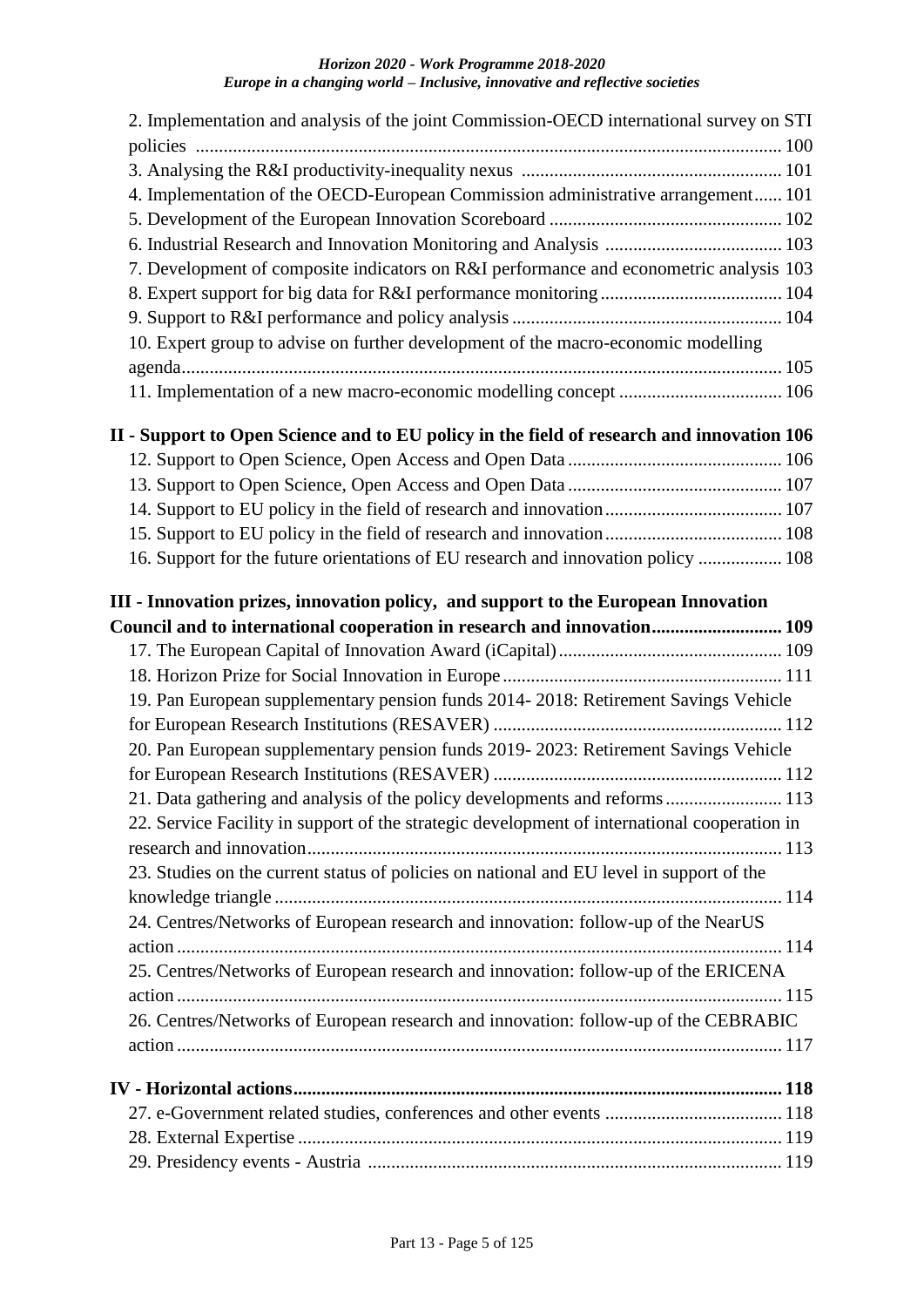| 30. Fostering transnational cooperation between National Contact Points (NCP) in the area |  |
|-------------------------------------------------------------------------------------------|--|
|                                                                                           |  |
|                                                                                           |  |
|                                                                                           |  |
|                                                                                           |  |
|                                                                                           |  |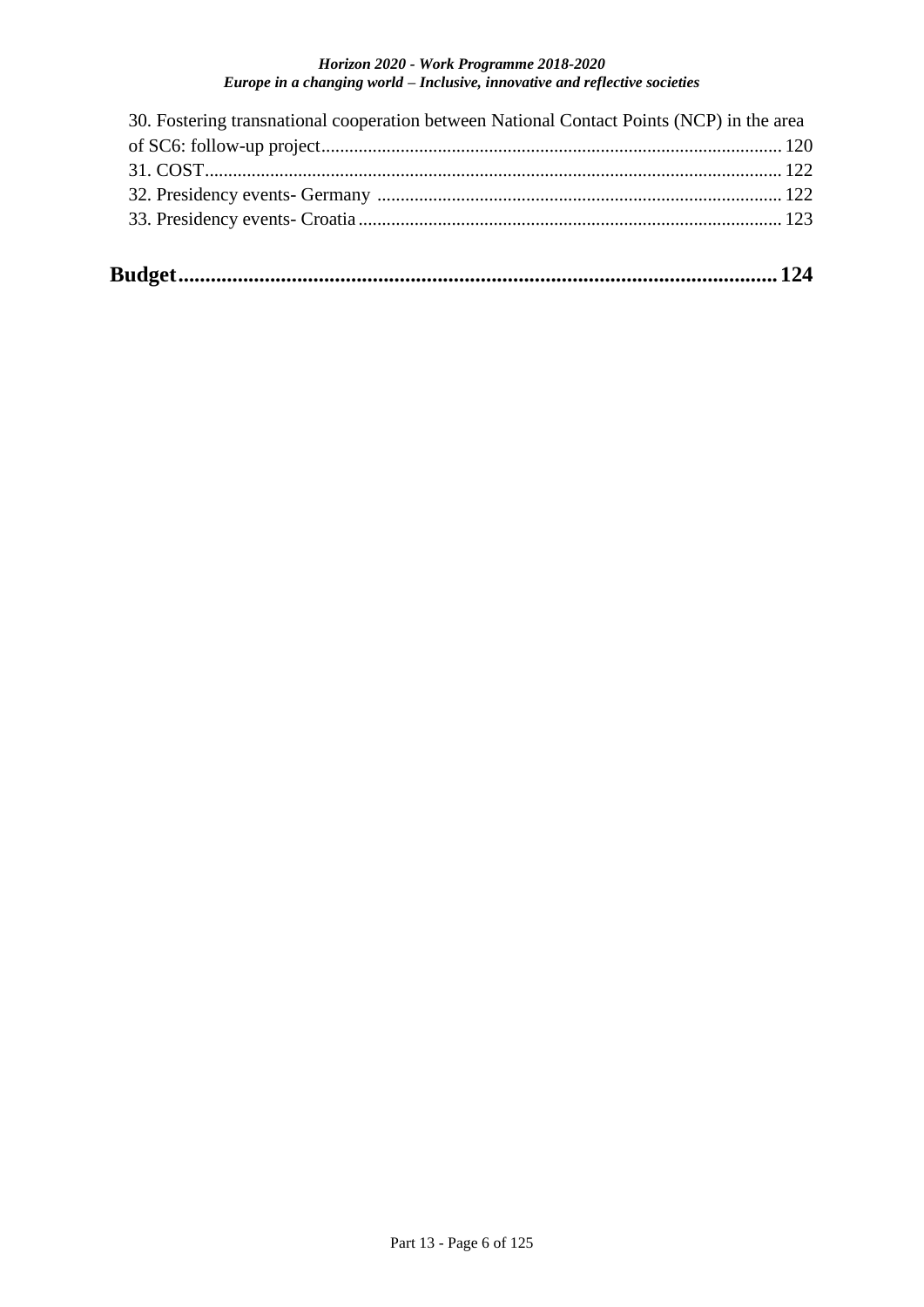## <span id="page-6-0"></span>**Introduction**

The specific objective of the Societal Challenge 'Europe in a changing world – Inclusive, innovative and reflective societies' (SC6) is to foster a greater understanding of Europe, provide solutions, and support inclusive, innovative and reflective European societies in a context of unprecedented transformations and growing global interdependencies.

Pressure from increased migration flows, socio-economic and cultural transformations from new forms of human-technology interaction under the fourth industrial revolution, and new developments in European, national and global governance have the potential to significantly impact Europe's future at many levels. At the same time, and linked to these developments, the citizens' trust in many public institutions and their capacities to address effectively these challenges is weakening while their concerns are increasing. In light of these challenges, the scientific and innovation priorities of SC6 under work programme 2018-2020 are focused around three major themes: migration, socio-economic and cultural transformations stemming from the fourth industrial revolution, and governance for the future.

*The aim of the work programme 2018-2020 is to address the concerns of the European citizens regarding migration, the fourth industrial revolution and the challenges of governance by providing objective scientific elements of assessment regarding these phenomena and formulating elaborate policy options or applicable solutions in order to help better tackle these complex issues and inform citizens objectively.*

In line with the specific programme, the three research and innovation priorities for 2018- 2020 complement as needed the activities undertaken in the work programmes 2014-2015 and 2016-2017 of SC6. These work programmes focused on overcoming the economic crisis and mitigating its effects (Call EURO), reducing inequalities and promoting social fairness (Call REV-INEQUAL) and integrating the young generation in a more innovative, inclusive and sustainable Europe (Call YOUNG). They also addressed new forms of innovation and untapped sources of growth (Calls INSO and CO-CREATION) and Europe's cultural heritage and identities (Calls REFLECTIVE and CULT-COOP). The strengthening of EU's capacities for developing and improving its external action and international cooperation were also covered (Calls INT and ENG-GLOBALLY).

The three research and innovation priorities for 2018-2020 also take into consideration the lessons learned from the interim Evaluation of  $H2020<sup>1</sup>$ . To accommodate evolving priorities, the work programme was flexibly designed to allow for responding to pressing societal challenges and needs and further generating possible cross-cutting social impact. This is well illustrated firstly in Call 1, where a new research agenda on migration will support the need for global governance systems with a solid research generated evidence base. Secondly, while the first three years of the SC6 work programme emphasised the aftermath of the economic and social crisis, this work programme focuses on the future of work. It emphasises the technological transformations and the knowledge and digital driven economy that will shape

<sup>1</sup> 

[https://ec.europa.eu/research/evaluations/index\\_en.cfm?pg=h2020evaluation](https://ec.europa.eu/research/evaluations/index_en.cfm?pg=h2020evaluation)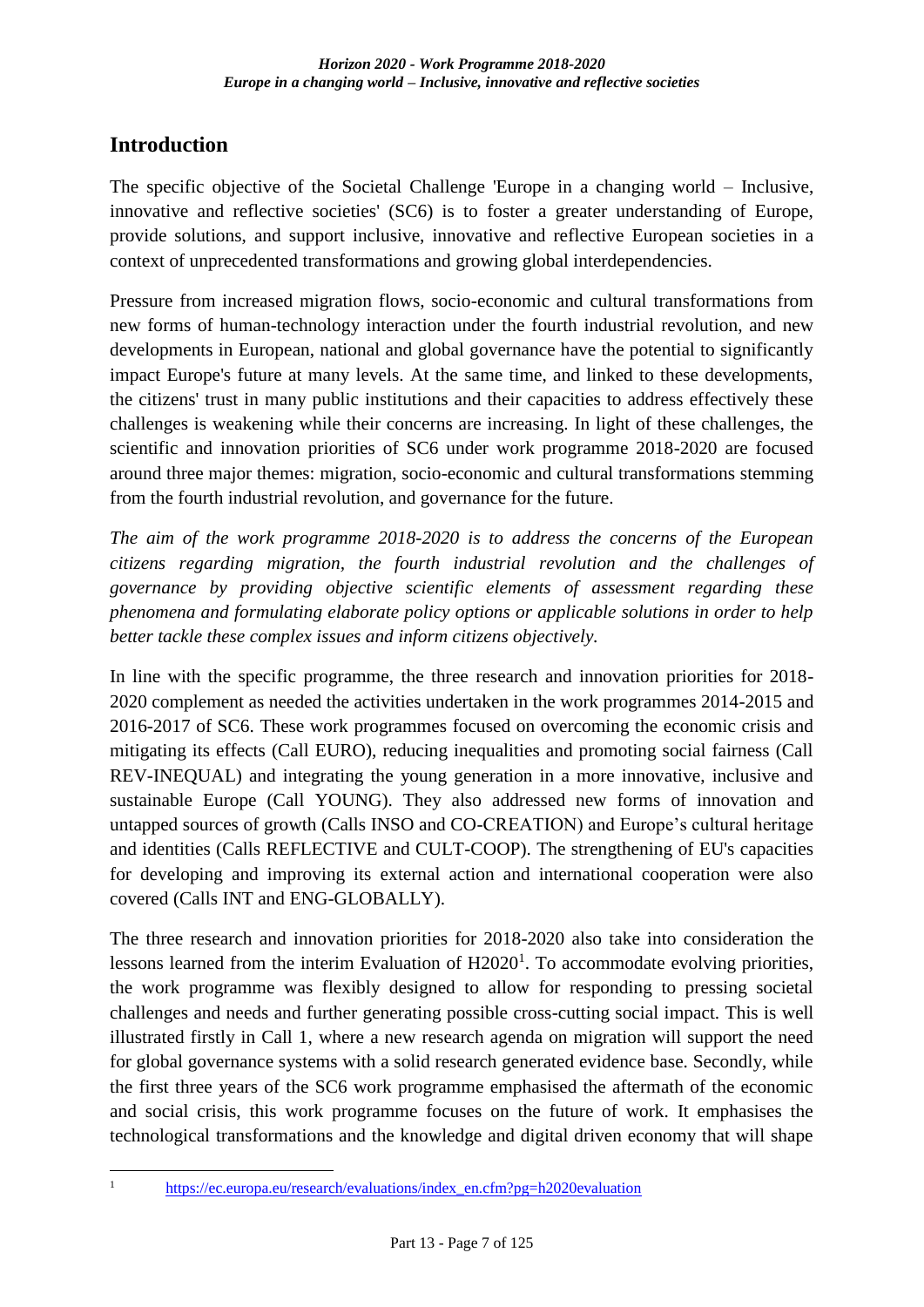human productivity, and that will require new learning and training models as well as extensive reorientations of the economic system (collaborative economy, smart specialisation, disruptive innovations, etc.). Finally, the current work programme includes topics on radical ideologies and societal polarisation, which take into account changing European and international geopolitical realities. These examples, among others, demonstrate how the lessons learned from the interim evaluation on the requirements of flexibility were taken rapidly into account.

The calls and topics within SC6 are clearly aligned with the Commission's priorities on Migration; Jobs, growth and investment; the Digital single market; Justice and fundamental rights based on mutual trust; Making the EU a stronger global actor; and Fostering a Union of democratic change. It focuses on in particular four of the EU2020 targets (Employment, R&D, Education, Fighting poverty and social exclusion) and four of the seven European Flagships (Innovation Union, Youth on the move, An Agenda for New skills and jobs, European Platform Against Poverty). The calls and topics also support the Sustainable Development Goals, as is highlighted throughout the expected impact sections of the topics.

The three SC6 calls for proposals on migration, transformations and governance encourage multidisciplinary, cross-national, comparative and participatory approaches. Where necessary, there is strong focus on social and ICT-based innovation as well as on inclusive growth models. International cooperation is also emphasised in topics where the need to address the challenges under scrutiny require to look beyond EU borders and design comparative research with non EU institutions. Furthermore, in the overall context of the Horizon 2020 work programme 2018-2020, the SC6 work programme contributes five actions to the Focus Area on the Security Union and eight actions to the Focus Area on Digitisation. These actions are identified by the acronyms SU and DT in topic titles.

Societal Challenge 6 will co-finance with Societal Challenge 2 a topic on Digital solutions and e-tools to modernise the CAP (RUR-14-2018). The full topic text appears in SC2. Societal Challenge 6 will also contribute to the continuation of the Science4Refugees initiative under the Science with and for society (SwafS-06-2018-Science4Refugees).

Project proposers should consider and actively seek synergies with, and where appropriate possibilities for further funding from, other relevant EU, national or regional research and innovation programmes (including ERDF/ESF+ or the Instrument for Pre-accession Assistance (IPA II), private funds or financial instruments (including EFSI).

Examples of synergies are actions that build the research and innovation capacities of actors; mutually supportive funding from different Union instruments to achieve greater impact and efficiency; national/regional authorities actions that capitalise on on-going or completed Horizon 2020 actions aimed at market up-take/commercialisation.

In order to explore options for synergies, project proposers could seek contact with national/regional managing authorities and the authorities who developed the Research and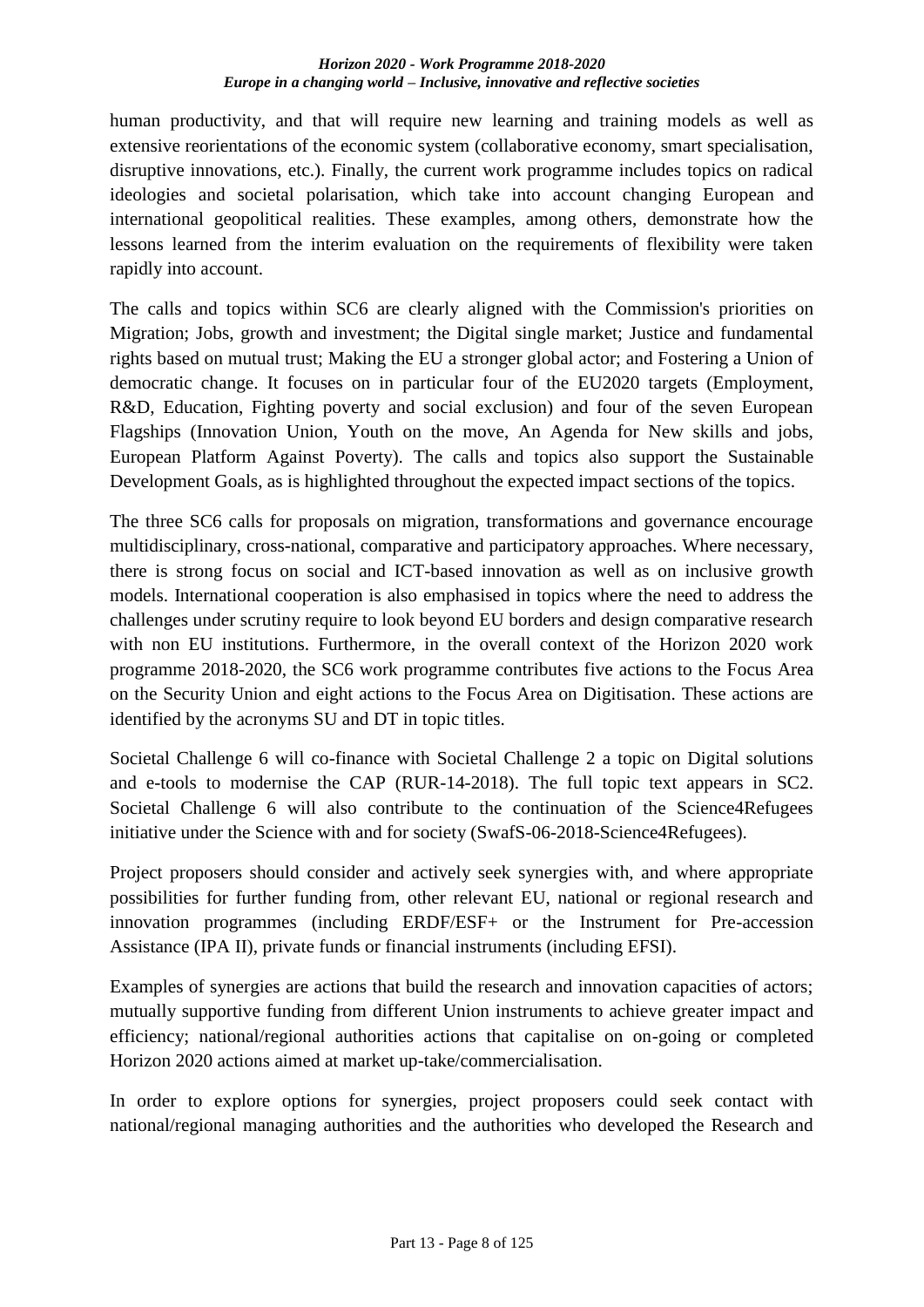Innovation Smart Specialisation Strategies (RIS3<sup>2</sup>. For this purpose the 'Guide on Enabling synergies between ESIF, H2020 and other research and innovation related Union programmes' <sup>3</sup> may be useful. Horizon 2020 project proposals should outline the scope for synergies and/or additional funding, in particular where this makes the projects more ambitious or increases their impact and expected results. Please note, however, that while the increase in the impact may lead to a higher score in the evaluation of the proposal, the reference to such additional or follow-up funding will not influence it automatically.

### **Contribution to focus area(s)**

Focus Area 'Digitising and transforming European industry and services' (DT): EUR 160.80 million

Focus Area 'Boosting the effectiveness of the Security Union' (SU): EUR 39.00 million

1

 $\frac{2}{3}$  <http://s3platform.jrc.ec.europa.eu/map>

[http://ec.europa.eu/regional\\_policy/sources/docgener/guides/synergy/synergies\\_en.pdf](http://ec.europa.eu/regional_policy/sources/docgener/guides/synergy/synergies_en.pdf)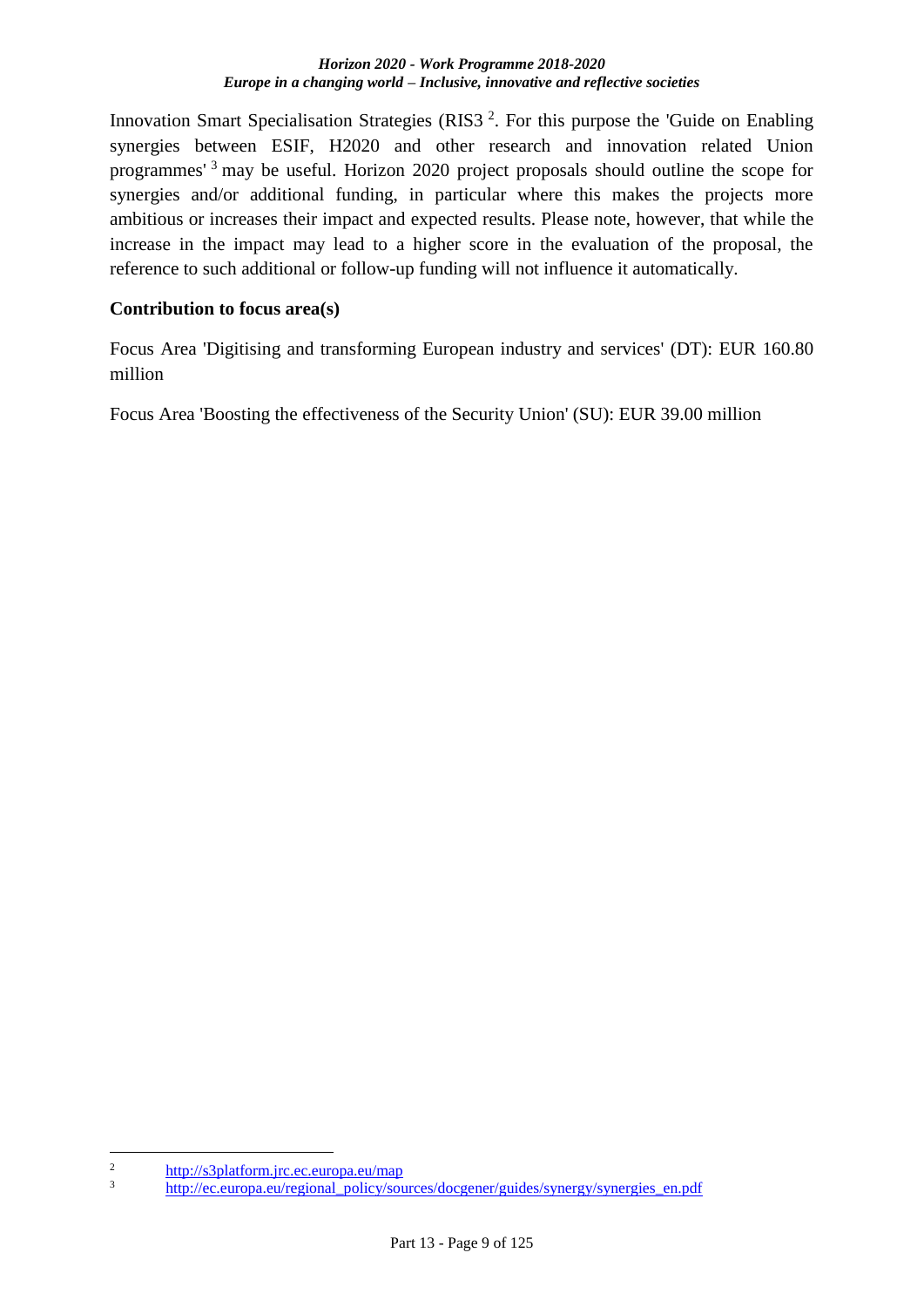## <span id="page-9-0"></span>**Call - MIGRATION**

### *H2020-SC6-MIGRATION-2018-2019-2020*

*The aim of the call is to produce evidence-based recommendations for the global and European governance of migration of third country nationals as well as innovative (including ICT)* solutions for the successful integration of migrants into European host societies. The *call will contribute to promoting sustainable development, demonstrating a strong commitment to supporting the UN's Sustainable Development Goals (SDGs), and contribute to strengthening international cooperation, as well as a better understanding and awareness of the role of international development and regional policies. It will foster improved responses for the international protection of refugees, the management of forced displacement, and the promotion of more fact-based and accurate discourses and adapted strategies for addressing concerns in host communities. The call will also provide evidence based knowledge on the effects of migration on social systems, the access to and impact on labour markets and the cultural integration of third country nationals, in particular in urban settings. Solutions will be developed to enhance access to factual information on migration and the regulation of migration of third country nationals, also by involving migrants and their individual experiences in the shaping of narratives, including the gender dimension, and by promoting international cooperation where relevant.*

Proposals are invited against the following topic(s):

## <span id="page-9-1"></span>**MIGRATION-01-2019: Understanding migration mobility patterns: elaborating mid and long-term migration scenarios**

Specific Challenge: Global migration is growing in scope, complexity and diversity, which requires better preparedness and responses. A deeper understanding of the drivers of migration and of their interrelation with people's propensity to migrate is needed as well as projections and scenarios that are essential for appropriate planning and effective policymaking.

Scope: Patterns, motivations and modalities of migration should be explored, with a focus on new geographies and temporalities. This may include among others the changing nature of flows and factors such as international demand for and supply of labour, sector policies in countries of origin and destination, aging population in industrialised countries, demographic trends in countries of origin, migration propensity, transnational networks, the impact of corruption, shifting representations of Europe, temporary migration and return (both voluntary and forced) and forced movements linked to conflicts, environment-related threats, other relevant geopolitical factors, international development and regional policies, as well as livelihood opportunities (e.g. inequalities, income levels, poor job opportunities, working conditions, traditional gender roles). The movement of third country nationals among the various regions of the EU should also be analysed. Proposals should capture population estimates and synthesise solid data on gross international migration flows, including towards Europe, in order to identify emerging trends and anticipate future patterns. Proposals should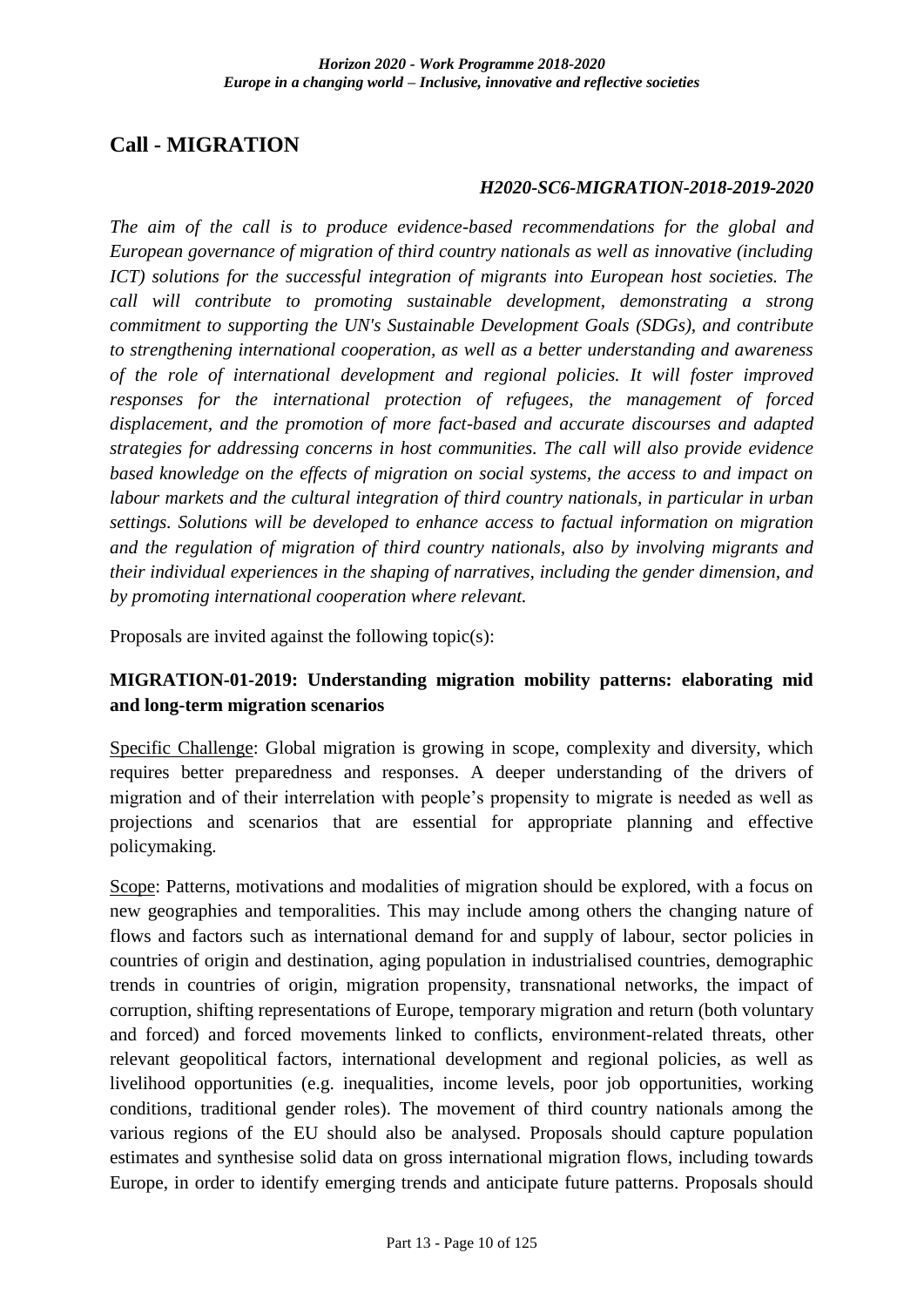address the gender dimension of international migration and large-scale movements of migrants, including minors unaccompanied and with their families. Proposals should also reappraise assumptions about migration and identify key uncertainties. The involvement of refugee and migrant scholars and scientists from relevant backgrounds and disciplines is strongly encouraged.

The Commission considers that proposals requesting a contribution from the EU in the order of EUR 3 million would allow this specific challenge to be addressed appropriately. Nonetheless, this does not preclude submission and selection of proposals requesting other amounts.

Expected Impact: The action will enhance the knowledge base on migration-related flows, drivers, attitudes and behaviours in qualitative and quantitative terms. Scenarios and projections will inform evidence-based governance and regulatory frameworks at international and EU levels as well as relevant sector policies in EU Member States, e.g. social, health, education and labour market related policies and the impact on welfare policies and public social security systems. The action will also improve statistical data and methods in cooperation with national statistical institutes, relevant organisations and Eurostat.

Type of Action: Research and Innovation action

## *The conditions related to this topic are provided at the end of this call and in the General Annexes.*

## <span id="page-10-0"></span>**MIGRATION-02-2018: Towards forward-looking migration governance: addressing the challenges, assessing capacities and designing future strategies**

Specific Challenge: Global migration governance regimes are emerging. There is a pressing need to identify priority areas and strategies to facilitate orderly, safe, regular and responsible migration and mobility as foreseen in the Sustainable Development Goals of Agenda 2030 and the New York Declaration of 2016. The EU is involved in the global effort to design multilevel migration governance models applicable to the Union and to its Member States.

Scope: In the context of evolving EU migration governance and EU global migration-related perspectives and responsibilities, proposals should assess governance models, including recently established partnership instruments, as well as the revision of overarching agreements, their limitations and scale-up potential, including the effects of the external dimension of EU migration policies on countries of origin and transit, and the development for governance indicators as well as a framework migration governance's measurement. The focus should be on moving from emergency and crisis management to long-term evidencebased policy responses that can address the challenges of economic development and large scale population movements. The role of international aid, development agencies, and regional policies, e.g. neighbourhood or ACP-oriented policies, should be assessed. Regulatory issues pertaining to legal migration channels and legal pathways for people in need for protection, irregular migration trajectories, trafficking in human beings and smuggling, voluntary and forced return policies, the durability and sustainability of return to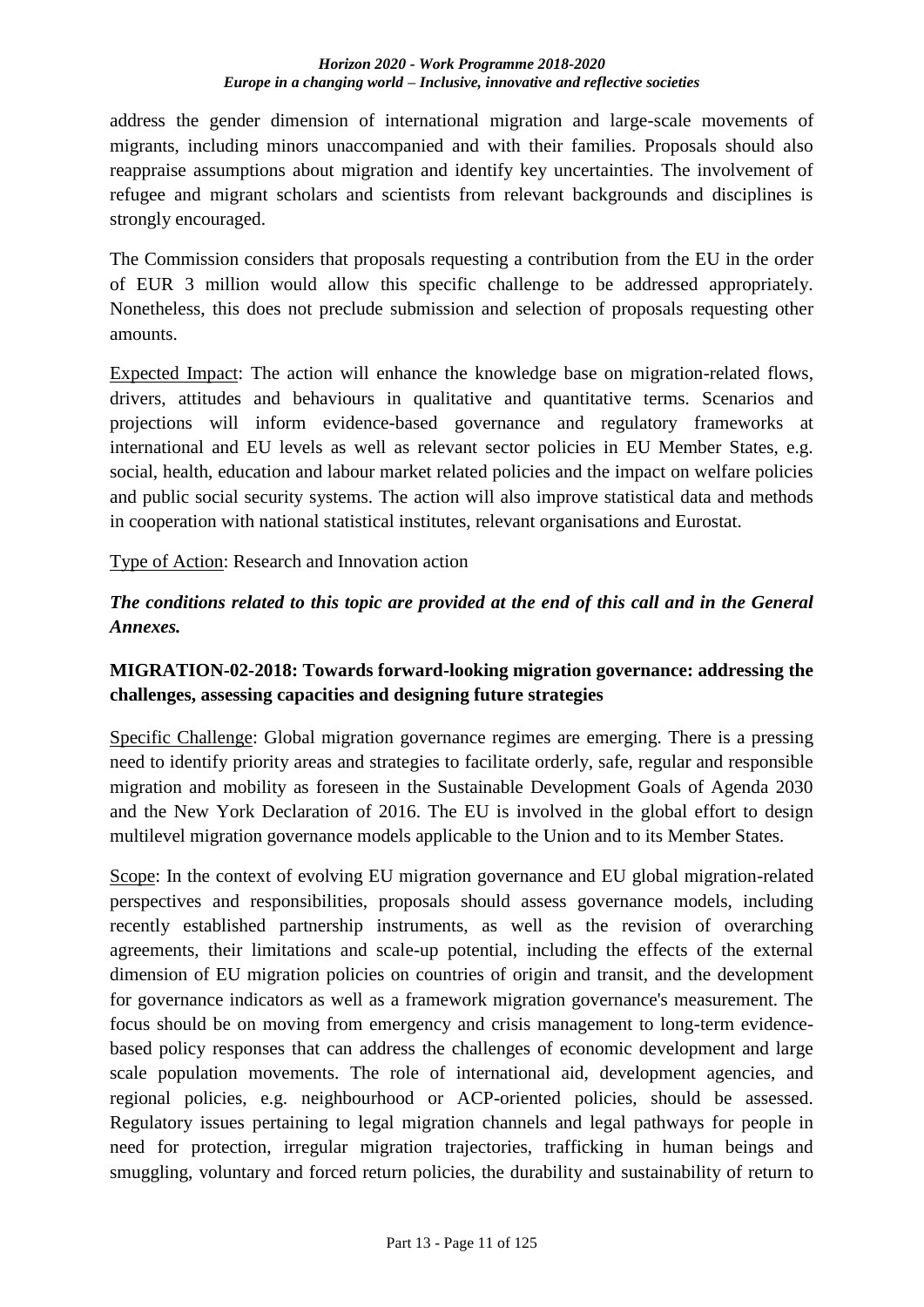countries of origin, the role of diasporas and of economic, social and political remittances may be covered among others, with a specific focus on gender-related aspects. The development of indicators on migration governance is encouraged. They should assess how local, national, regional and global norms affect the way migration policies diffuse crossthematically among scales and across time. The analysis of the role and potential of successful bottom-up citizens' initiatives for local migration governance is also encouraged. Inclusion of partners from EU and non-EU transit and destination countries is encouraged, also in consideration of the role played by the EU and its specialised agencies.

The Commission considers that proposals requesting a contribution from the EU in the order of EUR 3 million would allow this specific challenge to be addressed appropriately. Nonetheless, this does not preclude submission and selection of proposals requesting other amounts.

Expected Impact: The action will inform policies, programming and actions contributing to EU and global migration governance based on human rights and through multilateral development partnerships, in cooperation with unions, employers, migrant and youth associations, cities and municipalities, among others. It will contribute to developing migration governance structures, policies and instruments within Europe, in the wider neighbourhood and in the global context, including development, investment and trade policies; as well as measuring the SDGs devoted to migration governance. It will also critically accompany and appraise the reform process of the EU's asylum regimes as well as the external dimension of EU migration policies.

Type of Action: Research and Innovation action

## *The conditions related to this topic are provided at the end of this call and in the General Annexes.*

## <span id="page-11-0"></span>**MIGRATION-03-2019: Social and economic effects of migration in Europe and integration policies**

Specific Challenge: A greater understanding of the social and economic effects and impacts of migration in Europe is needed in order to obtain an objective overview of developments and to address misperceptions. In light of recent and current migratory flows, an assessment of integration policies and efforts is equally important for ensuring their effectiveness in promoting the integration and inclusion of migrants in host societies.

Scope: Proposals should take stock of the long-term effects of migration at EU aggregate and cross-national level on economic growth and productivity, employment levels and wages, entrepreneurship, and fiscal and welfare impacts. They should analyse policies related to the integration of migrants, including refugees. Particular attention should be paid to gender and vulnerable groups such as unaccompanied children and stateless persons. Attention should be also paid to economic, human capital and cultural factors in relation to the integration outcomes of different groups of migrants and the social impact of segregation. Furthermore, proposals should analyse the local and interactional dimension of integration processes and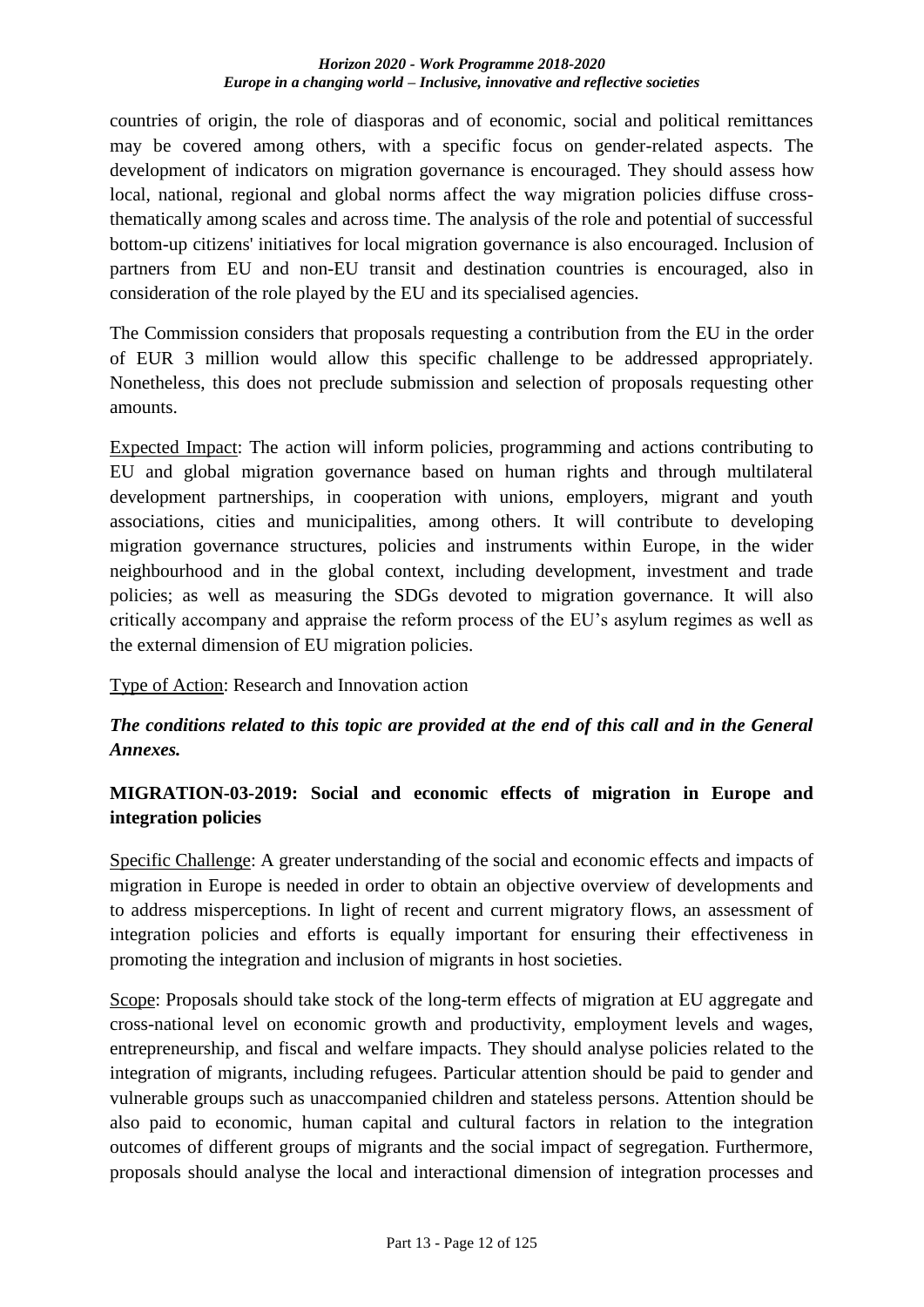their effects on the provision of local services, workplace conditions, productivity and innovation. They should comparatively examine integration policies (labour market, education, health, civil rights, social welfare, housing, family policies, etc.), and the role of transnational institutions and networks in shaping integration at a local scale. In addition, they should estimate the efficiency, effectiveness and social impact of such policies and highlight best practices and relevant benchmarks, building on the extensive knowledge that already exists in the EU<sup>4</sup>. Finally, an understanding of past and historical experiences of integrating migrant communities, and what these can tell us about current challenges, should also be assessed. Interdisciplinary research with combined insights from disciplines such as sociology, economics, history, anthropology, cultural studies and psychology among others is needed.

The Commission considers that proposals requesting a contribution from the EU in the order of EUR 3 million would allow this specific challenge to be addressed appropriately. Nonetheless, this does not preclude submission and selection of proposals requesting other amounts.

Expected Impact: The action will improve the knowledge base on the socio-economic effects of migration. It will provide solutions and recommendations for strengthening the effectiveness of policies targeting the integration of migrants. It will also contribute to building comprehensive strategies for integration across EU Member states, conducive to socially inclusive economic growth.

Type of Action: Research and Innovation action

## *The conditions related to this topic are provided at the end of this call and in the General Annexes.*

## <span id="page-12-0"></span>**MIGRATION-04-2020: Inclusive and innovative practices for the integration of recently arrived migrants in local communities**

Specific Challenge: The arrival of migrants contributes to diversifying the demographic, cultural, linguistic, ethnic and religious makeup of already diverse European cities and suburbs and rural communities. This may represent an opportunity, but also a significant challenge if taking place in an unorderly manner, as occurred in Europe since 2014. The challenge is to provide policy makers at local, regional, national and supra-national level, civil society organizations and other relevant actors with effective, responsive, flexible, contextspecific and culture-specific proposals for measures to promote socio-economic integration and inclusion as well as access to rights and services. This includes sustainable and participatory strategies, also with the involvement of citizens, civil society actors, education institutions and the private sector.

<sup>&</sup>lt;u>.</u> 4 In particular, best practices and policy-related information available from sources such as the European Website on Integration, the Migrant Integration Policy Index (MIPEX), the reports on migrant integration from the EU Agency for Fundamental Rights, the EU-OECD Settling In report and the OECD booklets on integration, the relevant EU Labour Force Survey (EU-LFS) modules.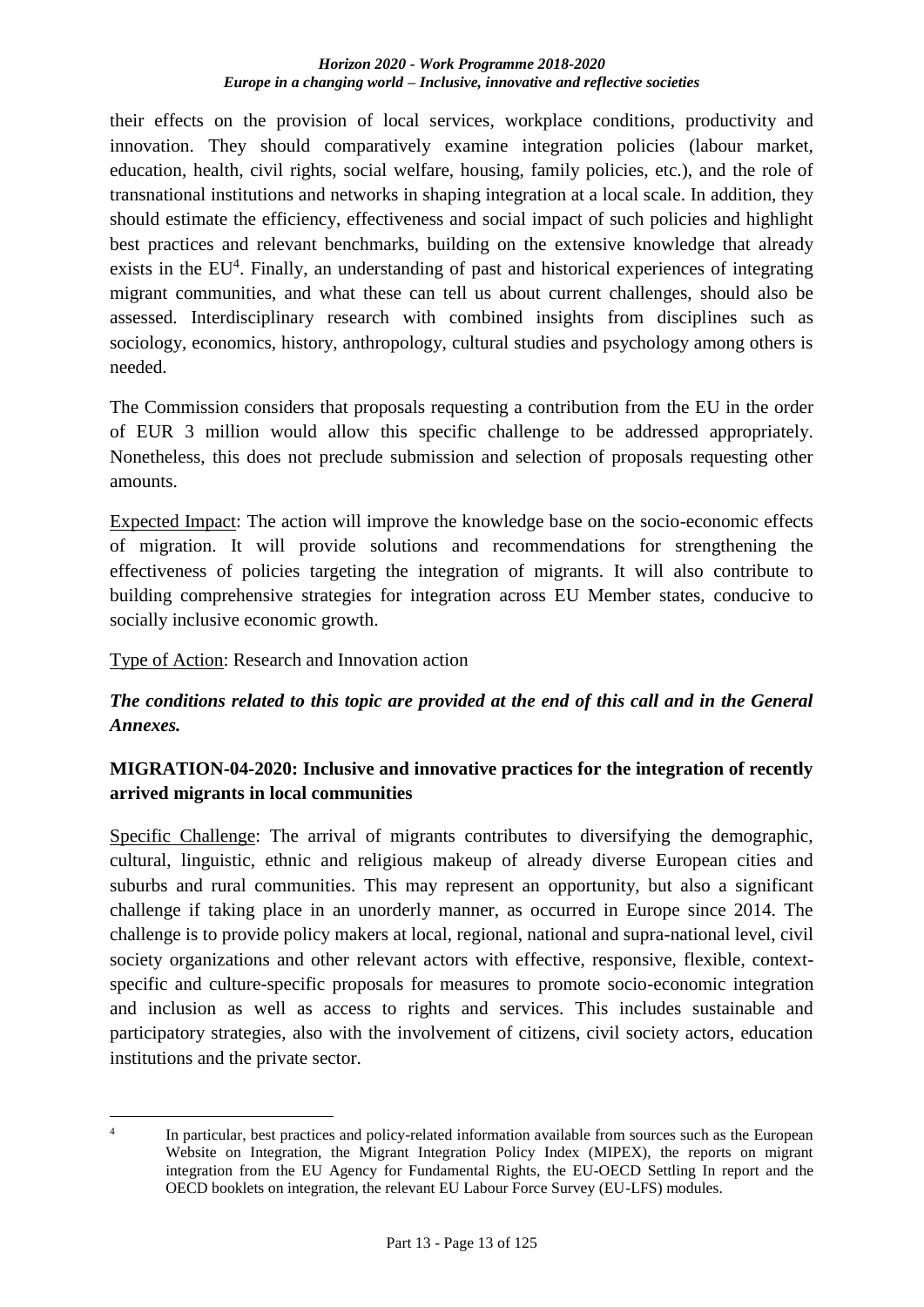Scope:

#### **a. Innovation action-Lump Sum contribution**

The further improvement of the effective integration of newly arrived migrants into societies requires an understanding of existing integration policies and practices. Proposals should examine the provisions for migrants' rights and their access to social services in the host countries, in particular, in the aftermath of the recent unorderly migration flows since 2014. Special attention should be paid to past, existing and potential mechanisms to support the integration of migrant men and women, through participatory practices, social innovation and entrepreneurship, diaspora communities and local civil society initiatives. This Innovation action will develop and test potentially viable approaches through pilots. It will closely involve migrants, members of the host communities, public authorities and researchers, from preparing the concept over their implementation to their evaluation.

The Commission considers that proposals requesting a contribution from the EU in order of EUR 3 million would allow this specific challenge to be addressed appropriately. Nonetheless, this does not preclude submission and selection of proposals requesting other amounts.

Please note that this topic will take the form of lump sums as defined in [Commission](http://ec.europa.eu/research/participants/data/ref/h2020/other/legal/lump_sum/lumpsumdecision-2017-7151_en.pdf)  [DecisionC](http://ec.europa.eu/research/participants/data/ref/h2020/other/legal/lump_sum/lumpsumdecision-2017-7151_en.pdf)(2017)7151 of 27 October 2017. Details of the lump sum funding pilot scheme are published on the [Funding & Tenders Portal](http://ec.europa.eu/research/participants/docs/h2020-funding-guide/grants/applying-for-funding/find-a-call/what-you-need-to-know_en.htm) together with the specific [Model Grant Agreement](http://ec.europa.eu/research/participants/data/ref/h2020/mga/lumpsum/h2020-mga-lumpsum-pilot-multi_en.pdf)  [for Lump Sums](http://ec.europa.eu/research/participants/data/ref/h2020/mga/lumpsum/h2020-mga-lumpsum-pilot-multi_en.pdf) applicable

## **b. Research and Innovation Action**

Proposals should comparatively assess the effectiveness of integration policies and practices in major migrant-receiving spaces, in local communities, ranging from urban spaces to rural areas. This should include migrants' access to civic and social rights, social services and facilities (e.g. language tuition and healthcare) in accordance with their legal status, as well as intercultural interaction (including gender aspects) and adaptation to increased diversity of the population. Proposals should also explore social cohesion and societal fragmentation, and how these aspects are accounted for in migrant integration policies. The urban and rural governance of integration processes should be analysed and assessed against the backdrop of a broader multi-level governance framework, whereby potential and real tensions between the local and other levels of governments should be explored. Attitudes to migration and integration by both migrants and the host communities should be studied as well. The role of religious communities could also be examined in relation to outcomes of integration processes. The incorporation of historical and comparative insights from migrant integration processes in relevant non-European societies is strongly encouraged. Cooperation with non-European scholars is also encouraged. This could be done by cooperating with scholars from Africa and the Middle East given the migration relations these regions have in migration policies and dynamics with the EU, as well as with Canada with which strong international cooperation on migration research in ongoing. Processes of exclusion, actions and initiatives to redress them, as well as mutual influences between host and migrant communities could be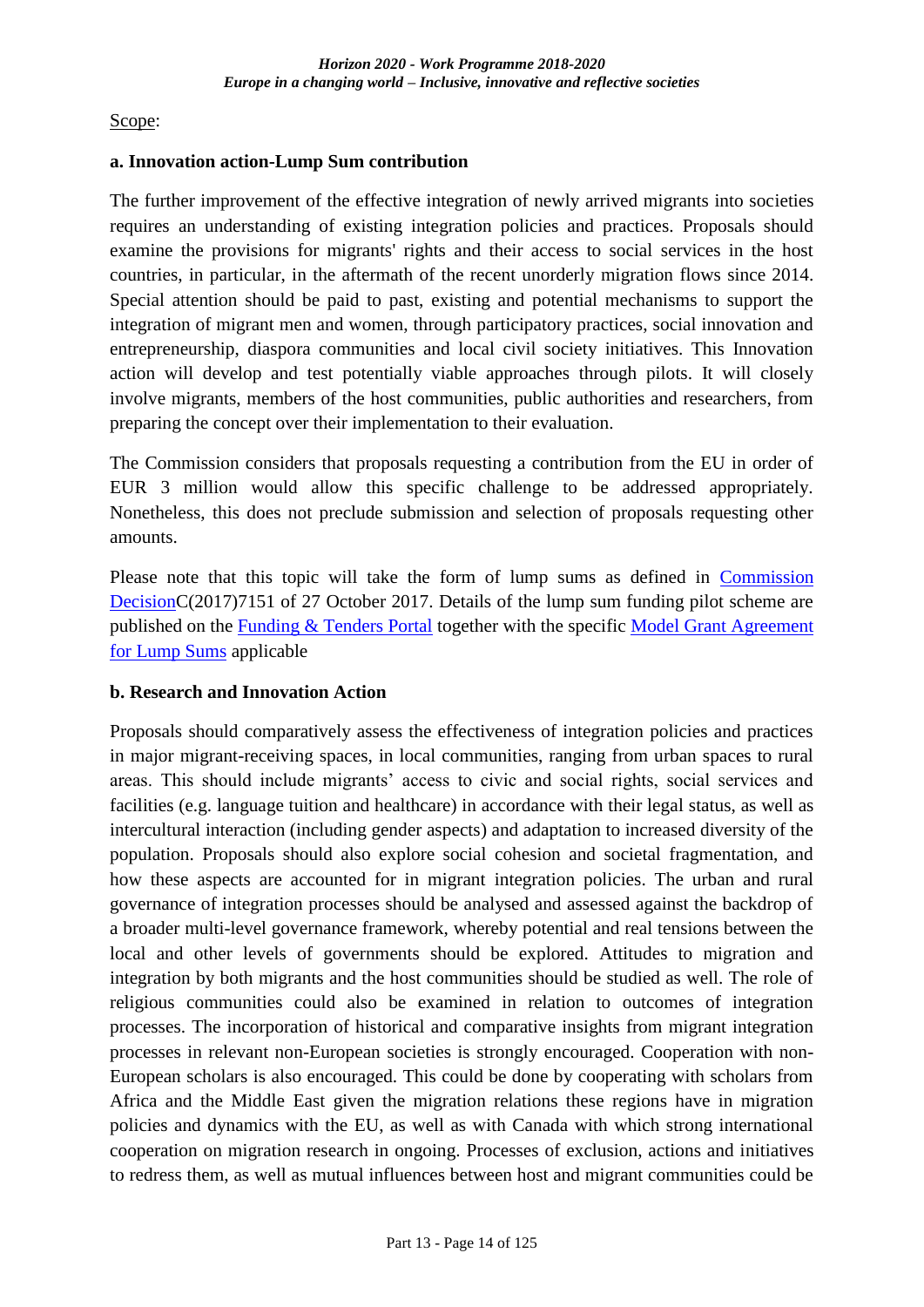studied, including the analysis of the impact of these dynamics with relations of migrants with their origin countries. Projects should compare the different practices and experience on their viability, efficiency and transferability. They should deliver policy recommendations. Projects should establish a regular exchange with the stakeholders from the different communities and municipalities.

The Commission considers that proposals requesting a contribution from the EU of EUR 3 million would allow this specific challenge to be addressed appropriately. Nonetheless, this does not preclude submission and selection of proposals requesting other amounts.

The outputs of MIGRATION-04-2020 should also be made readily available for cooperation and synergy with MIGRATION-10-2020, a CSA which will compile the outputs of existing research on integration, including such RIAs and IAs.

Expected Impact: Projects will enhance the knowledge base on integration of migrants in local communities. The actions will contribute to improved practices, policies and strategies at local, national and EU level for the integration of migrants in European urban and local settings. This will help increase the possibilities for migrants to thrive and flourish in the labour market and in society. They will advance the implementation of the EU Urban Agenda (building on the specific Partnership on Inclusion of Migrants and refugees<sup>5</sup> and of the UN Sustainable Development Goals related to making cities inclusive, safe, resilient and sustainable.

The pilots developed with the Innovation Action will offer new tools for enhancing the integration of migrants across Europe. This will provide actors working in this multilevel system of governance with already tested options that should be scalable and replicable in different environments with the context specific adaptations. Their evaluation will provide conclusions and recommendations for policy making at local level as well as for the regional, national and European level to create best possible conditions in which local authorities and their stakeholders can operate.

The Research and Innovation Action should deliver analysis for better understanding the phenomenon. Projects should identify approaches and practices, which can be applied in both cities and rural communities, as well as those that would be specific to one or the other. This will expand the knowledge both of dynamics of integration and of the policies managing such process, shedding light on potential gaps and needs which should be addressed by policymakers. The actions will contribute to finding new ways to integrate migrants into European societies, to ensure their cohesion and thus exploit the potential opportunities of migration.

Type of Action: Research and Innovation action, Innovation action Lump Sum

*The conditions related to this topic are provided at the end of this call and in the General Annexes.*

 $\sqrt{5}$ 

<sup>5</sup> <https://ec.europa.eu/futurium/en/inclusion-of-migrants-and-refugees>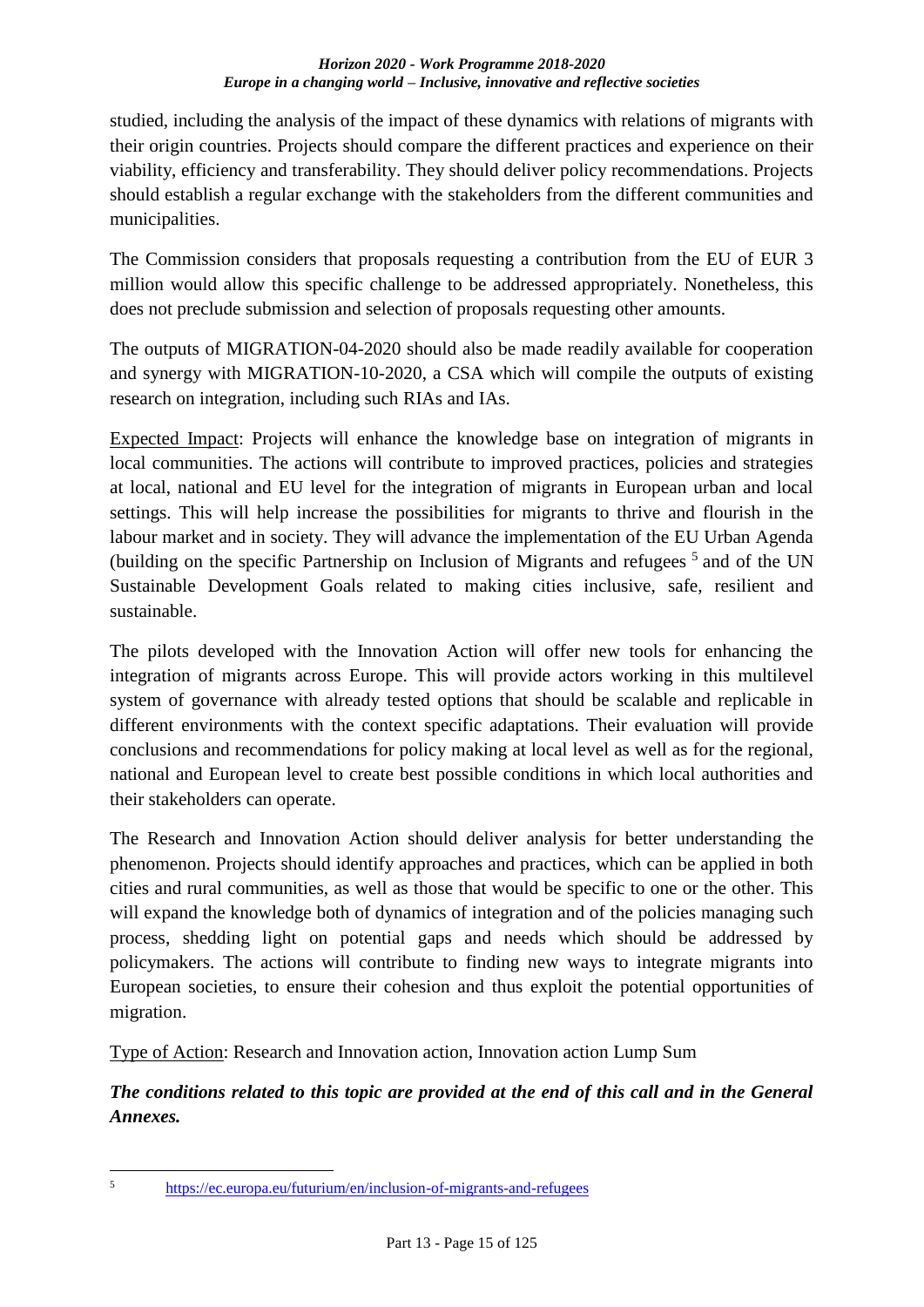## <span id="page-15-0"></span>**MIGRATION-05-2018-2020: Mapping and overcoming integration challenges for migrant children**

Specific Challenge: At a time where the integration of refugee and migrant children into host societies is most pressing, education systems face multiple challenges due to growing cultural, linguistic and ethnic diversity and to socio-economic inequalities.

## Scope:

## **Research and Innovation Action (2018)**:

Proposals should generate quantitative and qualitative data and policy recommendations on the integration in schools of pupils (ISCED 0-3) from existing migration cohorts, children of refugees and asylum seekers, and unaccompanied minors, including those residing in hotspots and reception centres. They should take account of the complexity of pupils' background, including of children who are EU long-term residents with migration background and of newcomers, and should assess issues related to gender, identity, achievement, well-being, home-school links and discrimination among others. Ethnological, cultural, and anthropological perspectives should be included. Social and learning environments should be considered as well as strategies to promote resilience, avoid segregation and to enhance children's skills and well-being. Proposals can take an integrated approach, looking at how access to adequate housing, a decent standard of living, protection from all forms of abuse and exploitation, healthcare and psychosocial support, alternative pedagogical approaches and arts affect successful integration in schools. Proposals should also address (several of) the following issues: the time elapsed between arrival to Europe and access to education; year(s) spent out of education as a child; experiences of detention and deportation; governance and funding; roles and attitudes of families, communities, educational centres, civil society and local services, also from a gender perspective; preparedness of schools and teaching staff; language learning and multilingualism; educational and vocational opportunities for those who arrive past the age of compulsory schooling, as well as the role of extra-curricular activities (including sports and leisure) in promoting integration. Refugee and migrant children's lived experience and voice must be taken into account in line with Article 12 of the UN Convention on the rights of the child. Best practices supporting equal life-chances should be identified with the involvement of stakeholders, maximising the potential of existing experiences<sup>6</sup>, including those developed in cooperation with refugee and migrant scholars and scientists.

The Commission considers that proposals requesting a contribution from the EU in the order of EUR 3 million would allow this specific challenge to be addressed appropriately. Nonetheless, this does not preclude submission and selection of proposals requesting other amounts.

## **Innovation Action (2020):**

<sup>1</sup> 

<sup>&</sup>lt;sup>6</sup> For instance, data and insights from the EU Education and Training Monitor and from the European Policy Network on the education of children and young people with a migration background (SIRIUS).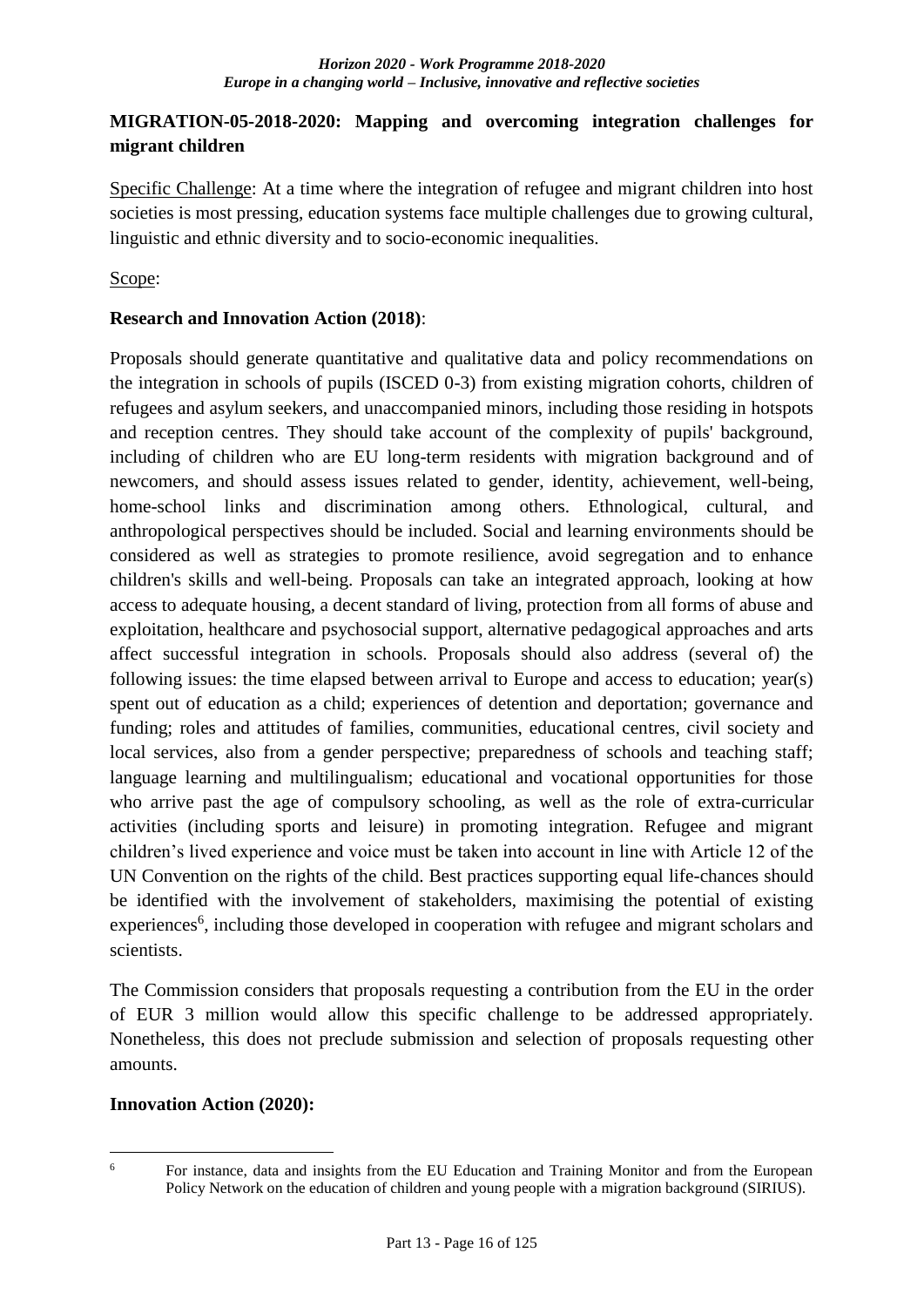Building on existing evidence, including from projects funded under topic Migration-6 2018 where relevant, proposals should implement pilot actions able to experiment formal, informal and non-formal education solutions to address the integration challenges of children (0 to 18 years old - ISCED 0-3) from recent migration cohorts, in particular children of refugees and asylum seekers, and unaccompanied minors, including those residing in hotspots and reception centres. The proposals shall include actions with local schools, teaching programmes and organizations working with children (with or without migration background) and focus not only on formal educational settings but also on informal social and learning environments, beyond schools. Proposals should address at least three of the following dimensions: governance and funding of education institutions, funding of integration actions targeting children, roles and attitudes of families, gender aspects, communities, civil society organisations and local service providers, preparedness of schools and teaching staff, practices for language learning and use of native languages alongside the language used at school. Proposals should build upon good practices identified with the involvement of stakeholders such as e.g. practices of mutual cultural participation and exchange, or equal opportunities in regards to gender. Attention should be paid to existing educational centres around Europe which having high rates of migrant and ethnic-minority children are achieving academic results above national averages, as well as how the issues already mentioned are being articulated.

Proposals should address at least 3 of the points above, piloted on the basis of clearly defined goals. Processing of personal data of migrants must be conducted in accordance with EU data protection legislation<sup>7</sup> and existing regulation such as eIDA[S\[1\].](http://ec.europa.eu/research/participants/portal/desktop/en/opportunities/h2020/topics/dt-migration-06-2018-2019.html#fn1)

Proposals should engage all actors and consider the potential for co-creation work with all relevant stakeholders, including migrant children and their families themselves, in the design and delivery of services. In addition, proposals should demonstrate their reusability or scalability and should develop a strong and realistic plan to ensure the long-term sustainability as well as take up of the results by the identified users. The involvement of multi-disciplinary and multi-sectoral teams is encouraged to explore the complexity of this challenge, to identify the necessary changes, and the risks and barriers to their implementation, addressing diversity as appropriate (gender, age, social-, cultural-, linguistic-, religious background). Proposals shall combine strong academic knowledge and research-action based support, with stakeholders and practitioners knowledge in the several fields identified above. Children voice must be taken into account in line with Article 12 of the UN Convention on the rights of the child.

The Commission considers that proposals requesting a contribution from the EU of EUR 3 million would allow this specific challenge to be addressed appropriately. Nonetheless, this does not preclude submission and selection of proposals requesting other amounts.

## Expected Impact:

## **(2018)**

1

<sup>7</sup> https://eur-lex.europa.eu/legal-content/EN/TXT/PDF/?uri=CELEX:02016R0679-20160504&from=EN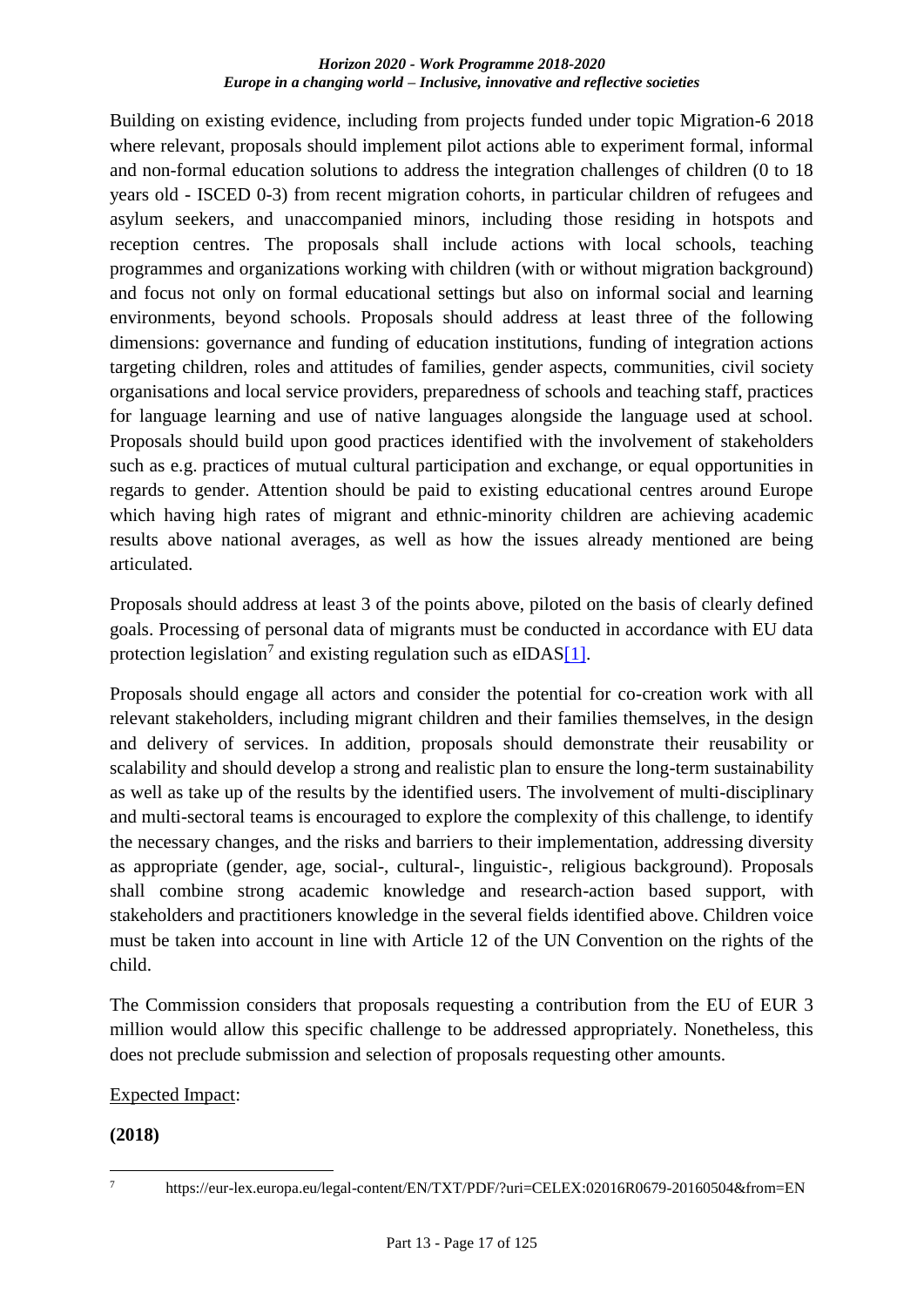Through informing policymakers, families, children themselves, teachers and other stakeholders, the action will support the advancement of effective practices for integrating migrant children in schools. The action will enhance synergies and cooperation amongst the relevant stakeholders, thereby promoting the uptake of innovative practices as well as improving monitoring and data collection. The action will also contribute to the development of the research agenda on education.

## **(2020):**

The actions will inform policymakers, families, teachers and other stakeholders on effective practices for integrating migrant children in schools and more broadly in society, and for developing more inclusive schools, able to increase sense of belonging of all children, including both boys and girls. They will enhance synergies and cooperation amongst these actors for the uptake of innovative practices, for monitoring and data collection and for the definition of research gaps. Proposals should develop and implement actions which can be adapted, rescaled and reproduced in different environments according to the local/regional needs and involve stakeholders from public administrations, civil society, migrants and the host community from a very early stage as appropriate.

Type of Action: Research and Innovation action, Innovation action

*The conditions related to this topic are provided at the end of this call and in the General Annexes.*

## <span id="page-17-0"></span>**DT-MIGRATION-06-2018-2019: Addressing the challenge of migrant integration through ICT-enabled solutions**

Specific Challenge: The integration of migrants, including refugees, in many Member States of the European Union and Associated Countries remains a challenge for both public authorities and local communities. ICT-enabled solutions and toolkits for the implementation of inclusion policies by public administrations may facilitate the management of the integration of migrants, improve autonomy and inclusion and therefore the lives of migrants. Such tools may help alleviate the tasks of public administrations and local authorities. They may also analyse available data and provide migrants with information on and easy access to relevant public services specific to their needs or support policy-makers and public administration at all levels in planning and taking decisions on migration-related issues through data analytics and simulation tools. The specific cultural features, including possible gender differences, the skills and capacities of migrants to express their needs as well as the equity of access to ICT may be considered in this regard.

Scope: An efficient management of migrant integration requires clear understanding of migrants' personal and family situation, including their legal status, origin, cultural background, skills, language skills, medical records, etc. Once such information is available to public authorities, it can improve societal outcomes to the benefit of both host countries and migrants: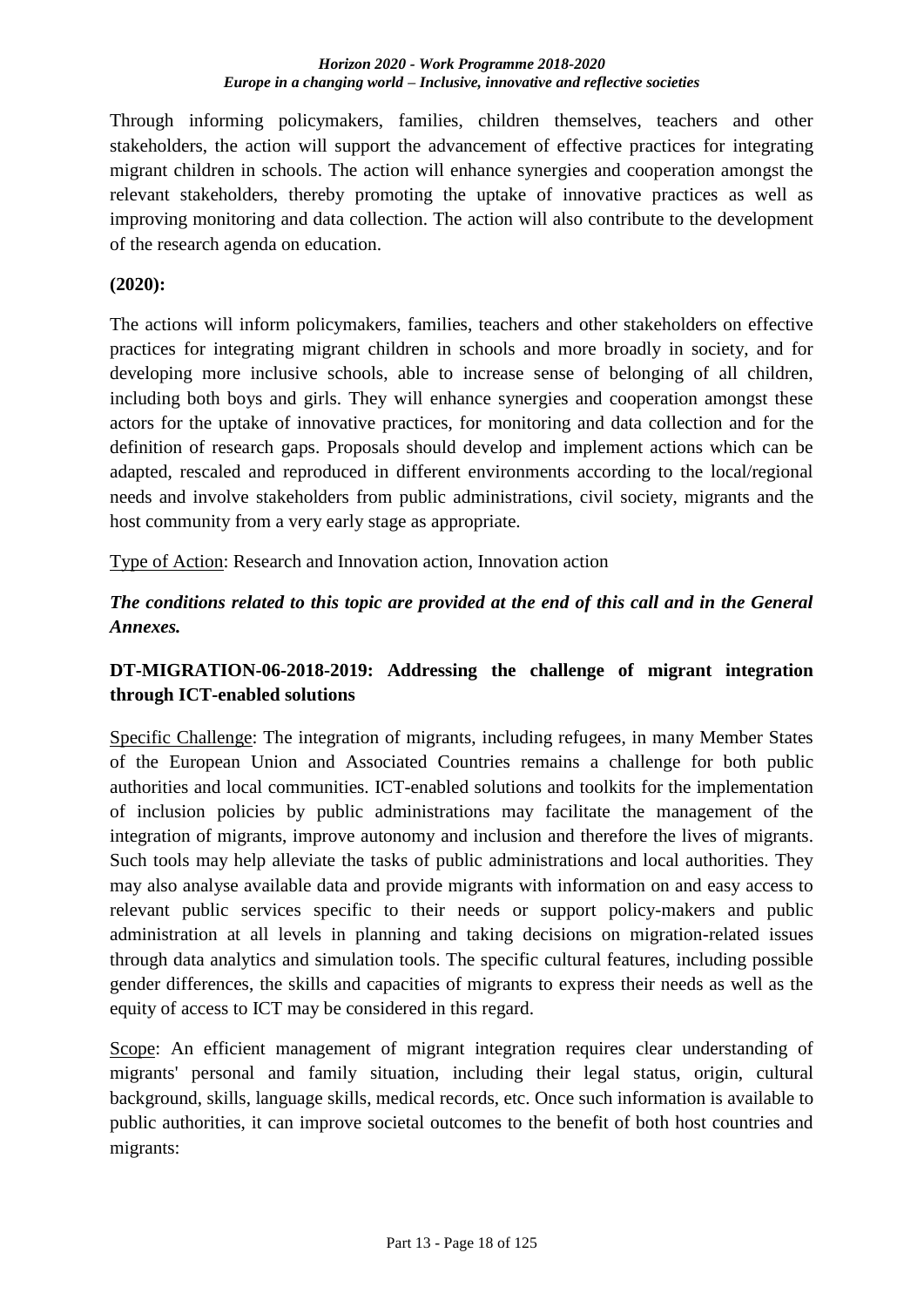1. the management of migrant integration can be facilitated, e.g. by matching their skills with those needed in the Member States and Associated Countries, by designing tailored training programmes or by creating specific decision support tools;

2. better and customised services can be delivered to match the needs of migrants;

3. more efficient integration strategies can be defined and implemented at local level for a sustainable inclusion of migrants and a fact-based public perception of migration.

Proposals should address at least one of the 3 points above, which should be piloted against a set of clearly defined goals. Processing of personal data of migrants must be conducted in accordance with EU applicable data protection legislation (Directive 95/46/EC which will be replaced as of 25 May 2018 by the GDPR) and existing regulation such as  $eIDAS<sup>8</sup>$ . Proposals should engage all actors and consider the potential for co-creation work with migrant in the design and delivery of services. In addition, proposals should demonstrate the reusability or scalability at European level and should develop strong and realistic business plans to ensure the long-term sustainability as well as take up of the results by the identified users. They should also engage multi-disciplinary and multi-sectoral teams to explore the complexity of this challenge, to identify the necessary changes, and the risks and barriers to their implementation, including cultural questions.

The Commission considers that proposals requesting a contribution from the EU of between EUR 3 and 4 million would allow this specific challenge to be addressed appropriately. Nonetheless, this does not preclude submission and selection of proposals requesting other amounts.

Expected Impact: New or enhanced ICT solutions and tools will facilitate the efforts of public administrations at EU, national and local levels to manage the integration of migrants. They will allow for developing and deploying the necessary processes and services in the view of the efficient identification and inclusion of migrants. They will also facilitate communication with migrants and their access to services such as community language teaching, education, training, employment, welfare and healthcare systems within the host communities.

## Type of Action: Innovation action

## *The conditions related to this topic are provided at the end of this call and in the General Annexes.*

## <span id="page-18-0"></span>**MIGRATION-07-2019: International protection of refugees in a comparative perspective**

Specific Challenge: While policy areas such as development or trade benefit from global governance structures, a global refugee governance regime is still in its infancy. The challenge is to safeguard international law standards on the treatment of asylum seekers and internally displaced persons, address imbalances in sharing responsibilities, and ensure the EU

<sup>1</sup> 

<sup>8</sup> http://eur-lex.europa.eu/legal-content/EN/TXT/?uri=CELEX%3A32014R0910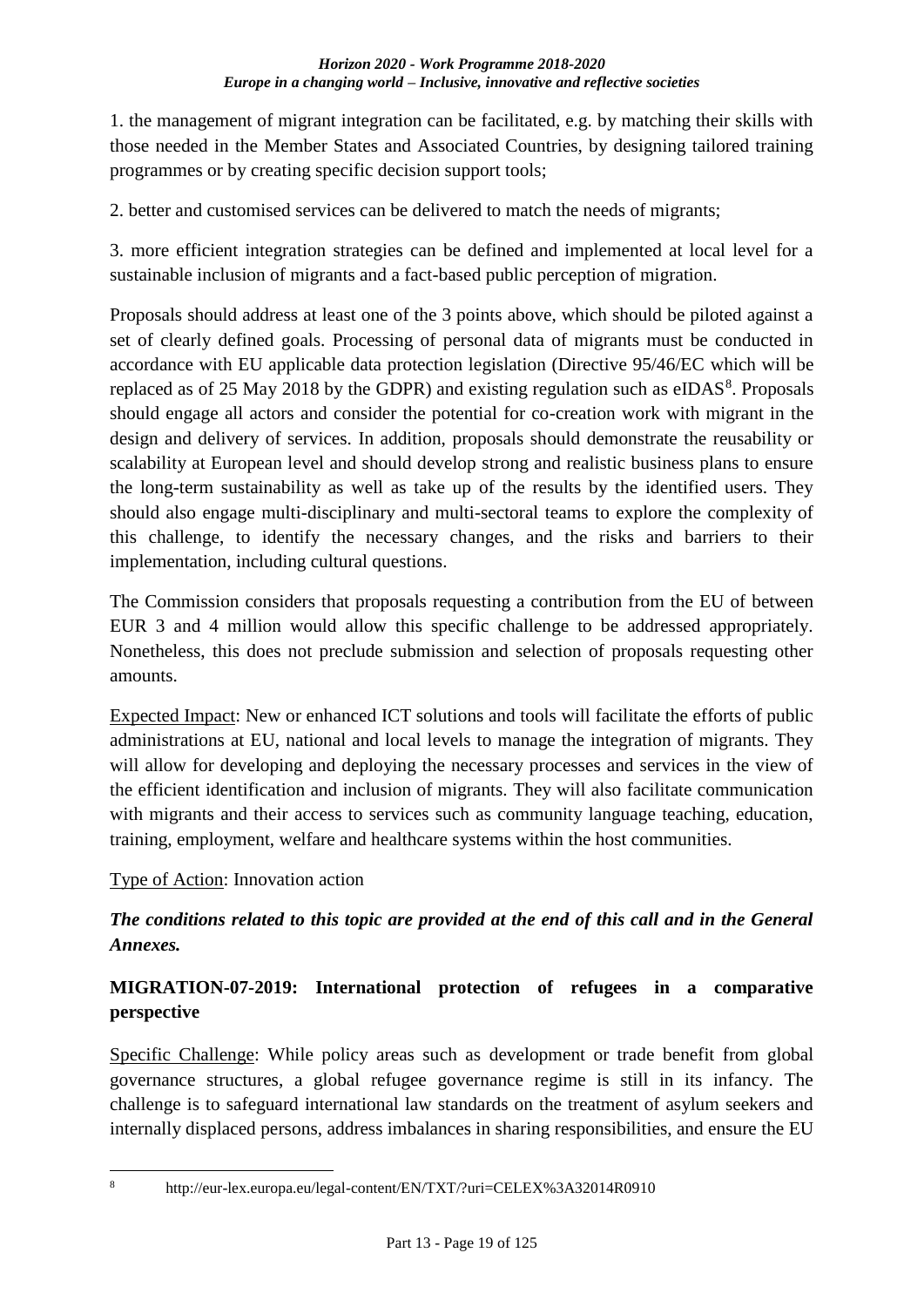plays a key role globally while also aligning the reform of its common asylum system to feed into the emerging regime of global asylum governance.

Scope: Proposals should examine the processes and content of the emerging international protection system, e.g. following the United Nations commitment for the adoption of a global asylum compact as well as its implementation in comparative perspective, with special focus on the EU's role and engagement. They should examine how sharing responsibilities, transferring skills and capabilities, can be organised as well as the compatibility of the emerging global asylum regime with international law, including international conventions on refugees and human rights. The EU arrangements with refugees' origin and transit countries should be assessed. Proposals should advise on the future development of asylum policies and their implementation both globally and within the EU, also addressing issues around both gender issues and equality. They should include comparative assessment of existing legal responses to protection needs and explore future options and their compatibility with international refugee law, with a view to also identifying durable solutions. Particular attention should be paid to the protection of vulnerable groups such as minors, unaccompanied or with their families, including from all forms of abuse and exploitation, and women and girls from gender-based violence and discrimination. International cooperation is encouraged, in particular with Canada, Brazil, South Africa and Jordan, as well as relevant international organisations. Furthermore, the involvement of refugee and migrant scientists and scholars from relevant disciplines is strongly encouraged.

The Commission considers that proposals requesting a contribution from the EU in the order of EUR 3 million would allow this specific challenge to be addressed appropriately. Nonetheless, this does not preclude submission and selection of proposals requesting other amounts.

Expected Impact: The action will significantly advance the knowledge base on global migration and asylum governance by evaluating the process, discourses and outcomes of the planned compact on refugees. The action will assist European policymakers with identifying suitable strategies for engagement in the process leading to the implementation of the global refugee compact. They will also inform the EU's reform process of its common asylum system.

Type of Action: Research and Innovation action

## *The conditions related to this topic are provided at the end of this call and in the General Annexes.*

## <span id="page-19-0"></span>**MIGRATION-08-2018: Addressing the challenge of forced displacement**

Specific Challenge: Tens of millions of people live in forced displacement, many of them in protracted refugee and displacement situations for long periods of time and even generations. This is often accepted, albeit reluctantly, as a semi-permanent state of affairs given that return as a solution to forced displacement rarely takes place. The situation affects life trajectories of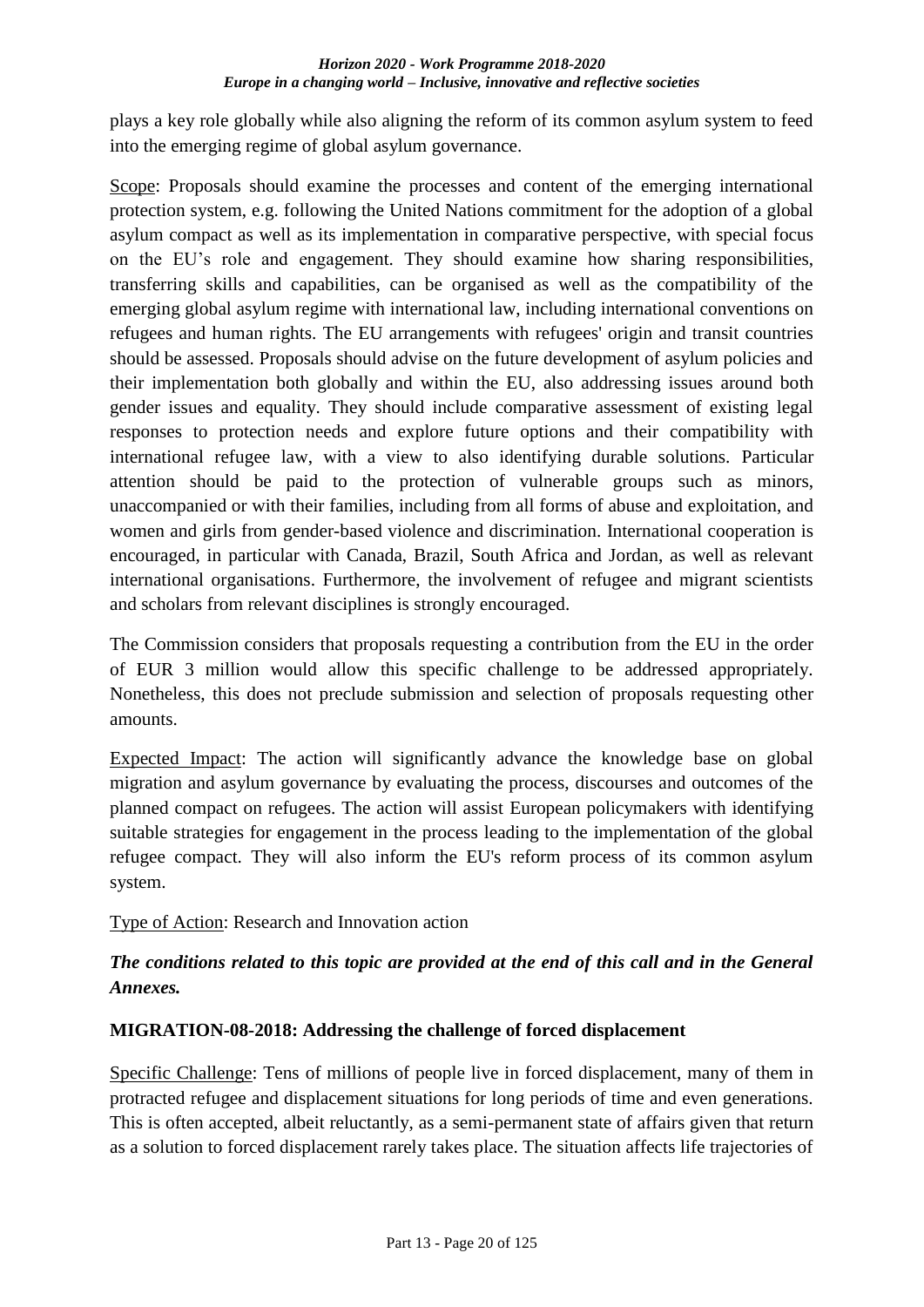displaced people and poses multiple challenges for social, economic, urban and environmental services and for local investments and labour markets.

Scope: Proposals should investigate the medium and long-term socioeconomic dimensions of mass displacement when forcibly displaced persons concentrate in camps and hosting areas or settle in unprotected and underprepared urban settings. They should also consider the sociopsychological dimensions of forced displacement and gender-related issues. Through comparative research inside and outside Europe on reception and settlement strategies and their impact on livelihoods, proposals should assess medium and long-term trends and impacts and analyse opportunities and challenges for displaced people and for hosting communities as well as the potential for and resistance to the integration of displaced persons. They should also assess existing and historical practices and develop solutions to ease the pressure on hosting communities. The interface between responses to refugee emergencies, local integration and development should be explored, including testing of innovative practices to foster dialogue and build trust and resilience among refugees and host communities alike.

The Commission considers that proposals requesting a contribution from the EU in the order of EUR 3 million would allow this specific challenge to be addressed appropriately. Nonetheless, this does not preclude submission and selection of proposals requesting other amounts.

Expected Impact: The action will identify solutions for protracted displacement situations, also in the framework of the EU Partnership Agreements and of the United Nations and the EU migration and refugee compacts. By mapping the dynamics of interactions between the displaced and the host community and bringing it to the attention of policymakers, it will enhance policy responses to integration needs.

Type of Action: Research and Innovation action

## *The conditions related to this topic are provided at the end of this call and in the General Annexes.*

## <span id="page-20-0"></span>**MIGRATION-09-2020: Narratives on migration and its impact: past and present**

Specific Challenge: The way we collectively discuss about migration has an impact on the production of policies and responses to address this phenomenon. Narratives on migration -be it in the media, public or political discourses- affect political processes across Europe, influence our perceptions on migration dynamics and ultimately have an effect on the integration of migrants in our societies. The challenge is to understand and explain the causes and consequences of such narratives, examining their construction and assessing their effects on attitudes to migration and on society at large. By identifying the responsibility of each stakeholder - policy-makers, civil society organisations, citizens and migrants- in shaping these narratives, and by shedding light on the consequences of discourses on migration, the role and responsibility of each stakeholder will be better defined and their competences enhanced.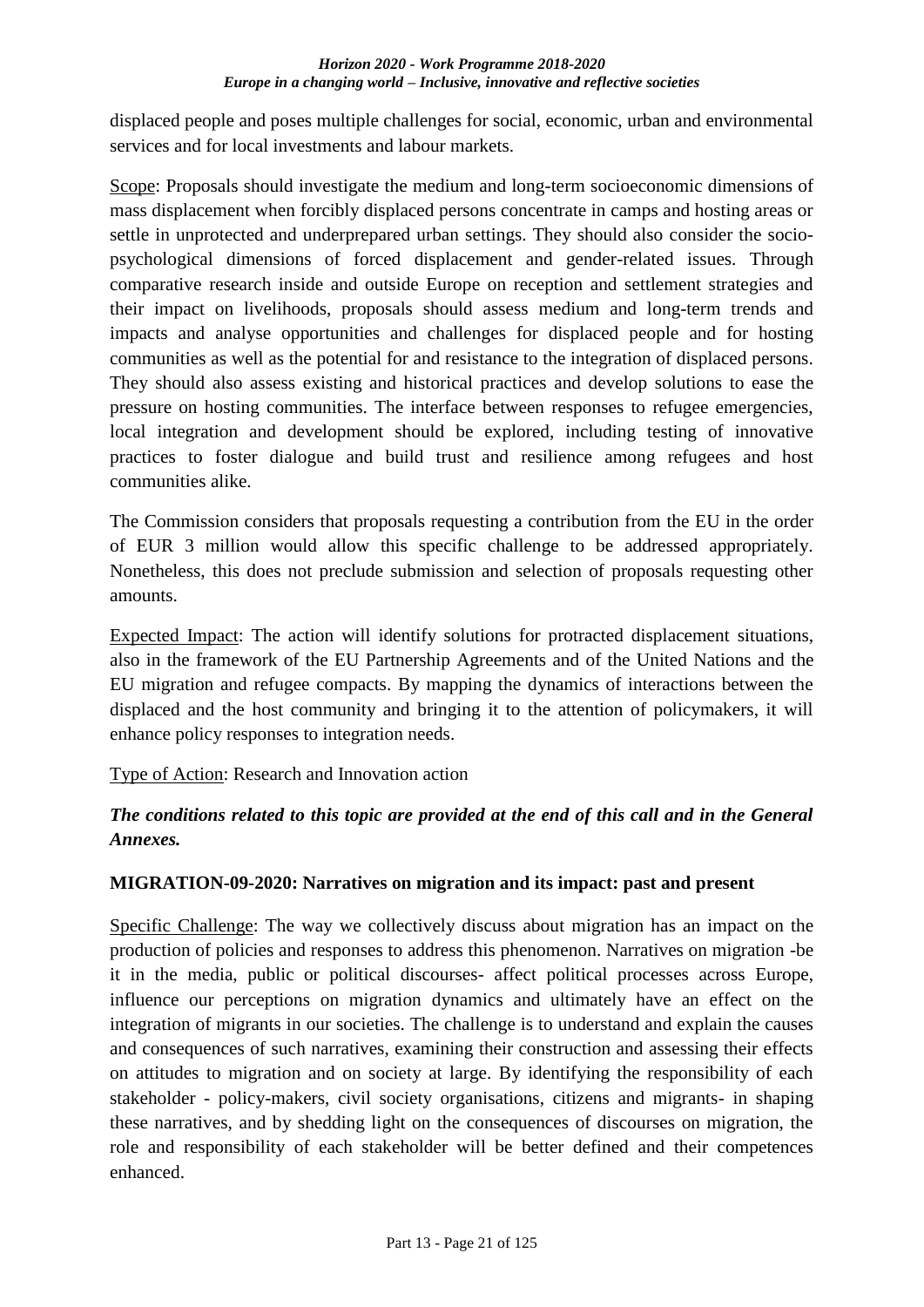Scope: Proposals should address the dynamics and developments of migration narratives at local, national and EU level. Moreover, projects that include countries of origin and transit would be welcome. They should examine the general and potential long-term societal impact as well as the ethical implications of narratives on policy making. Successful projects should study the historical perspectives and changes in attitudes of non-migrant populations towards migrants and vice versa. Furthermore, projects should analyse the extent to which migrants' voices are included in the shaping of these narratives. Research could also address innovative ways for migrants to shape their testimonials and narratives. This could include the role of ICT and social media, literary and artistic representations and may involve cultural heritage representation e.g. in museums, or other artistic products and events. Proposals could also explore, through collaboration with relevant international partners from countries of origin, how migration narratives and their transmission affect migration decisions and behaviours of potential migrants, taking into account gender aspects where relevant, including the use of social media to facilitate migration. For the study of the impact of media and public narratives on perceptions, opinions, attitudes and behaviours of different categories of people, the use of innovative research methods, including experimental ones and the methodologies offered by the research infrastructures for social and cultural innovation, is strongly encouraged.

The Commission considers that proposals requesting a contribution from the EU of EUR 3 million would allow this specific challenge to be addressed appropriately. Nonetheless, this does not preclude submission and selection of proposals requesting other amounts.

Expected Impact: Practitioners will be informed by the new knowledge produced on the consequences of discourses on migration. This may have an impact on their conduct and policy choices when relevant. Projects will improve access and dissemination of information on narratives of migration and their effects including their scale, patterns and the social and economic impact on host societies. This will contribute to a more informed debate on migration and about public perceptions of migration. In the longer term, they may contribute to changing the debate on migration in European societies, opening new opportunities for a successful integration of migrants.

#### Type of Action: Research and Innovation action

## *The conditions related to this topic are provided at the end of this call and in the General Annexes.*

## <span id="page-21-0"></span>**MIGRATION-10-2020: Sustainable practices for the integration of newly arrived migrants into societies**

Specific Challenge: The unorderly arrival of large numbers of migrants across Europe since 2014 has determined an exceptional mobilisation of resources (often fragmented in multiple small scale and time-limited projects) used to ensure a successful integration of migrants in European societies. Funding has been mobilised at the EU, national, regional and local levels, determining a great number of actions both in policy and in research. After such an emergency response, it is now time to take stock of the work carried out, understanding the impact of the resources used and considering the lessons learnt.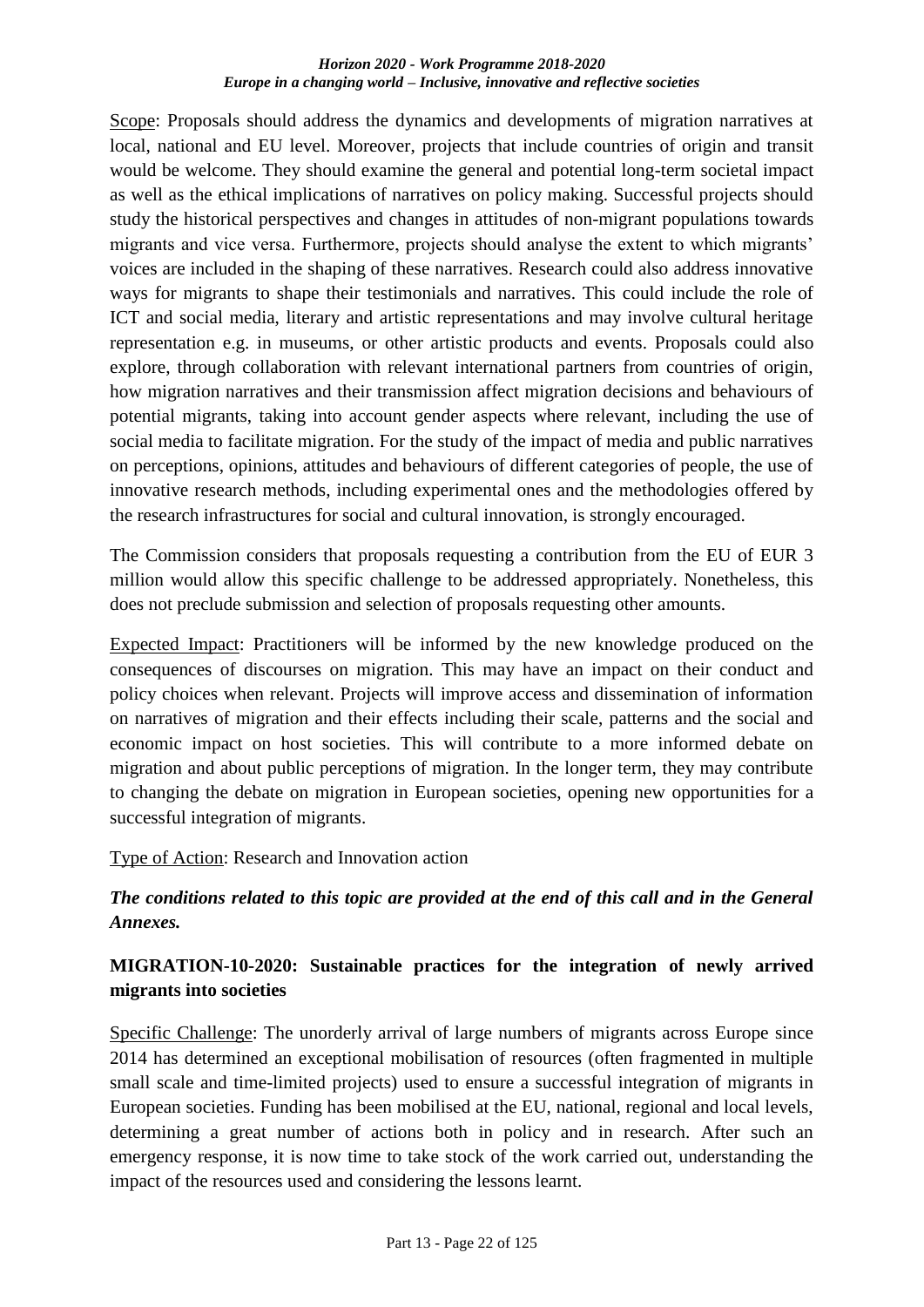Scope: This coordination and support action will draw on specific actions and research in the integration of new migrants in European societies. It assesses the types of practices carried out to address the integration challenges stemming from the migratory crisis in Europe, considering the numerous tools, instruments and actions funded, in policy as well as in research. Lessons from best practices and difficulties will provide policy recommendations from which the EU, national, regional and local governments can draw and share experiences through exchanges with all stakeholders. An online platform structure will be developed to provide European visibility.

Proposals are encouraged to identify, monitor and/or engage with relevant EU projects on migration and integration funded under Horizon 2020, as well as those funded under AMIF, European social Fund and Erasmus +. The collection of new knowledge and innovative practices should include gender-related aspects. It should have a focus on improving the good governance of migrant integration, measuring the impact of the actions implemented, and delivering innovation in support of improved outcomes for both migrants and the communities in which they live. Project participants are encouraged to work in close contact with local, regional and national administrations, or legal entities designated to act on their behalf on the issue of migrant integration.

Proposals should develop participatory techniques to extract policy implications from research findings, with particular regard to past migration related Horizon 2020 projects, including their research teams where relevant. A strong cooperation is specifically essential with consortia involved in the RIAs and IAs of MIGRATION-04, to readily integrate the outputs produced in this forward-looking CSA action.

This should be complemented by strategies for dissemination to relevant stakeholders in view of exploitation of results. An interactive online repository should be set up that can provide for customised searches and reports. The engagement of the public to increase awareness of the added value of European research and innovation activities on migration is encouraged.

The Commission considers that proposals requesting a contribution from the EU in order of 2 million would allow this specific challenge to be addressed appropriately. Nonetheless, this does not preclude submission and selection of proposals requesting other amounts.

Expected Impact: This CSA action will establish a solid and readily accessible evidence base in support of migration and integration policies and will contribute to improved practices for all stakeholders involved, policies and strategies at local, national and EU level, including urban and rural spaces. It will advance the implementation of the EU Urban Agenda and of the UN Sustainable Development Goals dedicated to making cities and rural communities inclusive, safe, resilient and sustainable. Furthermore, the action may contribute to the deployment of migration-related innovation on the market and in society, by highlighting what most works amongst the great number of actions funded over the past years. Finally, it will reduce the R&I division by improving the flow of knowledge in the field between researchers, practitioners and policymakers across Europe.

Type of Action: Coordination and support action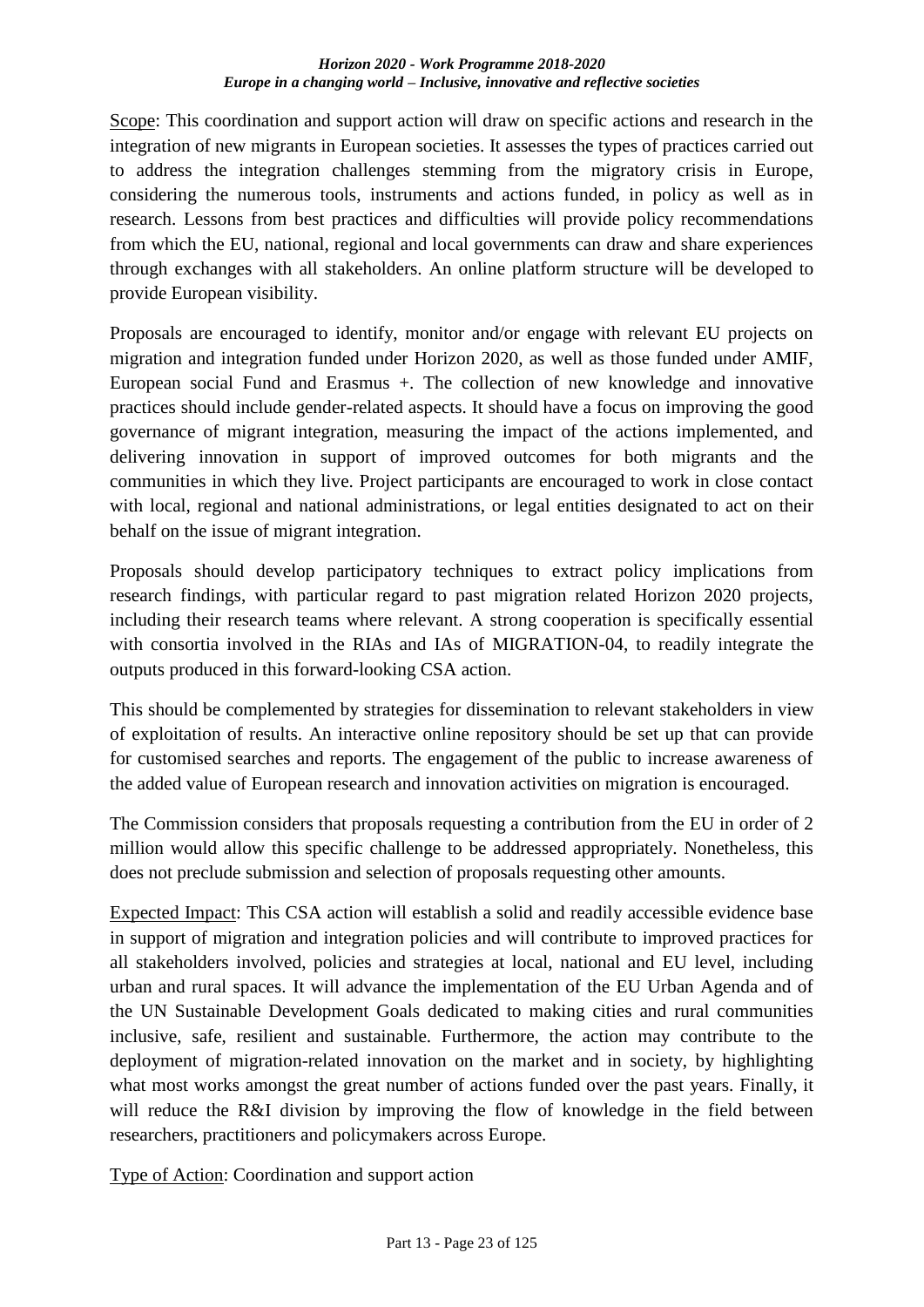*The conditions related to this topic are provided at the end of this call and in the General Annexes.*

## <span id="page-23-0"></span>**Conditions for the Call - MIGRATION**

Opening date(s), deadline(s), indicative budget(s): $9$ 

| Topics (Type of Action)        | Budgets (EUR million) |       |       | Deadlines   |
|--------------------------------|-----------------------|-------|-------|-------------|
|                                | 2018                  | 2019  | 2020  |             |
| Opening: 07 Nov 2017           |                       |       |       |             |
| DT-MIGRATION-06-2018-2019 (IA) | 12.00                 |       |       | 13 Mar 2018 |
| MIGRATION-02-2018 (RIA)        | 9.00                  |       |       |             |
| MIGRATION-05-2018-2020 (RIA)   | 6.00                  |       |       |             |
| MIGRATION-08-2018 (RIA)        | 9.00                  |       |       |             |
| Opening: 06 Nov 2018           |                       |       |       |             |
| DT-MIGRATION-06-2018-2019 (IA) |                       | 8.00  |       | 14 Mar 2019 |
| MIGRATION-01-2019 (RIA)        |                       | 9.00  |       |             |
| MIGRATION-03-2019 (RIA)        |                       | 9.00  |       |             |
| MIGRATION-07-2019 (RIA)        |                       | 9.00  |       |             |
| Opening: 05 Nov 2019           |                       |       |       |             |
| MIGRATION-04-2020 (RIA)        |                       |       | 9.00  | 12 Mar 2020 |
| MIGRATION-04-2020 (IA-LS)      |                       |       |       |             |
| MIGRATION-05-2018-2020 (IA)    |                       |       | 9.00  |             |
| MIGRATION-09-2020 (RIA)        |                       |       | 9.00  |             |
| MIGRATION-10-2020 (CSA)        |                       |       | 2.00  |             |
| Overall indicative budget      | 36.00                 | 35.00 | 29.00 |             |

Indicative timetable for evaluation and grant agreement signature:

 $\overline{Q}$ <sup>9</sup> The Director-General responsible for the call may decide to open the call up to one month prior to or after the envisaged date(s) of opening.

The Director-General responsible may delay the deadline(s) by up to two months.

All deadlines are at 17.00.00 Brussels local time.

The budget amounts for the 2020 budget are subject to the availability of the appropriations provided for in the draft budget for 2020 after the adoption of the budget 2020 by the budgetary authority or, if the budget is not adopted, as provided for in the system of provisional twelfths.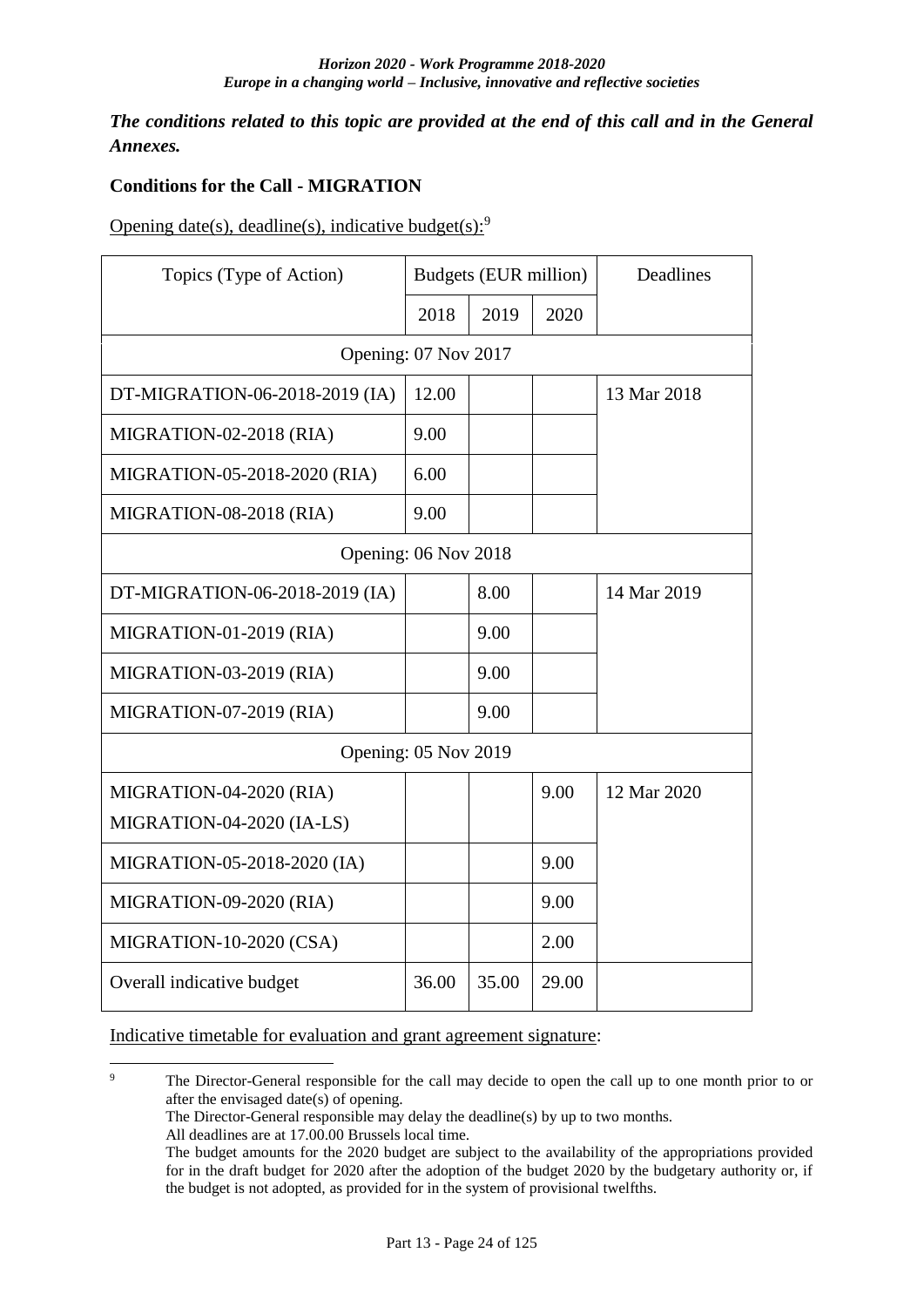For single stage procedure:

- Information on the outcome of the evaluation: Maximum 5 months from the final date for submission; and
- Indicative date for the signing of grant agreements: Maximum 8 months from the final date for submission.

Eligibility and admissibility conditions: The conditions are described in General Annexes B and C of the work programme. The following exceptions apply:

MIGRATION-08-2018 Due to the specific challenge of this topic, in addition to the minimum number of participants set out in the General Annexes, proposals shall include at least one participant in a country in Africa and/or the Middle East relevant to the specific challenge and scope of the topic.

Evaluation criteria, scoring and threshold: The criteria, scoring and threshold are described in General Annex H of the work programme.

Evaluation Procedure: The procedure for setting a priority order for proposals with the same score is given in General Annex H of the work programme.

The full evaluation procedure is described in the relevant [guide](http://ec.europa.eu/research/participants/docs/h2020-funding-guide/grants/applying-for-funding/submit-proposals_en.htm) published on the Funding  $\&$ Tenders Portal.

## Grant Conditions:

| MIGRATION-04-2020   Please note that this topic will take the form of lump sums as |
|------------------------------------------------------------------------------------|
| defined in Commission DecisionC $(2017)7151$ of 27 October                         |
| 2017. Details of the lump sum funding pilot scheme are                             |
| published on the <b>Funding &amp; Tenders Portal</b> together with the             |
| specific Model Grant Agreement for Lump Sums applicable                            |

Consortium agreement:

| All topics of this call | Members of consortium are required to conclude a consortium |
|-------------------------|-------------------------------------------------------------|
|                         | agreement, in principle prior to the signature of the grant |
|                         | agreement.                                                  |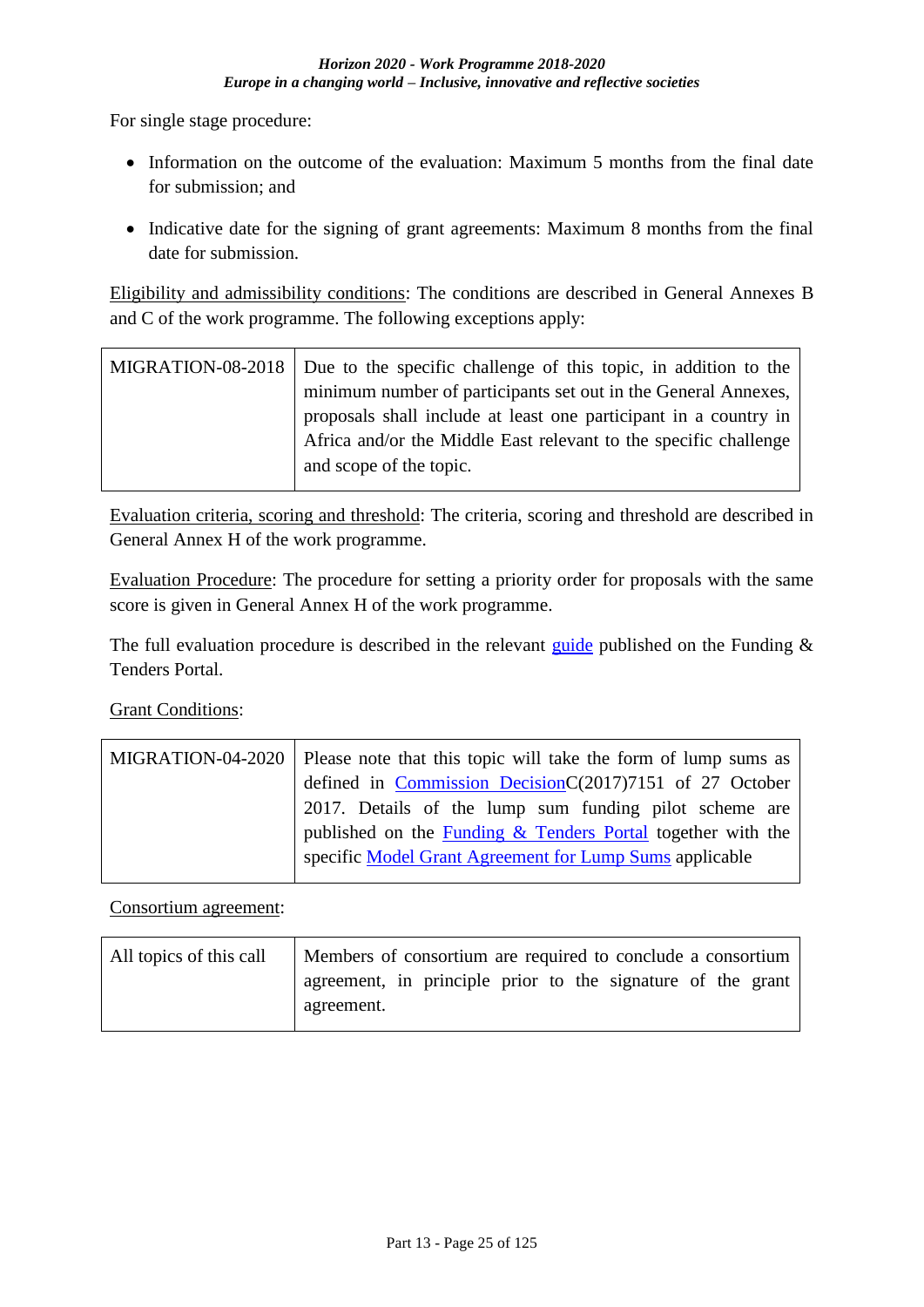## <span id="page-25-0"></span>**Call - SOCIOECONOMIC AND CULTURAL TRANSFORMATIONS IN THE CONTEXT OF THE FOURTH INDUSTRIAL REVOLUTION**

#### *H2020-SC6-TRANSFORMATIONS-2018-2019-2020*

*The aim of the call is to address the challenges linked to the compounded socioeconomic and cultural origins and effects in Europe of the fourth industrial revolution in a context of globalisation and digitisation and to provide alternative policy options. R&I activities will provide new evidence and policy options in order to mitigate or support these transformations with a view to enhancing the diversity of cultures and social bonds, the existing or nascent social and cultural strengths of Europe, as well as reinforcing the social, cultural and economic benefits of the fourth industrial revolution where relevant. They will thus contribute to fostering equitable and sustainable prosperity and culture in the broad sense through objective scientific evaluations, social, cultural and technological innovation, co-creation and bottom-up solutions. The call's activities will also contribute to the objectives and the legacy of the European Year of Cultural Heritage 2018 and to the UN's Sustainable Development Goals (SDGs).*

Proposals are invited against the following topic(s):

## <span id="page-25-1"></span>**TRANSFORMATIONS-01-2018: Research for inclusive growth: addressing the socioeconomic effects of technological transformations**

Specific Challenge: Technological transformations such as automation, robotisation and digitisation have profound socioeconomic effects. They create both opportunities and challenges for the future of work, employment and productivity. At the same time, they have an impact on welfare systems and social security, on the content of skills and their acquisition, on availability and type of jobs, on occupational health and safety, and on issues related to personal and social well-being and distributive fairness. Research is needed to assess the effects of these mutations and to propose policies and interventions aimed at socially inclusive growth.

Scope: Proposals should comprehensively analyse, Europe-wide and comparatively, the effects of technological transformations on employment and labour markets. They should trace changes in the content of work and the new skills in demand. To this end, they should explore ways of measuring new skills and provide verifiable data of trusted quality. They should look at how education and training systems could be transformed in order to address evolutions in the content and organisation of work. Proposals should equally take stock of the rise of digital platforms and the platform economy in European countries and examine associated legal, social and economic challenges and prospects. Historical, comparative perspectives on how previous industrial revolutions impacted European societies should complement the analyses.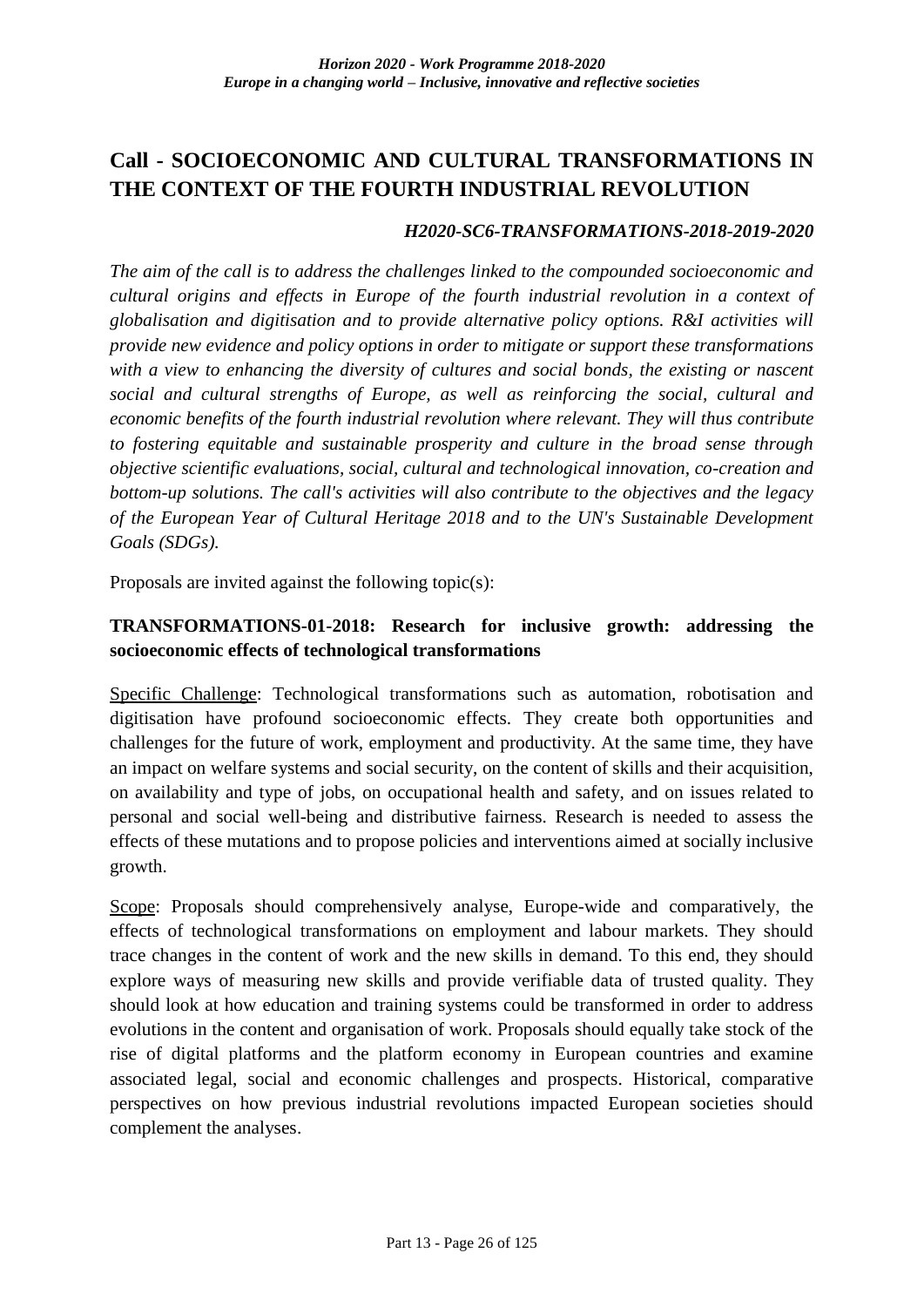Furthermore, projects should evaluate the implications for social mobility and labour market polarisation (in job quality, wages, social security coverage etc.) arising from the technological changes. They should assess tax and benefits policies that could lead to a fairer distribution of gains. Gender-related aspects should be taken into account as needed. In the context of evolving patterns of labour market participation and divergent access to social security, research may explore the benefits or challenges of a universal basic income. Proposals should also study the social investment and social protection policies and inclusive business models (e.g. social economy, social enterprises) that can lead to human capital growth and productivity gains while promoting access to labour markets and social wellbeing. Further elements that may be explored pertain to occupational health and safety issues resulting from technological transformations. This may include the relationship between technology, productivity gains and work-life balance including the availability and use of non-work, discretionary time.

The Commission considers that proposals requesting a contribution from the EU in the order of EUR 3 million would allow this specific challenge to be addressed appropriately. Nonetheless, this does not preclude submission and selection of proposals requesting other amounts.

Expected Impact: The action will address the multifaceted social and economic impacts of the technological transformations and will contribute to promoting social inclusion, economic development, fairness and well-being. It will also identify social investment policies necessary for kick-starting an era of higher skills and productivity and for reaping the benefits of technological advances. Results will pave the way for a robust European strategy for socially cohesive growth and economic competitiveness.

Type of Action: Research and Innovation action

## *The conditions related to this topic are provided at the end of this call and in the General Annexes.*

## <span id="page-26-0"></span>**DT-TRANSFORMATIONS-02-2018-2019-2020: Transformative impact of disruptive technologies in public services**

Specific Challenge: The challenge is to assess the potential benefits and risks of using disruptive technologies in public administrations as well as the social impact, including the impact on public servants, of using them for government processes and governance (e.g. for registers, for archiving, for tax collection, for decision-making processes etc.). The political, ethical, socio-economic, legal and cultural implications of disruptive technologies and their acceptance are important not only for public administrations, but also for citizens.

## Scope: **a) Research and Innovation action (2018-2019):**

The use of disruptive technologies (such as block-chain, big data analytics, Internet of Things, virtual reality, augmented reality, artificial intelligence, algorithmic techniques, simulations and gamification) in public administrations, public goods, public governance, public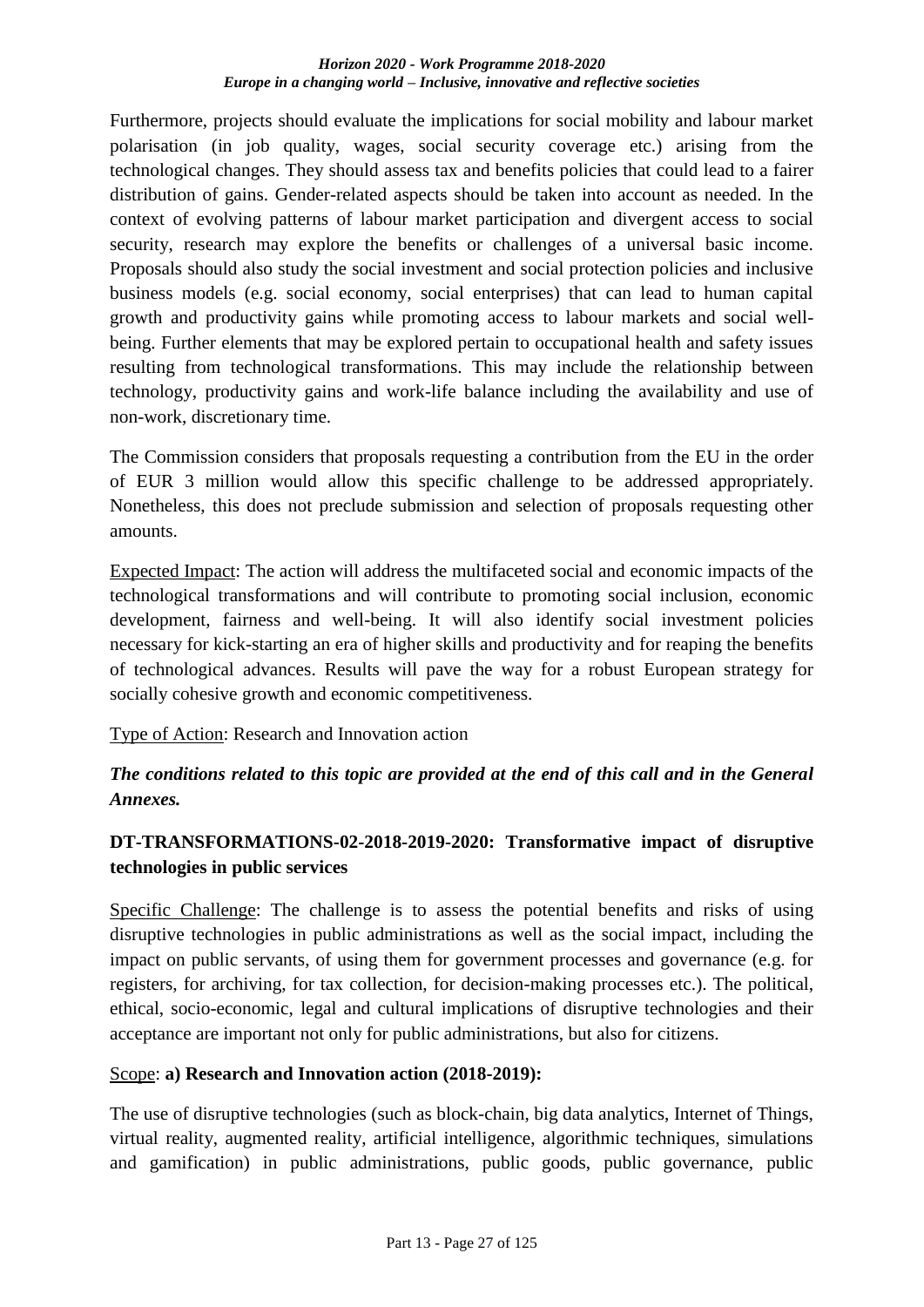engagement, public-private partnerships, public third sector partnerships and policy impact assessment is growing and can be very beneficial. Yet, the real potential impact of such technologies and the ways in which they can disrupt the existing landscape of public services and legal procedures and can replace present solutions and processes are largely unknown. As a result, deploying these disruptive technologies in public administration requires a thorough assessment of their potential impact, benefits and risks for the delivery of public goods. Proposals should pilot the technology and should engage multidisciplinary partners, stakeholders and users to examine how emerging technologies can impact the public sector (including the impact on public servants and the relation between public services and citizens) and explore in a wide-ranging fashion the issues surrounding the use of these technologies in the public sector.

Proposals should also lead to the development of business plans that would ensure the longterm sustainability of the services offered based on the used technology.

## **b) Research and Innovation action (2020):**

The use of disruptive technologies (such as artificial intelligence and big data analytics, block chain, Internet of Things, virtual and augmented reality, simulations or gamification) in public administrations and in governance including citizens engagement, decision support systems and policy impact assessments is growing. Although the potential positive impact of such technologies is high, the ways in which they can disrupt the existing landscape of public services and legal procedures and can replace present solutions and processes are largely unknown. As a result, deploying these disruptive technologies in public administration requires experimentations and a thorough assessment of their potential impact, benefits and risks (e.g. excluding some parts of the population due to age / gender / disabilities / social inequality / lack of e-literacy…). This includes especially their ethical and legal consequences. Proposals should pilot the technology and should engage multidisciplinary partners including those from social sciences and humanities, stakeholders and users (both public servants and citizens if appropriate) to examine how emerging technologies can impact the public sector (including the impact on public servants and the relation between public services and citizens) and explore in a wide-ranging fashion the issues surrounding the use of these technologies in the public sector (incl. e.g. the impact on capital, labour and knowledge). One of such issues will be experimenting with Digital Innovation Hubs (DIHs)  $^{10}$ to engage innovative industrial suppliers such as startups, Govtech and innovative SMEs to pilot the adoption and use of disruptive technologies to improve public services.

Proposals should also lead to the development of implementations and/or business plans that would ensure the long-term sustainability of the services offered based on the used technology.

The Commission considers that proposals requesting a contribution from the EU of between EUR 3 and 4 million would allow this specific challenge to be addressed appropriately.

 $10<sup>10</sup>$ <sup>10</sup> DIHs, provide easy access to the latest digital innovations and experimentation facilities to potential users. At the moment, there are 240 DIHs, serving different sectors, having expertise in various technologies or acting as a first entry point. [\(see catalogue\)](http://s3platform.jrc.ec.europa.eu/digital-innovation-hubs-tool)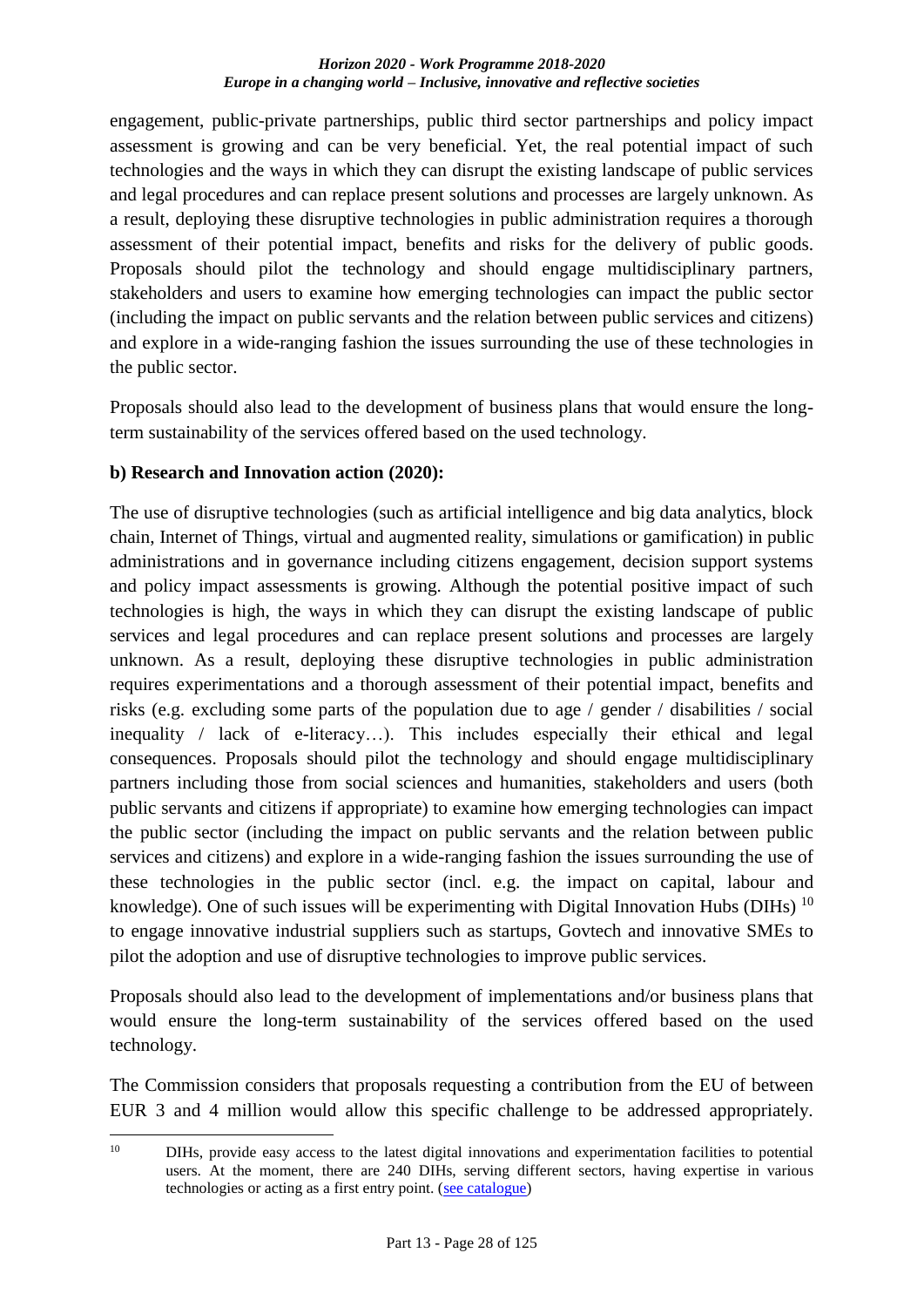Nonetheless, this does not preclude submission and selection of proposals requesting other amounts.

Expected Impact: The action will enable public authorities to develop pathways for the introduction of disruptive technologies while also addressing the societal challenges raised by such technologies. Based on a thorough understanding of users' needs, the action will enhance knowledge on digital governance; develop new ways of providing public services, of ensuring public governance and of boosting public engagement with the help of disruptive technologies. It will also contribute to developing new practices, to optimising work processes and to integrating evidence-based decision-making processes in public services and in services such as health, education, culture, social welfare and mobility.

Type of Action: Research and Innovation action

*The conditions related to this topic are provided at the end of this call and in the General Annexes.*

## <span id="page-28-0"></span>**TRANSFORMATIONS-03-2018-2019: Innovative solutions for inclusive and sustainable urban environments**

Specific Challenge: The increasing percentage of people living in urban areas and the impact of digital technologies on public services make good governance, inclusive policies, smart planning and social and environmental sustainability ever more important for ensuring the quality of human life. Urban environments and agglomeration effects provide an ecosystem for economic growth and innovation. While the impact of the recent financial crisis on European urban areas is by no means uniform, it has led in many instances to rising socioeconomic inequalities that are affecting social cohesion and resilience. The challenge is to identify the main drivers of inequalities in different urban and peri-urban contexts and to identify best practices and initiatives, including digital solutions and alternative participatory growth models, with potential for upscaling that can promote upward social mobility, social inclusion and cohesion, resilience and sustainable development.

Scope: a) Coordination and Support Action<sup>11</sup> (2018)

The Urban Research Platform should bring together researchers, policy-makers and other experts on equitable, inclusive and sustainable urban development. It should map, assess, distil and communicate findings and recommendations from the many relevant projects on these issues funded under FP7 and  $H2020^{12}$  and translate these into clear and applicable policy recommendations. It should facilitate knowledge sharing and connectivity between researchers, policy makers and practitioners.

 $11$ <sup>11</sup> This activity is directly aimed at supporting the development and implementation of evidence base for R&I policies and supporting various groups of stakeholders. It is excluded from the delegation to Research Executive Agency and will be implemented by the Commission services.

<sup>&</sup>lt;sup>12</sup> See for example a list of projects in the Commission policy review on Research and Innovation for Sustainable Urban Dynamics: [http://ec.europa.eu/research/social](http://ec.europa.eu/research/social-sciences/pdf/policy_reviews/sustainable-urban-dynamics_en.pdf#view=fit&pagemode=none)[sciences/pdf/policy\\_reviews/sustainable-urban-dynamics\\_en.pdf#view=fit&pagemode=none](http://ec.europa.eu/research/social-sciences/pdf/policy_reviews/sustainable-urban-dynamics_en.pdf#view=fit&pagemode=none) as well as projects funded under the JPI Urban Europe:<http://jpi-urbaneurope.eu/>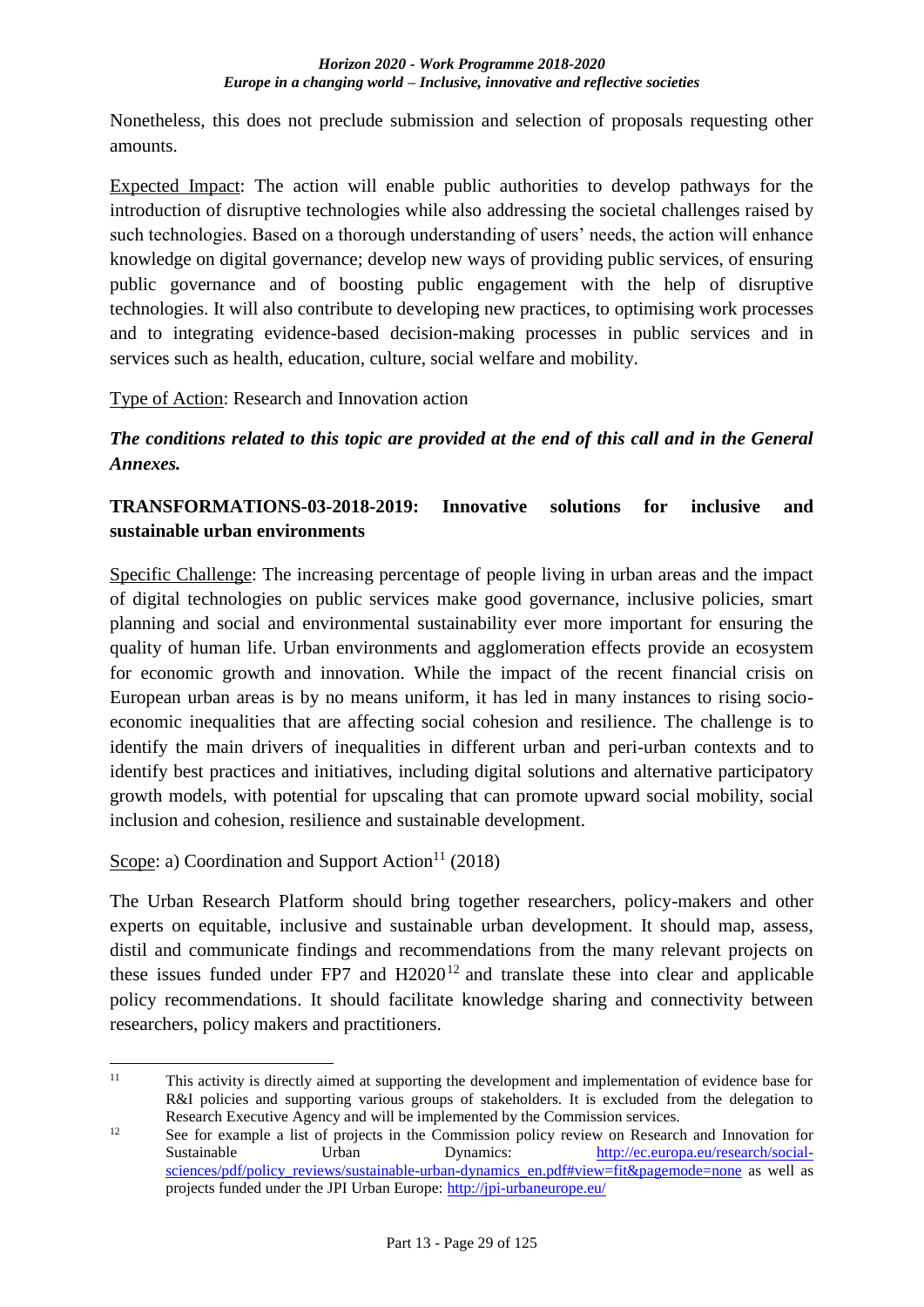The Commission considers that proposals requesting a contribution from the EU in the order of EUR 1.5 million would allow this specific challenge to be addressed appropriately. Nonetheless, this does not preclude submission and selection of proposals requesting other amounts.

b) Research and Innovation action (2019)

Proposals should assess the scale, dimensions and drivers of socio-economic inequalities in urban and peri-urban settings across different city typologies, across Europe and across demographic diversities, paying particular attention to gender differences. They should assess the effectiveness at local level of relevant policies, strategies, planning practices and other interventions aimed at promoting social inclusion, cohesion and resilience in urban environments, including new and participatory models of growth that foster sustainable and equitable prosperity. Findings should be communicated also in the form of clearly formulated policy recommendations.

The Commission considers that proposals requesting a contribution from the EU in the order of EUR 3 million would allow this specific challenge to be addressed appropriately. Nonetheless, this does not preclude submission and selection of proposals requesting other amounts.

Expected Impact: By linking research, innovation and policy, the action will support urban strategies, policies and planning practices to promote equitable, inclusive and sustainable growth, including the uptake of new, participatory and alternative growth models. It will contribute to the advancement of the EU Urban Agenda and the Sustainable Development Goal dedicated to making cities inclusive, safe, resilient and sustainable. It will also inform the continuous development and implementation of Smart Specialisation<sup>13</sup> as well as the urban dimension of cohesion policy $14$ .

Type of Action: Coordination and support action, Research and Innovation action

*The conditions related to this topic are provided at the end of this call and in the General Annexes.*

## <span id="page-29-0"></span>**TRANSFORMATIONS-04-2019-2020: Innovative approaches to urban and regional development through cultural tourism**

## Specific Challenge: **(2019):**

1

The various forms of cultural tourism in Europe are important drivers of growth, jobs and economic development of European regions and urban areas. They also contribute, by driving intercultural understanding and social development in Europe through discovering various types of cultural heritage, to the understanding of other peoples' identities and values. However, although cultural tourism by its nature invites cross border regional and local cooperation, its full innovation potential in this respect is not yet fully explored and exploited.

<sup>&</sup>lt;sup>13</sup> http://s3platform.jrc.ec.europa.eu/home<br><sup>14</sup> http://sa.europa.eu/pasiepel.paliau/or/p

<sup>14</sup> http://ec.europa.eu/regional\_policy/en/policy/themes/urban-development/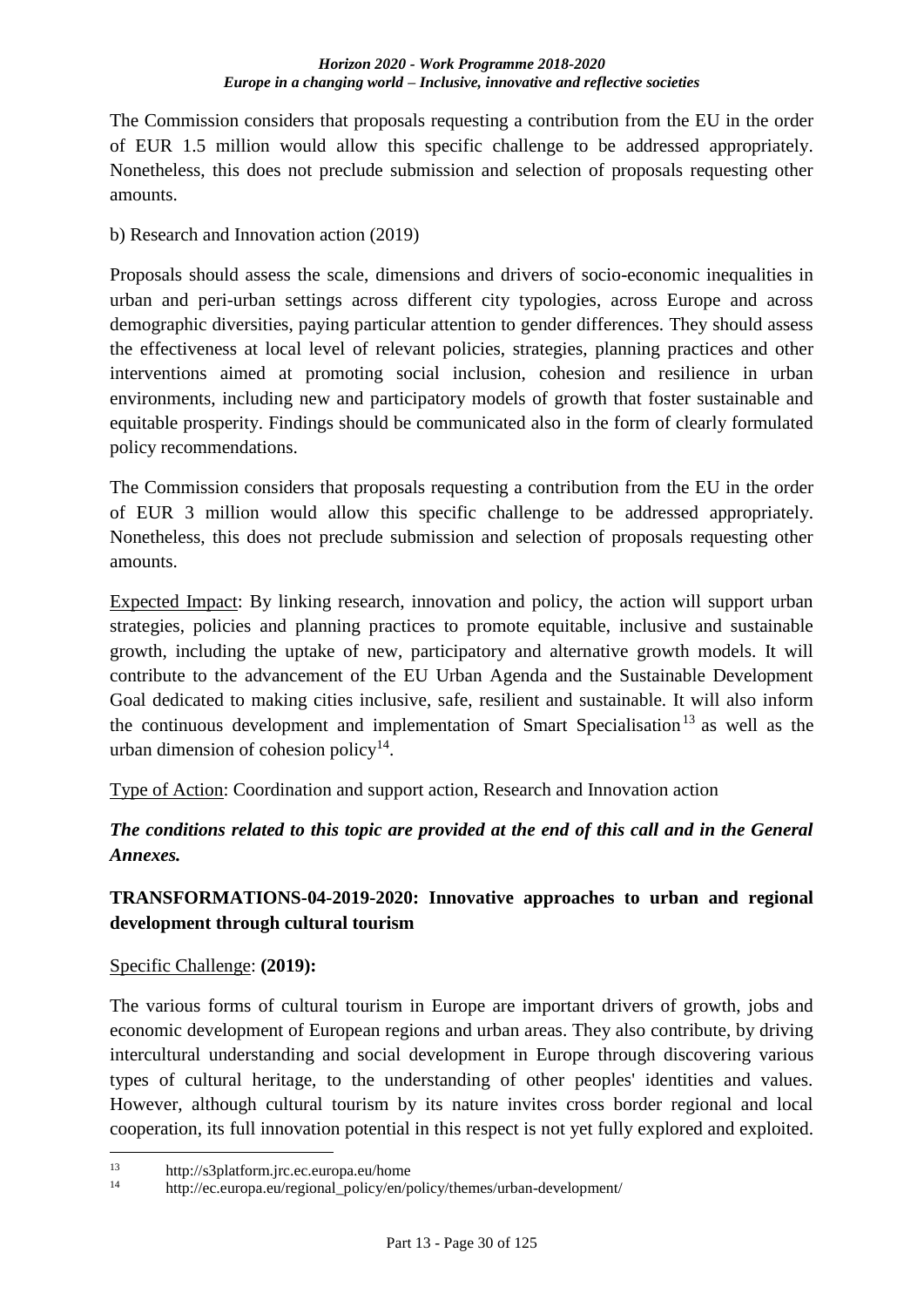The level of development of cultural tourism between certain regions and sites is still unbalanced, with deprived remote, peripheral or deindustrialised areas lagging behind whereas high demand areas being overexploited in an unsustainable manner. There is also a significant knowledge gap in terms of availability of both quantitative and qualitative data on the phenomenon of cultural heritage tourism and on understanding its contribution towards cultural Europeanisation and economic and social development in Europe.

## **(2020):**

The various forms of cultural tourism in Europe are important drivers of growth, jobs and economic development of European regions and urban areas. They also contribute, to the understanding of other peoples' identities and values by driving intercultural understanding and social development in Europe through discovering various types of cultural heritage. However, although cultural tourism by its nature invites cross border, regional and local cooperation, its full innovation potential in this respect is not yet fully explored and exploited. The level of development of cultural tourism between certain regions and sites, including those between the neighbouring countries in Europe, is still unbalanced. Deprived remote, peripheral or deindustrialized areas lag behind, whereas high demand areas are over-exploited in an unsustainable manner. There is also a significant knowledge gap in terms of quantitative and qualitative data on the phenomenon of cultural heritage tourism and on understanding its contribution to cultural Europeanisation and economic and social development in Europe.

#### Scope:

## **a) Research and Innovation action (2019)**

Proposals should comparatively assess how the presence, development, decline or absence of cultural tourism has affected the development of European regions and urban areas. They should investigate motives for cultural tourism and assess the effectiveness and sustainability of multilevel strategies, policies, trends and practices in attracting, managing and diversifying cultural tourism in Europe in view of identifying best practices that should be communicated to policymakers and practitioners. This should include considerations of specific strategies to promote cultural tourism at a regional, national and European level, including use of structural investment funds where appropriate. Minority cultures and regions as well as urban areas currently less attractive to cultural tourism should receive special attention. Historical perspectives, as well as comparison with lessons learned at international level on the emergence of particular forms of cultural tourism or reasons for cultural tourism in particular areas should also be investigated. Innovative methods and techniques, including statistical tools and indicators, for measuring and assessing various practices and impacts of cultural tourism should be developed and tested. Proposals should also deploy place-based and participatory approaches to investigate the relation between intra-European cultural tourism and Europeanisation and whether it impacts identities and belonging.

The Commission considers that proposals requesting a contribution from the EU in the order of EUR 3 million would allow this specific challenge to be addressed appropriately.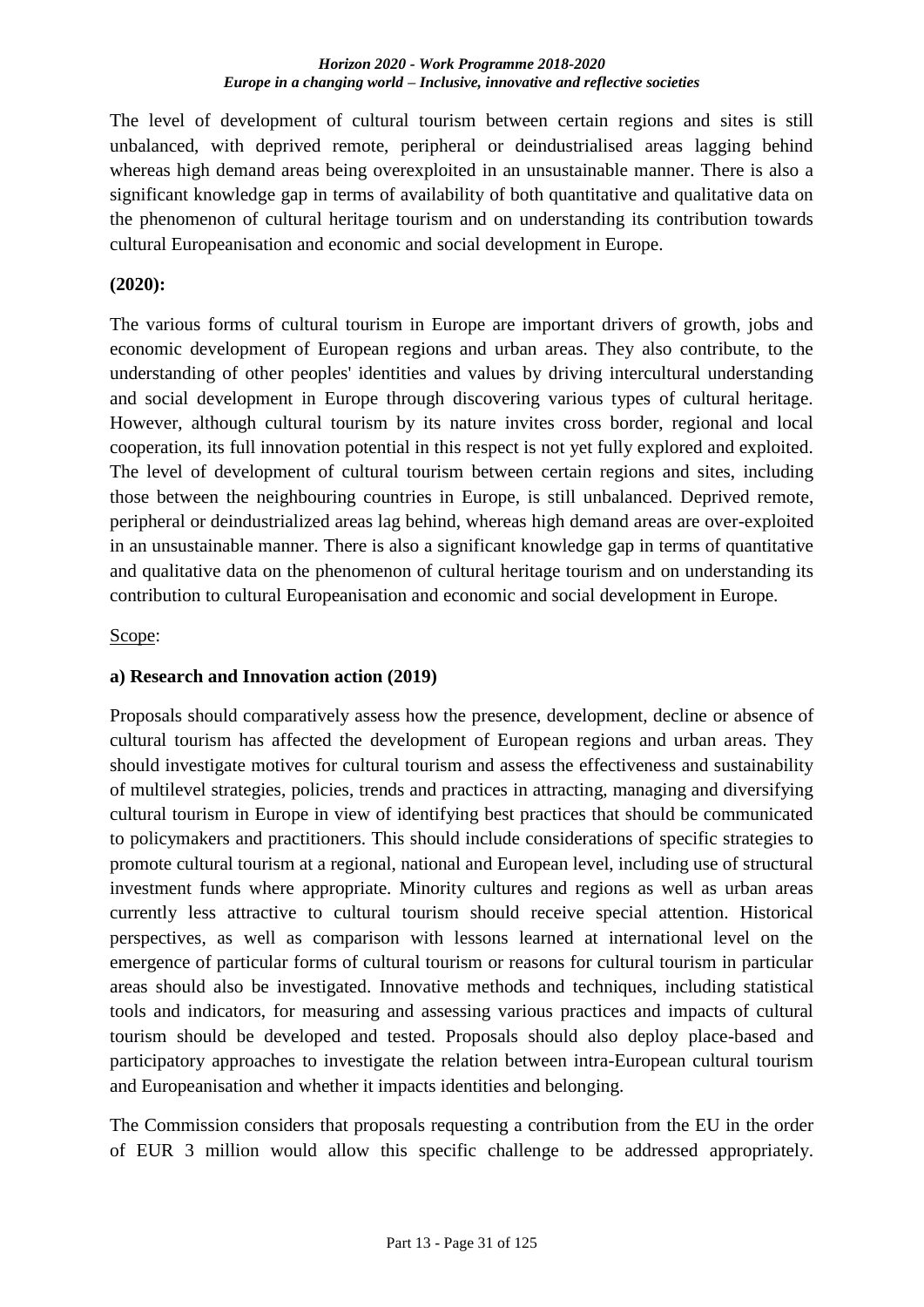Nonetheless, this does not preclude submission and selection of proposals requesting other amounts.

## **b) Innovation action (2020)**

Through exploring possibilities of cultural tourism in Europe's natural and cultural sites, including those with an industrial heritage, the proposals should propose innovative strategies and pilot solutions for successful and sustainable cross border, regional and local cooperation in cultural tourism, including those for management, training and services. Various options of the use of the EU Structural Investment Funds should be explored. Minority cultures and regions as well as urban areas currently less attractive to cultural tourism should receive special attention in proposed strategies and pilot activities. Further on, proposals should include place-based and participatory approaches to investigate relations between intra-European cultural tourism and Europeanisation and their impacts on identities and sense of belonging. Strategies for cross border cooperation might look beyond EU Member States and Associated Countries and could preferably include partnerships between EU and non-EU countries of the Balkans, the Eastern neighbourhood or the Mediterranean. Proposed solutions should be developed and tested in wide and diversified partnerships of stakeholders. These might include, but not being limited to, entrepreneurs in the tourism industry, SMEs, regional and local governments and municipalities, institutions and organizations representing citizens living in the affected areas. Furthermore, it should cover emerging European networks of heritage sites like the European Heritage Label sites or European cultural routes. Innovative statistical methods, tools and indicators as well as qualitative concepts for measuring and understanding the various impacts of cultural tourism should also be developed and tested.

The Commission considers that proposals requesting a contribution from the EU in the order of EUR 4 million would allow this specific challenge to be addressed appropriately. Nonetheless, this does not preclude submission and selection of proposals requesting other amounts.

## Expected Impact:

## **(2019):**

The action will improve policies and practices on cultural tourism at various levels. It will also provide strategic guidance at European level concerning the efficient use of European Structural Investment Funds. In addition, it will contribute to the establishment of partnerships between public and private stakeholders in this area. Creation of innovative quantitative/statistical as well as qualitative tools and methods will improve available data on and understanding of the impact of cultural tourism on European economic and social development and on cultural Europeanisation.

## **(2020):**

The action will contribute to improvements in sustainable cultural tourism policies and practices, at various levels, as well as to further progress in growth, jobs, social and economic development of European regions, and in urban and rural areas. It will provide strategic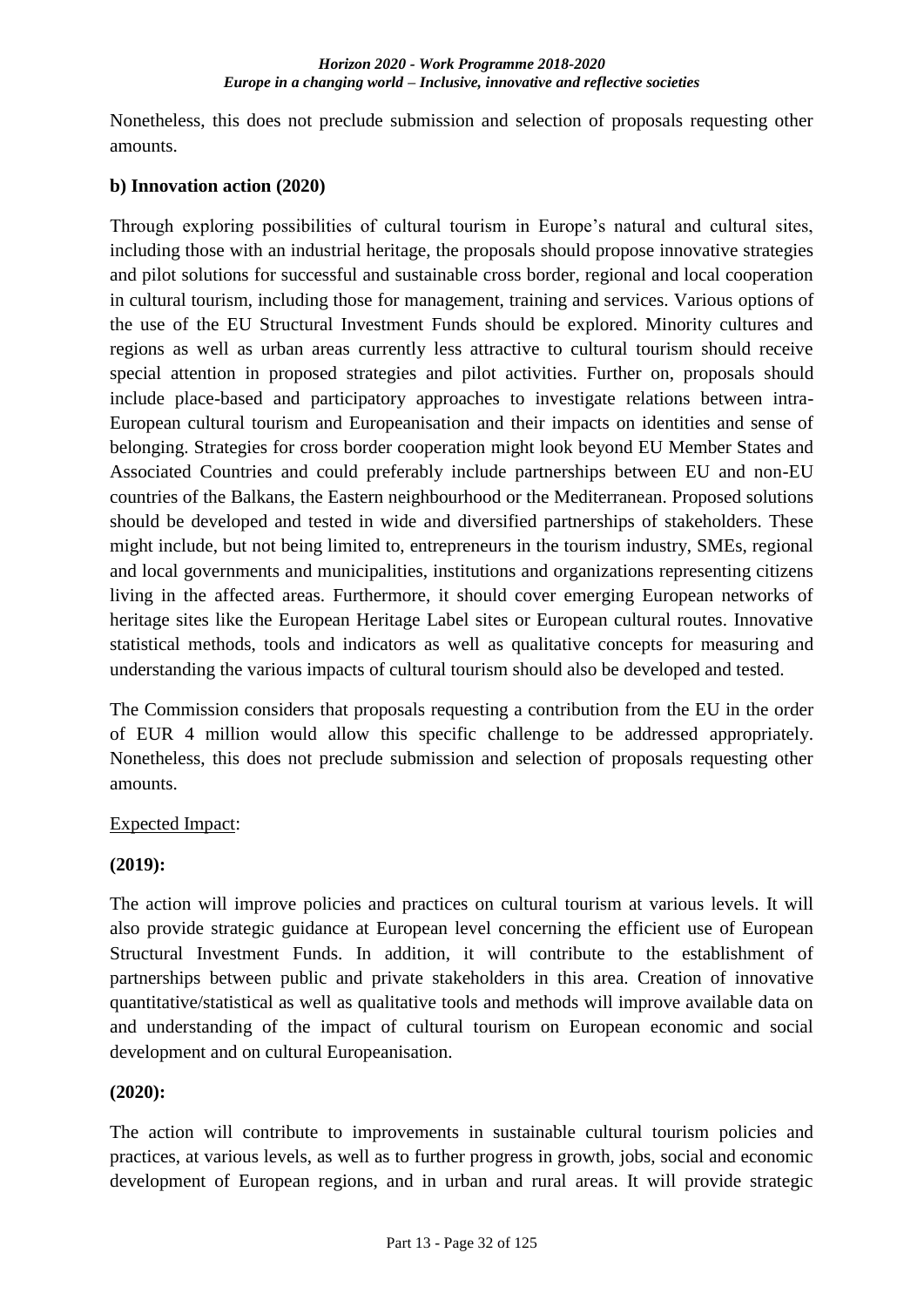guidance at European level concerning the efficient use of European Structural Investment Funds in this field. It will contribute to the establishment of partnerships between public and private stakeholders, including citizens at large, and will provide strategies and training tools for cooperation in the area of sustainable cultural tourism. Creation of innovative quantitative/statistical as well as qualitative tools and methods will improve available data on and understanding of the impact of cultural tourism on European economic and social development and on cultural Europeanisation.

Type of Action: Research and Innovation action, Innovation action

## *The conditions related to this topic are provided at the end of this call and in the General Annexes.*

## <span id="page-32-0"></span>**TRANSFORMATIONS-05-2018: Cities as a platform for citizen-driven innovation**

Specific Challenge: Public institutions in Europe are increasingly challenged to find new ways to provide public value in an open, transparent way. In a growing number of small and large cities across Europe, citizens are engaged and mobilised to demonstrate their ability in creating innovative solutions for important social issues. The challenge is to capture the creativity of these local solutions and their potential opportunities, both from a social and a market perspective, including the potential for sustaining diverse and alternative economies, slow economies among them.

Scope: Proposals should capture successful innovative practices that are emerging in Europe particularly from those urban areas that effectively absorb, develop and create new knowledge and ideas, and turn this knowledge into social and economic development. In particular, they should take stock of how citizens are increasingly engaging in the experimentation and the development of new solutions blending technological, non-tech, cultural and social practices, e.g., frugal technologies. The issue is how to scale up these community-driven approaches without compromising their participatory character. Citizen-driven innovation also increases the possibilities for a broader range of people to become directly involved in all stages of social action and innovation, thus enhancing co-creation while boosting equal opportunities and promoting social integration. Proposals should also asses how citizen-driven collaborative innovation can help overcome the lack of equity as regards both the access to ICT solutions and the concrete involvement in the innovation process of traditionally underrepresented social groups, particularly in those contexts affected by socio-economic and ethnic differences and by gender disparities. Proposals should also deal with approaches able to attract different types of stakeholders involved in the innovation value chain, starting from schools and universities, public administrations, and private organizations as well.

The Commission considers that a platform bringing together hubs, incubators, co-creation spaces etc. and requesting a contribution of EUR 1 million would allow this specific challenge to be addressed appropriately. Nonetheless, this does not preclude submission and selection of proposals requesting other amounts.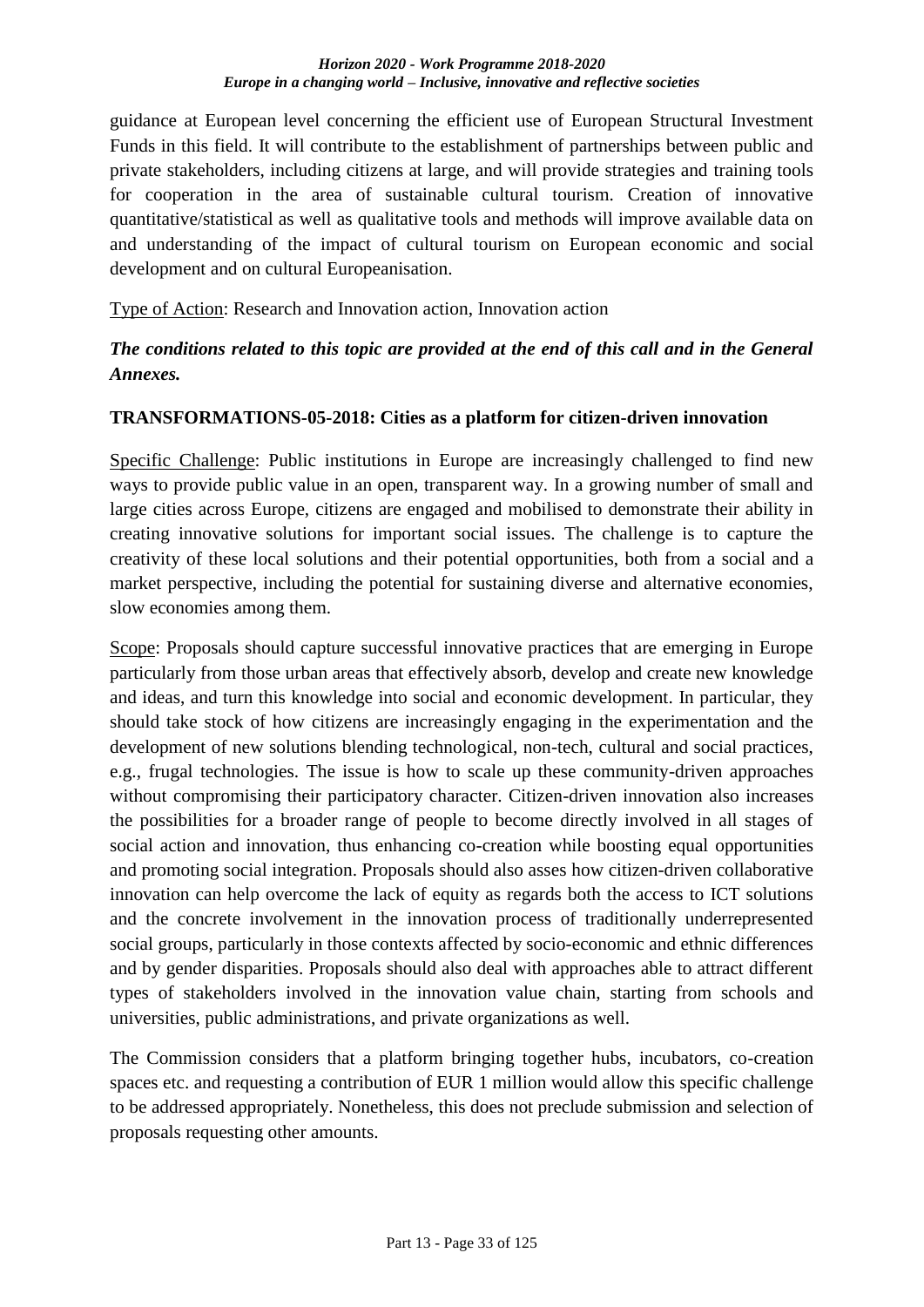Expected Impact: The action will enhance scaling-up and expand opportunities for innovations created by citizens across Europe. It will provide a wider European scale to innovative practices based on experimentation, particularly testing and engaging in local cocreation, in living labs, in designing city experimental areas bringing new opportunities to light. It will provide policy-relevant solutions to local governments on how to enable citizendriven innovation to develop and strengthen common welfare. It will allow for a smoother sharing of best practices between European urban areas, thus also enhancing community building, and move beyond traditional innovation processes that often exclude the end-user perspective, and thereby contribute to sustainable growth and employment.

Type of Action: Coordination and support action

*The conditions related to this topic are provided at the end of this call and in the General Annexes.*

## <span id="page-33-0"></span>**TRANSFORMATIONS-06-2018: Inclusive and sustainable growth through cultural and creative industries and the arts**

Specific Challenge: The development of cultural and creative industries (CCIs) is vital for a vibrant economy and as a means of revitalising EU regions. The CCIs employ 7.5% of the EU's workforce and add around EUR 500 billion to GDP. CCIs also contribute significantly to youth employment and were remarkably resilient in the context of the economic crisis. However, they still do not benefit from the support of a comprehensive sectorial policy scheme in most Member States and Associated Countries or at the EU level.

Scope: Proposals should develop a comprehensive understanding of CCIs, improving indicators at national and at EU level. Using multidisciplinary qualitative and quantitative research approaches as relevant, they should assess knowledge gaps on the role of specific skills (including digital and artistic) and traditional crafts, education and training, and design and creativity. Proposals should explore the conditions for a successful CCI sector, considering business models, resilient strategies and innovative solutions to boost sustainable employment and growth in the sector, and their interactions with research and development processes, especially for the self-employed and micro enterprises. The impact of employment patterns, also considering its gendered dimensions, digitisation, financing models, tax incentives and IPR protection across sectors and the impact of national and regional Smart Specialisation Strategies should be addressed. Proposals should also assess how cultural and creative industries and the arts relate to and represent cultural diversity and how and to what extent they promote the access of all citizens to their experiences, services and products. Cocreation and stakeholder participation are considered important approaches to this topic.

The Commission considers that proposals requesting a contribution from the EU in the order of EUR 3 million would allow this specific challenge to be addressed appropriately. Nonetheless, this does not preclude submission and selection of proposals requesting other amounts.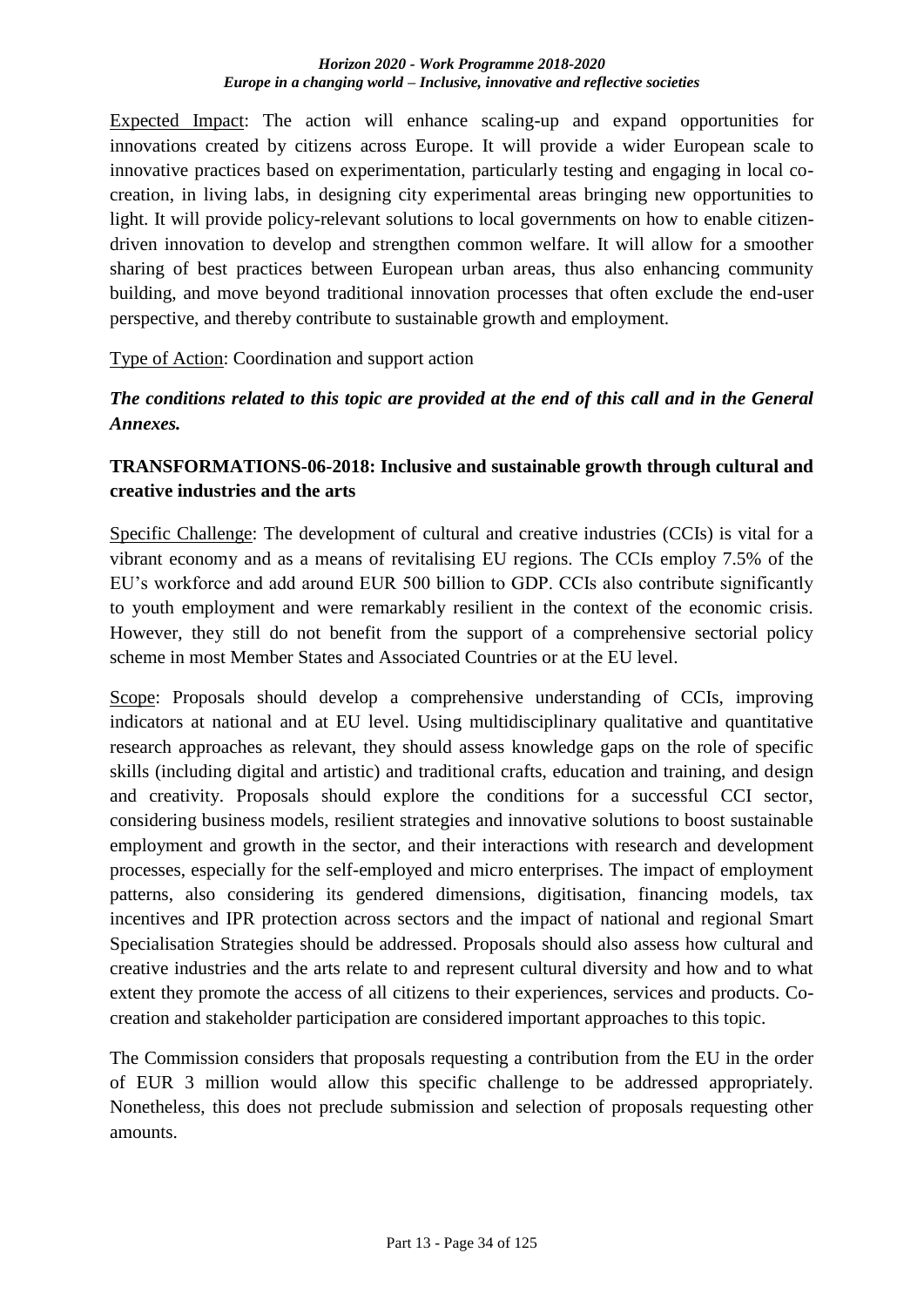Expected Impact: The action will formulate recommendations in support of regional, national and European policies in the field of cultural and creative industries. It will inform, mobilise and connect relevant sectorial and policy stakeholders and increase awareness of the economic and societal issues at stake. It will also improve statistical data and quantitative and qualitative methods in cooperation, when appropriate, with national statistical institutes, relevant international organisations, networks, research infrastructures and Eurostat with a view of enabling short, medium and long term tracking of national and EU performance in CCIs.

## Type of Action: Research and Innovation action

## *The conditions related to this topic are provided at the end of this call and in the General Annexes.*

## <span id="page-34-0"></span>**DT-TRANSFORMATIONS-07-2019: The impact of technological transformations on children and youth**

Specific Challenge: The ICT are generally valued in terms of skill development, learning and future employability of young generations. Educational and training institutions are getting equipped with ICT tools and educators are trained for designing activities aimed at digital literacy and for making use of media for educational purposes. The time children and young people spend on ICT has been increasing in school, at home and for leisure. However, research on the impact of ICT on health, lifestyles, wellbeing, safety and security has identified potential threats. Moreover, the quantity and quality of digital media use vary accordingly to family backgrounds, with the risk of widening the educational divide between children from favoured and disadvantaged groups. The challenge is to develop a solid and independent multidisciplinary and longitudinal knowledge base in relation to the 0 to 18 years old age group that explains under which conditions harmful versus beneficial effects occur so that effective social, educational, health and online safety policies, practices and market regulation can be developed.

#### Scope: a) Research and Innovation action

Proposals should assess the online behaviour of children and young people as well as their use of digital content and devices by socio-economic, gender and age group, with attention to motivations for using ICT at home, for leisure and in schools or training institutions. Robust methodologies for measuring and explaining long-term impacts in areas such as skills and competencies (i.e. digital and media literacy, innovation and creativity, learning and socioemotional competencies and more specific labour market relevant skills), wellbeing and (mental) health or other relevant aspects of brain development should be developed and tested across EU level. Methodologies should focus on understanding why and how some children and adolescents benefit from ICT use while others seem to be impacted negatively. Evidencebased models identifying and analysing at-risk groups can be developed. Proposals should take into account diversity as appropriate (age, cultural, social and economic background, gender etc.) and address the impact of ICT use on education inequalities. (Lack of) equity of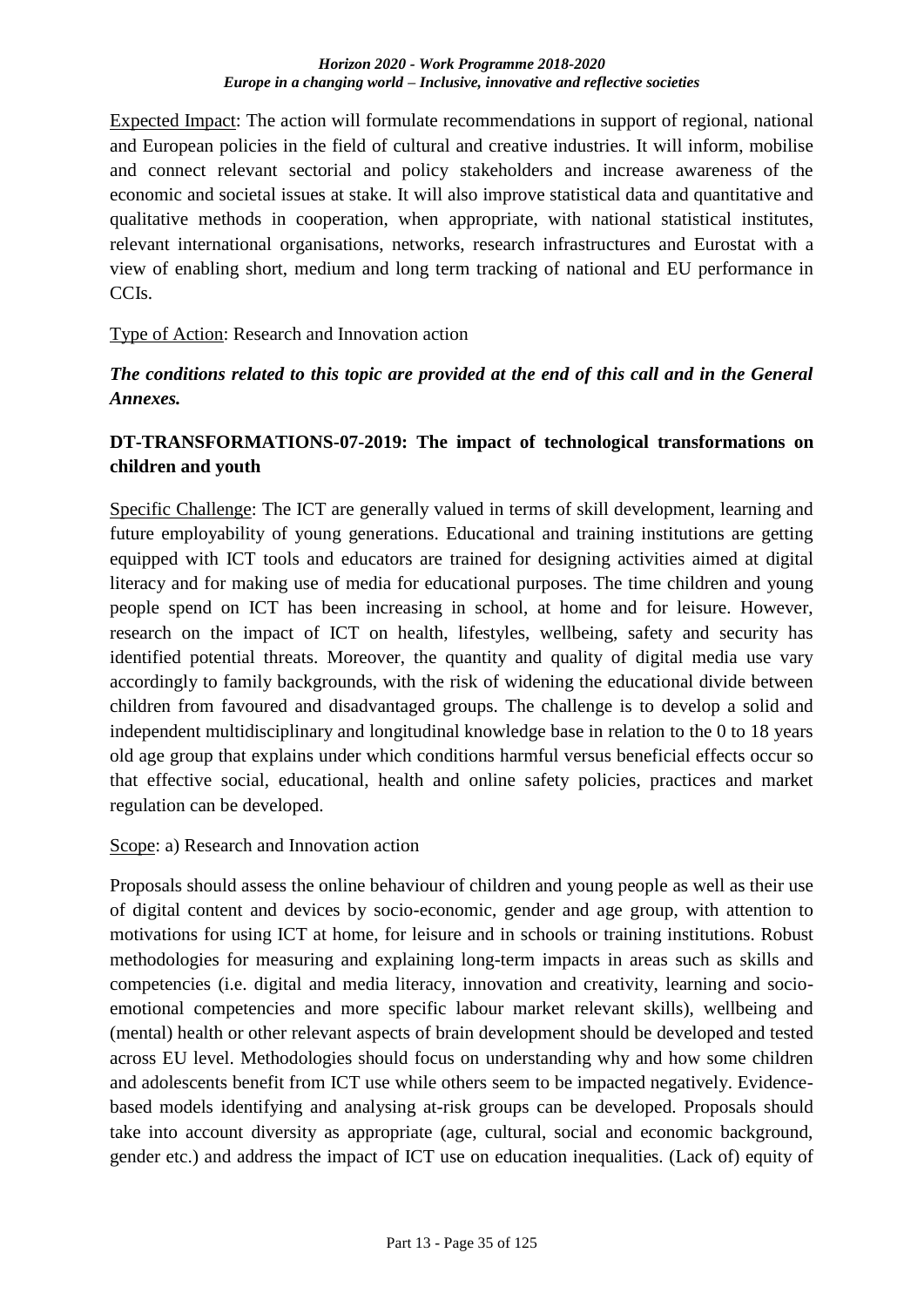access to ICT across social groups should also be considered. Children and young people should be active collaborators in the project.

The Commission considers that proposals requesting a contribution from the EU in the order of EUR 3 million would allow this specific challenge to be addressed appropriately. Nonetheless, this does not preclude submission and selection of proposals requesting other amounts.

b) Coordination and Support  $\arctan^{15}$ 

This coordination and support action should aim at the establishment of a Pan-European platform to co-ordinate research activities in the EU Member States and Associated Countries with the purpose of developing a knowledge base, and filling current gaps, into how children and young people behave and interact online as well as the risks they may encounter while online. Proposals should pay particular attention to the vulnerability of children and young people in the digital environment and propose solutions for building online resilience, while also taking cultural and gender-related issues into account. Through the proposed platform, researchers across different countries, disciplines and approaches should share existing knowledge, fill research gaps, build capacity and work towards a consensual framework for future work. Based on the evidence base, policy recommendations should be developed on how to best protect and ensure positive online experiences for children and young people. In addition, emerging issues such as the rise of hate speech and radicalisation should be addressed.

The Commission considers that proposals requesting a contribution from the EU in the order of EUR 1.5 million would allow this specific challenge to be addressed appropriately. Nonetheless, this does not preclude submission and selection of proposals requesting other amounts.

Expected Impact: Explanatory models will inform relevant stakeholders and practitioners on the long-term effects of ICT on child development and on practices that maximise risks (risk factors), minimise risks (resilience factors) and maximise benefits (enhancing factors). The action will contribute to better regulation (e.g. labelling, evaluation of ICT educational tools, protection of online users) and to a safer and more beneficial use of digital technologies at home, for leisure and in educational settings by children and young people. It will formulate recommendations in support of national and European policies in the field. The action will enhance cooperation between schools and families (school-community partnership) in ensuring safe and productive ways of using ICTs. It will also improve statistical data, generate innovative quantitative and qualitative methods as needed, and expand the knowledge base on in-depth case studies.

Type of Action: Coordination and support action, Research and Innovation action

 $15$ This activity is directly aimed at supporting the development and implementation of evidence base for R&I policies and supporting various groups of stakeholders. It is excluded from the delegation to Research Executive Agency and will be implemented by the Commission services.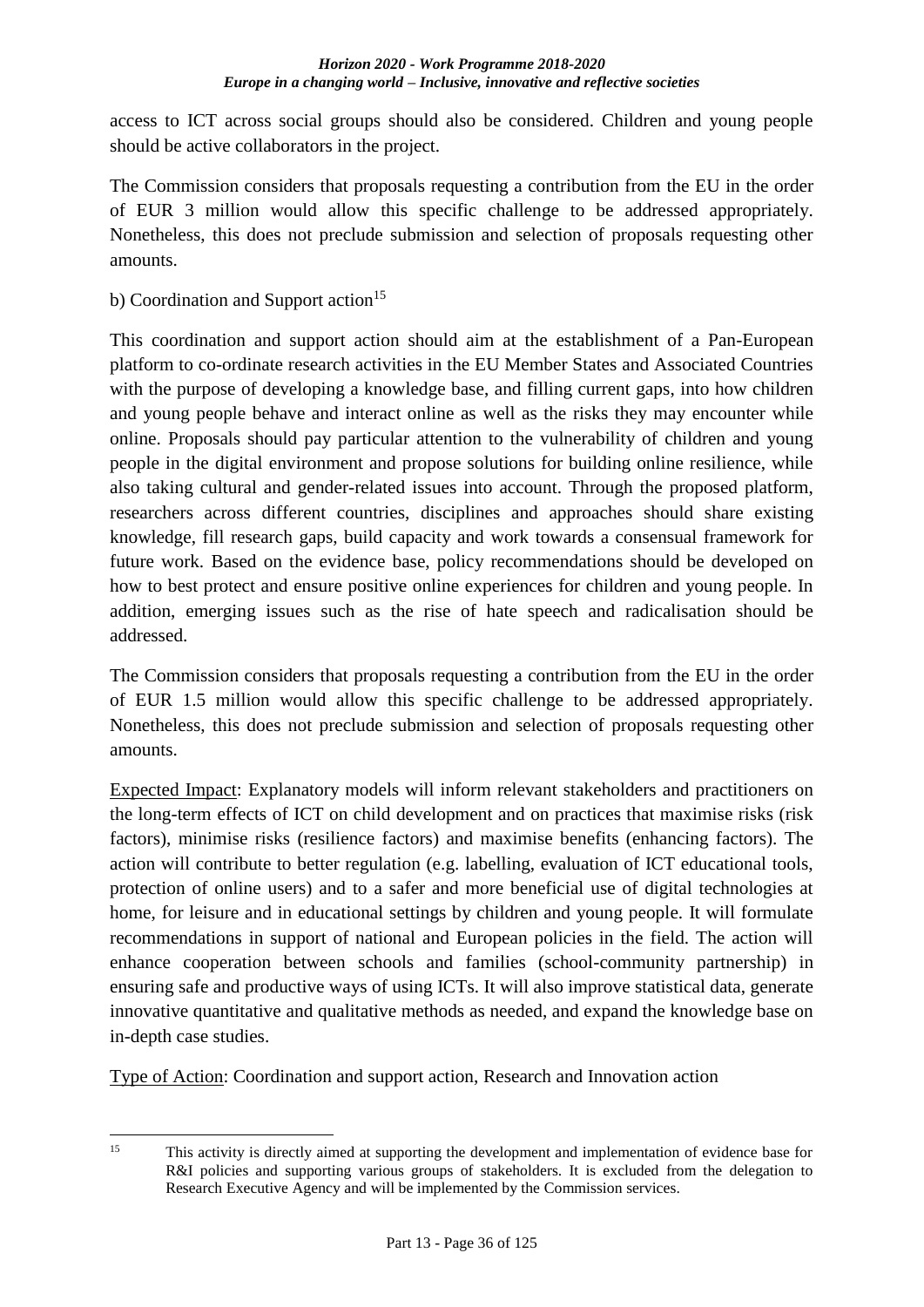*The conditions related to this topic are provided at the end of this call and in the General Annexes.*

# **TRANSFORMATIONS-08-2019: The societal value of culture and the impact of cultural policies in Europe**

Specific Challenge: Culture has been an important element of public policy for social, cultural and political cohesion and inclusion throughout European history, and its potential could be significantly enhanced. Although it is often seen today from the angle of economic value added, culture generates additional societal value in terms of well-being and by promoting identity and belonging, inclusiveness, tolerance and cohesion. Culture is also a source of creativity and innovation. The challenge is to develop new perspectives and improved methodologies for capturing the wider societal value of culture, including but also beyond its economic impact. Improved cultural value measurements and case studies also need to be developed in support of effective and inclusive policies and institutional frameworks that offer a convincing vision for citizens to cope with current cultural and societal transformations. In order to contextualise the debate on the societal value of culture, part of the challenge is to comparatively study the visions that underlie cultural policies as held by policy-makers and as embedded in institutions responsible for designing and implementing these policies at European, national and local levels.

Scope: Proposals should assess and develop appropriate methodologies and perform comparative qualitative, participative and statistical analyses at national and EU level to map the various forms of cultural engagement, assess the role of cultural participation as a source of wellbeing, and identify the benefits of cultural engagement across population segments. The historical role of culture in integrating and dividing Europe should be addressed with a view to learning more about the specific conditions in which cultural integration occurs. The nature and degree of the contributions stemming from cultural engagement to intercultural dialogue, cultural identity and community building should also be assessed. On the basis of innovative approaches and a representative geographic coverage of different parts of Europe, proposals should explain how cultural values are constructed in the age of social media, internet and television across different socio-economic groups. They should also investigate how urbanisation, spatial and social segregation, gender and rising diversity in European societies influence the formation of cultural values. In addition, proposals should assess the goals, strategies and effectiveness of cultural policies and institutions in evoking, transferring and maintaining cultural value, as well as addressing issues such as diversity and inclusion.

The Commission considers that proposals requesting a contribution from the EU in the order of EUR 3 million would allow this specific challenge to be addressed appropriately. Nonetheless, this does not preclude submission and selection of proposals requesting other amounts.

Expected Impact: The action will provide new methodologies for capturing the societal value of culture in contemporary societies. It will improve statistical data and methods for capturing cultural impacts in cooperation, when appropriate, with national statistical institutes, relevant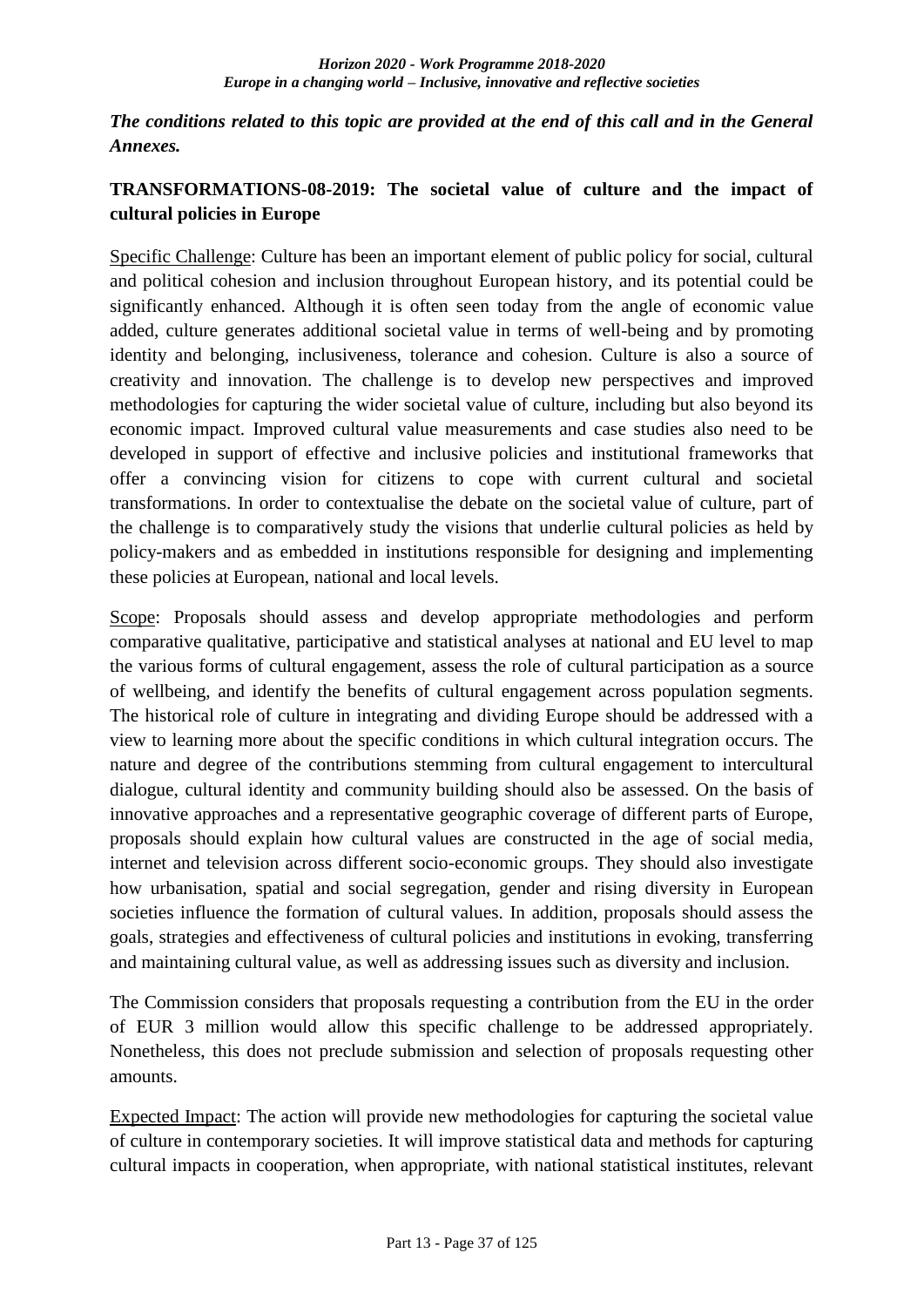international organisations, networks, research infrastructures and Eurostat. It will also equip policymakers with effective tools for measuring, understanding and enhancing the impact of cultural policies. Participatory and co-creation approaches involving a wide range of stakeholders will contribute to innovative scientific and policy results.

Type of Action: Research and Innovation action

# *The conditions related to this topic are provided at the end of this call and in the General Annexes.*

# **SU-TRANSFORMATIONS-09-2018: Social platform on endangered cultural heritage and on illicit trafficking of cultural goods<sup>16</sup>**

Specific Challenge: Initiatives to protect endangered cultural heritage and to stop their illicit trade are multiplying, with international bodies, the EU, national governments and other institutions developing useful, though mainly uncoordinated, initiatives. The challenge is to take stock of ongoing initiatives, promote mutual learning and coordination, and identify knowledge and intervention gaps.

Scope: The platform should bring together the research community, public and private actors, and policy makers at national and international levels working on issues related to the illicit trafficking of cultural goods and on the protection, preservation or reconstruction of cultural heritage in danger. Traffic routes, provenance research (including satellite imagery), economic aspects (including links to terrorism)<sup>17</sup>, heritage memory preservation (including safe heavens and 3D reconstruction), return and restitution, and other responses such as legislation, training, and awareness raising programmes for specialised communities (art curators, galleries, collectors and dealers) and the general public should be considered. The platform should map past and ongoing research, collect, analyse and promote best practices from Europe and beyond, and become a major European reference for transnational and interdisciplinary networking in this policy area.

The Commission considers that proposals requesting a contribution from the EU in the order of EUR 1.5 million would allow this specific challenge to be addressed appropriately. Nonetheless, this does not preclude submission and selection of proposals requesting other amounts.

Expected Impact: The action will facilitate the uptake and dissemination of research and best practices, thereby contributing to the development of strategic and integrated European and international policies and interventions. It will develop toolkits and recommendations for a

 $16$ <sup>16</sup> This activity is directly aimed at supporting the development and implementation of evidence base for R&I policies and supporting various groups of stakeholders. It is excluded from the delegation to Research Executive Agency and will be implemented by the Commission services.

<sup>&</sup>lt;sup>17</sup> This topic contributes to the Focus Area on the Security Union. Proposals should therefore address the destruction of archaeological sites by terrorist groups as well as the funding of terrorist activities via illicit excavations of archaeological sites and the illicit removal from conflict zones of cultural goods as noted in the Commission's Action Plan for strengthening the fight against terrorist financing terrorist groups [COM(2016) 50 final].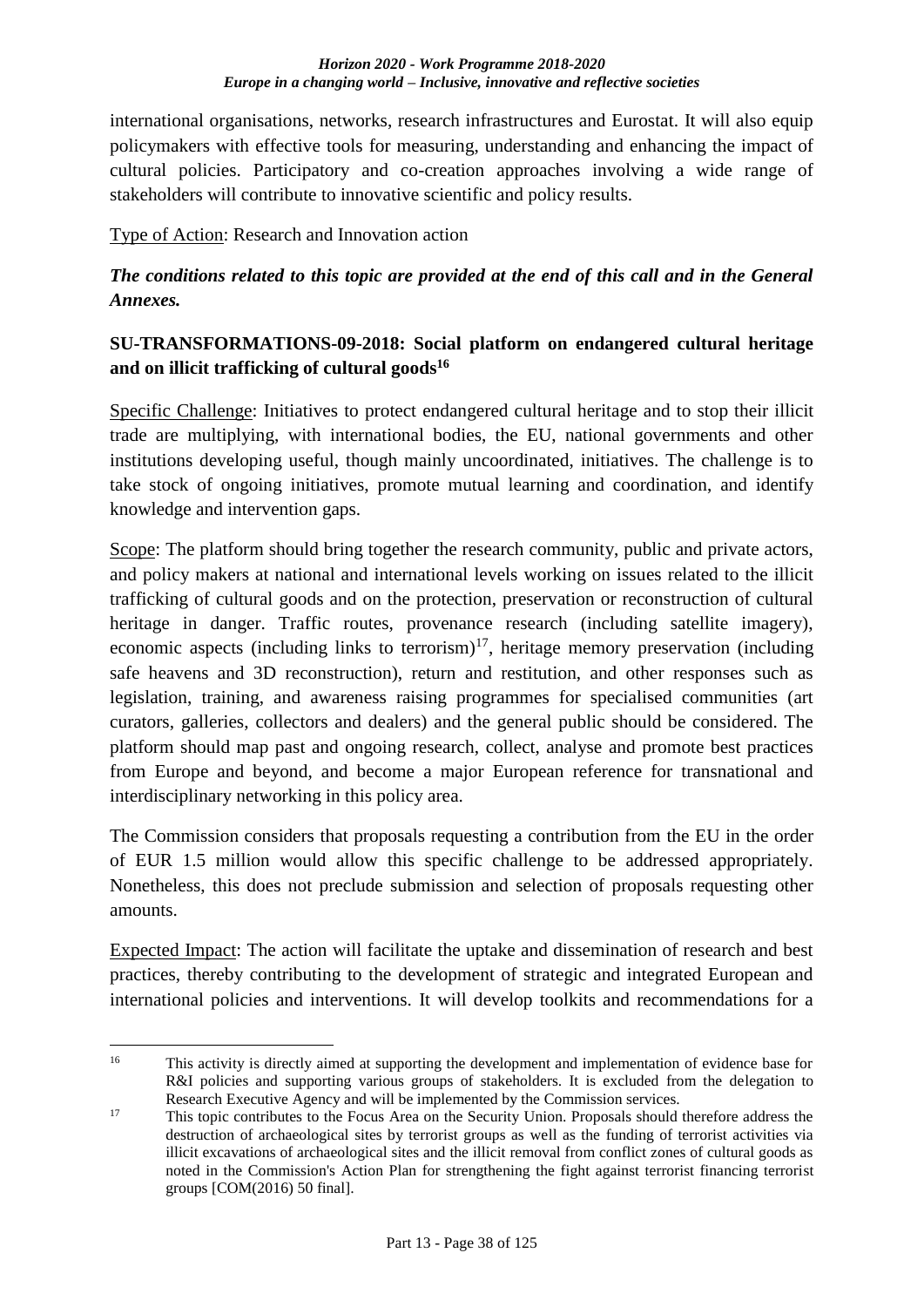variety of stakeholders. It will also build a consensus on future needs and support the EU in developing an innovative and focused research agenda on endangered cultural heritage.

Type of Action: Coordination and support action

## *The conditions related to this topic are provided at the end of this call and in the General Annexes.*

# **TRANSFORMATIONS-10-2020: Evolving European media landscapes and Europeanisation**

Specific Challenge: The traditional and social media landscape is changing rapidly. Digitization, the spread of globally interactive delivery platforms, greater emphasis on data, capital concentration, concerns about undue political interference and fake news, plus transformation in journalism and news production are among the triggers for these changes. Media play a crucial socio-cultural and political role through shaping views and aspirations, opinions, political choices and identities. Gap exists in knowledge about the about the nature and implications for Europe as a whole and at the national and regional levels of recent transformation in the European media landscape. The role of contemporary media in fostering process of political and cultural Europeanization through re-shaping towards a European political and cultural representations and identities needs to be better understood How are major transformations in the media landscape affecting the evolution of a European political and cultural space? Do processes of Europeanization and localisation contradict or complement each other? How are media representations of major European political and cultural issues (like refugees, migration, religions, common history, geopolitical and economic crises, terrorism, sport, elections, etc.) affected by new modes of production, consumption, and by new trends of ownership and control over media content? How have global and European media landscape impacted on specifically European political and cultural markers, symbols and identity elements and on perceptions and attitudes towards Europe? To what extend does the European media landscape foster or hamper the European project and societal cohesion?

Scope: Research on this topic needs to draw on regional, national and European data sources to analyse transformations of the European media landscape from the turn of the 21st century to the current day in the European media landscape in its global context. Where relevant, the research may put recent transformations in historical perspectives, including comparisons with other past 'media revolutions'. Beyond analysing media production, ownership and eventual censorship, the research should look into the patterns of representation, dissemination and consumption or usage at a certain level of disaggregation, in terms of socio-economic categories and European countries and regions. It should study the contradiction or compatibility of an emerging European Media landscape with an increasing localisation of the content of European Media. The research should provide new knowledge including data concerning the evolution of the spatial and social, including gendered, distribution of media consumption and use. This action should study the impacts of the deep transformations of the media landscape on the prospects and evolution of a common European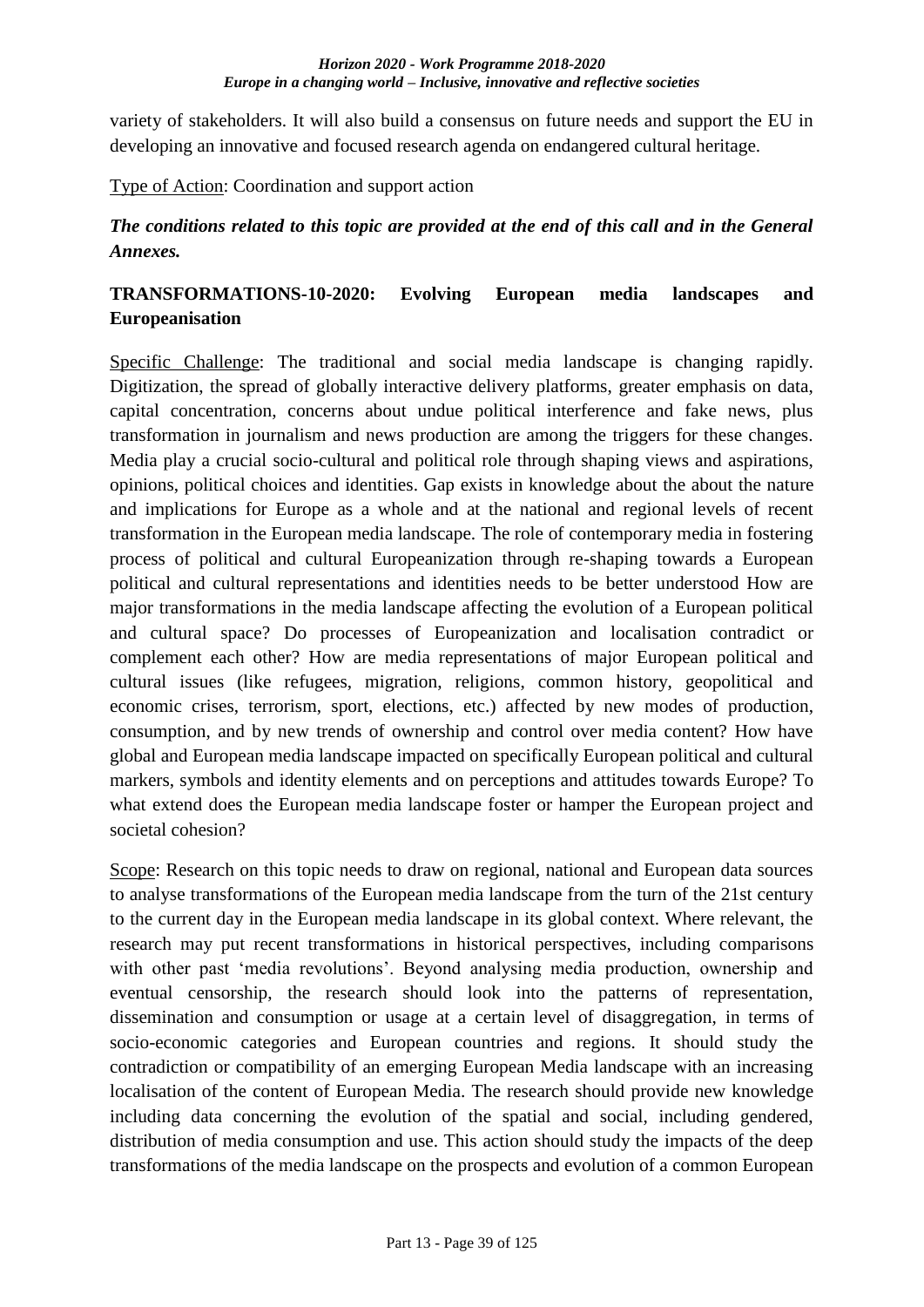political and cultural space as well as on the media representations and narratives of major European political and cultural issues, markers, symbols and identity elements.

The Commission considers that proposals requesting a contribution from the EU in the order of EUR 3 million would allow this specific challenge to be addressed appropriately. Nonetheless, this does not preclude submission and selection of proposals requesting other amounts.

Expected Impact: Funded projects will fill the knowledge gap, concerning rapid transformations of the European media landscape, in its global context. The action will provide diachronic and synchronic analysis of the European media landscape and its interlaced patterns of production, representation, consumption and appropriation patterns and will produce reliable forecast about its evolution. This RIA, in examining representations and narratives surrounding major issues commonly seen as being of European relevance and significance will deliver a rigorous analysis of how European political and cultural spaces are evolving and of their prospects.. It will also improve statistical data and methods of researching concerning contemporary media,drawing as appropriate on, for example, national and international statistical institutes, cultural and media support bodies, national research organisations, networks, research infrastructures and Eurostat. It will aim to equip policymakers with knowledge and effective tools for understanding the impact of the changing media landscape on European politics and on political and cultural Europeanisation.

Type of Action: Research and Innovation action

# *The conditions related to this topic are provided at the end of this call and in the General Annexes.*

# **DT-TRANSFORMATIONS-11-2019: Collaborative approaches to cultural heritage for social cohesion**

Specific Challenge: While a key mission of the cultural heritage sector is to provide inclusive access, some socio-cultural groups are still not sufficiently integrated in cultural heritage experiences. The challenge is to improve the design of cultural experiences by enhancing participatory and collaborative approaches and by fostering mutual cultural understanding and resilient strategies.

Scope: Proposals should develop strategies for fostering collaborative and participative approaches to cultural encounters via communication channels such as social media platforms, participatory approaches, art and co-designed activities. Proposals should consider both tangible and intangible heritage, researching new applications and tools that allow for a more inclusive approach such as digital tagging of objects or co-authoring of societal and place-based memories. The active involvement and engagement with, different groups or communities such as migrants and other communities at risk of exclusion should be promoted. Proposals should design options for these social groups to review or shape both contemporary and historical content, contribute new material or customise and personalise cultural heritage and digital humanities content in a meaningful and effective way.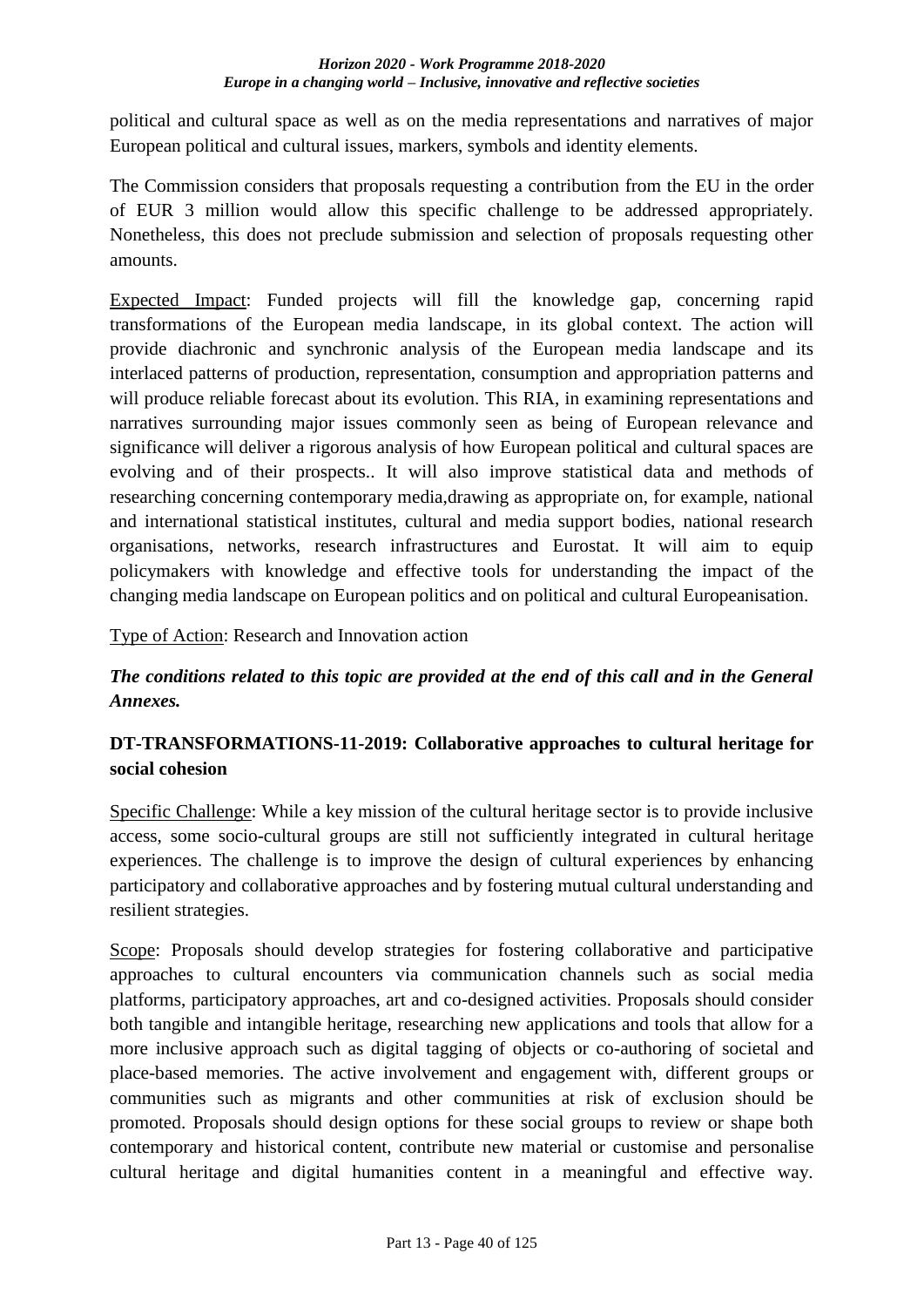Collaborative tools and applications should help the cultural tourism sectors and cultural heritage institutions, NGOs, community organisations etc. in Europe and beyond to enhance the analysis and understanding of cultures and communities.

The Commission considers that proposals requesting a contribution from the EU of between EUR 3 and 4 million would allow this specific challenge to be addressed appropriately. Nonetheless, this does not preclude submission and selection of proposals requesting other amounts.

Expected Impact: The action will contribute to fostering cultural diversity and social cohesion and to the recognition of multiple identities and voices. It will also have a positive impact on cultural institutions by attracting contributions from and boosting involvement of new audiences. In addition, the action will provide disciplines such as computing, design and the social science and humanities with new research tools.

Type of Action: Research and Innovation action

# *The conditions related to this topic are provided at the end of this call and in the General Annexes.*

# **DT-TRANSFORMATIONS-12-2018-2020: Curation of digital assets and advanced digitisation**

## Specific Challenge:

### **(2018):**

Digitisation still focuses mainly on capturing the visual appearance of objects, collections or sites. It is also often centralised and static, with an expert performing digitisation and archiving and with digitised cultural resources rarely updated and consolidated. With heritage being both tangible and intangible, the challenge is to design solutions for generating a comprehensive picture of the studied assets, capturing and re-creating not only visual and structural information, but also stories and experiences together with their cultural, historical and social context and their evolution over time.

### **(2020):**

In cultural heritage institutions, the quantity of digital content is growing exponentially, together with the potential of new digital technology performance. This large amount of data presents an increasing challenge of management to curators. Work in this area should enable heritage institutions scholars and practioners to fully use the potential of digital technologies for managing, studying, conserving, restoring, making accessible, interlinking, disseminating and preserving their collections.

On the other hand, the technological advancement presents opportunities, namely with regard to digitisation. So far, digitisation focused mainly on capturing the visual appearance of individual objects, collections or sites. There is a real need to establish a comprehensive picture of the studied assets, capturing and re-creating not only visual and structural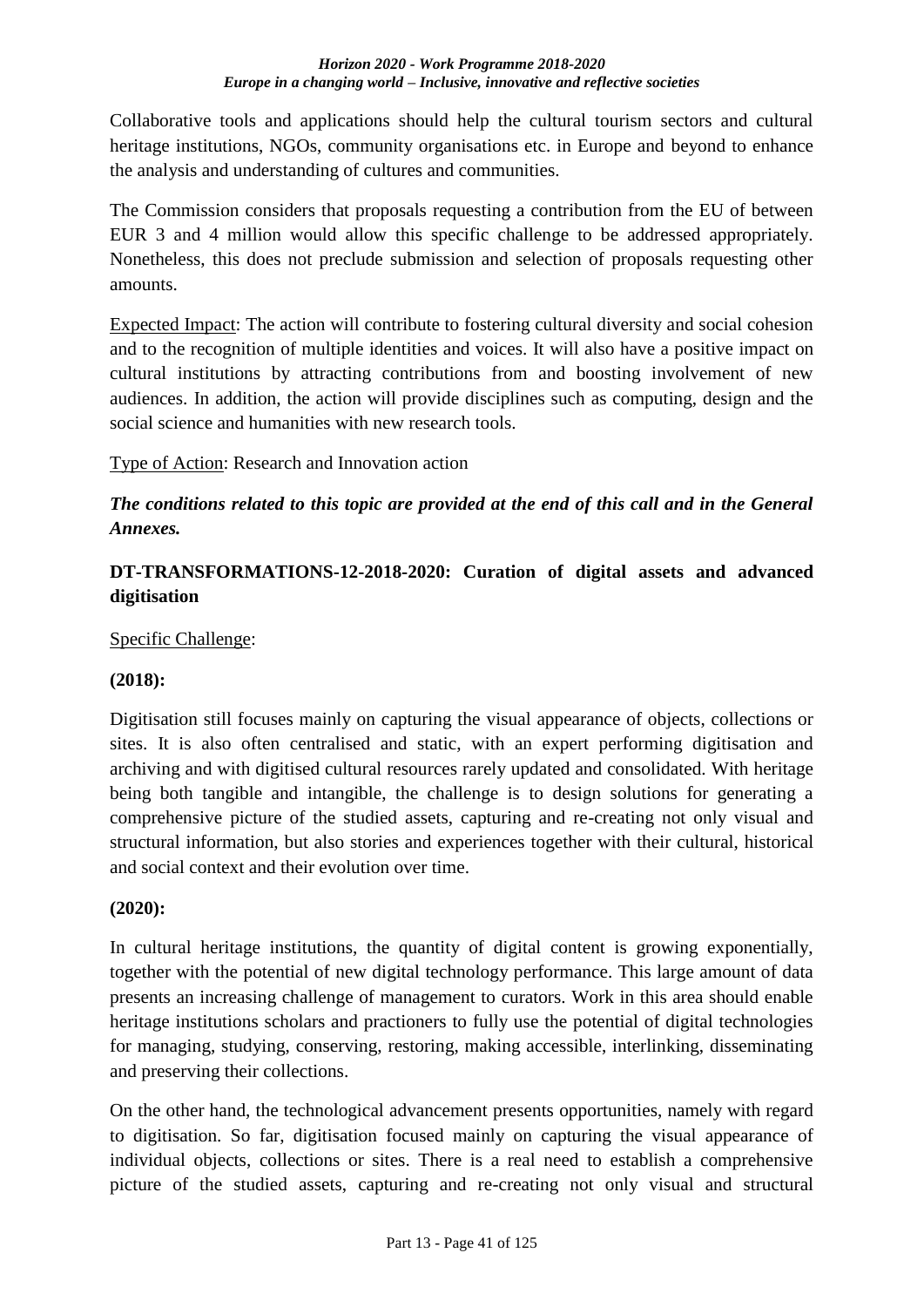information, but also stories and experiences (stored in language data), together with their cultural and socio-historical context, as well as their evolution over time. In addition, the current approach to digitisation is often localised and static: single experts perform the digitisation and the archiving; the digitised cultural tangible (artefacts, historical sites) and intangible resources (stories, experiences, written memory of the society) are rarely consolidated and interlinked, preventing deeper exploitation of the resources through wider searchability via other domains, networks or languages.

### Scope:

### **a. Innovation Action (2018):**

Proposals under this action should address the curation and preservation of digital assets. They should provide new technologies and methods that enable, among others, richer experiences, storytelling and the linking of physically separated objects and sites, and tangible and intangible heritage. It should pay attention to the emergence of more dynamic and personalised digital resources which pose new issues in terms of curation and preservation.

The Commission considers that proposals requesting a contribution from the EU of between EUR 4 and 5 million would allow this specific challenge to be addressed appropriately. Nonetheless, this does not preclude submission and selection of proposals requesting other amounts.

### **b. Research and Innovation Action (2020):**

Departing from the current paradigm of localised and static archiving, the scope is to develop one or more of the following new technologies and methods:

In order to develop the concept of active digital resources, sound and comprehensive documentation management tools are needed that continuously consolidate digital assets. This will be achieved through capturing over time, results stemming from a variety of digitisation methods connected to active sensor networks or to semantic web technologies. This will allow for analysis and semantic evaluation of digital assets and resources of cultural heritage.

Consolidation takes also into account the relevance of historical sources (e.g. monuments and documents) and resources (e.g. studies on how language transmits our cultural memory of events) and that a resource evolves over time through cultural impact, research and curation (e.g. studies on how culture shaped a specific collection or how historical events shaped spaces). The continuous consolidation should support the collaboration of multiple actors (IT and SSH) providing both sample data and knowledge to the collaborative framework.

Time and space are core aspects of the history of cultural heritage collections. In addition to the audio-visual appearance, digitisation will include the related cultural, historical, social evolution and events. It will need to develop the accessibility of the semantic content of the resources. Through connecting the tangible and intangible, stories will emerge as a means to enhance our understanding of cultural heritage.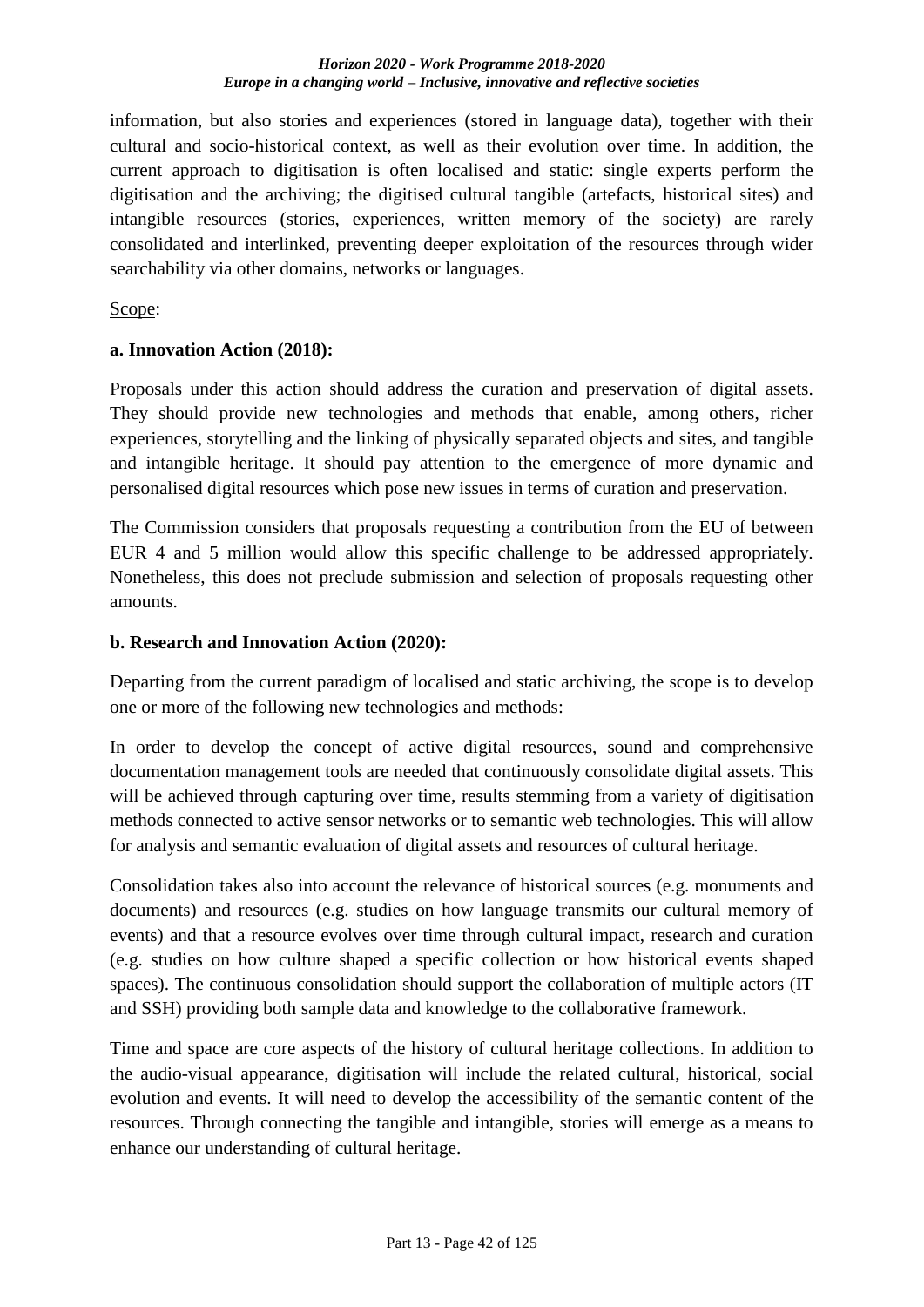The Commission considers that proposals requesting a contribution from the EU in the order of EUR 3 million would allow this specific challenge to be addressed appropriately. Nonetheless, this does not preclude submission and selection of proposals requesting other amounts

### Expected Impact:

### **(2018):**

New technologies and methods will help to present cultural heritage in a comprehensive and attractive way, thereby supporting the promotion and understanding of Europe's cultural heritage. Proposals will also demonstrate how improved preservation of objects, collections and sites will enhance cultural history and cultural tourism. The economic, social, research and cultural impact for content-owning creative industries and cultural institutions will include gains from use and re-use of digital assets. Proposals will also show how they will enhance re-use of digital assets.

### **(2020):**

The proposals should demonstrate how the new technologies, methods and data formats would help to present cultural and historic remains and memories in a comprehensive and attractive though scientifically based way, supporting the promotion of Europe's cultural heritage. Proposals should also show how the preservation and analysis of the tangible and intangible resources of our cultural heritage would enhance our understanding of cultural history. They should also deliver solutions to the problem that language change hampers static ways of retrieving the information from historic data collections. The economic impact for the creative industries and the scientific impact for cultural institutions who own content will include gains from use and re-use of digital assets.

The main area of expected impact will be in the better promotion of Europe's cultural heritage, such as through presenting cultural and historic remains and memories (in a comprehensive and attractive way using new technologies, methods and data formats, including solutions to the problem of language when retrieving information from historic data collections. Curating digital assets will also offer the opportunity to preserve study and disseminate the memory of cultural heritage that underwent dispersal or destroyed. The preservation and analysis of the tangible and intangible resources of our cultural heritage will enhance our understanding of cultural history, and bring economic impact for creative industries and for cultural institutions owning content, such as from the use and re-use of digital assets.

Type of Action: Innovation action, Research and Innovation action

# *The conditions related to this topic are provided at the end of this call and in the General Annexes.*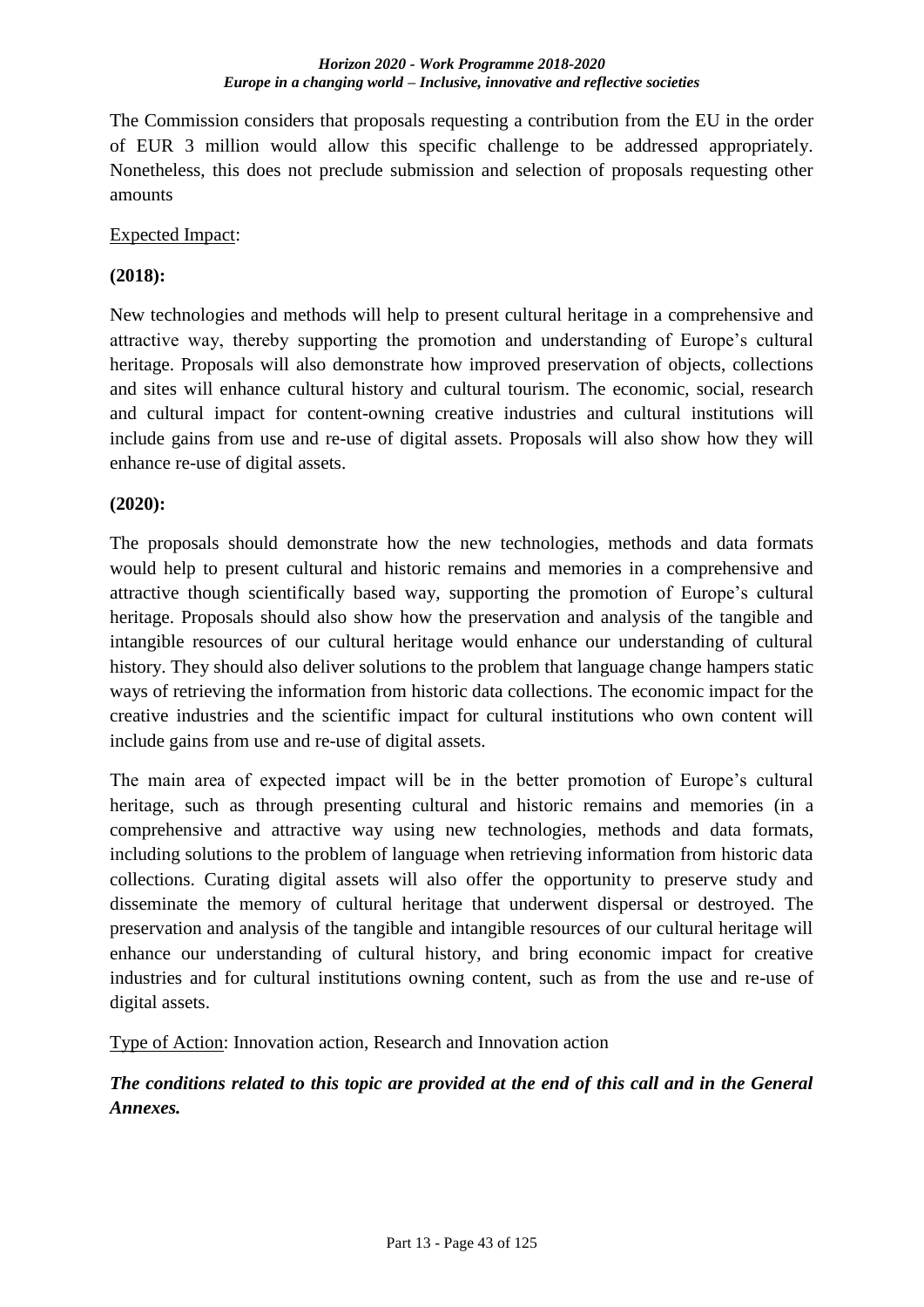## **TRANSFORMATIONS-13-2019: Using big data approaches in research and innovation policy making**

Specific Challenge: To exploit the potential of big data approaches for research and innovation policy making by providing more timely and in depth information on the performance of the research and innovation system and its links to productivity growth.

Scope: Many of the advanced economies have, since the crisis, been faced with a productivity paradox: while the pace of innovation continues to accelerate, productivity growth has come to a quasi-standstill. The reasons for this have been the subject of intense debate over the past years and evidence increasingly points to the importance of the links between productivity growth and research and innovation. Seminal work by the OECD<sup>18</sup> has pointed to the importance of technology diffusion in this respect, which could also be linked to the changing nature of the innovation process itself, which is going through profound changes, with notably digitalisation leading to increasing complexity, stronger networking effects and a growing importance of winner takes all characteristics.

If research and innovation policy making is to adapt to this rapidly changing environment in an evidence based manner, it needs solid and timely data to support its decisions and it is becoming increasingly clear that official statistics, if relying on traditional sources, cannot continue to provide a full picture of all the dynamics of today's research and innovation systems. However, in today's increasingly digitalised world, alternative sources of data have being emerging exponentially, generated by the use of information and communication technologies and their diffusion through the web. This includes, for instance, information contained in company websites, social media posts, but also increasingly databases being made available by e.g. governments. Such data sources, commonly known as big data, have the advantage of being widely available in a timely manner, have the potential of being able to cover a variety of aspects of research and innovation performance, allow to provide information at a more granular level and examine in a better way social interactions, all of which is not possible through the indicators currently provided by official statistics.

Proposals should aim at exploiting the potential of big data to produce information on research and innovation activity, performance, output and/or impact which has the potential to be available in real time, focusing notably on research and innovation investments in the private sector, public-private cooperation and technology diffusion between private actors. Proposals should also take into account aspects of data accuracy and data security.

The Commission considers that proposals requesting a contribution from the EU in the order of EUR 1 million would allow this specific challenge to be addressed appropriately. Nonetheless, this does not preclude submission and selection of proposals requesting other amounts.

<sup>18</sup> 

<https://www.oecd.org/eco/growth/OECD-2015-The-future-of-productivity-book.pdf>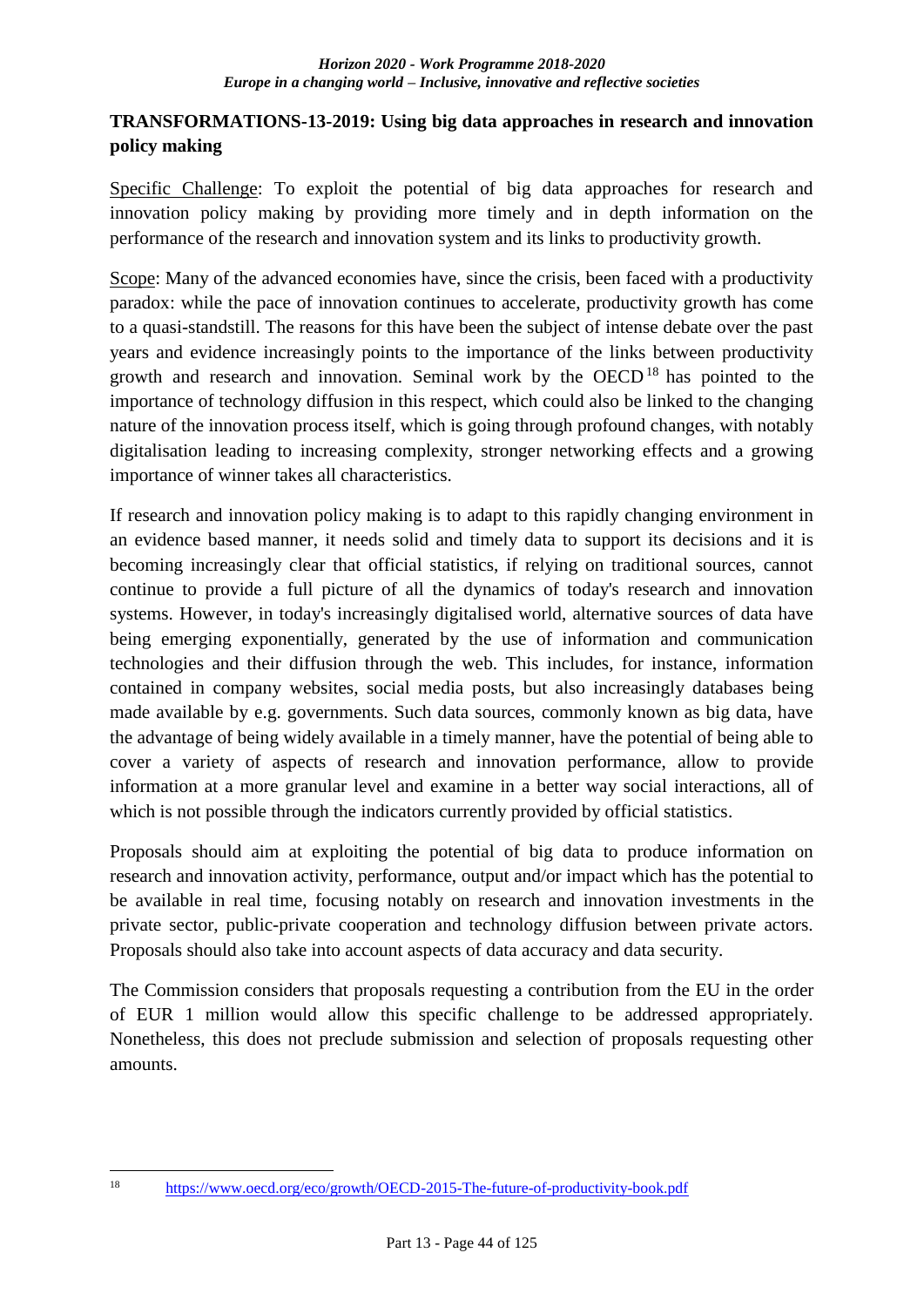Expected Impact: The outcomes of the Research and Innovation Actions are expected to provide research and innovation policy making with more timely and diverse data on research and innovation activity, performance, output and/or impact.

Type of Action: Research and Innovation action

*The conditions related to this topic are provided at the end of this call and in the General Annexes.*

# **TRANSFORMATIONS-14-2018: Supply and demand-oriented economic policies to boost robust growth in Europe – Addressing the social and economic challenges in Europe**

Specific Challenge: Years after the crisis and near-zero interest rates, resilient economic growth is still low in Europe. Boosting economic growth requires concerted actions to simultaneously stimulate supply and demand side economic policies. From the supply side, the "productivity puzzle", namely the deceleration of productivity growth despite technological advances, has regained the attention of policy and academic communities. With a view to the next decades that will bring far-reaching demographic changes, this situation will become problematic: shrinking working-age populations with fast-increasing numbers of older people and considerations on inter-generational fairness will make strong productivity gains ever more essential. Re-acceleration of productivity growth through creating a strong knowledge base is hence key for maintaining the EU's current economic and welfare position. At the same time, the ways in which knowledge- driven economies work in their national contexts and interact internationally have also changed. Therefore, productivity and growth cannot be addressed without taking into account with greater precision the impact of globalisation on national economies. To understand productivity dynamism, one needs to study its micro foundations (intangible assets, market entry, digitalisation) and the role of public sector intangibles (culture, education, skills) to identify their role in the growthproductivity relationship in Europe.

Availability of data and official statistics for comparative economic research on these challenges is essential. Data provision and its take up in the official statistical systems in Europe is central with a view to supporting policy making. From the demand side angle, weak economic performance may reflect an unusually prolonged shortfall of aggregate demand that may have given rise to what has been called "secular stagnation". Against this backdrop, the question that arises is what government demand policies can do to boost economic growth, and how the fiscal and monetary policy can have a redefined role in this low growth environment.

Scope: Building on past economic research in the fields of productivity and growth measurement, proposals should analyse the underlying reasons for the "productivity puzzle", together with the impact of globalisation and demographic change on national economies, and the distribution of income flows generated by global value chains (for example by the mobility of intangible assets, the role of of Multi-National Firms). Proposals should also examine the degree to which productivity may be inadequately measured due to data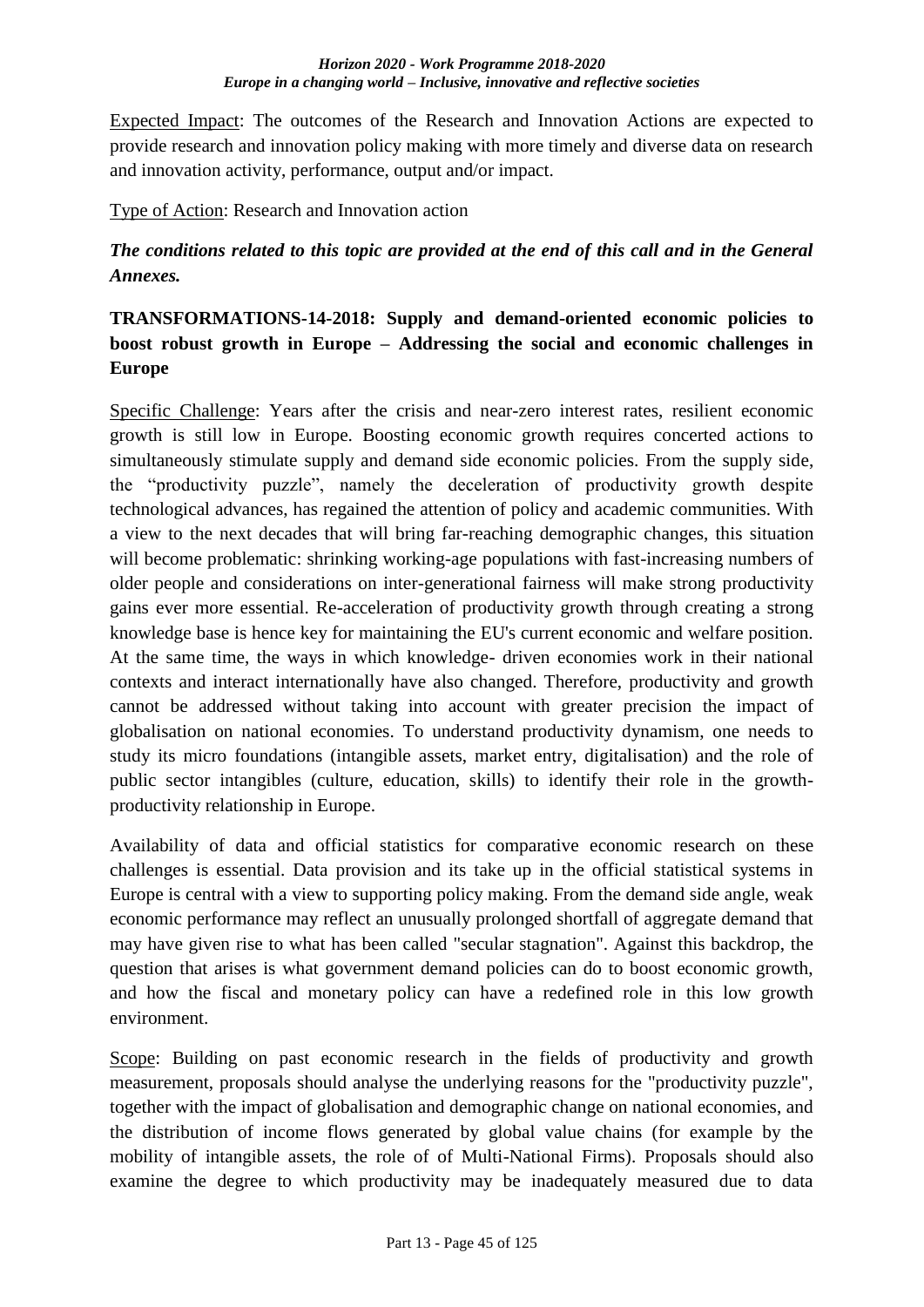problems and conceptual gaps. Furthermore, attention should be paid to both alternative explanations and the micro and macro-economic underpinnings of growth and productivity in a global context. In this vein, the barriers for low entry and weak dynamism (finance, skills, knowledge diffusion, scaling-up) in European SMEs and start-ups should be elucidated. Understanding the role of the government sector and its intangibles for European growth and productivity dynamism is also important.

Research should pay strong attention to improved or even new measurements and accompanying macro- and firm-level statistics on productivity, intangible assets and global value chains and their interactions. Thus, collaborative statistical and economic research should integrate the new and improved statistics and data in the official statistical system in a sustainable fashion. Along with better measurement and statistics, the combined effects of globalisation and technological change in terms of their distributional impacts through labour market dynamics and innovation remain central questions to be addressed.

Furthermore, proposals should focus on understanding whether the growth stagnation of the past years is truly "secular" or not and, what kind of fiscal and monetary policy tools e.g. interest rate policies, would be well equipped to support growth-enhancing reforms. Proposals should focus on understanding whether demand stabilisation policies have changed since the crisis what the role of fiscal and monetary policies, e.g. the role of balance sheet policies, would be with a view to boosting aggregate demand.

The Commission considers that proposals requesting a contribution from the EU in the order of EUR 3 million would allow this specific challenge to be addressed appropriately. Nonetheless, this does not preclude submission and selection of proposals requesting other amounts.

Expected Impact: This research action will foster new economic policy thinking and bring about new statistical advances concerning how to address the challenges of maintaining productivity in an ageing society with intergenerational fairness, investment, globalisation and macroeconomic policies, and will thereby address key concerns of citizens in Europe. The research will improve the European statistical systems and policy design in key economic areas.

Type of Action: Research and Innovation action

# *The conditions related to this topic are provided at the end of this call and in the General Annexes.*

# **TRANSFORMATIONS-15-2020: Society and innovations: understanding the contexts, processes and consequences**

Specific Challenge: The times of social, economic, technological and cultural changes we live in generate opportunities as well as new challenges for people, society and culture. Innovations will bring (assumed) benefits and (perceived) threats. They may bring economic progress but also societal anxieties and feelings of insecurity. Technological changes will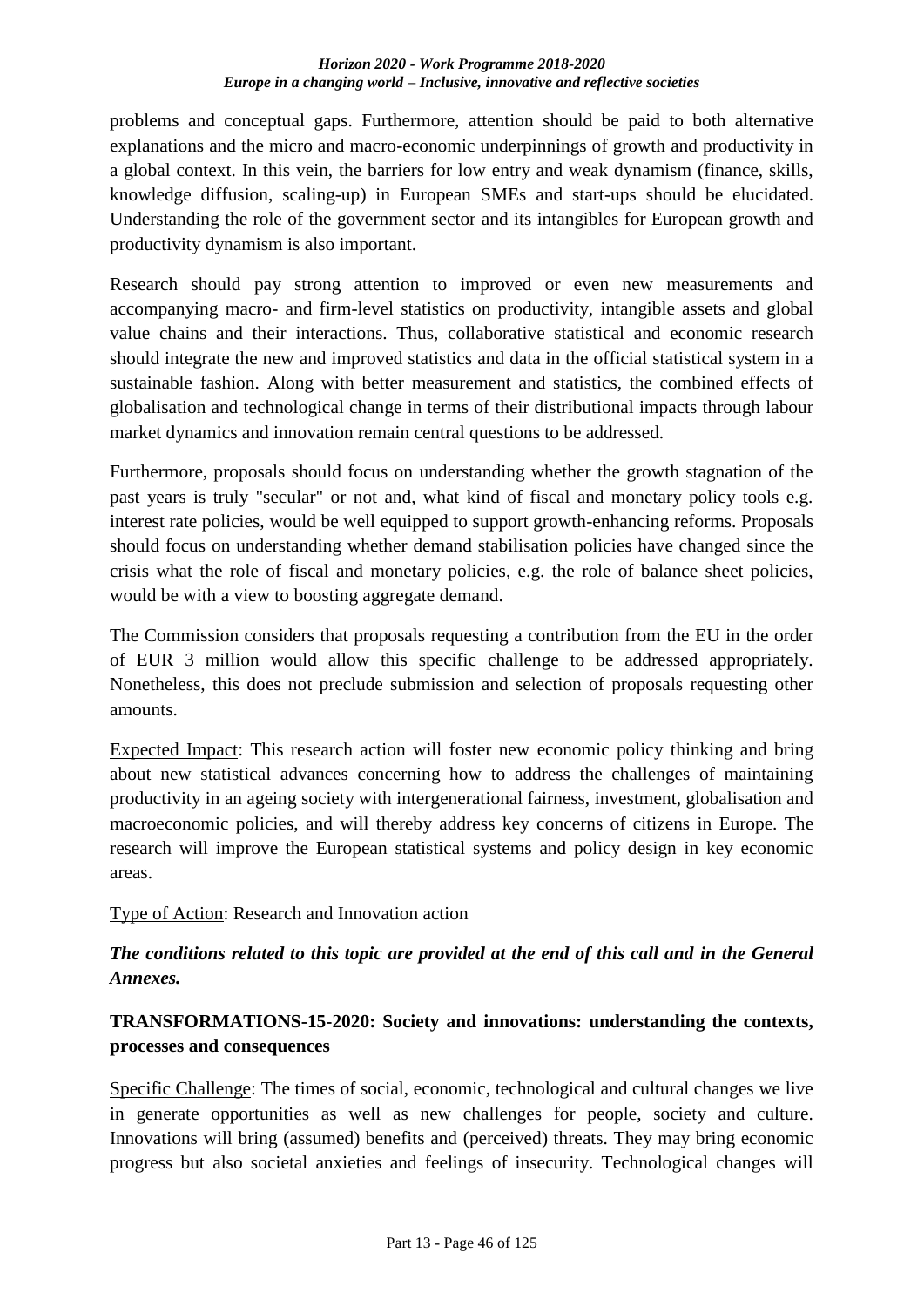affect employment and production as well as ethics, trust, legal frameworks, decision-making processes, social protection mechanisms, education and learning. At the same time, society will shape these technological changes. The changes will open discussions on values and identities, principles of democracy, questions of social justice, cohesion and inclusion, knowledge and information and the meaning of work and leisure. There will be changes in the way people communicate with each other (and, increasingly, with machines and robots) and find meaning in their lives. To ensure that future innovations and decision-making are imaginative, culturally and historically informed, ethically grounded and context-specific, a knowledge base on the contexts, processes and consequences of innovations is needed.

Scope: The proposed research will focus on the ethical, legal, social, economic, educational, gender, cultural, religious and historical contexts and consequences (or impacts) of innovations. Inter- and transdisciplinary research will be promoted for example, on the consequences of the digital turn on democratic values and procedures, political participation, on inequalities (gender, race, ethnicities, etc), societal cohesion, the influence on education and learning, work, employment, entrepreneurship, social protection mechanisms and the Welfare State as well as on identities, gender aspects, legal issues and ethical concerns, cultural practices, the arts, communication media, public discourse, public spaces and security.

The overarching goals will be to analyse, explore and consider solutions to the challenges and opportunities social and technological innovations bring to society. Research will help understand how society and innovations are mutually interdependent and will gauge societies' capacity for integrating innovations and for dealing with change. One important factor will be to analyse the ways in which democracy and societies' (sustainable) development is influenced by innovations, bringing historical and cultural perspectives together with visions of the future. Knowledge from transnational social sciences and humanities research, and insights in how culture can shape societies, will allow to assess past and present policymaking on political, socio-economic and cultural repercussions of innovations and inform future policy-making on alternatives. It will enable individuals and societies to cope with the societal transformations and the accelerated paces of change.

The ERA-NET Co-fund Action and the transnational projects funded under the call for proposals will address innovations and technological change from both humanities and social sciences perspectives and will be a laboratory for inter- and transdisciplinary co-creation. They will create new designs for combining qualitative and quantitative methods and will promote dialogue between researchers, innovation actors, policy-makers and civil society.

Proposals should pool the necessary financial resources from the participating national (or regional) research programmes with a view to implementing a joint call for proposals resulting in grants to third parties with EU co-funding in this area.

In order to mitigate the risk of underspending the EU contribution, applicants are requested to demonstrate that at least 20% of their contributions is provided separately and in addition to the amount needed to match the Union contribution to the co-funded call.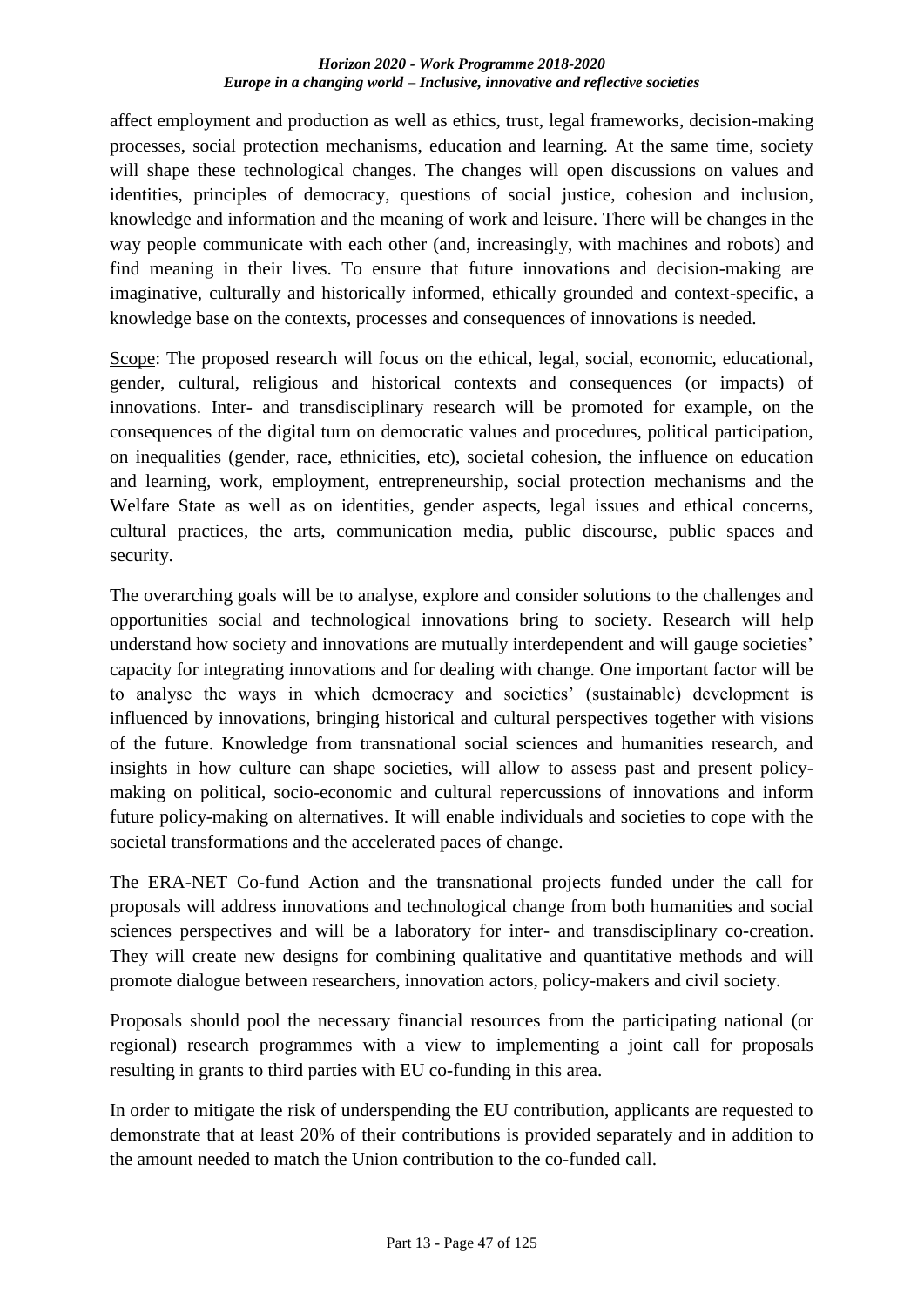Proposers are requested to include other joint activities including additional joint calls without EU co-funding.

The proposal should demonstrate that these co-funded other activities exclude any overlaps with related on-going actions co-funded by the EU under Horizon 2020 Societal Challenge 6 / "Europe in a changing world – Inclusive, innovative and reflective societies".

The Commission considers that proposals requesting a contribution from the EU of maximum EUR 10 million would allow this specific challenge to be addressed appropriately. Nonetheless, this does not preclude submission and selection of proposals requesting other amounts.

Expected Impact: The ERA-NET Cofund action will effectively strengthen trans-national, pan-European research networking and synergies among national/regional and EU research programmes in the area of humanities and social sciences research. Further synergies of existing networks in this field are expected in regards to new findings on interdisciplinarity. The ERA-NET Co-fund Action will combine the analytic and transformative powers of humanities and social sciences in understanding processes of change and consider solutions when societies face the introduction of innovations. It will create a platform for exchange between research and society. It will contribute to a knowledge base for policymaking and will help formulate more enlightened and effective societal and cultural policies for the future.

It will align national funding strategies and funding on the topic of innovations and their impacts. Projects funded under this call will help to understand the contexts and deep impacts of innovations, drawing lessons from the past, allowing policy makers and societal actors to enter into public discourse and understand and manage the consequences of the digital transformation. The action will enhance inter- and transdisciplinarity.

# Type of Action: ERA-NET Cofund

# *The conditions related to this topic are provided at the end of this call and in the General Annexes.*

# **TRANSFORMATIONS-16-2019: Social platform on the impact assessment and the quality of interventions in European historical environment and cultural heritage sites<sup>19</sup>**

Specific Challenge: The way cultural heritage is preserved and enhanced is a major factor defining Europe's identity and its place in the world. Jobs are created by the conservation, management and promotion of cultural heritage and these activities contribute to sustainable growth and social cohesion. High quality interventions in cultural heritage and cultural landscapes contribute to local communities' well-being and to the development of sustainable cultural tourism. On the other hand, examples of low-quality interventions in the historical environment and cultural heritage sites give rise to complaints from experts and citizens.

 $19$ This activity directly aimed at supporting the development and implementation of evidence base for R&I policies and supporting various groups of stakeholders is excluded from the delegation to the Research Executive Agency and will be implemented by the Commission services.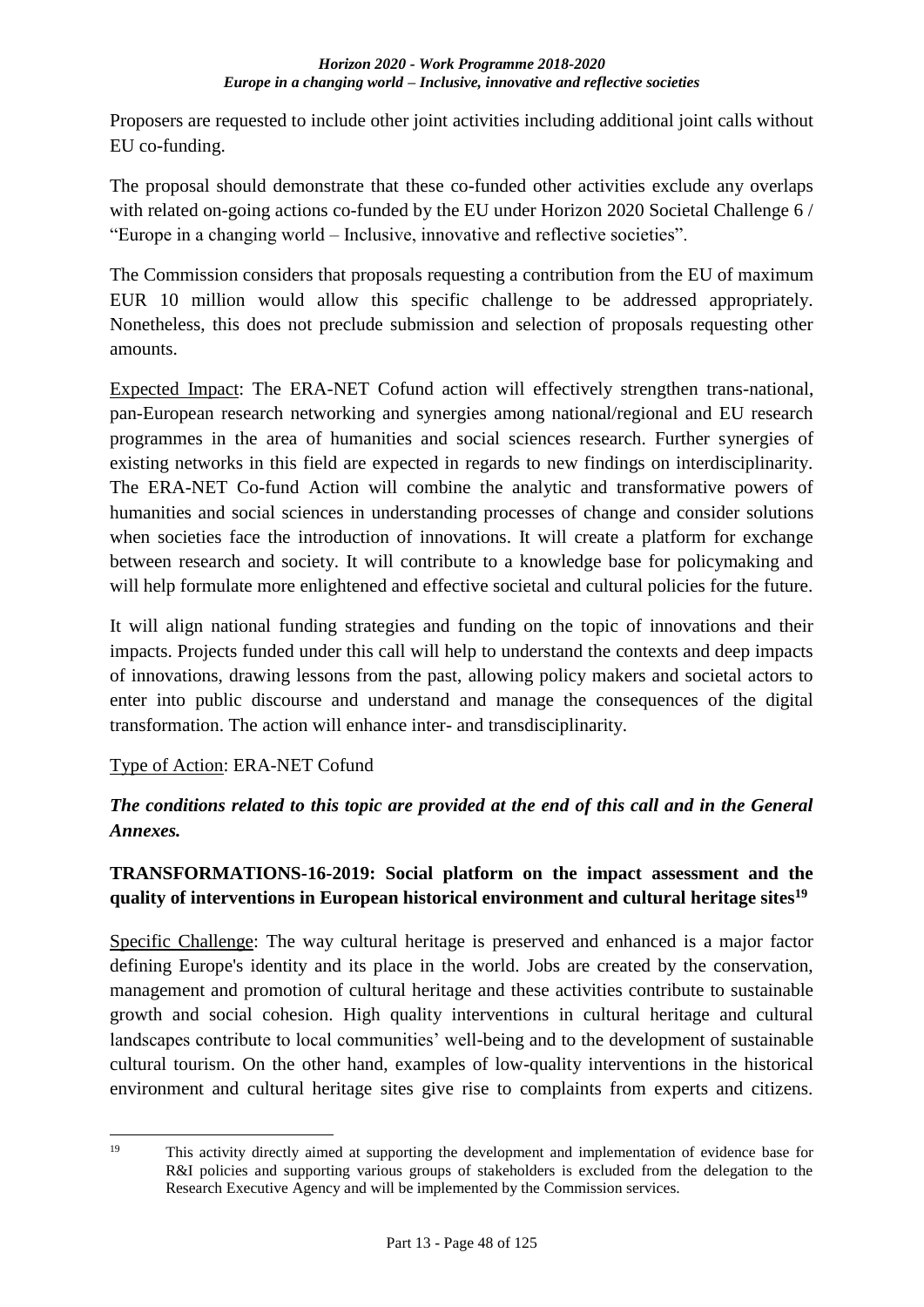Low-quality interventions may even damage irreplaceable historical elements, their environment and related intangible heritage, identities and social practices. Cases where EU funds (e.g. structural funds) are used for such low-quality interventions may have a negative impact on citizens' perception of the actions supported by the EU. The European Parliament has urged the Commission to "include in the guidelines governing the next generation of structural funds for cultural heritage a compulsory quality control system". <sup>20</sup> A factor hampering the positive outcomes of interventions and the effectiveness of the EU support actions is the lack of a common understanding of the requirements for the quality of restoration and also of all other interventions in the historical environment and cultural heritage sites at European level. Lack of shared standards for the holistic impact assessment – regulated by the Environmental Impact Assessment and the Strategic Environmental Assessment Directives – of these interventions also plays its role in this area.

Scope: The platform should bring together the research communities, heritage professionals, public and private actors and policy makers at local, regional, national and international levels concerned with the impact assessment and quality of interventions in historical environment and cultural heritage sites in Europe. Tangible and intangible heritage, cultural landscapes and seascapes, heritage memory preservation, cultural identities of groups, communities and minorities, legislation, guidelines and codes of ethics and governance should be considered. The platform should map existing and emerging problems, practices and policy gaps relating to the impact assessment and the quality of interventions in historical environment and cultural heritage sites in Europe. It should overview past and ongoing research and collect, compare, analyse and promote best practices from Europe and beyond, thus becoming a major reference for transnational and interdisciplinary networking in this policy area. Education and awareness raising programmes for specialised communities and the public in general should be considered.

The Commission considers that proposals requesting a contribution from the EU of EUR 1.5 million would allow this specific challenge to be addressed appropriately. Nonetheless, this does not preclude the submission and selection of proposals requesting other amounts.

Expected Impact: The action will facilitate the uptake and dissemination of best practices, thereby contributing to the development of strategic and integrated European and international policies and interventions. It will contribute to the coordination of a variety of stakeholders and will develop toolkits and recommendations for them. The platform will formulate recommendations and an action plan for future European action aiming towards harmonised impact assessment and intervention quality standards. It will also build a consensus on future needs and will support the EU in developing an innovative and focused research agenda on cultural heritage and on the quality of interventions in historical environment and cultural heritage sites in Europe.

Type of Action: Coordination and support action

<sup>1</sup> <sup>20</sup> European Parliament Resolution "Towards an integrated approach to cultural heritage for Europe", 2015.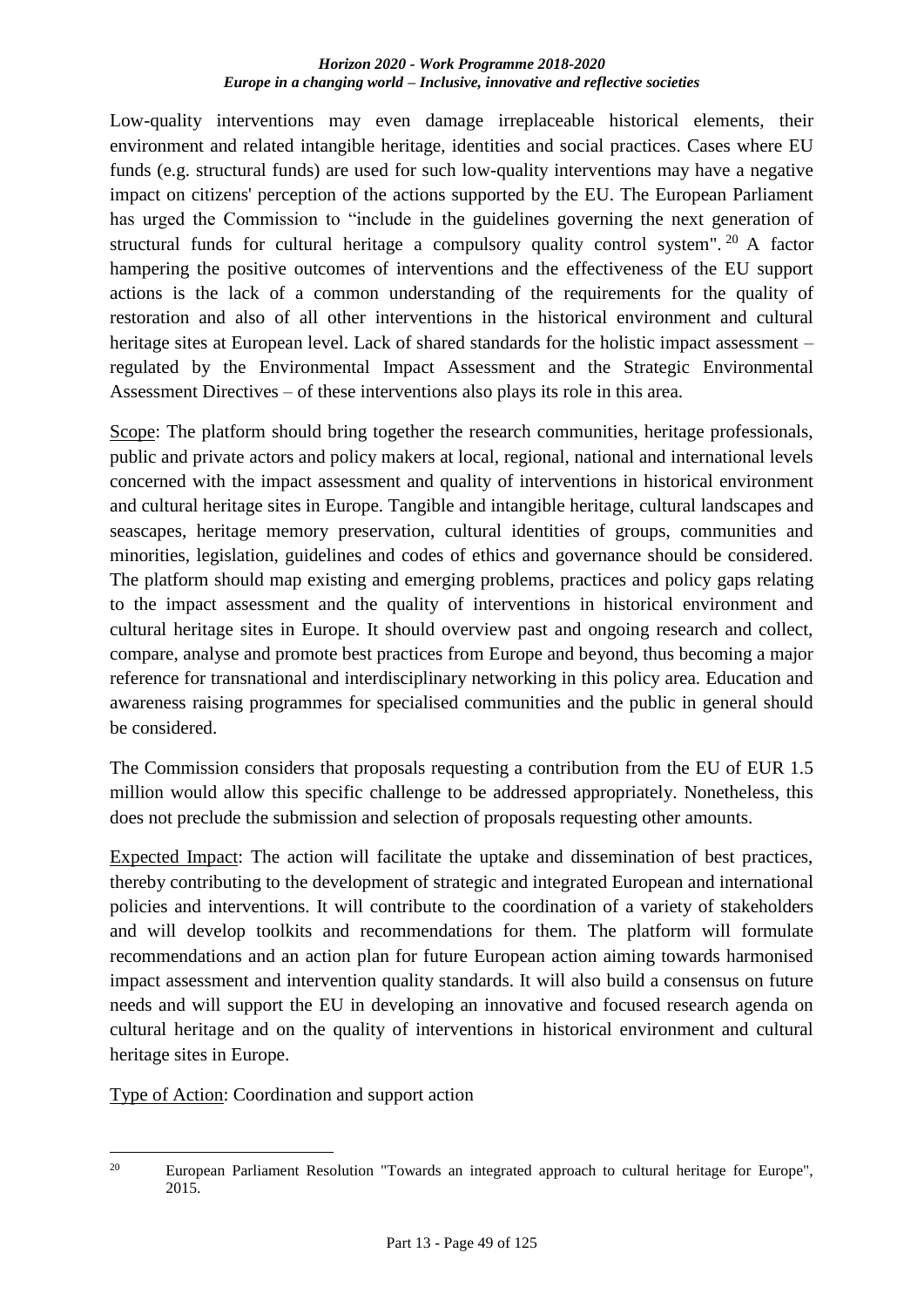## *The conditions related to this topic are provided at the end of this call and in the General Annexes.*

### **TRANSFORMATIONS-17-2019: Societal challenges and the arts**

Specific Challenge: The arts  $21$  can shed new light on the past, hold up a mirror to contemporary life and initiate new perspectives for the future. They have the power to move us, educate us and question accepted narratives. They can also foster an exchange in which people encounter points of view radically different from their own. In the process, the arts can inspire personal belonging and mutual understanding. They can also foster civic engagement and social change, mobilising a variety of actors around a common agenda. As such, the arts can complement scientific and policy approaches.

While art has value in and of itself, the arts have also engaged directly with societal challenges such as inequalities, migration, climate and environmental change, social justice, conflict and violence. However, there is substantial fragmentation as artists and arts organisations sharing common concerns often do not interact or network across artistic genres or geographic locations. Better multidisciplinary methods for capturing, assessing and harnessing the societal impact of the arts are still needed. In addition, the potential of the arts and of artistic research to generate alternative or unconventional solutions to current and emerging societal challenges remains largely untapped.

Scope: Proposals should identify and study artistic productions that have generated new thinking, engagement and possibly action in relation to contemporary societal challenges as experienced in Europe. In doing so, they should capture and analyse motivations, philosophies, modes of engagement and impact from a comparative, geographically balanced and multidisciplinary perspective. They should identify and analyse projects and actions that have succeeded in mobilising members of our societies for a common cause, including sections of society which might otherwise remain remote from such initiatives, and identify their success factors as a basis for recommendations to policy makers. Particular attention should be paid to artistic productions, including participatory ones, which give voice to marginalised or disengaged groups and individuals. Community penetration and mechanisms of diffusion, including the role of digital technologies for providing access to the arts, should be studied as should barriers to engagement. The relationship between art and democracy and between art and individual or community resilience should be addressed. Proposals should also consider the role of local, regional and national identities and traditions, of global and European intellectual trends, and of social movements in shaping artistic representations. Historical analysis and other relevant approaches from the social sciences and humanities could be used as relevant. Artistic entrepreneurship as well as links to the cultural and creative industries could also be addressed. Where relevant, the impact of EU, national, regional or local policies and funding on the arts could be considered.

 $21$ For the purpose of this topic the arts include - but are not restricted to  $-$  painting, sculpture, photography, literature, poetry, music, dance, theatre, cinematography, digital arts, architecture, design and crafts.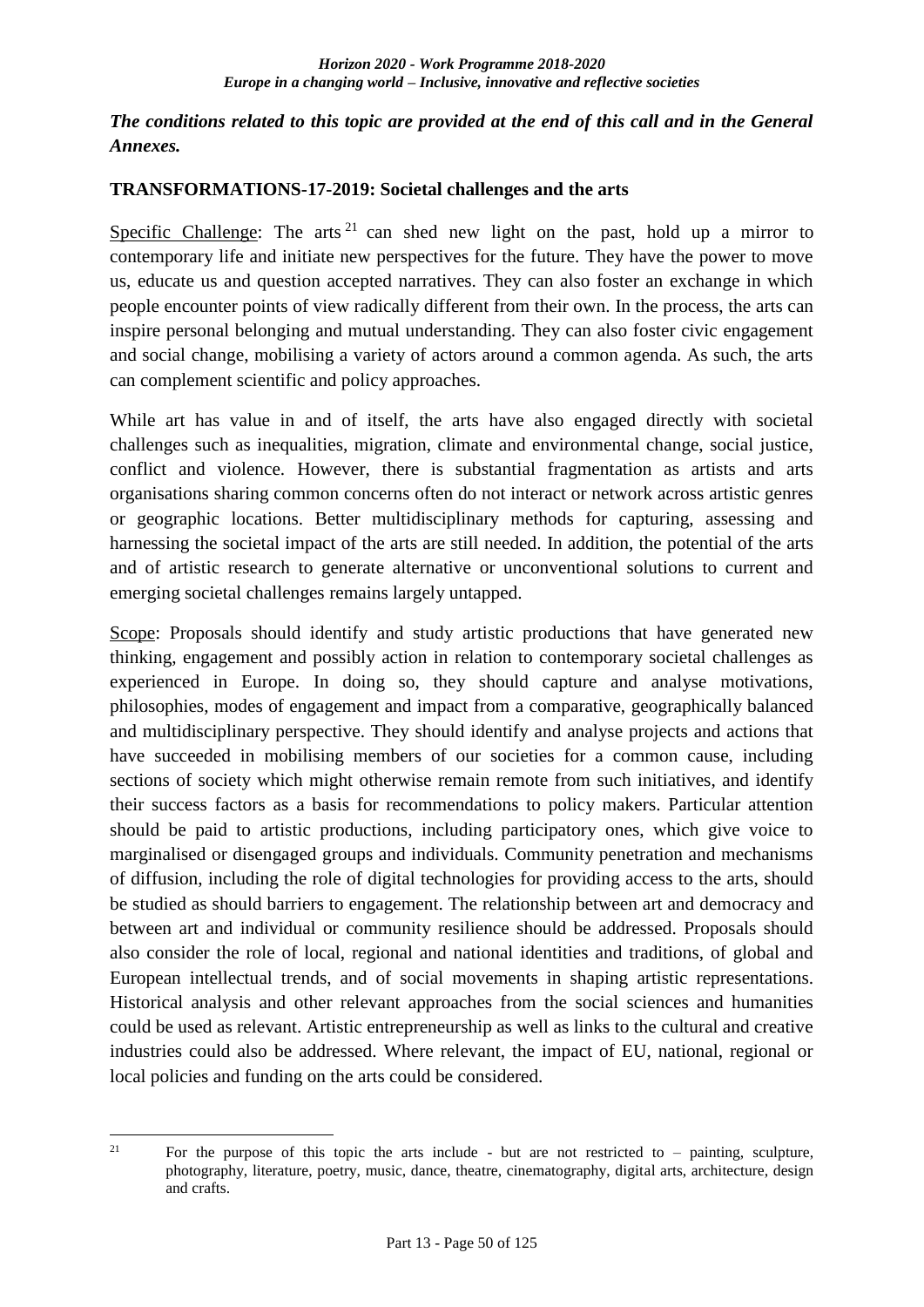Proposals should develop multidisciplinary and comprehensive methods for capturing and assessing the impacts of arts on individuals, communities and policymaking. They should also identify and test solutions to boost the role and reach of the arts as a vehicle for individual, social and political change. This should include guidelines for how artists, organisations and scholars may help to solve societal challenges, for instance through influencing priority setting and through integrating the perspective of the arts in social, political and research agendas. To this end, opportunities for common reflection should be developed to connect actors and stakeholders such as practitioners, curators, researchers, representatives of the civil society and policy makers. Practice-based research and outputs in the form of artistic production (e.g. exhibitions, performances, performing and visual arts, digital media, community arts) are encouraged.

The Commission considers that proposals requesting a contribution from the EU in the order of EUR 3 million would allow this specific challenge to be addressed appropriately. Nonetheless, this does not preclude submission and selection of proposals requesting other amounts.

Expected Impact: The action will promote innovative approaches to societal challenges that take into account artistic perspectives. It will formulate and test innovative art-based practices aimed at mutual understanding, dialogue and civic participation, thereby enhancing social inclusion. The action will also contribute to the further integration of the arts in the policies and strategic goals of the EU.

Type of Action: Research and Innovation action

# *The conditions related to this topic are provided at the end of this call and in the General Annexes.*

# **TRANSFORMATIONS-18-2020: Technological transformations, skills and globalization - future challenges for shared prosperity**

Specific Challenge: The combined effects of technological transformations, of trade and globalisation have created winners and losers in Europe and in the rest of the world. European economies are confronted with the co-existence of skill shortages, high unemployment, increased inequalities in income and wealth, asymmetrical labour mobility within Europe, as well as emigration and immigration. These structural imbalances need to be addressed, because political concerns in the Western world, and in particular in the European Union, relating to future challenges for shared prosperity are growing, in a context of uncertain futures. Following the assessment of the impact of technological progress, trade and globalisation on skills, employment, inequalities in income and wages and on labour mobility and migration in the EU, realistic and accurate projections into the future on the combined effects of technological progress and globalisation are needed to prepare our economies, societies and policies for what is to come and to build up capacities for influencing these changes.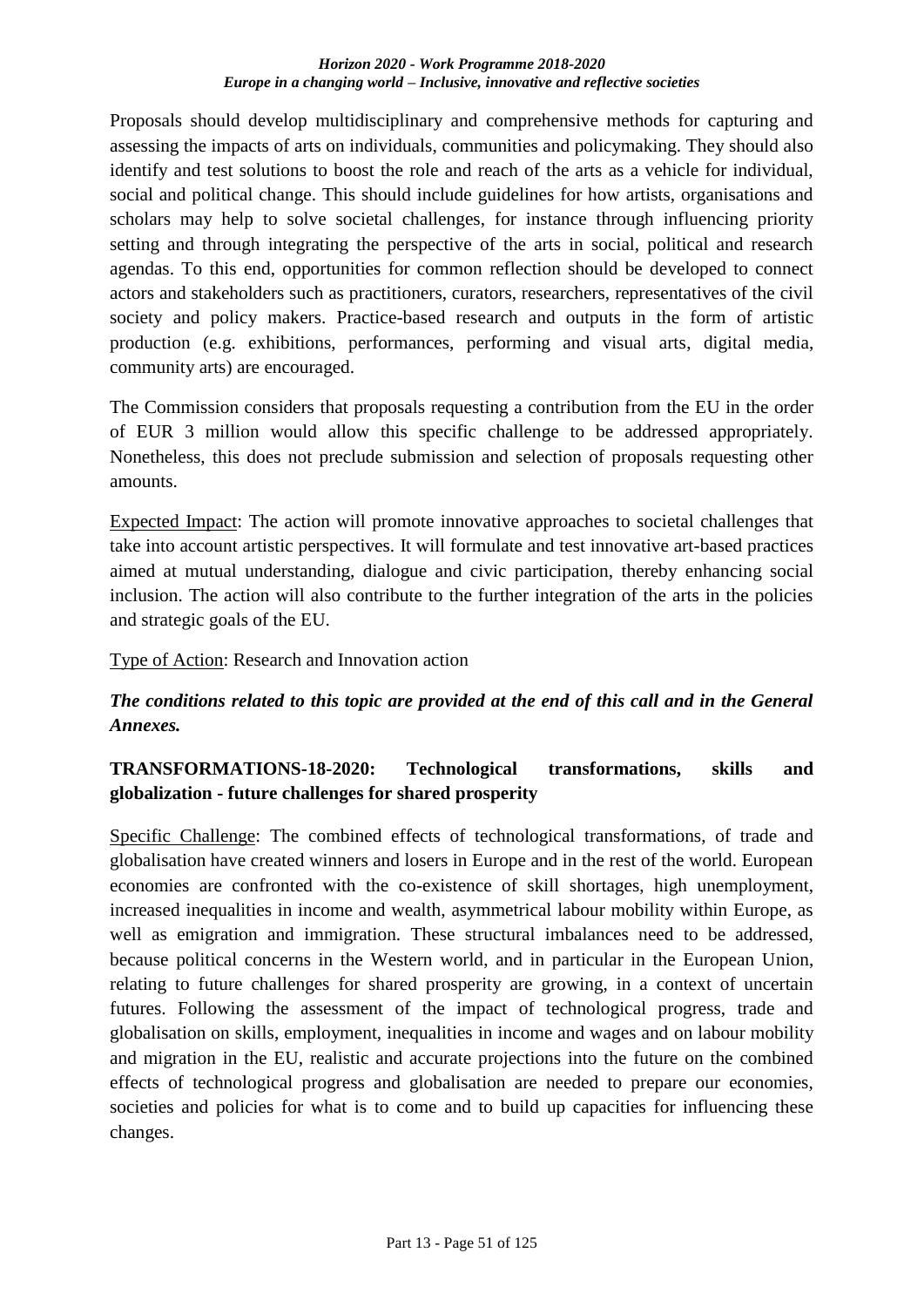Scope: Proposals should first measure impact of technological progress, trade and globalisation on skills, employment, inequalities in income and wages and on labour mobility and migration in the EU. It should then project how the interactions between technological change and globalisation will transform the current EU and international structure of labour markets and trade in commodities and services in existing and emerging sectors and their impact on income distribution and social inequalities. Particular attention should be paid to skill-biased, capital-biased, talent-biased and gender biased technical change and to possible trajectories for low-skilled work in the European and international context. The analysis should take into account the evolution of the processes through which technological change is integrated in the human world. This includes economic, institutional, political and sociocultural contexts, needs and obstacles. The future volume and quality of work should be addressed in relation to skills, education, development, migration and mobility, demographic changes and the analysis of economic convergence and divergence within Europe and with the rest of the world. The challenges of competition, cooperation or conflict with emerging and developing countries need to be be considered. Both demand and supply side issues, including global value chains, off -shoring and their distributive effects, should be addressed in this topic.

Proposals should produce a comprehensive set of scenarios based on data from national and international agencies, from databases on labour markets, inequalities, globalisation, productivity and growth, and from other relevant official sources as needed (no specific/adhoc surveys should be used). The analysis should have a strong focus on disentangling the processes of technological change and of globalisation in important sectors of the economy to assess their impacts on inequalities, and their implications on the development of skills and competences that need to be strengthened in Europe, in order to reduce the uncertainty facing large sections of the population In addition, proposals should identify priority areas and content for policies that would make share the benefits of technological change and globalisation more equally and widely. For instance, proposals could map pathways for adapting working populations and their flows to trends in the international production and consumption structure. Paradigm changes needed in education, skill and talent development could be anticipated. Due to the specific challenge of this topic, participation of relevant partners from third countries, including developed, emerging and developing countries, is encouraged. This participation would enable a balanced discussion on competing points of view that are critical for the impact of the project. A solid dissemination strategy should be foreseen for bringing findings to the attention of policymakers and into the public domain.

The Commission considers that proposals requesting a contribution from the EU in the order of EUR 3 million would allow this specific challenge to be addressed appropriately. Nonetheless, this does not preclude submission and selection of proposals requesting other amounts.

Expected Impact: Results will contribute to inclusive and evidence based policy choices and informed public debates, especially on methods and processes of upgrading skills, mobility and labour markets. It will propose policies on the areas discussed above for different levels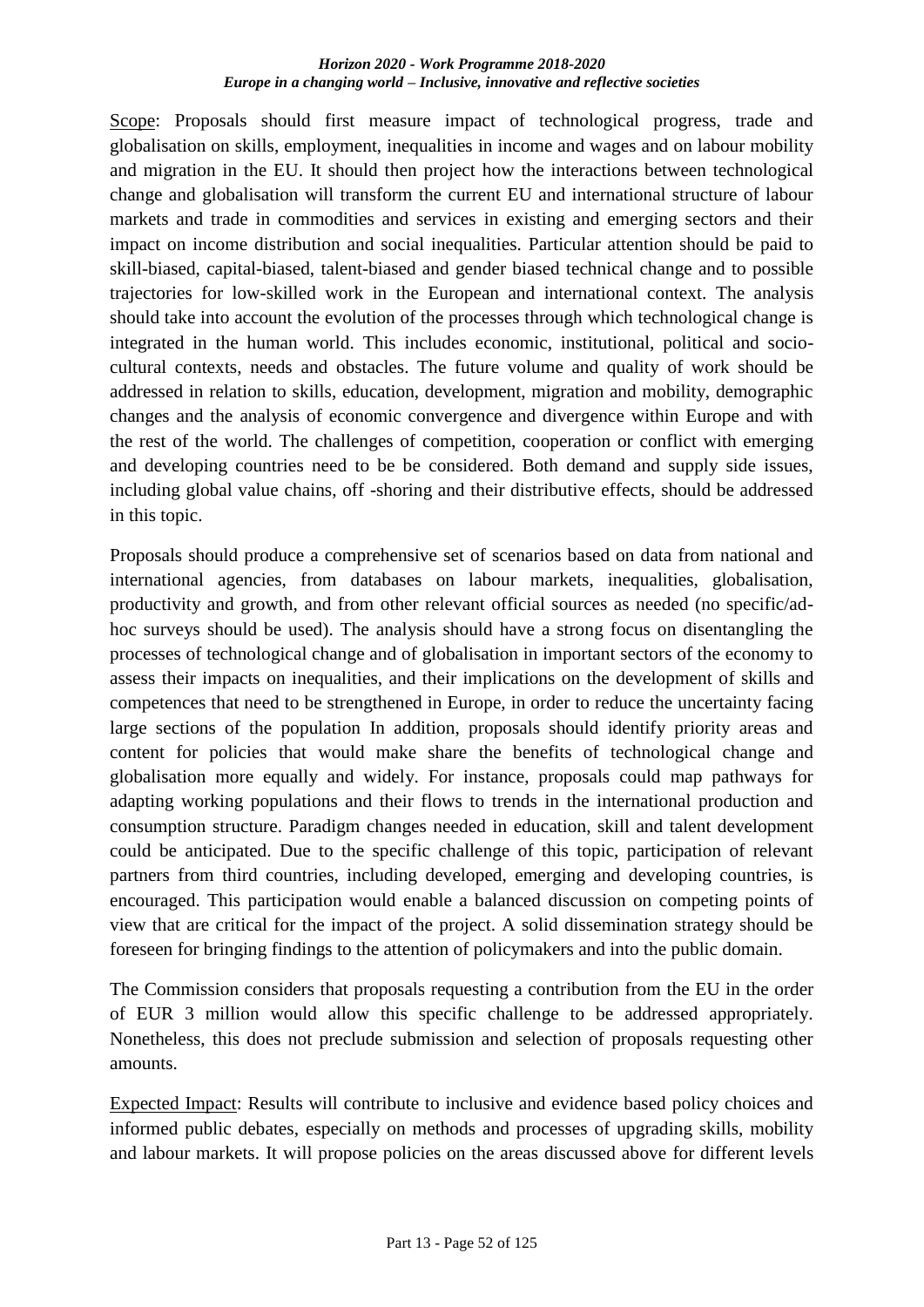of national and international governance and the means of achieving multilateral cooperation on these objectives.

Type of Action: Research and Innovation action

## *The conditions related to this topic are provided at the end of this call and in the General Annexes.*

## **TRANSFORMATIONS-19-2020: Culture beyond borders – Facilitating innovation and research cooperation between European museums and heritage sites**

Specific Challenge: Today, when communication, media and culture flows freely beyond borders, there is growing need to connect cultural heritage collections and sites and present Europe's tangible and intangible heritage to citizens and tourists in their wider historical and geographical contexts. Museums and heritage sites are also knowledge centres for heritage conservation, management and cultural tourism. Sustained cooperation between museums and heritage sites would increase European public interest, cultural tourism and the innovation potentials of these institutions for heritage sciences and the cultural and creative sectors thus it would contribute to sociocultural inclusion, economic growth and job creation. However, cooperation between museums and heritage sites is hindered by lack of sustained financing, institutional and legal obstacles, IPR and insurance issues, etc. Stakeholder involvement at European level is necessary for identifying gaps and obstacles but also best practices and fields where research and innovation can develop new solutions for successful cooperation

Scope: A network will bring together European museums and heritage sites (national museums, regional and local museums, European Heritage Label sites and European cultural routes, among others) with researchers and relevant public authorities for supporting cooperation between European museums and heritage sites. The network will explore ways for innovating in sharing collections, research facilities and specialized knowledge for restauration/conservation, including skills in traditional heritage crafts and technics. It will jointly prepare traveling exhibitions or shared digital exhibitions during its lifetime. Based on a focused, critical mapping of current practice and obstacles, the objective of the network is to develop an understanding of the challenges and opportunities for the enhanced cooperation of European museums and heritage sites. The network should pay particular attention to the sustainability and employment dimensions of further institutional cooperation. The network will map and share European and extra European best practices. It will evaluate bottlenecks and opportunities of enhanced cooperation. It will also identify the specific research, innovation and training needs for policy makers for improving the cooperation of European museums and heritage sites, thus contributing to shaping the research and innovation agenda for cultural heritage in Horizon Europe.

The Commission considers that proposals requesting a contribution from the EU in the order of EUR 3 million would allow this specific challenge to be addressed appropriately. This does not preclude submission and selection of proposals requesting other amounts.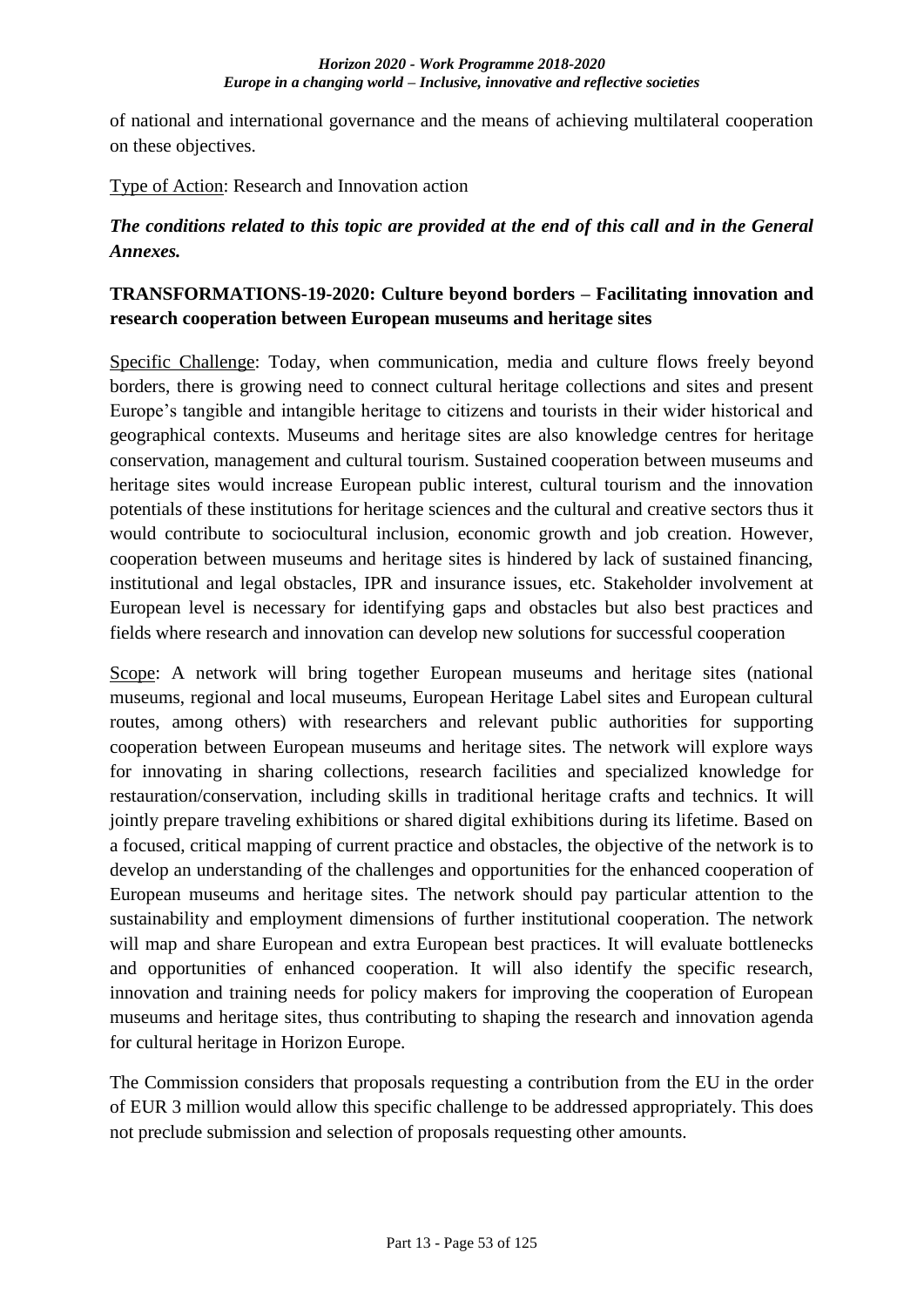Expected Impact: The coordination and support action will create a representative and geographically balanced European network of European museums, heritage sites, researchers and policy makers. The network will support, as a pilot demonstration activity, the joint organisation of travelling exhibitions and shared digital exhibitions. It will develop and share best practises. It will also support knowledge exchange between museum curators, conservators and management. The CSA will provide an agenda with key research and innovation challenges for European museums and heritage sites for Horizon Europe. The research agenda will cover needs for new technologies, materials, management tools, legal solutions, IPR management, financing instruments and visitors' and community involvement. The network will also identify short, mid- and long-term education and training needs for European museum and heritage professionals.

## Type of Action: Coordination and support action

*The conditions related to this topic are provided at the end of this call and in the General Annexes.*

# **DT-TRANSFORMATIONS-20-2020: European Competence Centre for the preservation and conservation of Monuments and Site<sup>22</sup>**

Specific Challenge: The increasing occurrence of disasters such as floods, earthquakes, fires, and pollution can sometimes cause irreversible damage to cultural heritage sites and historical documents, or destroy entire areas together with the documents and monuments therein. Europe's cultural heritage sites and many more historical documents, monuments and historic buildings across the Member States are in danger. Apart from losing our heritage, the culture and creative sectors, and related industries such as tourism and hospitality rely heavily on the appeal and conservation of cultural heritage sites, documents and monuments. Digital technology can help preserve the knowledge of threatened heritage artefacts, museums, monuments, documents and sites and make them accessible for citizens across Europe and for future generations. In addition, online access to high quality holistically documented digital replicas (including storytelling) of artefacts, sites, documents and monuments may increase the appeal and promotion of a place, city or Member State, thus supporting the local tourism and hospitality industries.

Scope: Proposals under this action should set up a "Competence Centre" aiming at the preservation and conservation of European Cultural Heritage using new state-of-the-art ICT technologies. The Competence Centre should map past and ongoing research, collect, analyse and promote best practices from Europe and beyond, and become a major point of European reference for transnational and interdisciplinary networking in the preservation of Cultural Heritage.

The Competence Centre should support cultural institutions to benefit from the opportunities brought by new ICT technologies by sharing best practices on technical, legal, and online

 $\mathfrak{D}$ This activity is directly aimed at supporting the development and implementation of evidence base for R&I policies and supporting various groups of stakeholders. It is excluded from the delegation to Research Executive Agency and will be implemented by the Commission services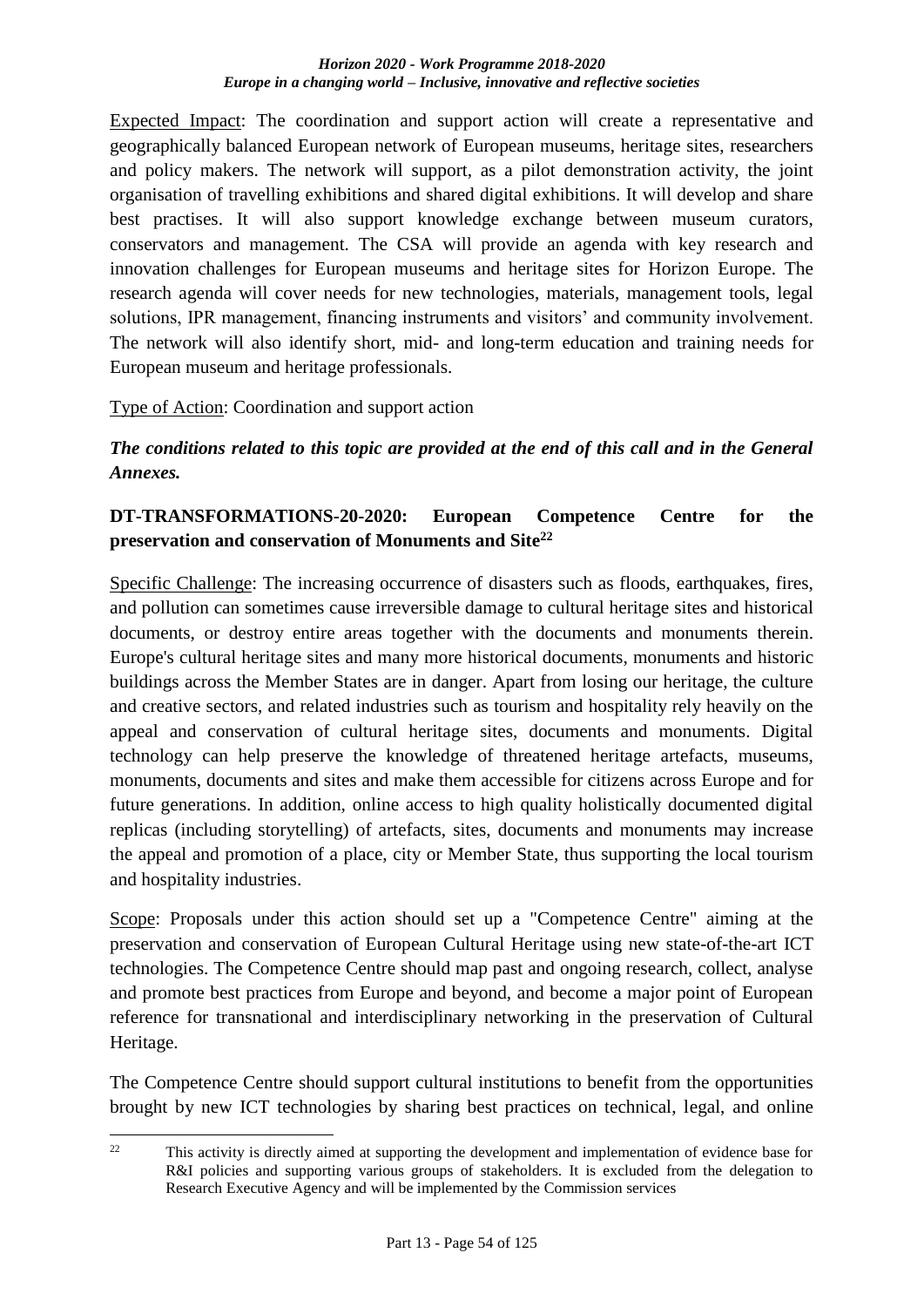publishing requirements, etc. as well as increasing cooperation in the sector, with a special attention to 3D technologies and corresponding standards.

The Competence Centre should also act as a facilitator for access to finance and mapping possibilities as well as an ambassador for massive digitisation of endangered European Cultural Heritage. The Competence Centre should also pave the way for future European research on cultural heritage that would need a holistic research agenda and an inclusive interdisciplinary approach, bringing together multidisciplinary expertise such as historians, archaeologists, architect, geographers, civil engineering, chemical engineering and conservation scientists, craftsmanship, social and human sciences.

The Commission considers that proposals requesting a contribution from the EU of around 3 million would allow this specific challenge to be addressed appropriately. The duration should be around 3 years. Nonetheless, this does not preclude submission and selection of proposals requesting other amounts. The sustainability of this competence centre should be foresee and set in place during the duration of the project.

Expected Impact: The Competence Centre should increase the quality of preservation initiatives undertaken by Cultural Heritage institutions. It should also demonstrate how it will contribute to an increase in the number of and quality of digitised monuments and documents. This would allow a better use and re-use of new digital assets. The Competence Centre should also strengthen the coordination between all players in the Cultural Heritage domain and upscale the competences of the potential users.

Type of Action: Coordination and support action

# *The conditions related to this topic are provided at the end of this call and in the General Annexes.*

# **DT-TRANSFORMATIONS-21-2020: Mentoring scheme for schools: mainstreaming innovation by spreading the advanced ICT-based teaching practices to a wide circle of schools<sup>23</sup>**

Specific Challenge: Education, in particular at school level, has to keep the pace with the digital transformation of our society. While some schools have a culture of well-developed ICT strategies and pursue very innovative practices, they often work in isolation and there is a growing digital gap between schools that are advanced and those who are not leveraging the advantages of ICT-based pedagogies. The greatest challenge is to mainstream digital innovation in education that contributes to improve educational performance and school climate, reaching the less advanced schools and teachers. To accelerate the digital transformation of schools in Europe, there is a need for sharing, discussing, spreading and adopting innovative practices, supporting a whole-school approach and promoting a model of school mentoring. This requires implanting and fostering a broader culture of innovation and

 $23$ This activity is directly aimed at supporting the development and implementation of evidence base for R&I policies and supporting various groups of stakeholders. It is excluded from the delegation to Research Executive Agency and will be implemented by the Commission services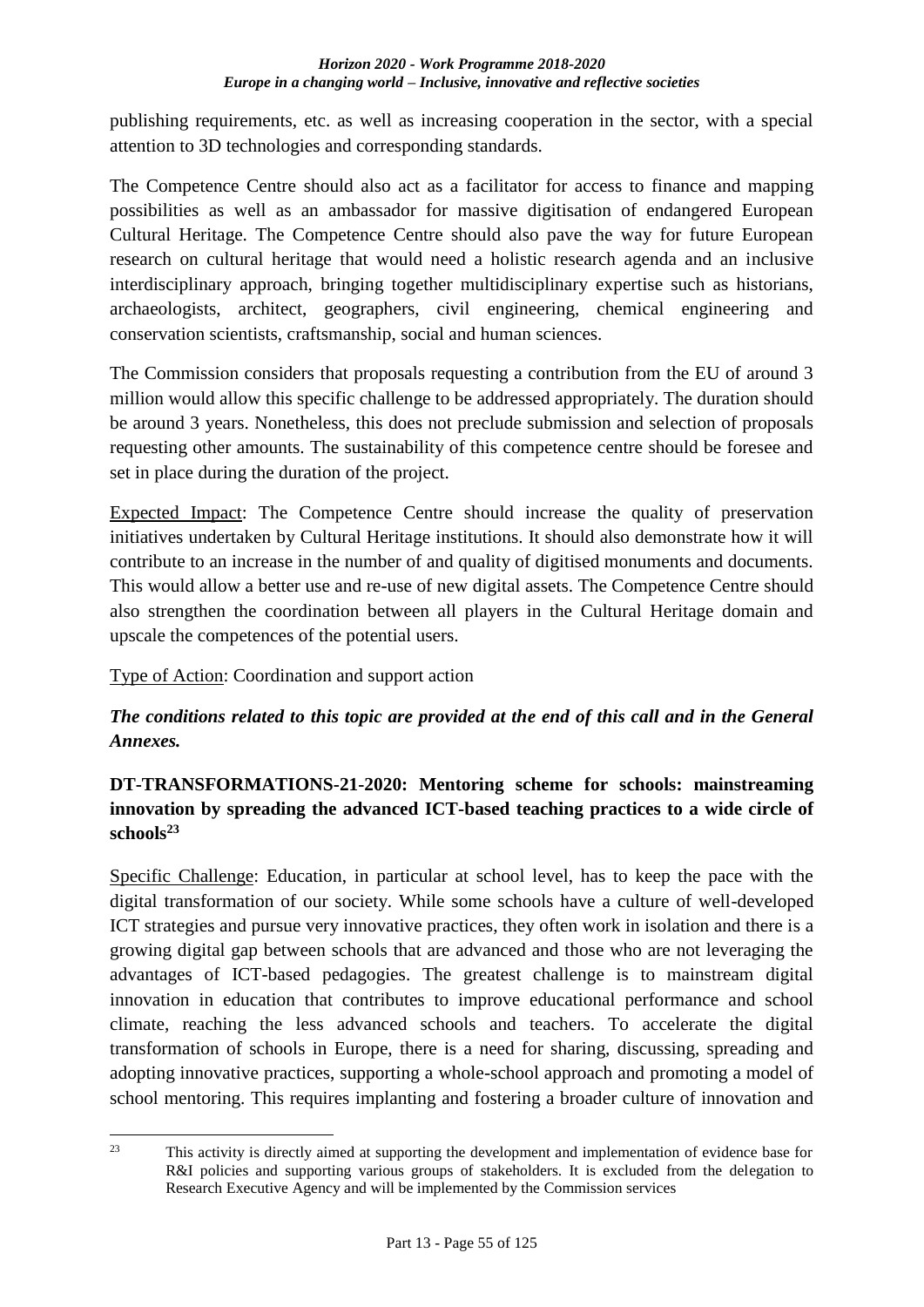leveraging networks and hubs of innovation to help disseminate and widely diffuse best practice involving ICT. Accelerating digital transformation in education and delivering highquality digital education to all students requires bridging this gap and accelerating change by diffusing innovative ICT-based educational practices across schools and stimulating bottomup diffusion of innovation through school-to-school peer-learning.

Scope: the action will build, coordinate and seek to expand an inclusive pan-European network of schools where schools (school leaders and teachers) interested in pedagogical uses of ICT can build their know-how by learning from their more advanced peers through demonstrations of best pedagogically sound practice. The action will in particular focus on mainstreaming the innovation process, which leads to positive results, using a policyconnected approach by involving policy-makers at regional and national level. The action will also include bottom-up, regional grassroots actions that support the situated take up of ICT and ICT-based practices between schools with various levels of technological proficiency, particularly within countries where mainstreaming of innovative use of ICT in schools is still at a relatively low level and paying attention to contexts where such patterns of cooperation are not yet prevalent. The action will particularly: 1) collect and document evidence of cases where whole-school peer-learning methodologies have been successfully used in the Member States, and the associated ones, with a view to further scaling-up, and also compare them with less successful cases 2) build on and involve the existing networks, 'multiplier' structures and regional hubs to mainstream change; 3) set up collaboration between more advanced and less advanced schools and support the exchange or practice with instructional design, paying attention to their specific educational contexts; 4) leverage an EU-level awareness-raising platform or infrastructure to promote the idea and models of mentoring scheme; actions may propose using existing platforms to save resources for other activities 5) explore which incentives and rewards for advanced schools make it attractive for them to participate as mentors in school clusters to mainstream their innovative practices 6) will support the development of whole-school approaches to ICT deployment and the mainstreaming of innovative practice involving ICT in schools across Europe 7) provide a strategy and a plan how to achieve greatest impact possibly by involving institutional actors such as Ministries of Education and disseminate the model of mentoring among schools.

The Commission considers that proposals requesting a contribution from the EU in the order of EUR 1 million would allow this specific challenge to be addressed appropriately. Nonetheless, this does not preclude submission and selection of proposals requesting other amounts.

Expected Impact: The proposals should provide meaningful and ambitious indicators on how the whole requested range of impacts will be measured, including the improvements resulting from the digital innovation actions, as well as the number of countries and schools to be reached.

A significant number of schools connected and supported by the network to exchange best practices and develop a whole-school approach involving all levels of school governance to implementing ICT and a significant number of policy-makers and educational stakeholders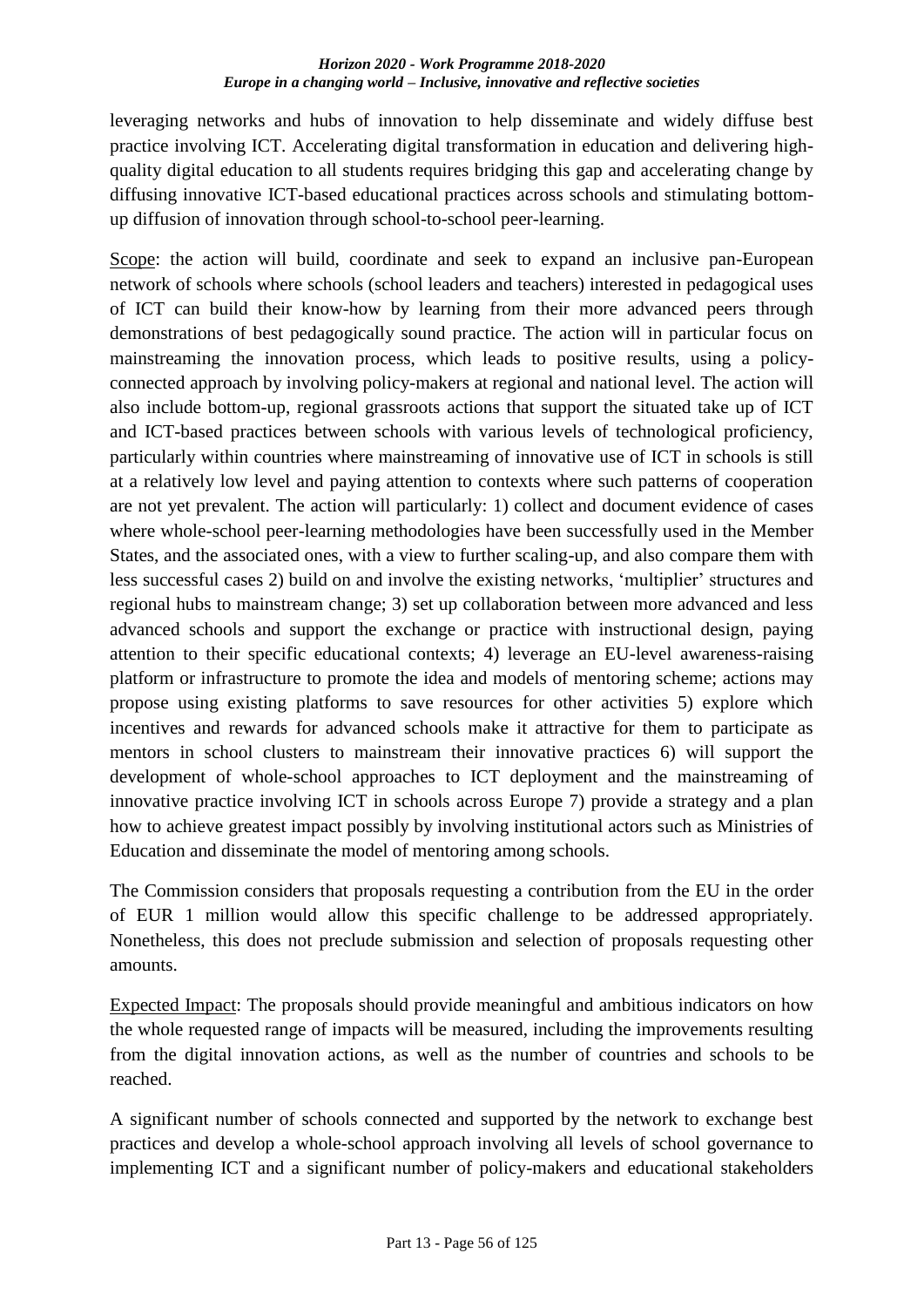provided with actionable guidance on how to successfully mainstream a culture of innovation across European schools

Type of Action: Coordination and support action

## *The conditions related to this topic are provided at the end of this call and in the General Annexes.*

## **TRANSFORMATIONS-22-2020: Enhancing access and uptake of education to reverse inequalities**

Specific Challenge: Inequalities have been rising over several decades in s Europe in spite of increased levels of welfare and public spending as a proportion of GDP. Growing inequality is a threat to economic growth, democracy and equal opportunities for future generations. Social disadvantages and precariousness are to a large extent inherited whereby low educational attainment of both parents and children play a key role. There is ample evidence that children from less privileged social backgrounds trail behind in access and uptake of education. Often disadvantages such as low-skilled parents, mono-parental families, limited access to social services (e.g. health and housing), and cultural resources, and being from a migration background, cumulate. The challenge is to reverse this trend and to enhance upward social mobility by significantly improving access and uptake of education in Europe, in line with the European Pillar of Social Rights.

Scope:

### **a) Research and Innovation Action:**

The research will focus on access and uptake of education from early childhood to adult education using the most appropriate methods and approaches. Education should be understood comprehensively, including formal and informal education publicly or privately provided. Any means of knowledge, skills and competences acquisition should be considered. The research should take into account the increasing diversity in Europe and complex interplay of the socio-economic status of parents, family configuration, geographical location, ethnicity, religion, language, traditions, cultural values, gender, disabilities, special educational needs, as well as differences between urban and rural environments. The diversity requires moving from standardisation to customisation and cross-sectoral policies as well as the involvement of multiple stakeholders. Research will refine and develop necessary quantitative and qualitative data, learn lessons from existing policies to combat inequalities across a number of policy fields, and propose new or differentiated policies where needed. Proposals should build on the evidence of the successful contexts in which practices are demonstrating to be effective, considering the diversity of structures and agents influencing the access and uptake of education.

The Commission considers that proposals requesting a contribution from the EU in the order of EUR 3.5 million would allow this specific challenge to be addressed appropriately. This does not preclude submission and selection of proposals requesting other amounts.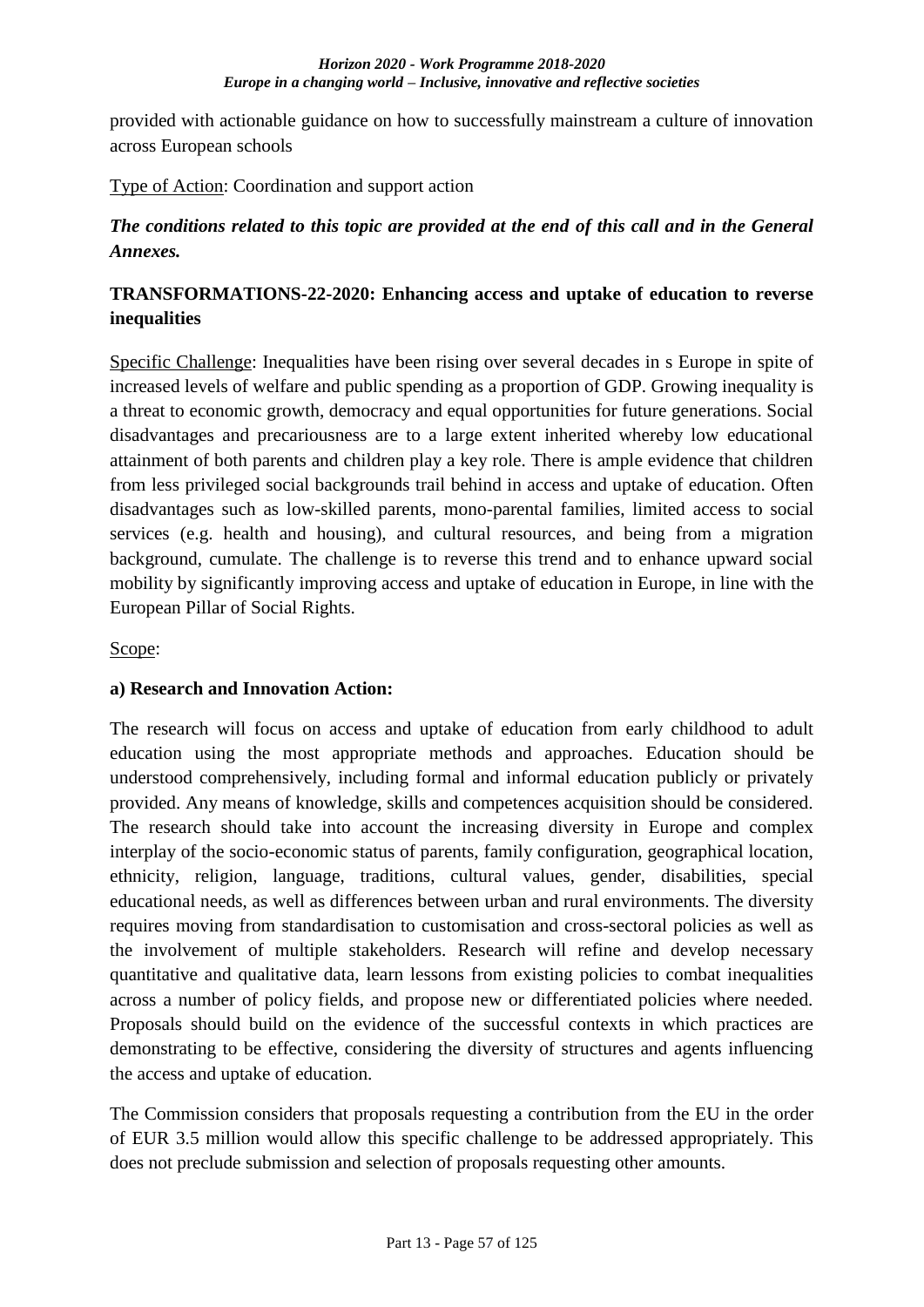### b) **Coordination and Support Action**

The Coordination and Support Action will run in parallel to the research and innovation actions and interact with them to enhance synergies and cooperation between them and amongst the relevant stakeholders (including policy makers at all levels in the relevant policy fields,) and decisively promote the policy uptake of the research to overcome inequalities. It will generate networks for research and policy development and promote and monitor concrete policy guidance for system-wide, integrated and - where necessary – cross-policy strategies for effective intervention.

The Commission considers that proposals requesting a contribution from the EU in the order of EUR 3 million would allow this specific challenge to be addressed appropriately. This does not preclude submission and selection of proposals requesting other amounts.

Expected Impact: The RIA action will support the advancement and uptake of effective and efficient practices in order to reverse inequalities, increase access to quality education for disadvantaged groups, improve uptake of education in key competences (reading, maths, sciences, digital skills), reduce the impact of social disadvantage and thereby increase social upward mobility in Europe. It will produce research results on access and uptake of education and formulate policy recommendations in a cross-sectoral approach and by involving multiple stakeholders. It will deliver best practices and new methodologies (where appropriate), which can be scalable and replicable by other projects and stakeholders. The action will support the breaking of policies and intervention silos toward more cooperation amongst stakeholders.

The Coordination and Support Action will draw policy lessons from previous topics in this field, bring together through networks and conferences different stakeholders and coordinate their efforts to draw policy recommendations and impact lessons that can be implemented. The network structure should enable the sustainability over time of the policy process.

Type of Action: Coordination and support action, Research and Innovation action

*The conditions related to this topic are provided at the end of this call and in the General Annexes.*

# **DT-TRANSFORMATIONS-23-2020: To set up a digital accessibility observatory as a forum to take stock of market and technological developments, monitor progress in digital accessibility and provide opportunities for exchange of best practices <sup>24</sup>**

Specific Challenge: Web technologies and mobile apps have become an essential means to delivering and accessing information and services. With 1 in 4 people in the EU aged 16 or over suffering from a long-term disability  $2<sup>5</sup>$  and an ageing population, web accessibility has become crucial. Web accessibility means that everyone, including persons with disabilities, will be able to better perceive, understand, navigate and interact with the Internet. Web

 $24$ <sup>24</sup> This activity is directly aimed at supporting the development and implementation of evidence base for R&I policies and supporting various groups of stakeholders. It is excluded from the delegation to Research Executive Agency and will be implemented by the Commission services

<sup>&</sup>lt;sup>25</sup> <https://ec.europa.eu/eurostat/web/products-eurostat-news/-/EDN-20181203-1?inheritRedirect=true>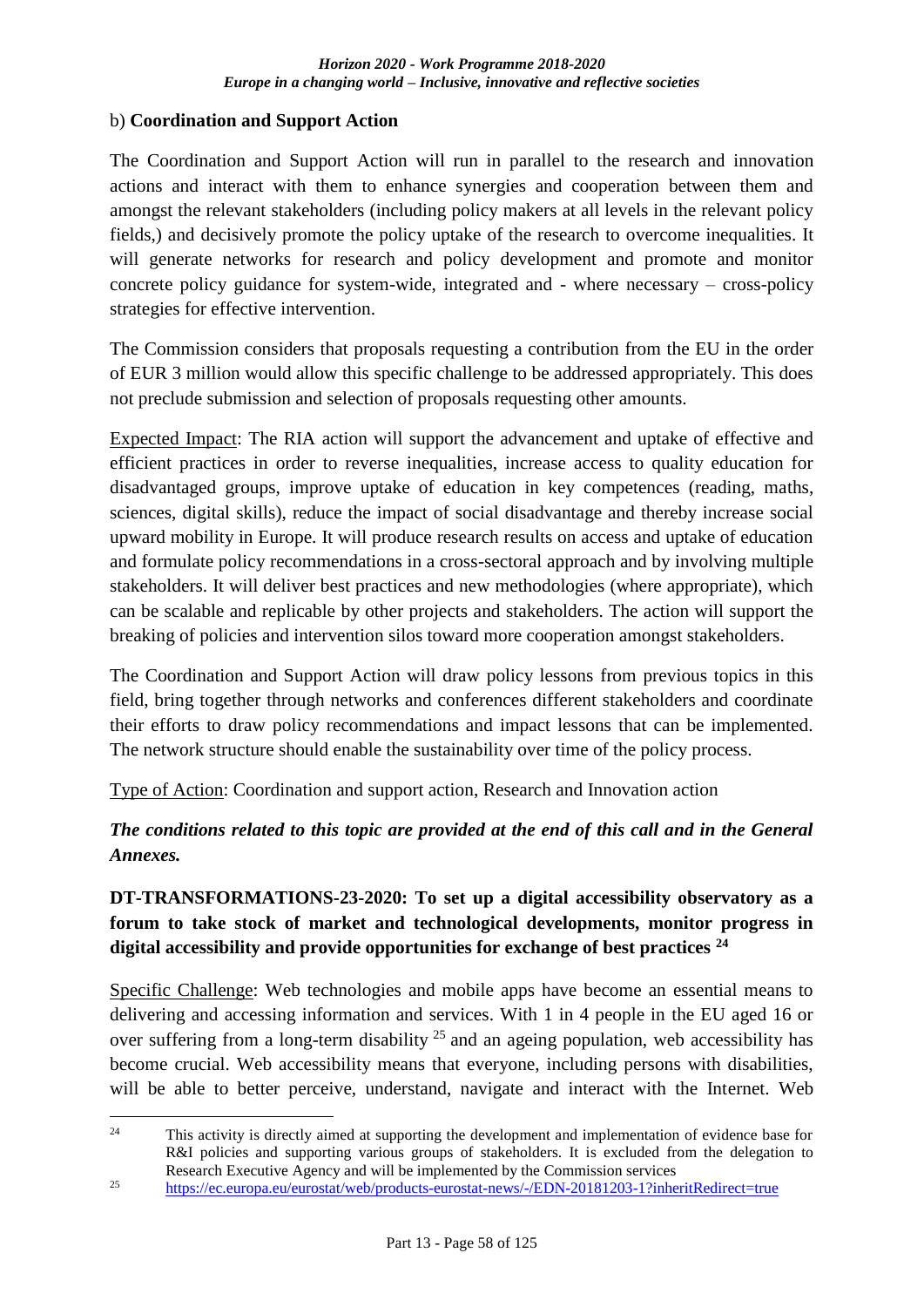accessibility thus enables the participation of millions of Europeans that may otherwise be at risk of exclusion from the digital society.

The Web Accessibility Directive <sup>26</sup> establishes accessibility requirements for the websites and mobile applications of public sector bodies, which public sector bodies need to start to apply as from the 23 September 2019. The resulting public offer of inclusive digital services and accessible information should give a positive impetus to the private sector to follow suit.

Recent studies <sup>27</sup> show that there is a significant divergence in the practical implementation of accessibility solutions and know-how across Member States. This may give rise to inefficiencies if not addressed with supportive actions.

Scope: To help harmonise approaches across Member States, to ensure a cost-efficient provision of accessible information and services and to enable the participation of all relevant communities in the Digital Single Market, it is important to support the relevant stakeholder communities (such as Member States, public administrations, service providers, academia and associations representing people with disabilities). This can be done by raising awareness of the current state-of-the-art as regards digital accessibility solutions and to offer opportunities to make use of existing know-how and best practices.

Proposals under this action should set up a 'digital accessibility observatory' with the aim to:

1.take stock of market and technological developments in the area of solutions for digital accessibility. This in order to identify gaps as well as available and affordable solutions and services, for fulfilling the accessibility requirements of the Web Accessibility Directive. People with disabilities may be involved in the identification of these gaps, issues and barriers and in the testing of possible solutions;

2.monitor progress of market development in digital accessibility and the deployment of cost efficient solutions across the EU;

3.create, maintain and update an open and dynamic repository of all the project's findings, such as a digital accessibility platform;

4.provide opportunities for exchange of best practices among Member States and other stakeholders;

5.promote awareness raising, and capacity building.

<u>.</u>

The Commission considers that proposals requesting a contribution from the EU of around  $1.5M\epsilon$  would allow this specific challenge to be addressed appropriately. Nonetheless, this does not preclude submission and selection of proposals requesting other amounts.

<sup>&</sup>lt;sup>26</sup> Directive (EU) 2016/2102 of the European Parliament and of the Council of 26 October 2016 on the accessibility of the websites and mobile applications of public sector bodies (OJ L 327, 2.12.2016, p. 1). <sup>27</sup> Study SMART 2016/0089 "Accessibility of websites and mobile apps - A study on the current practices regarding accessibility statements, reporting mechanisms and mobile monitoring methodologies.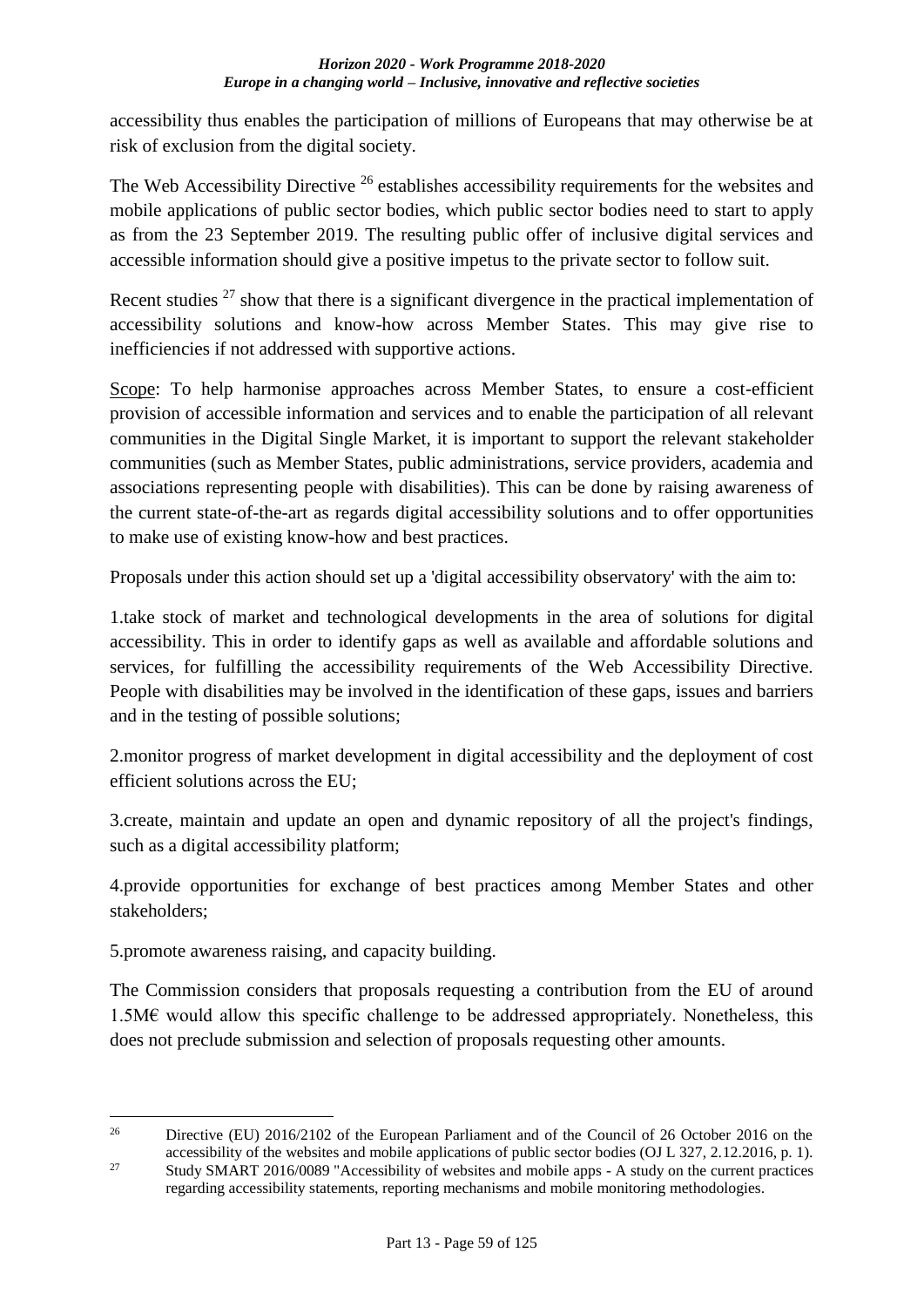Expected Impact: The action will support the implementation of the Web Accessibility Directive. It will support both public administrations as well as other relevant actors, committed to providing accessible information and services, in identifying the most appropriate accessibility solutions. In the long term, it could result in scalable and more affordable solutions. Overall, the actions will contribute to the widespread recognition of the benefits of accessible digital services and information in an increasingly digital society and economy.

Type of Action: Coordination and support action

*The conditions related to this topic are provided at the end of this call and in the General Annexes.*

# **Conditions for the Call - SOCIOECONOMIC AND CULTURAL TRANSFORMATIONS IN THE CONTEXT OF THE FOURTH INDUSTRIAL REVOLUTION**

| Topics (Type of Action)                       | <b>Budgets (EUR</b><br>million) |      |  | Deadlines   |  |  |  |
|-----------------------------------------------|---------------------------------|------|--|-------------|--|--|--|
|                                               | 2018                            | 2019 |  |             |  |  |  |
| Opening: 07 Nov 2017                          |                                 |      |  |             |  |  |  |
| DT-TRANSFORMATIONS-02-2018-2019-2020<br>(RIA) | 9.00                            |      |  | 13 Mar 2018 |  |  |  |
| DT-TRANSFORMATIONS-12-2018-2020 (IA)          | 10.00                           |      |  |             |  |  |  |
| SU-TRANSFORMATIONS-09-2018 (CSA)              | 1.50                            |      |  |             |  |  |  |
| TRANSFORMATIONS-01-2018 (RIA)                 | 9.00                            |      |  |             |  |  |  |
| TRANSFORMATIONS-03-2018-2019 (CSA)            | 1.50                            |      |  |             |  |  |  |
| TRANSFORMATIONS-05-2018 (CSA)                 | 1.00                            |      |  |             |  |  |  |
| TRANSFORMATIONS-06-2018 (RIA)                 | 7.50                            |      |  |             |  |  |  |
| TRANSFORMATIONS-14-2018 (RIA)                 | 9.00                            |      |  |             |  |  |  |

Opening date(s), deadline(s), indicative budget(s):  $28$ 

The Director-General responsible may delay the deadline(s) by up to two months.

<u>.</u>

<sup>&</sup>lt;sup>28</sup> The Director-General responsible for the call may decide to open the call up to one month prior to or after the envisaged date(s) of opening.

All deadlines are at 17.00.00 Brussels local time.

The budget amounts for the 2020 budget are subject to the availability of the appropriations provided for in the draft budget for 2020 after the adoption of the budget 2020 by the budgetary authority or, if the budget is not adopted, as provided for in the system of provisional twelfths.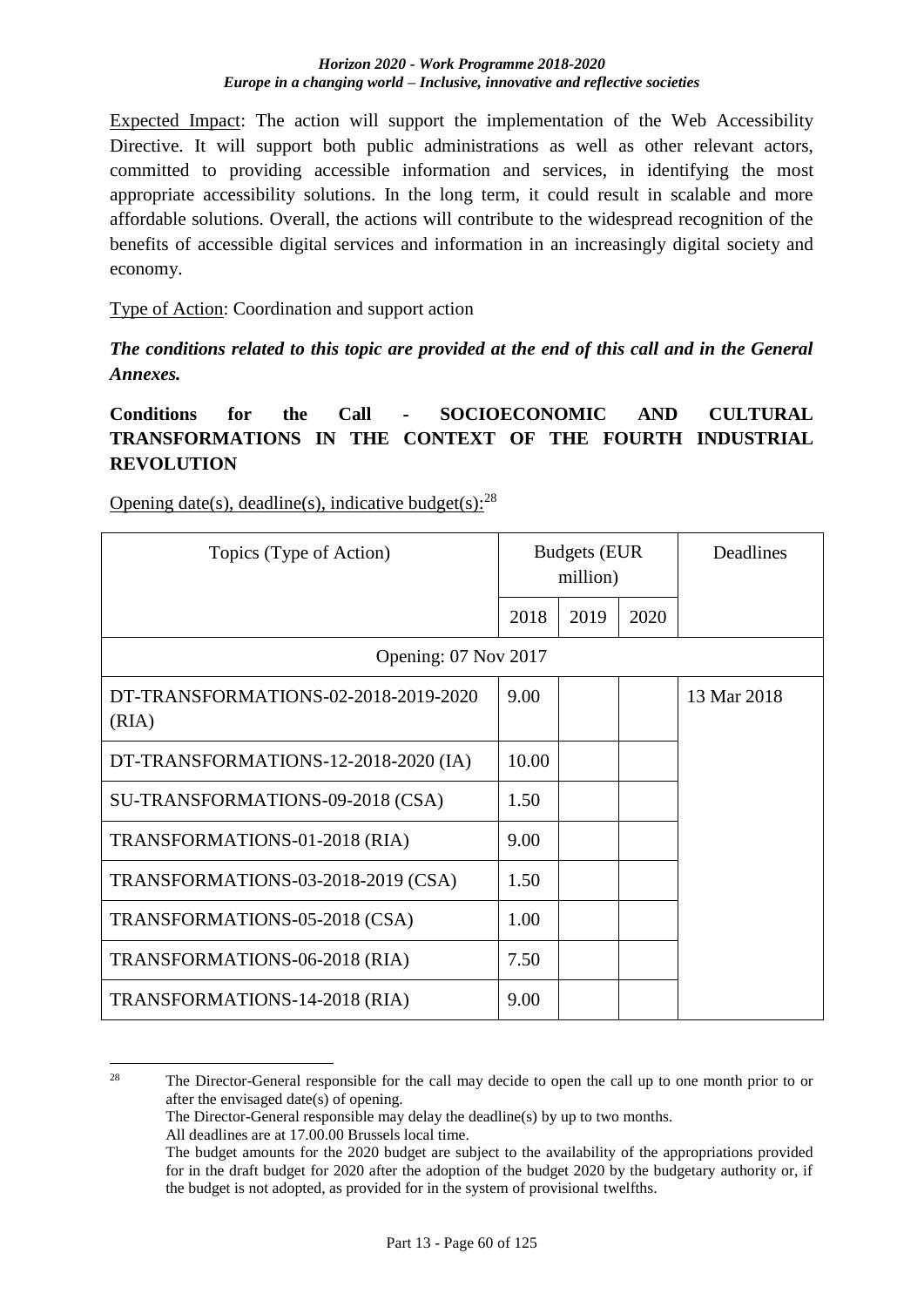| Opening: 06 Nov 2018                            |       |       |       |             |
|-------------------------------------------------|-------|-------|-------|-------------|
| DT-TRANSFORMATIONS-02-2018-2019-2020<br>(RIA)   |       | 7.00  |       | 14 Mar 2019 |
| DT-TRANSFORMATIONS-07-2019 (CSA)                |       | 1.50  |       |             |
| DT-TRANSFORMATIONS-07-2019 (RIA)                |       | 9.00  |       |             |
| DT-TRANSFORMATIONS-11-2019 (RIA)                |       | 12.00 |       |             |
| TRANSFORMATIONS-03-2018-2019 (RIA)              |       | 6.00  |       |             |
| TRANSFORMATIONS-04-2019-2020 (RIA)              |       | 9.00  |       |             |
| TRANSFORMATIONS-08-2019 (RIA)                   |       | 9.00  |       |             |
| TRANSFORMATIONS-13-2019 (RIA)                   |       | 1.00  |       |             |
| TRANSFORMATIONS-16-2019 (CSA)                   |       | 1.50  |       |             |
| TRANSFORMATIONS-17-2019 (RIA)                   |       | 9.00  |       |             |
| Opening: 05 Nov 2019                            |       |       |       |             |
| DT-TRANSFORMATIONS-02-2018-2019-2020<br>(RIA)   |       |       | 11.00 | 12 Mar 2020 |
| DT-TRANSFORMATIONS-12-2018-2020 (RIA)           |       |       | 13.50 |             |
| DT-TRANSFORMATIONS-20-2020 (CSA)                |       |       | 3.00  |             |
| DT-TRANSFORMATIONS-21-2020 (CSA)                |       |       | 2.00  |             |
| DT-TRANSFORMATIONS-23-2020 (CSA)                |       |       | 1.50  |             |
| TRANSFORMATIONS-04-2019-2020 (IA)               |       |       | 8.00  |             |
| TRANSFORMATIONS-10-2020 (RIA)                   |       |       | 9.00  |             |
| TRANSFORMATIONS-15-2020<br>(ERA-NET-<br>Cofund) |       |       | 10.00 |             |
| TRANSFORMATIONS-18-2020 (RIA)                   |       |       | 9.00  |             |
| TRANSFORMATIONS-19-2020 (CSA)                   |       |       | 6.00  |             |
| TRANSFORMATIONS-22-2020 (CSA)                   |       |       | 10.00 |             |
| TRANSFORMATIONS-22-2020 (RIA)                   |       |       |       |             |
| Overall indicative budget                       | 48.50 | 65.00 | 83.00 |             |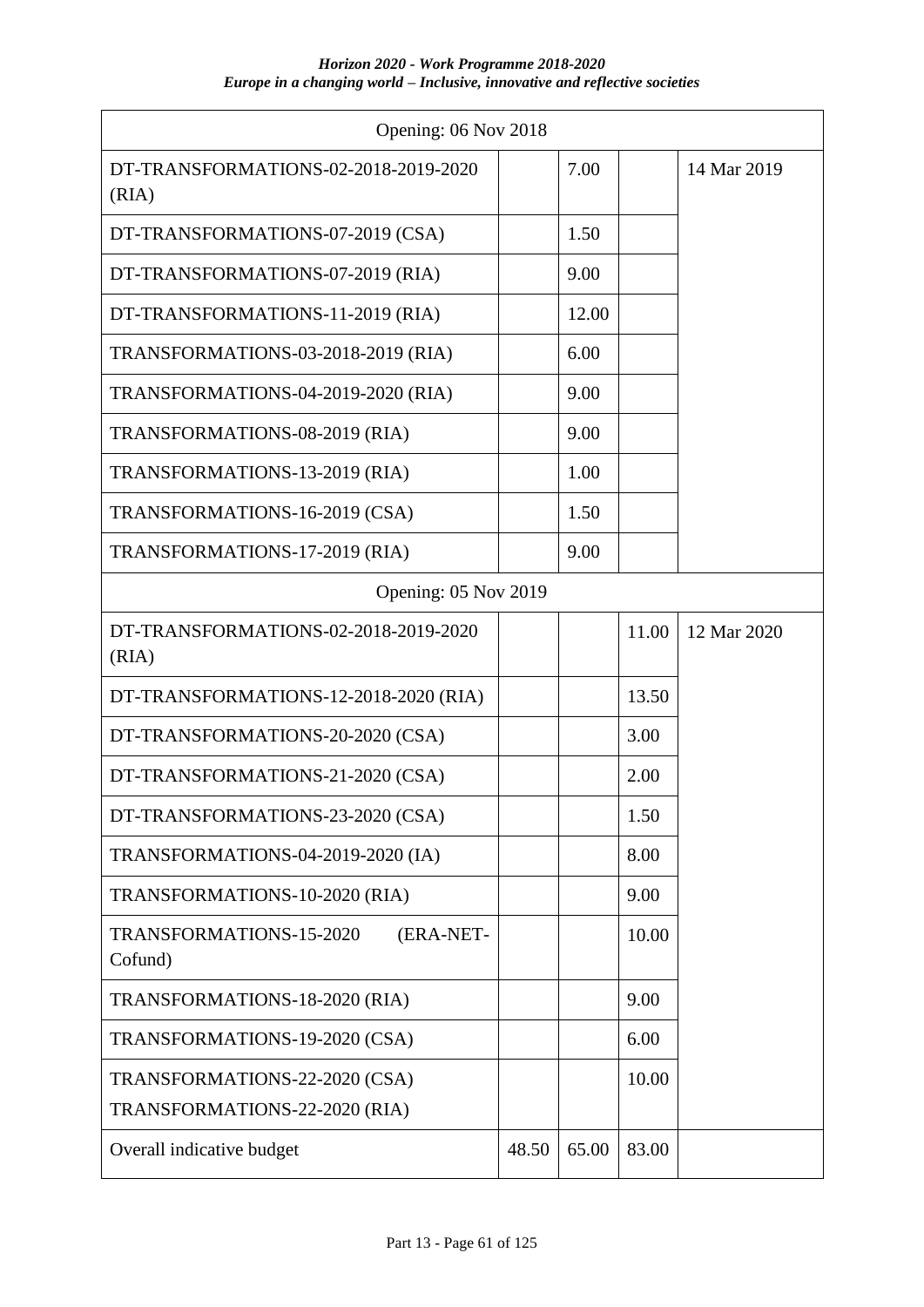Indicative timetable for evaluation and grant agreement signature:

For single stage procedure:

- Information on the outcome of the evaluation: Maximum 5 months from the final date for submission; and
- Indicative date for the signing of grant agreements: Maximum 8 months from the final date for submission.

Eligibility and admissibility conditions: The conditions are described in General Annexes B and C of the work programme.

Evaluation criteria, scoring and threshold: The criteria, scoring and threshold are described in General Annex H of the work programme.

Evaluation Procedure: The procedure for setting a priority order for proposals with the same score is given in General Annex H of the work programme.

The full evaluation procedure is described in the relevant [guide](http://ec.europa.eu/research/participants/docs/h2020-funding-guide/grants/applying-for-funding/submit-proposals_en.htm) published on the Funding  $\&$ Tenders Portal.

Consortium agreement:

| All topics of this call | Members of consortium are required to conclude a consortium               |  |  |  |  |  |
|-------------------------|---------------------------------------------------------------------------|--|--|--|--|--|
|                         | agreement, in principle prior to the signature of the grant<br>agreement. |  |  |  |  |  |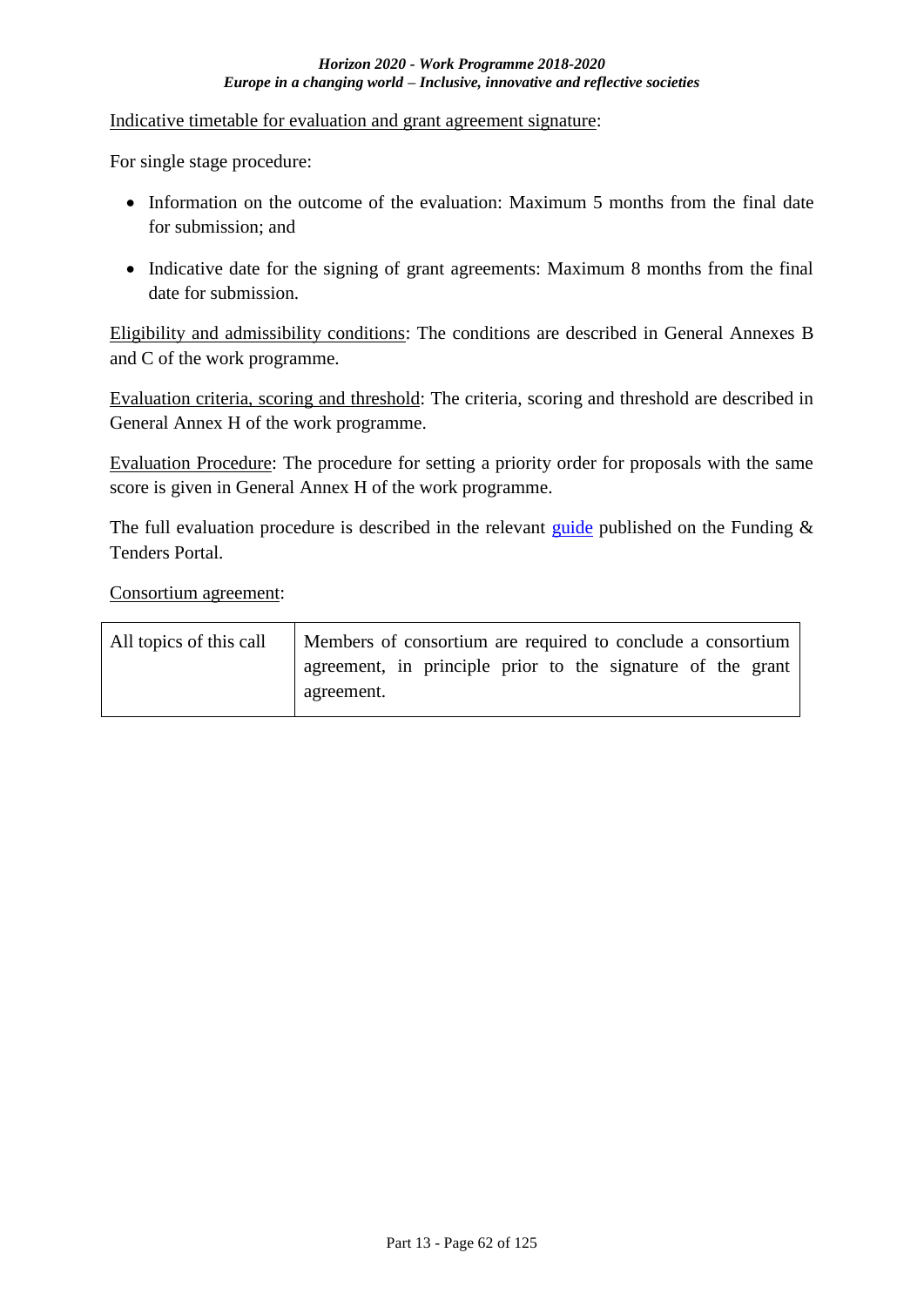# **Call - GOVERNANCE FOR THE FUTURE**

#### *H2020-SC6-GOVERNANCE-2018-2019-2020*

*The aim of the call is to enhance the evidence base and provide sound policy and technological options in order to develop adapted governance structures at various relevant levels. The call addresses the very foundations of governance and democracy by supporting the collection of new evidence and the development of policy options in key constitutional and institutional areas such as social rights in Europe, trust, citizenship, differentiation in the EU, open innovation, security and defence policy, digital democracy and also the delivery of public goods and the governance of the digital single market and of the European cloud infrastructure for public administration. Populism, polarisation and radicalisation are addressed from the angle of inclusive and reflective societies. International cooperation is also required in topics on global governance and violent extremism in the broader MENA region and the Balkans.*

Proposals are invited against the following topic(s):

### **GOVERNANCE-01-2019: Trust in governance**

Specific Challenge: Trust is a fundamental condition for a fair and cooperative society. It also plays an important part in contributing to social capital. While a degree of distrust may be required for a well-functioning democracy, waning trust in governments and other institutions and in the EU can impact European governance in multiple ways. The challenge is to restore and improve trust as a basis for sustainable and legitimate governance.

Scope: Proposals should reappraise definitions of and approaches to trust in and between governments, in public authorities and other public institutions as well as in private actors having due regard to the philosophical, ethical and psychological foundations of trust and trustworthiness. This should include amongst others the EU, the Euro, political parties and financial systems, and may include markets and regulatory institutions, the media as well scientific expertise and institutions. Proposals should also investigate possible correlations between the levels of trust in national governments and in the EU as well as their underlying dynamics. The relationship between trust and distrust should be clarified to identify which levels are conducive to stable, sustainable and fair social relations and governance as well as the thriving of citizens. Factors contributing to and affecting trust in governance at various levels, including transparency and accountability, should be investigated too.

Proposals should identify potential thresholds of decreasing levels of trust, i.e. junctures when distrust becomes a game changer. They should also investigate, both empirically and normatively, possible relationships between trust and inequalities, trust and legitimacy as well as between trust and the quality of democracy. Possible correlations between trust, social inclusion and belonging should also be considered. In addition, research may consider whether and under what conditions participatory practices beyond electoral participation are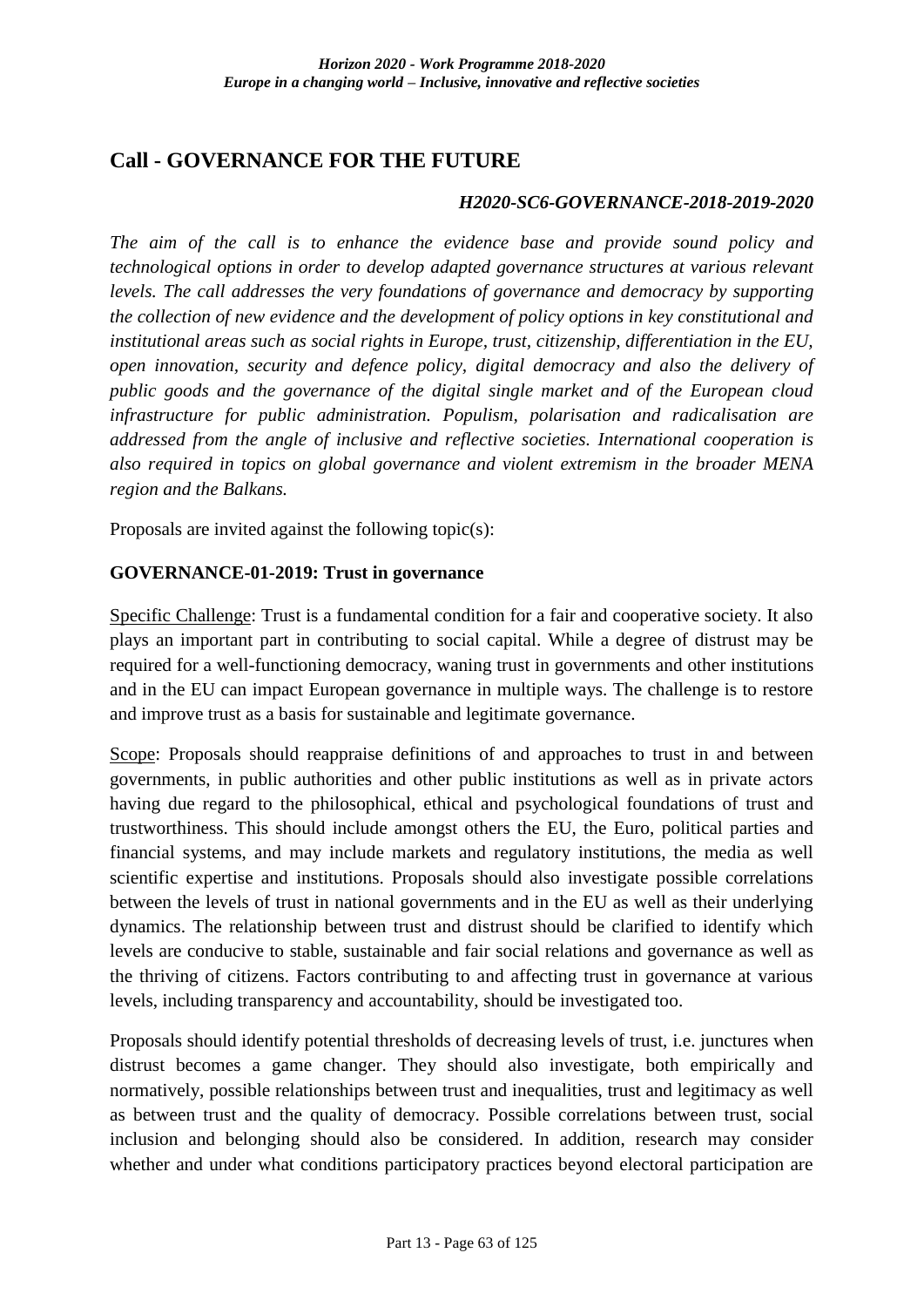trust enhancing including transparent and open decision-making. The role of civil society in the underlying dynamics of trust building should be investigated too. In addressing the issues above, experimental research should be performed as relevant. The action should also develop criteria, indicators and early warning mechanisms for detecting weak signals of decreasing trust. The role of the media, including social media, language, news generation and new phenomena such as fake news should be examined. Scenarios on consequences of (further) decreasing trust should be developed which may draw on experiences from outside Europe where relevant.

The Commission considers that proposals requesting a contribution from the EU in the order of EUR 3 million would allow this specific challenge to be addressed appropriately. Nonetheless, this does not preclude submission and selection of proposals requesting other amounts.

Expected Impact: By enhancing the knowledge base on trust, including the factors determining changes in trust, the action will feed into various initiatives to restore and improve trust in governance and enhance the quality of democracy. It will also contribute to improving trust in science and to constructing trust-enhancing narratives for national governments and EU governance.

Type of Action: Research and Innovation action

# *The conditions related to this topic are provided at the end of this call and in the General Annexes.*

# **GOVERNANCE-02-2018-2019: Past, present and future of differentiation in European governance**

Specific Challenge: Recent challenges faced by the EU raise the question of whether Member States will continue on the same integrationist track. Differentiation, which has been core to the constitutional architecture of the EU, has gained prominence in the light of recent manifestations of centrifugal forces. The challenge is to ascertain whether and how much differentiation is necessary, conducive, sustainable and acceptable as well as how future approaches towards differentiation fare in the light of these findings.

Scope: a) Research and Innovation Action (2018)

Proposals should analyse the causes and effects of differentiated integration and under what conditions it facilitates policy-making, problem solving and policy implementation. They should also situate differentiated governance in its historical context and draw on previous experiences with differentiated governance and its relation to the experience of societal crises, as well as changes to the EU including enlargement. This should include in-depth comparative explorations of the philosophical foundations of different visions and conceptualisations of integration and differentiation as well as reappraising existing models and developing novel theories. Ramifications of different degrees and types of differentiation for narratives on European constitutionalism and identity should also be considered as well as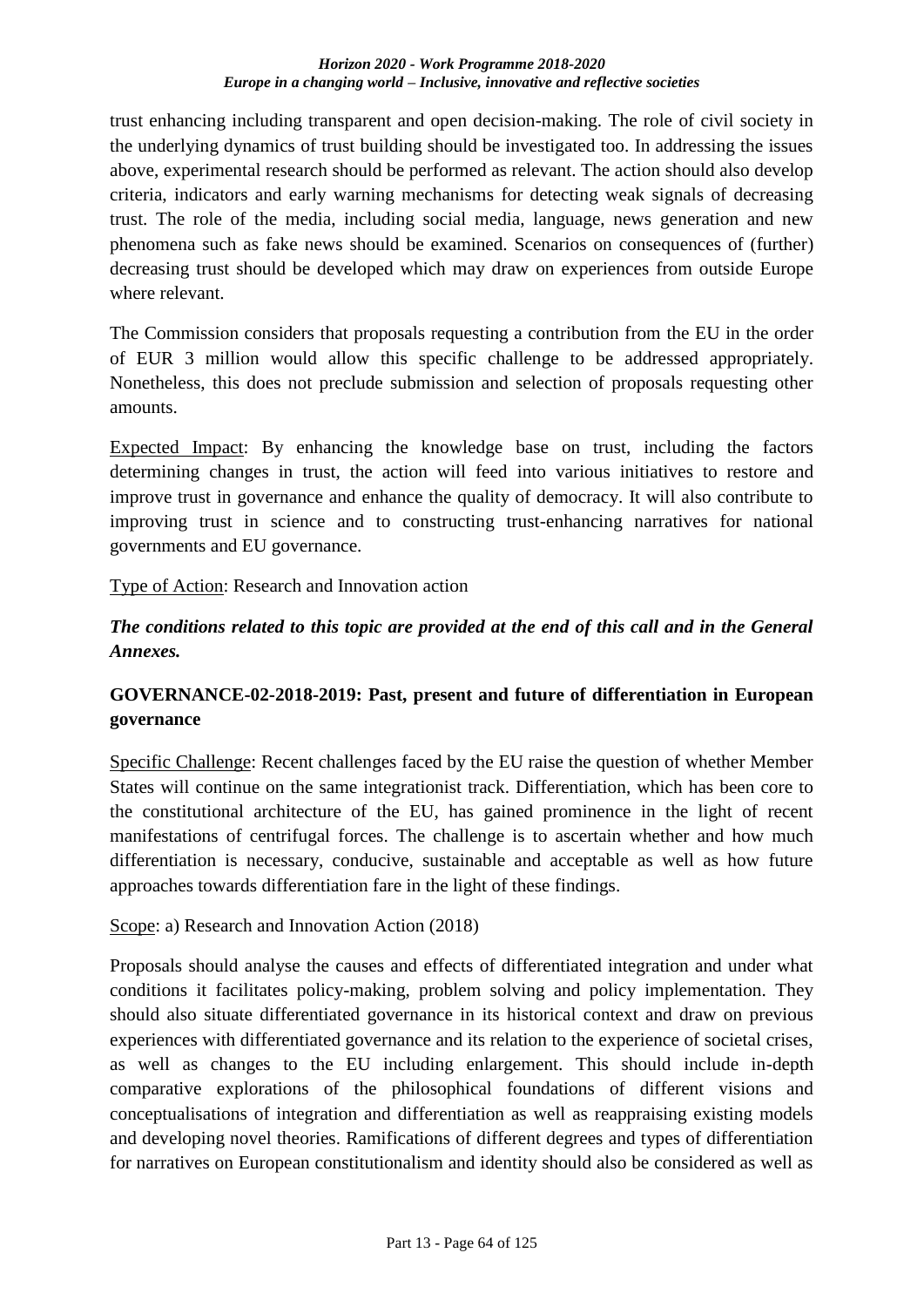the effects that these may have for potential accession countries. Opportunities, benefits and risks of more or less differentiation, both normatively and empirically, also including implications for democratic governance, should be studied. Consideration could be given to the perspectives for regional and local authorities. Historical and contemporary visions for Europe should be considered in their relation to differentiated integration.

The Commission considers that proposals requesting a contribution from the EU in the order of EUR 3 million would allow this specific challenge to be addressed appropriately. Nonetheless, this does not preclude submission and selection of proposals requesting other amounts.

b) Coordination and Support Action  $(2019)^{29}$ 

The coordination and support action should establish a research network aiming to support policy-making on differentiation both in advising on appropriate approaches to differentiation tendencies and proposals, but also with a view to better anticipating and preparing the EU for future differentiation scenarios<sup>30</sup>.

To this end, it should take stock of and synthesise the results of research actions conducted at EU level and at other levels as relevant (e.g. national and regional). Collaboration with the projects funded under the research and innovation action under point a) in this topic is strongly encouraged.

The Commission considers that proposals requesting a contribution from the EU in the order of EUR 1.5 million would allow this specific challenge to be addressed appropriately. Nonetheless, this does not preclude submission and selection of proposals requesting other amounts.

Expected Impact: The actions will support policy decisions on different levels of differentiations across a comprehensive range of policy areas, thereby improving EU's capacity and resilience when it comes to constructively approaching and designing future differentiation scenarios. They will provide a comprehensive knowledge base upon which scenarios and models of future differentiation will be devised. By mobilising and linking experts and relevant stakeholders, the actions will contribute to linking research and policy in the area of differentiation.

Type of Action: Research and Innovation action, Coordination and support action

*The conditions related to this topic are provided at the end of this call and in the General Annexes.*

<u>.</u>

<sup>&</sup>lt;sup>29</sup> This activity is directly aimed at supporting the development and implementation of evidence base for R&I policies and supporting various groups of stakeholders. It is excluded from the delegation to Research Executive Agency and will be implemented by the Commission services.

<sup>30</sup> [White paper on the future of Europe and the way forward](https://ec.europa.eu/commission/white-paper-future-europe-reflections-and-scenarios-eu27_en)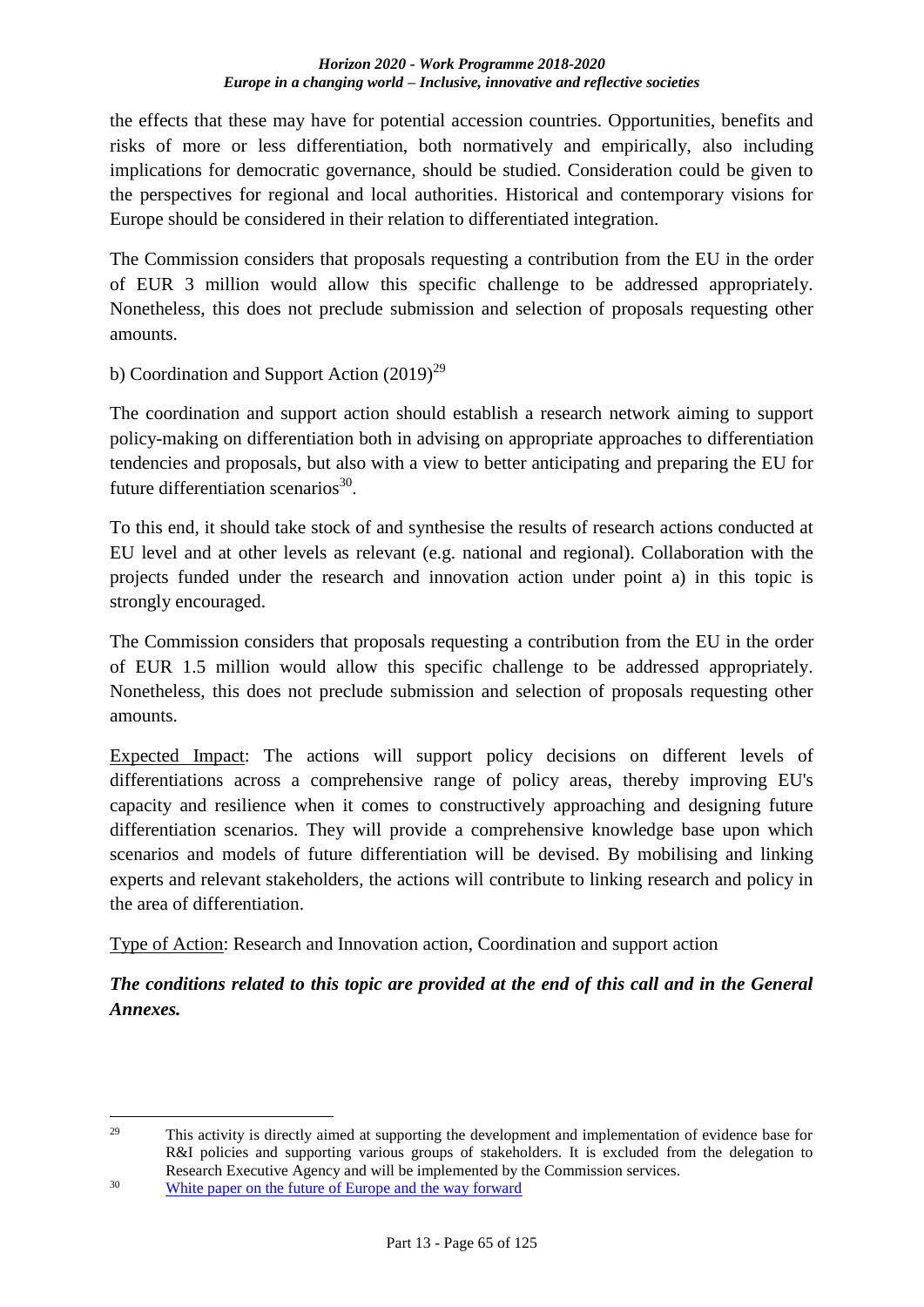## **GOVERNANCE-03-2018: Addressing populism and boosting civic and democratic engagement**

Specific Challenge: Mainstream political parties are being increasingly perceived as not addressing adequately the challenges faced by the EU and its Member States. At the same time, support for populist parties, movements and ideas is on the rise. The challenge is to analyse the phenomenon of populism and its consequences for European democracies and the European project. In addition, innovative ways of understanding and addressing the causes of populism as well as strategies for strengthening democratic values and practices need to be identified.

Scope: Proposals should analyse populism comprehensively, drawing also on historical and comparative perspectives, philosophical, sociological, cultural and gender-based explanations, and foresight. They should also examine whether and how populism is related to structural socio-economic mutations or destabilisations of politico-economic paradigms. The evolving character and emergence of new political parties as well as the role played by both traditional and social media and public opinion should be studied, including changes in political and social functions over time. The significance of charismatic leaders for the cause of populism should also be considered as well as other factors such as perceptions of elitism and establishments, which may attract citizens to populist movements. A central question should be how the potential of groups under-represented in public affairs, particularly younger citizens, to engage in public affairs and their civil responsibilities could be harnessed for constructive democratic engagement. The role of schools, local communities and digital media should be considered as well as new forms participation.

Proposals should also assess to what extent populism in Europe is tied up with negative orientations (e.g. anti-globalisation, anti-EU, anti-immigrants, anti-minorities), a sense of nostalgia or nativeness, and nationalist ideologies. Research should also investigate in which ways populism in Europe may be a transnational phenomenon and how it may have been affected by European integration. Comparisons between manifestations of populism inside and outside Europe, and over time, may be made. Research should also assess actions that have been taken to counter populism as well as how populism affects the policy-making process.

The Commission considers that proposals requesting a contribution from the EU in the order of EUR 3 million would allow this specific challenge to be addressed appropriately. Nonetheless, this does not preclude submission and selection of proposals requesting other amounts.

Expected Impact: The action will enhance the knowledge base on populism in comparative and historical perspective. It will develop indicators as well as medium to long-term scenarios on the consequences of populism, which will support policies, narrative construction and other actions to address the phenomenon.

Type of Action: Research and Innovation action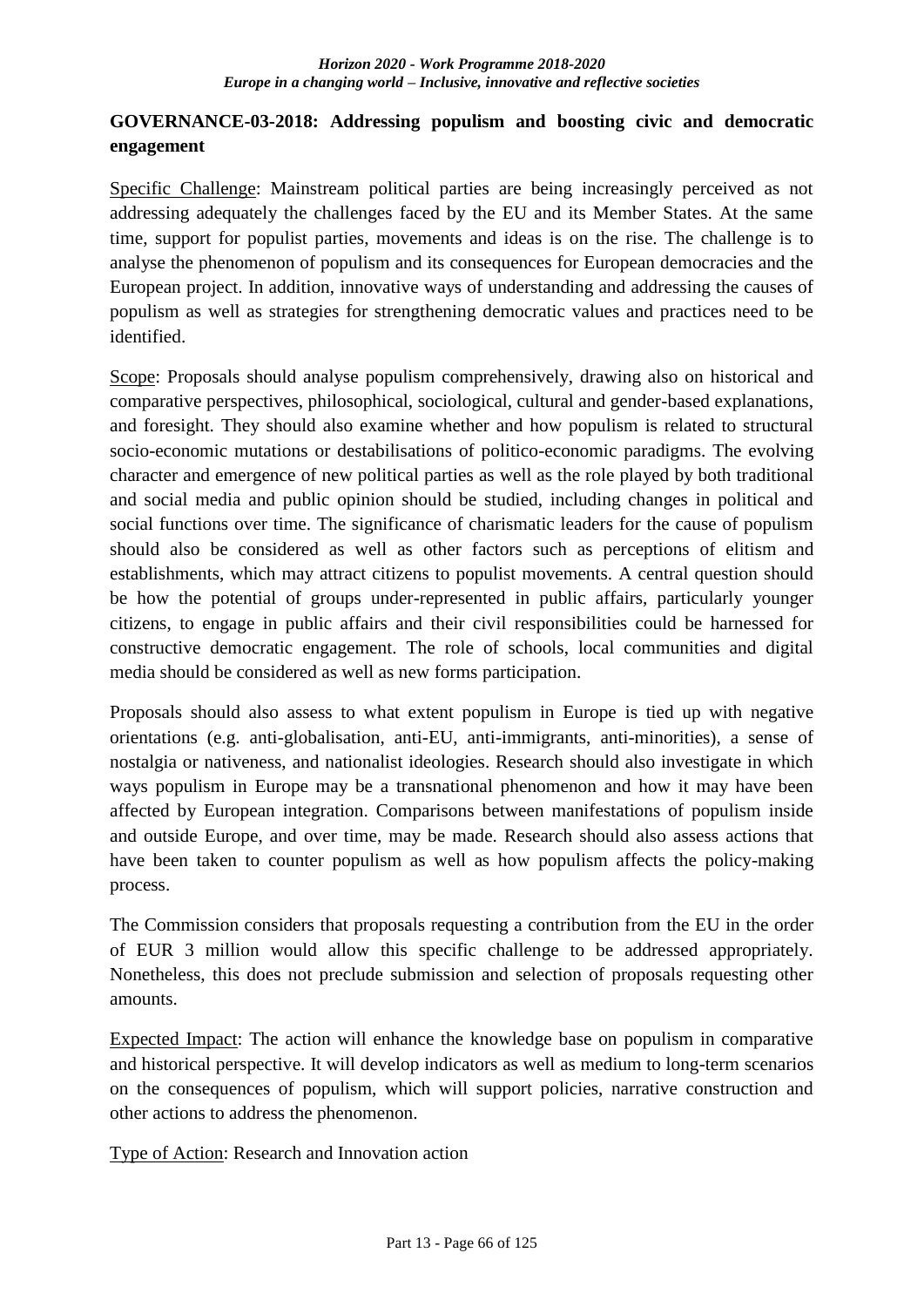## *The conditions related to this topic are provided at the end of this call and in the General Annexes.*

### **GOVERNANCE-04-2019: Enhancing social rights and EU citizenship**

Specific Challenge: Boosting social rights can help address divergence in social trends among Member States and reduce the risk of socio-economic shocks. At the same time, social rights are essential for the full realisation of EU citizenship and reaching the EU's targets in reducing poverty and social exclusion. By mitigating social risks and by assisting people with transitions and vulnerabilities, social rights can boost trust to public governance. The challenge is to integrate the social dimension into European policies and to connect it with European citizenship going beyond the traditional focus on mobile citizens to look also at those who are "immobile".

Scope: Proposals should examine how European citizens have been exercising social rights (e.g. to social protection, housing, health, education, access to labour markets, working conditions, including health and safety at work, mobility) in the wake of the economic crisis. The role of the Member States in protecting social rights should be considered as well as the situation of underrepresented and vulnerable groups, including gender aspects. Proposals should analyse how the EU supports citizens' access to social rights and policy levers to foster upward social convergence in the design of employment policies and social protection systems. They should equally establish the relationship between social policy instruments in Member States and outcomes in terms of social inclusion and fairness and should identify policy priorities. Furthermore, they should assess EU social indicators such as the at-risk-ofpoverty rate, material deprivation and quasi-joblessness, thereby aiming to strengthen the statistical base. Developments concerning the European Pillar of Social Rights should be studied, including how they can contribute to the exercise of social rights and to social cohesion. The European Pillar of Social Rights brings forward key social rights of citizens structured around three categories: equal opportunities and access to the labour market, fair working conditions, and social protection and inclusion. The merits or pitfalls of a potential harmonisation in social policy among Member States should be investigated. Proposals should also explore conceptualisations and possible content of social citizenship and may consider citizens' own perceptions and understandings of the social dimension of citizenship. Furthermore, attention should be given to the complex links between the exercise of social rights of European citizens and developments in terms of economic growth, inequality trends and social well-being. Studies should also include a historical and comparative dimension when examining the interplay between these factors in European countries.

The Commission considers that proposals requesting a contribution from the EU in the order of EUR 3 million would allow this specific challenge to be addressed appropriately. Nonetheless, this does not preclude submission and selection of proposals requesting other amounts.

Expected Impact: The action will contribute to advancing the state of the art and normative content of EU social citizenship. It will also contribute to the implementation of the European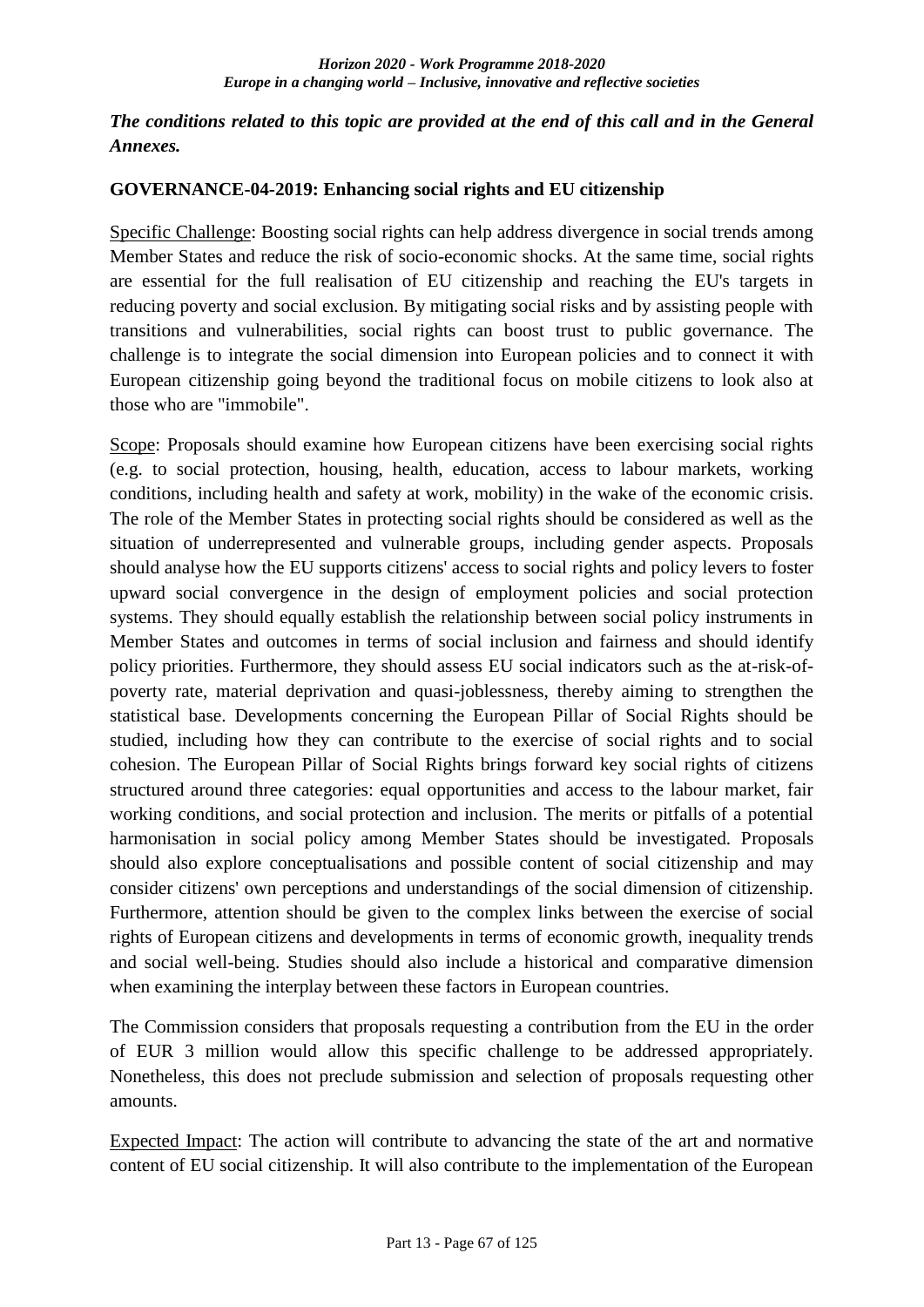Pillar of Social Rights. It will put forward recommendations on the exercise of EU social rights as an integral part of EU citizenship and on upward convergence. It will also contribute to constructing narratives of European citizenship.

Type of Action: Research and Innovation action

# *The conditions related to this topic are provided at the end of this call and in the General Annexes.*

# **DT-GOVERNANCE-05-2018-2019-2020: New forms of delivering public goods and inclusive public services**

Specific Challenge: Governance is being transformed by new approaches to delivering public services which allow for the involvement of citizens and various other actors. The challenge is to critically assess and support as needed this transformation based on an open collaboration and innovation platform supported by ICT ('government as a platform') and on an open environment and ecosystem with clear frameworks and guidelines for modular services quality ('government as a service') in accordance with the EU eGovernment Action Plan 2016-2020<sup>31</sup> and the European Interoperability Framework Implementation Strategy<sup>32</sup>. In addition, how can public-private partnerships, big data and algorithms also reduce 1) the legitimacy of public services, and 2) potential bias in how these services are offered when informed by algorithms and big data.

In particular, to deliver better (and ethical) public services, public administrations need to regroup resources together under common infrastructures at the European level that serve the needs of various actors and enable the participation of all relevant communities including elderly people, people with disabilities and migrants. Mobile apps providing access to public services are likely to become the norm to facilitate the interaction and engagement of citizens with public administrations. In addition, to ensure a cost efficient provision of inclusive digital services, there is a pressing need to identify gaps in accessibility solutions, to identify related good and bad practices, and to promote training, awareness raising and capacity building.

Scope: In a context of open government and digital democracy, the role of the government is changing due to its use of ICT and to the increasing pervasiveness of ICT across all parts of society. In addition to being a manager of societal assets, government is becoming a provider of tools, opportunities, guidance and incentives for co-creation as well as a guarantor of public values over the longer term.

# **a) Coordination and Support Action (2018)** <sup>33</sup>

For a cost efficient provision of inclusive digital services, the proposed action will:

 $31$ <sup>31</sup> EUeGovernmentActionPlan20162020Acceleratingthedigitaltransformationofgovernment.pdf<br><sup>32</sup> Eugeneen Intercognishility Enemoyeels Implementation Strategy (COM/2017/124)

 $\frac{32}{33}$  European Interoperability Framework – [Implementation Strategy \(COM/2017/134\)](http://eur-lex.europa.eu/legal-content/EN/TXT/?uri=COM:2017:134:FIN)

This activity is directly aimed at supporting the development and implementation of evidence base for R&I policies and supporting various groups of stakeholders. It is excluded from the delegation to Research Executive Agency and will be implemented by the Commission services.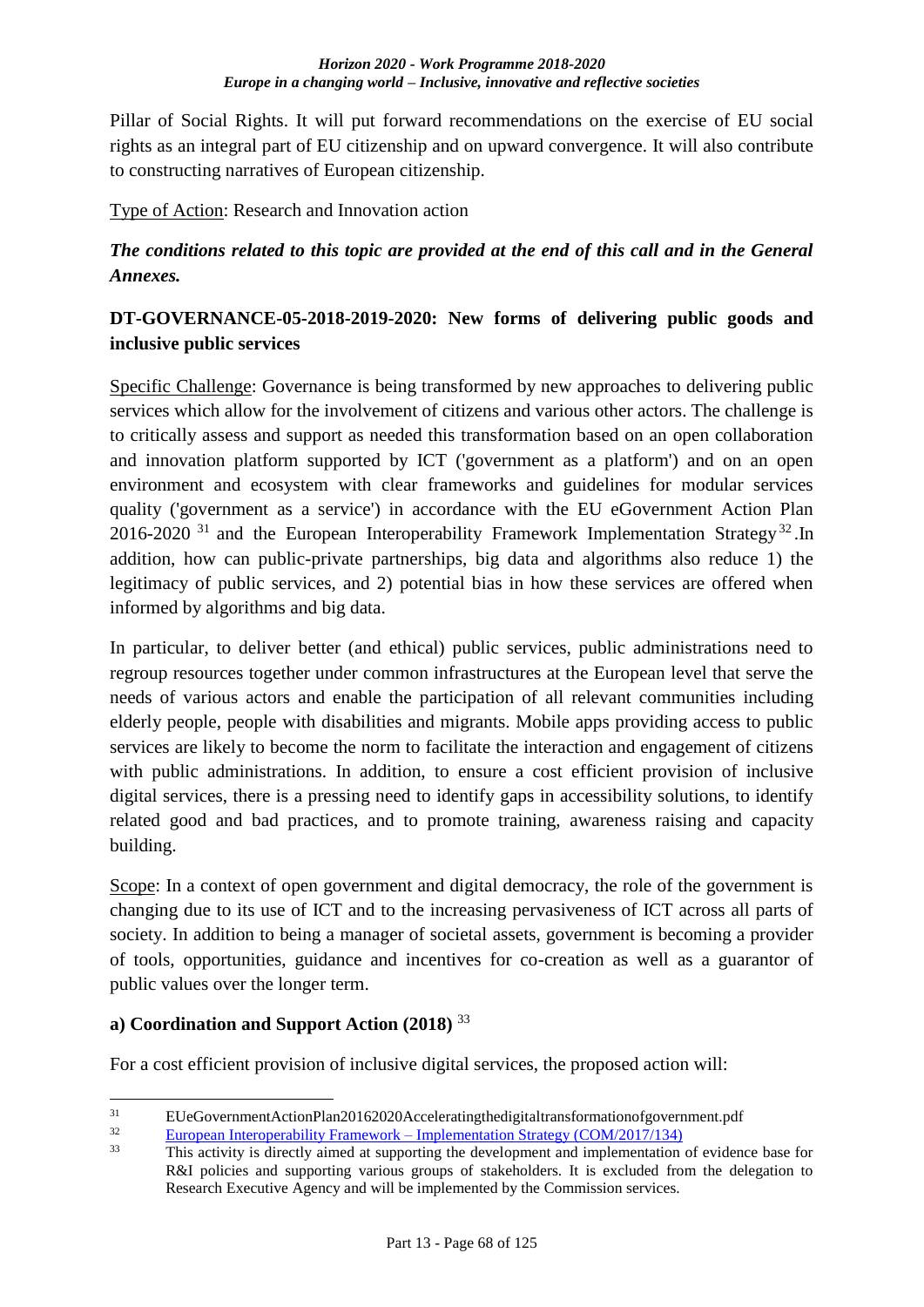1. identify gaps in the current accessibility solutions and establish related best practices,

2. promote training, awareness raising, and capacity building.

The Commission considers that proposals requesting a contribution from the EU of between EUR 1 and 2 million would allow this specific challenge to be addressed appropriately. Nonetheless, this does not preclude submission and selection of proposals requesting other amounts.

### **b) Research and Innovation action (2019)**

Proposals should develop and demonstrate the potential for sharing common services with different actors (public and private and third sectors) to achieve efficiency and effectiveness in these collaborations. The proposals should also evaluate the role and responsibility of the public authorities and of the other actors delivering public goods and services in the new governance model and the related partnerships, including in terms of the challenges of ensuring secure access and use. Evidence of the benefits of the full implementation of the once-only and digital-by-default principles and user centricity and the transformative impact of new technologies such as blockchain should also be taken into account.

Proposals should also lead to the development of business plans that would ensure the longterm sustainability of the new governance model. They should engage multi-disciplinary and multi-sectoral teams to explore the complexity of this challenge and to identify the necessary changes as well as the legal, cultural and managerial risks and barriers to its implementation.

The Commission considers that proposals requesting a contribution from the EU of between EUR 3 and 4 million would allow this specific challenge to be addressed appropriately. Nonetheless, this does not preclude submission and selection of proposals requesting other amounts.

For 2019 proposals shall include a minimum of six relevant national administrations (or legal entities designated to act on their behalf) in at least six different EU Member States or Associated Countries. The Commission expects to finance only one proposal under this action in 2019.

### **c) Research and Innovation action (2020)**

Proposals should analyse, develop and demonstrate the potential for sharing common services with different actors (public and private and third sectors) to achieve efficiency and effectiveness in these collaborations, in particular leveraging mobile communications and Apps. The proposals should also evaluate the role, legitimacy and responsibility of the public authorities and of the other actors delivering public goods and services in the new governance model and the related partnerships, including in terms of ensuring secure mobile single signon for cross border access and use of services. Evidence of the benefits of the full implementation of the once-only and digital-by-default principles and user centricity and the transformative impact of new technologies should also be taken into account.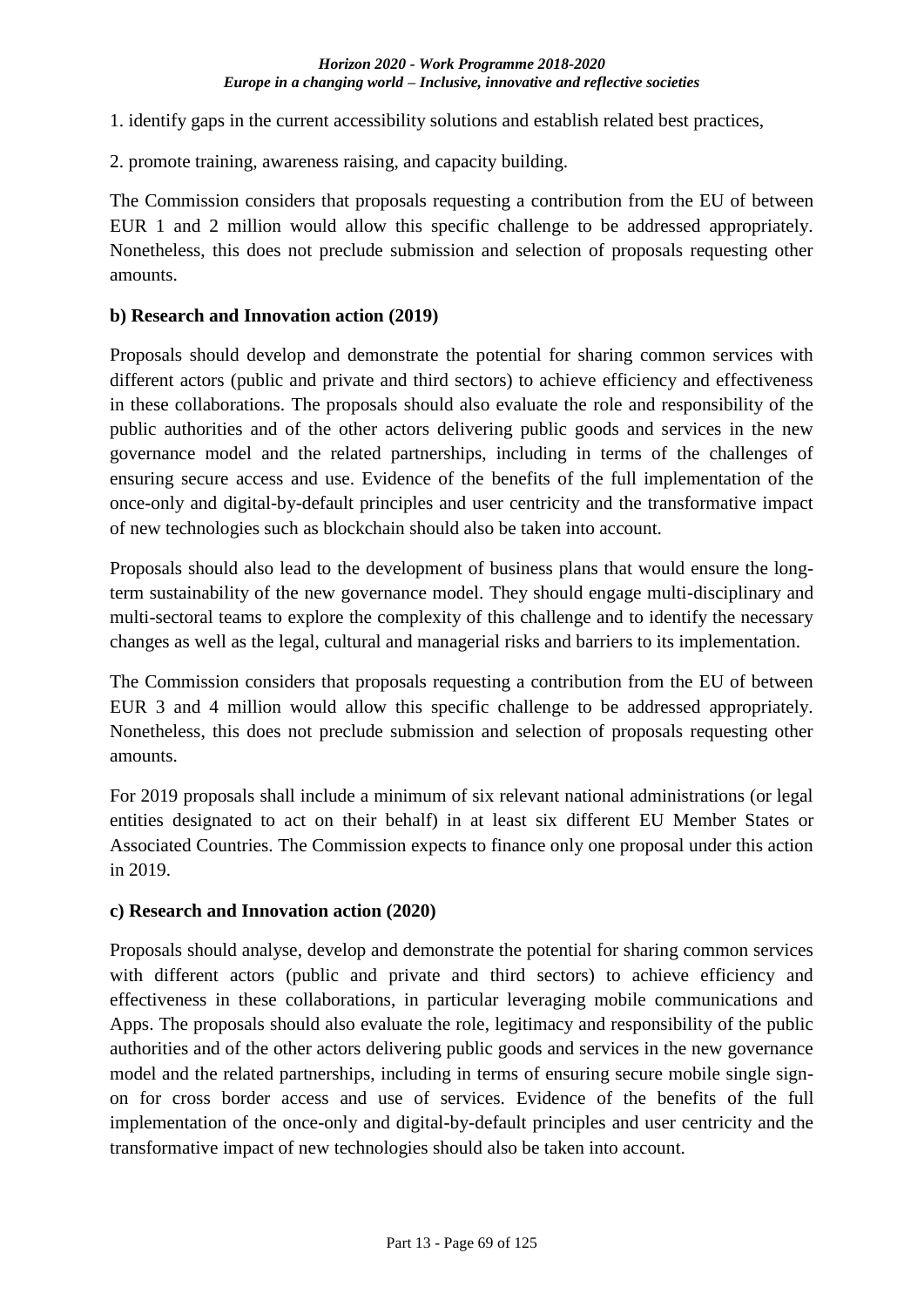Proposals should also lead to the development of implementation and/or business plans that would ensure the long-term sustainability of the new governance model. They should engage multi-disciplinary and multi-sectoral teams to explore the complexity of this challenge and to identify the necessary changes as well as the legal, cultural and managerial risks and barriers to its implementation.

The Commission considers that proposals requesting a contribution from the EU of between EUR 3 and 4 million would allow this specific challenge to be addressed appropriately. Nonetheless, this does not preclude submission and selection of proposals requesting other amounts.

Expected Impact: Solutions for opening up and connecting public administration data and services will have a measurable impact for both businesses and citizens, leading to efficiency gains. The actions will provide for all the elements required to facilitate the migration of public administrations towards forward-looking models, in particular mobile ones, for the codelivery of public services.

The actions will provide evidence of how the open government approach may reinforce trust in public institutions, which is strongly associated with citizens' satisfaction from full deployment of inclusive digital government. The actions will also contribute to establishing a culture of co-creation and co-delivery, transparency, accountability and trustworthiness as well as of continuous consultation promoting overall digital accessibility.

In addition, to support the implementation of the Web Accessibility Directive, enhanced cooperation on digital accessibility between various stakeholders will result in scalable and more affordable accessibility solutions. Overall, the actions will contribute to the widespread recognition of the need for and benefits of an inclusive Digital Single Market.

Type of Action: Coordination and support action, Research and Innovation action

# *The conditions related to this topic are provided at the end of this call and in the General Annexes.*

# **GOVERNANCE-06-2018: Trends and forward-looking scenarios in global governance**

Specific Challenge: Recent trends in nationalism, protectionism and regionalism are affecting international commitments and policies. They also put added pressure on the political and operational capacities of global governance institutions created in the mid-twentieth century for critical yet partly different purposes. This raises the prospects of shifts, including in responsibility, in global and transnational governance. The challenge is to identify coherent responses and to effectively coordinate their implementation with stakeholders.

Scope: Proposals should assess contemporary and historical developments in key institutions (e.g. United Nations, North Atlantic Treaty Organisation, World Trade Organisation, Organisation for Security and Cooperation), regimes, processes and partnerships that aim at contributing to collective action and sharing responsibilities in taking on global problem solving. They should also investigate the EU's role in these processes. In addition, proposals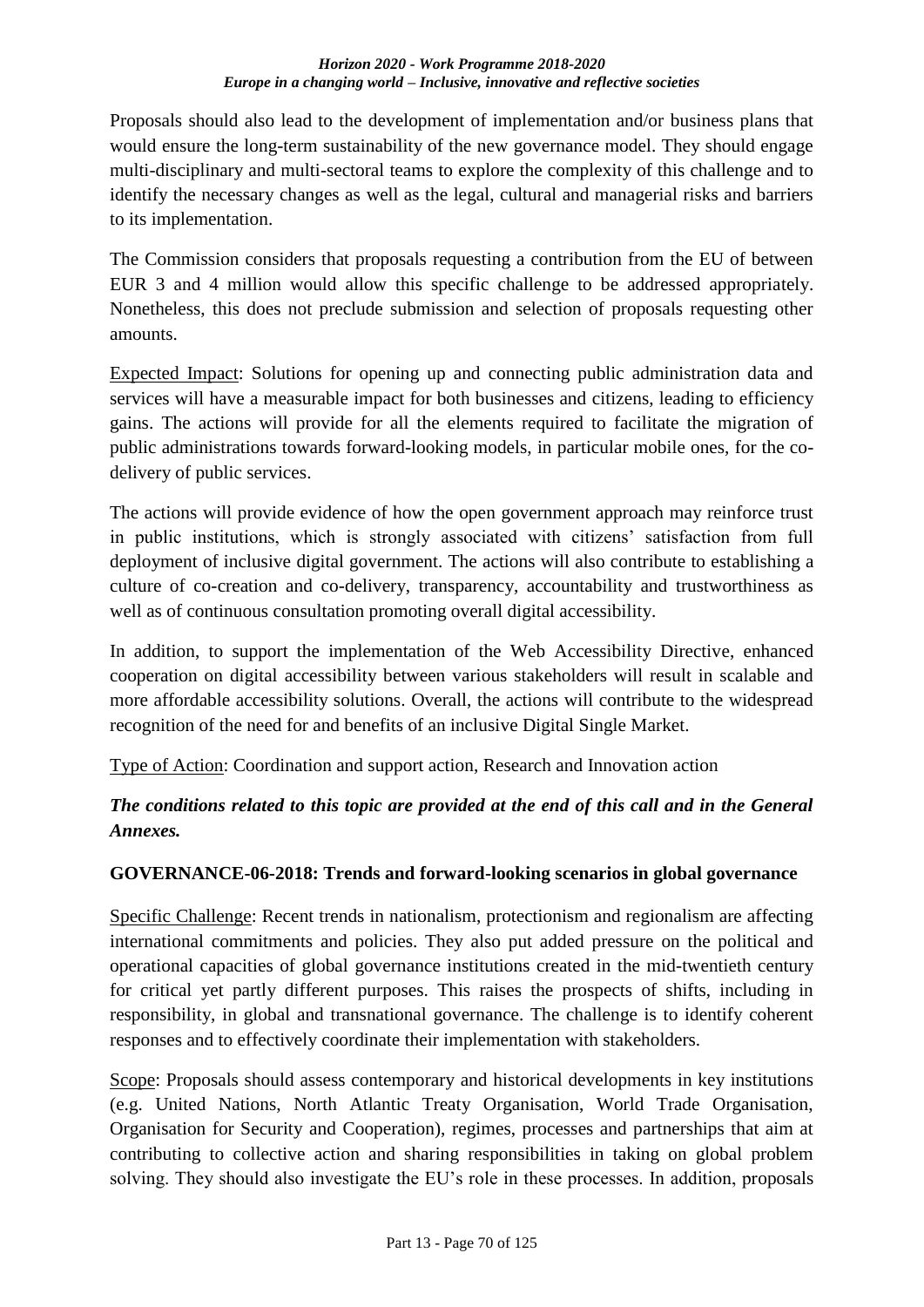should assess challenges faced by global governance such as representativeness, diverging interests, trust, allocating responsibilities and legitimacy as well as difficulties related to the implementation of agreements. Responses to past challenges should also be assessed. Scenarios of stagnation, transformation or fragmentation should be considered. The impact on the implementation of the EU Global Strategy and on the achievement of the climate goals of the Paris Agreement and the Sustainable Development Goals of Agenda 2030 should be addressed. The role played by non-state actors, including from the civil and private sectors may also be addressed. Relevant actors (e.g. researchers, policymakers, civil society representatives) should be involved to ensure mutual learning and take-up of results. Due to the specific challenge of this topic, participation of international partners strategically targeted by the EU is encouraged to ensure joint mapping, scenario design and policy recommendations.

The Commission considers that proposals requesting a contribution from the EU in the order of EUR 2.5 million would allow this specific challenge to be addressed appropriately. Nonetheless, this does not preclude submission and selection of proposals requesting other amounts.

Expected Impact: The action will equip relevant EU actors and partners with knowledge and tools for navigating and influencing effectively the emerging and future shifts in global and transnational governance, thereby increasing their readiness, resilience and capacities for developing globally coordinated strategies.

Type of Action: Research and Innovation action

# *The conditions related to this topic are provided at the end of this call and in the General Annexes.*

# **SU-GOVERNANCE-07-2020: The Common Foreign and Security Policy and the expanding scope of the EU's external engagement**

Specific Challenge: There is a pressing need for the EU to improve its capacities and capabilities for conflict resolution, prevention and mediation. As highlighted by the EU's Global Strategy and the European Defence Action Plan, a key challenge is to accommodate multiple action domains, including traditionally internal policy areas, in a joined-up external action alongside the Common Security and Defence Policy. An integral challenge is to ensure that the EU external policy and the foreign policies of Member States are coordinated when engaging with strategic global partners.

Scope: Proposals should ascertain what governance structures are needed for ensuring an effective EU foreign and security policy as well as a coherent and sustainable external action. They should develop assessment criteria for effective defence, security and intelligence cooperation in the EU, distinguishing between objectives and instruments. Results should take account of the previous calls 'Europe as a Global Actor' (Work Programme 2014/15) and 'Engaging together globally' (Work Programme 2016/17). Proposals should engage with the growing diversification of international relations, e.g. the E3/EU on Iran and regional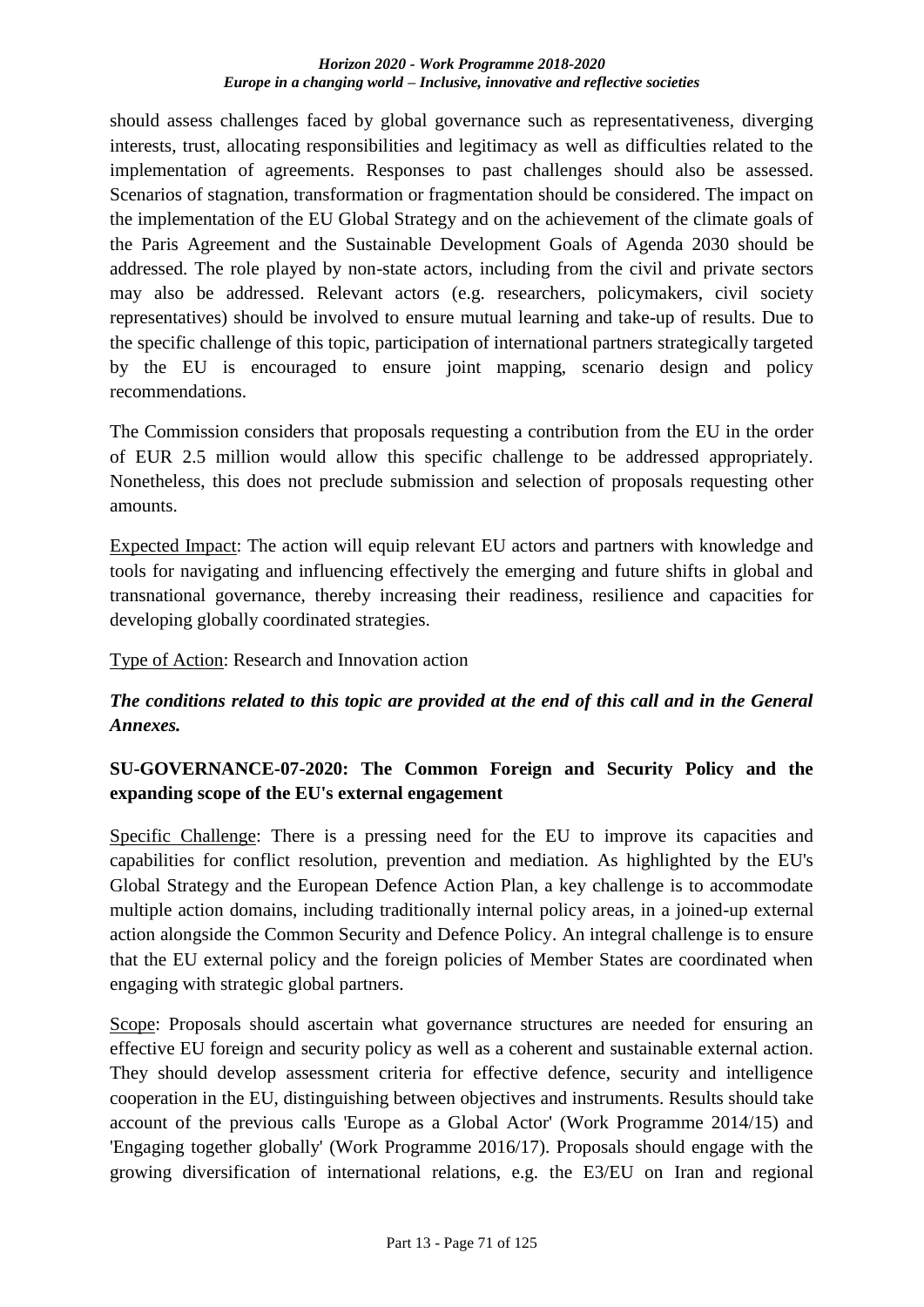integration strategies with neighbourhood regions. Cooperation with partners from third countries is encouraged in order to have comparative perspectives that would be an important value added for the projects. Research should analyse perceptions and the political acceptability of an enhanced EU common defence policy among Member States and citizens. Crucially, projects must thoroughly investigate the burgeoning peripheral and sectoral diplomacies in traditionally internal policy areas and assess how these could be brought within the joint-up frame of a coherent EU external action.

The Commission considers that proposals requesting a contribution from the EU in the order of EUR 3 million would allow this specific challenge to be addressed appropriately. This does not preclude submission and selection of proposals requesting other amounts.

Expected Impact: Actions will inform policymakers on the governance structures needed to ensure joined-up and sustainable EU diplomatic action and international cooperation. They will contribute to the advancement of the Common Security and Defence Policy and to increased coherence between the EU foreign policy and Member States' foreign policies.

Type of Action: Research and Innovation action

*The conditions related to this topic are provided at the end of this call and in the General Annexes.*

# **GOVERNANCE-08-2018: Partnering for viability assessments of innovative solutions for markets outside Europe**

Specific Challenge: New and emerging markets outside Europe offer huge opportunities for the European industry. To compete effectively in these markets, European companies and especially SMEs need to develop partnerships with innovation players in these economies from early on and to develop receptiveness for local success. This is crucial to better understand the specific market context and the consequent needs and demands of emerging users and consumers. The end goal is to bring a new product, service or process to the foreign market, possibly through an innovative application of existing technologies, methodologies, or business processes.

Scope: This action will enhance the evidence base for EU R&I policy through in-depth analyses of the outcomes, experiences and impacts of a critical number of viability assessment projects of innovative solutions for markets outside Europe.

The assessment projects will be selected following a series of open calls organised by the action. The proposal for undertaking the action should define the organisational process for selecting the assessment projects for which financial support will be granted, including the process of selecting, allocating and reporting on the use of independent experts and ensuring no conflicts of interest.

At least 80% of the EU funding shall be allocated to financial support for the third parties carrying out the selected assessment projects. The series of open calls shall address markets of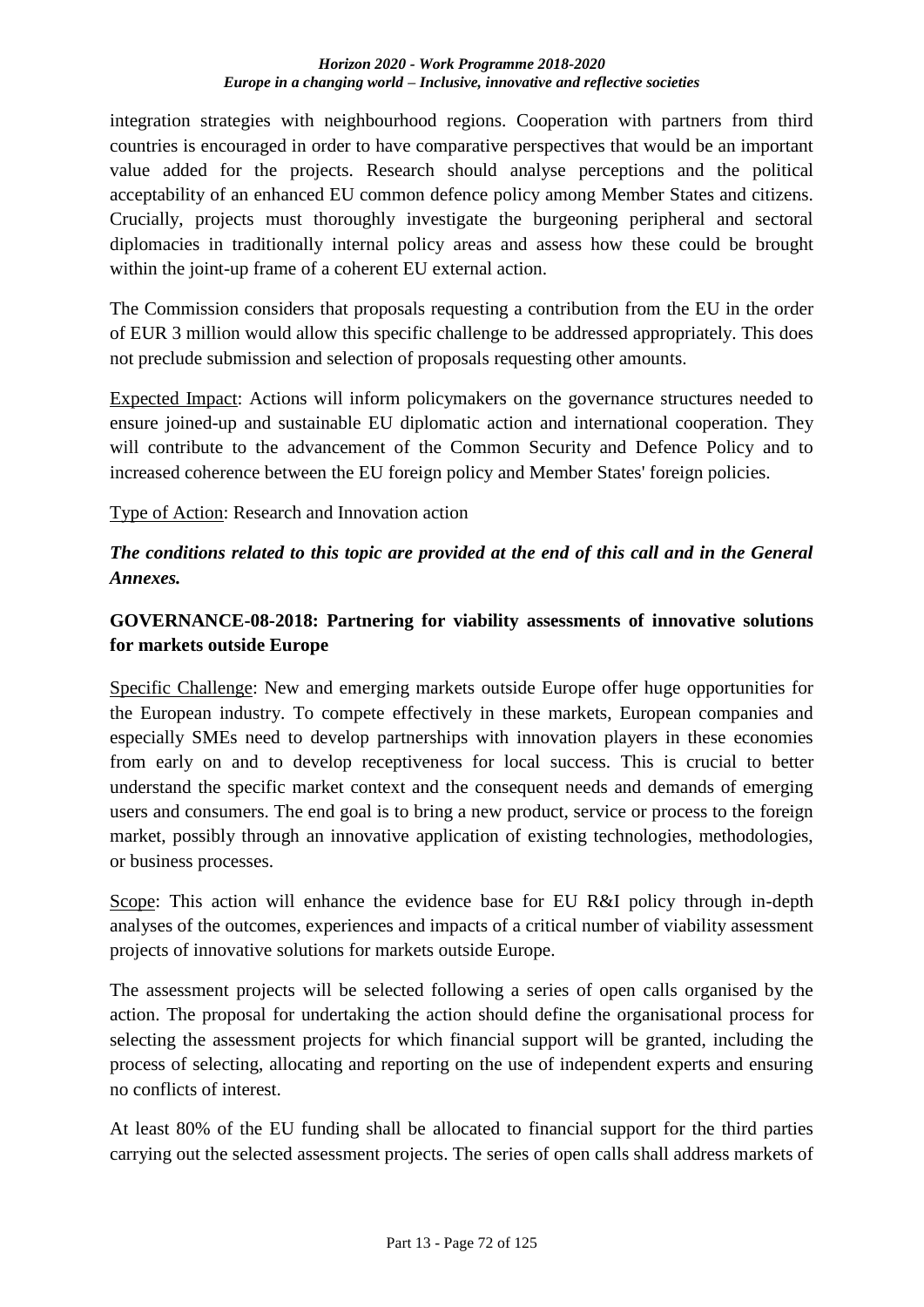developing countries, large emerging economies (Brazil, Russia, India, China, Mexico) and developed countries with roughly the same allocation for each of these three country category.

The calls should specify that each assessment project should include a wide variety of activities to explore the practical, technological and commercial viability of an innovative solution in particular in terms of how it needs to meet local conditions and demands.

The proposal must clearly detail a fixed and exhaustive list of the different types of activities for which a third party may receive financial support such as market studies, partner search and networking, approaches for client/user involvement including societal, behavioural and cultural aspects, and other activities aimed at overcoming barriers for market introduction and uptake.

The proposal must clearly detail the criteria for awarding financial support and simple and comprehensive criteria for calculating the exact amount of such support, which may not exceed EUR 60 000 for each assessment project. The award criteria must be objective and non-discriminatory.

Each assessment project shall be led by an entity established in an EU Member State or Horizon 2020 Associated Country and shall involve at least one entity not established in an EU Member State or Horizon 2020 Associated Country. The proposal shall specify whether and how the latter would be funded according to its type of involvement (e.g. subcontractor, cooperation agreement) and its geographic origin (country automatically eligible for funding or not according to Horizon 2020 rules). Highly innovative SMEs with clear commercial ambitions and potential for high growth and internationalisation shall be targeted in particular.

The open calls must be published widely, including on the Horizon 2020 Participants Portal and through National Contact Points, and Horizon 2020 standards with respect to transparency, equal treatment, no conflict of interest and respect of confidentiality must be adhered to. The results of the calls must be published without delay, including, for each assessment project, a description of the project, the legal name and country of the third party, the start date and duration of the project, and the amount of the award.

The proposal should specify how it will promote the calls, how it will monitor and report on call results and how it will assess the quality of the outcomes and experiences from the assessment projects, as well as how it will provide regular in-depth analyses and which indicators will be used for measuring the impacts achieved. Analyses should draw up R&I policy conclusions on questions such as which additional joint R&I activities in third countries should be supported, what framework conditions for R&I cooperation need improving, and what further R&I support services should be implemented.

The Commission considers that a proposal requesting a contribution from the EU of up to EUR 9 million would allow this specific challenge to be addressed appropriately. Nonetheless, this does not preclude submission and selection of a proposal requesting another amount. The selected beneficiary or beneficiaries should have a solid operational and financial capacity.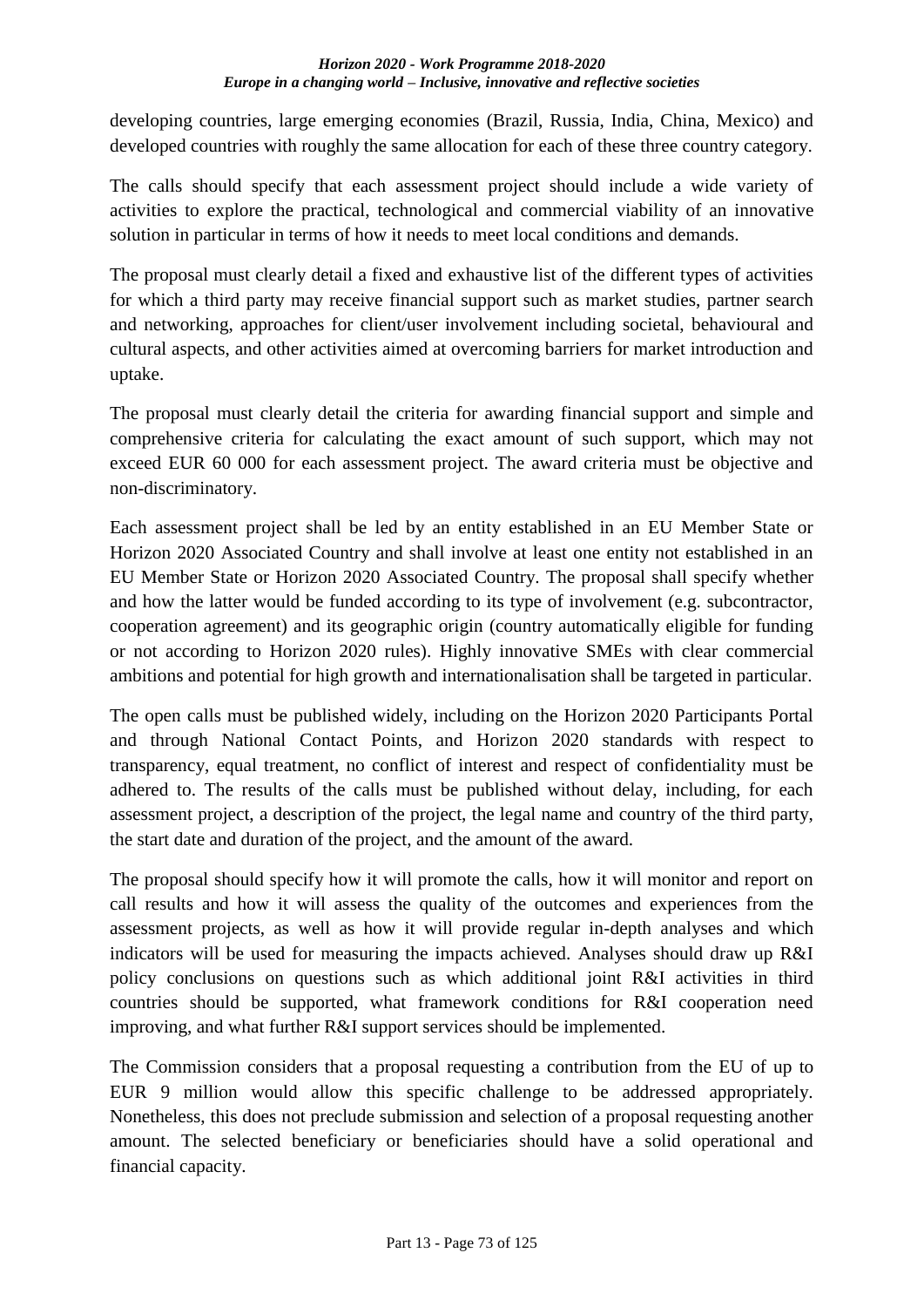Expected Impact: - Economic growth and job creation, both in Europe and in the target countries, as well as additional societal and environmental benefits.

- Increased European economic and industrial competitiveness and excellence and participation in international value chains.

- Inclusion of locally developed and accepted technology and business models, including through co-creation with innovation players in the target countries.

- Greater availability, uptake and use of innovative solutions responding to the specific local needs and circumstances of the target countries and markets.

- R&I policy conclusions based on better connections and larger insights into market conditions outside Europe.

Type of Action: Coordination and support action

# *The conditions related to this topic are provided at the end of this call and in the General Annexes.*

## **SU-GOVERNANCE-09-2020: Addressing radicalization through social inclusion**

Specific Challenge: The spread of radical ideologies leading in some cases to violence has prompted the EU and its Member States to develop prevention policies and effective intervention scenarios supporting social inclusion. To further develop and proactively target the needs of policymakers and practitioners, a comprehensive evidence base analysis on trends in radical ideologies and extremism and on the drivers of polarisation and radicalisation is necessary.

Scope: Based on empirical and multidisciplinary approaches, proposals should assess the multiple drivers and manifestations of radical ideologies prone to incite or lead to violence, both societal (including religious) and political, as well as the physical and online contexts for their propagation. Complementary knowledge on non-radicalising identity, belonging, disengagement and detachment should also be formulated in order to provide a holistic framework for assessing and proposing preventive measures in terms of social policies and interventions. A focus should be on the psychological and social mechanisms of alienation and radicalisation of youth in urban and peri-urban contexts. Research should develop new methodologies, where appropriate and evidence based policy recommendations in close collaboration with civil society and policy makers. Proposals should rely on extensive fieldwork and construct a solid empirical base. Research must consider gender perspective where relevant.

The Commission considers that proposals requesting a contribution from the EU in the order of EUR 3 million would allow this specific challenge to be addressed appropriately. This does not preclude submission and selection of proposals requesting other amounts.

Expected Impact: Actions should provide a holistic evidence base to support situation analysis. They will increase the capacity to quickly identify and actions should provide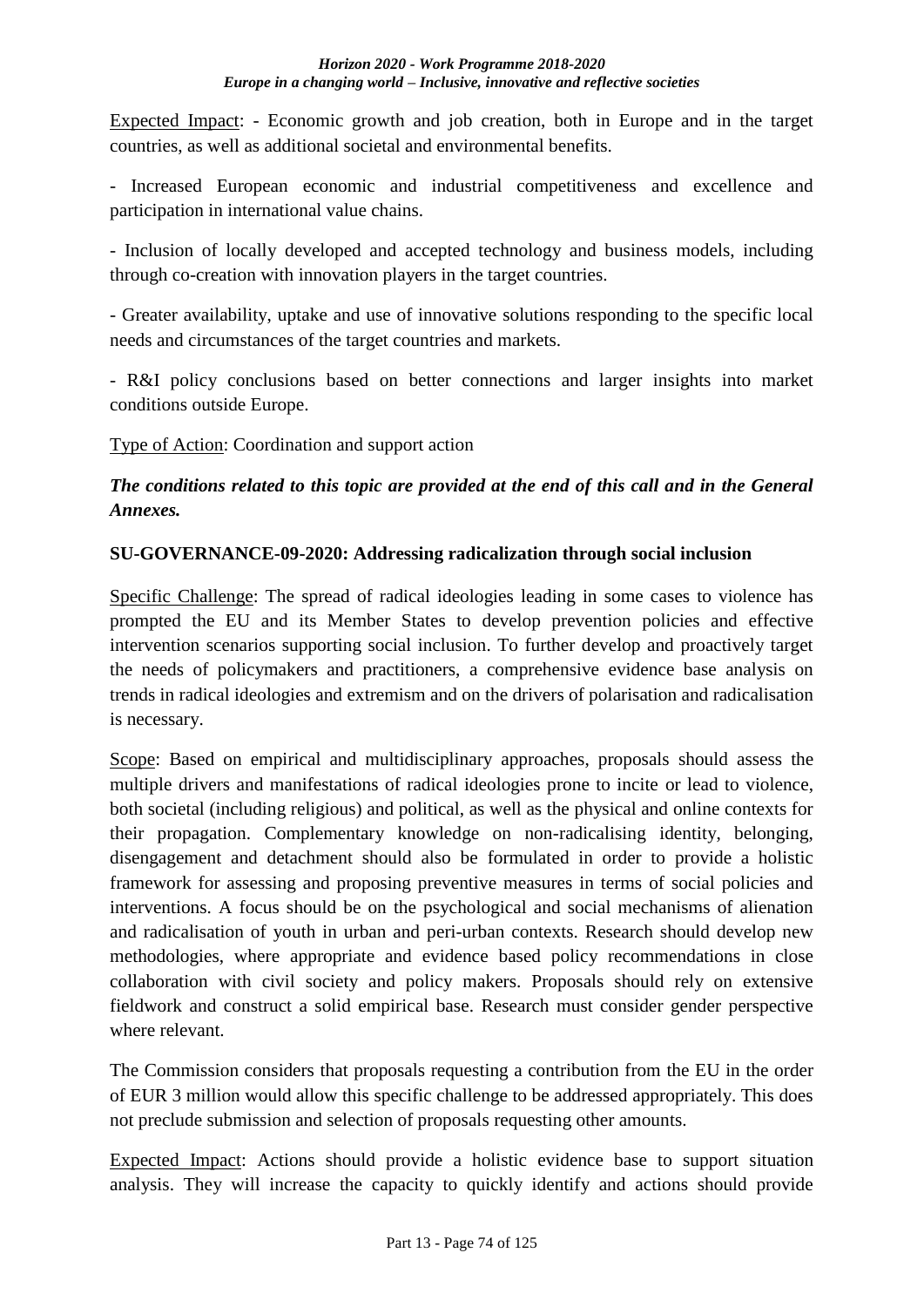comprehensive data bases, evidence based analysis and sector scenarios to support holistic situation analysis. They should increase the capacity to quickly identify and reach at-risk groups and thereby contribute to better targeted and more effective policies and interventions, as well as identify their optimal implementation tools. The ultimate goal is to increase awareness and resilience in at-risk demographics and introduce preventive, countering and deradicalisation approaches as applicable.

Where applicable the proposals should demonstrate how they will effectively build on the relevant previous and on-going EU funded (including but not limited to the Horizon 2020 both Societal Challenge 6 and 7, and Internal Security Fund - Police) radicalisation projects.

### Type of Action: Research and Innovation action

*The conditions related to this topic are provided at the end of this call and in the General Annexes.*

## **SU-GOVERNANCE-10-2019: Drivers and contexts of violent extremism in the broader MENA region and the Balkans**

Specific Challenge: Parts of the broader Middle East and North Africa (MENA) region and of the Balkans have been experiencing ethnic, religious and territorial conflicts and civil wars as well as a rise in violent extremism fuelled or justified also by religious interpretations. More empirical and interdisciplinary research is needed to understand the various historical, geopolitical, socioeconomic, ideological, cultural, psychological, and demographic factors that drive these conflicts and violent extremism in these regions. The various ways in which these phenomena impact Europe also need closer scrutiny.

Scope: Proposals should produce country and regional analyses of the interplay between religion, politics and identity. This should include country and regional comparisons. Religious extremism in particular should be addressed from angles such as drivers, narratives, authority figures and formal leadership. Radical interpretations and appropriations of religion to justify violent extremism as well as their impact on individual rights (including women's rights and gender issues more broadly) should be studied. Links to recent developments with an impact on Europe - such as the issue of foreign fighters and the role of diasporas and community leaders - should be assessed.

Concrete proposals should be made on which preventive measures are effective and should be stepped up. In particular, research should examine to what extent this is the case with measures such as strengthening moderate voices among religious and other communities, fostering education and inclusion as tools for reconciliation, promoting online media literacy and countering radical propaganda. Proposals should involve relevant actors (e.g. policymakers, religious leaders, representatives of civil society) to ensure mutual learning and take-up of results.

The Commission considers that proposals requesting a contribution from the EU in the order of EUR 3 million would allow this specific challenge to be addressed appropriately.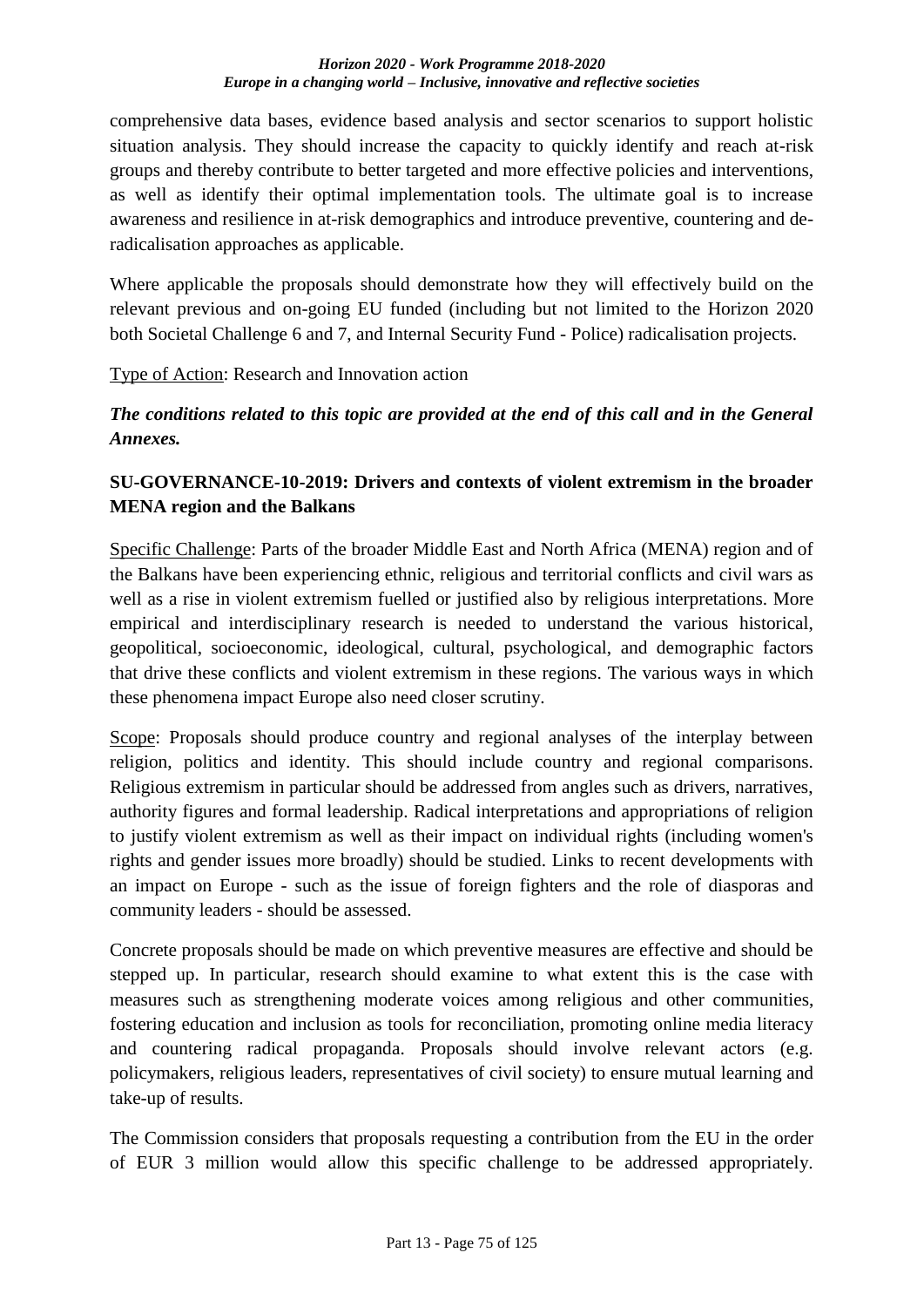Nonetheless, this does not preclude submission and selection of proposals requesting other amounts.

Expected Impact: The action will improve the knowledge base on violent extremism in the broader MENA region and the Balkans. It will ensure a step-up in mutual learning between the EU and third countries in light of common challenges.

Type of Action: Research and Innovation action

# *The conditions related to this topic are provided at the end of this call and in the General Annexes.*

## **SU-GOVERNANCE-11-2018: Extreme ideologies and polarisation <sup>34</sup>**

Specific Challenge: Extreme ideologies can lead to social disruption, distrust and lack of empathy, diminished civic capacity, social tensions, clashes, hate speech, hate crime, conflicts and violence. The challenge is to produce a solid knowledge base on how extreme ideologies and accompanying behaviours affect the social fabric, bonds and cohesion of our societies, communities and cities. A better, more operational understanding of why, when and how extreme ideologies lead to societal polarisation is needed.

Scope: Proposals should take stock of available knowledge, lessons learned and solutions from existing EU, national and local research and practice on extreme and polarising ideologies and societal tendencies towards radicalisation in Europe. They should systematise knowledge on the drivers of these radical ideologies and tendencies, on the possible links with other types of polarisations (e.g. socio-economic inequalities, stigmatisation, discrimination or affective polarisation) and on political, socioeconomic and cultural consequences. Historic and cultural roots of extreme ideologies should also be investigated. The impact of traditional and new media and of political discourses should be addressed. Proposals should also explore the interconnection between various types of extreme ideologies, in particular how they impact and spur one another and the impact they have on democratic debate. An integral analytical framework as well as models and cross-national indicators on polarisation should be developed. Analysis of social, economic, education, culture and youth policies etc. and initiatives set up at EU, national and local levels to counteract polarisation should be undertaken to assess effectiveness and possible gaps. Involvement of a variety of stakeholders including civil society groups is expected, and best practices for mitigating and decreasing polarisation, including practices linked to social innovation, should be identified and disseminated to relevant actors.

The Commission considers that proposals requesting a contribution from the EU in the order of EUR 1.5 million would allow this specific challenge to be addressed appropriately. Nonetheless, this does not preclude submission and selection of proposals requesting other amounts.

 $34$ This activity is directly aimed at supporting the development and implementation of evidence base for R&I policies and supporting various groups of stakeholders. It is excluded from the delegation to Research Executive Agency and will be implemented by the Commission services.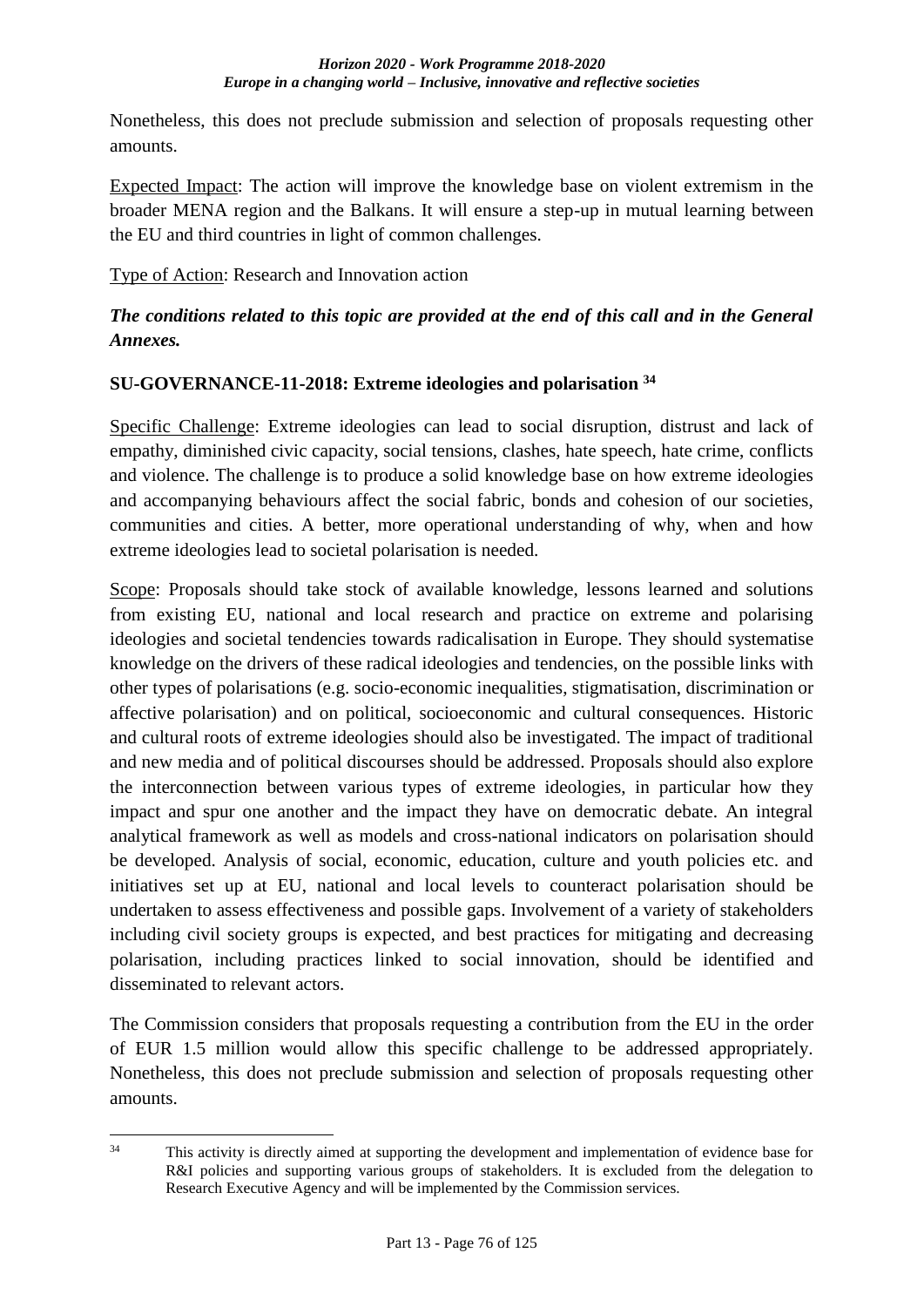Expected Impact: The action will equip key actors, institutions and organisations with knowledge and tools that allow for improved analysis, forecast, interventions and policies aimed at addressing polarisation and extreme ideologies. Concrete solutions for abating the sense of antagonism, fostering meaningful debates and expanding the spectrum of commonalities among people will contribute to decreasing the degree of polarisation in at-risk contexts.

Type of Action: Coordination and support action

## *The conditions related to this topic are provided at the end of this call and in the General Annexes.*

## **DT-GOVERNANCE-12-2019-2020: Pilot on using the European cloud infrastructure for public administrations**

Specific Challenge: Given the complexity of our societies, public authorities need innovative means and tools that can enable them to develop better evidence-based policies. The development of such policies needs to involve local actors such as citizens and businesses, in order to better inform policy-making while ensuring higher levels of acceptance for policies and of trust in the authorities. Data analytics and usage of cloud infrastructure to gain access to shared data can help improve policy making at all levels, national but also local. Moreover, engaging citizens and local actors in the generation of data or in the analysis of 'big data' and its ethical issues can assist local governance.

Scope: The availability of open and big data, in particular as facilitated by high-performance computing (HPC) capabilities offered by the European Cloud Initiative <sup>35</sup>, would provide an infrastructure with data and analytical power for the public administration. Proposals should develop new ways and methods and ethical aspects of using the cloud infrastructure by public administrations for policy modelling, policy making and policy implementation. They should also create reusable models that allow for a better, more accurate and more efficient development and management of policies related to health, emergency responses, weather warning etc.

Proposals should demonstrate the interoperability<sup>36</sup>, reusability or scalability of the models and analytical tools.

They should also develop a solid and realistic business plan to ensure the long-term sustainability and take-up of the results. They should consider the different legal, ethical and security aspects of the models and analytical tools, depending on what kind of data they contain/are based on. They should also consider how communities can be effectively involved in co-creation of data management and analysis. In addition, they should involve multi-

 $35$ <sup>35</sup> As described in the Commission Communication on the European Cloud Initiative - Building a competitive data and knowledge economy in Europe [COM(2016) 178 final]: http://eurlex.europa.eu/legal-content/EN/TXT/PDF/?uri=CELEX:52016DC0178&from=EN

<sup>&</sup>lt;sup>36</sup> As indicated in the Commission Communication on the <u>[European Interoperability Framework](http://eur-lex.europa.eu/resource.html?uri=cellar:2c2f2554-0faf-11e7-8a35-01aa75ed71a1.0017.02/DOC_3&format=PDF) –</u><br>Implementation Strategy [COM(2017) 134 final]: http://eur-lex.europa.eu/legal-Implementation Strategy [COM(2017) 134 final]: http://eur-lex.europa.eu/legalcontent/EN/TXT/PDF/?uri=CELEX:52017DC0134&from=EN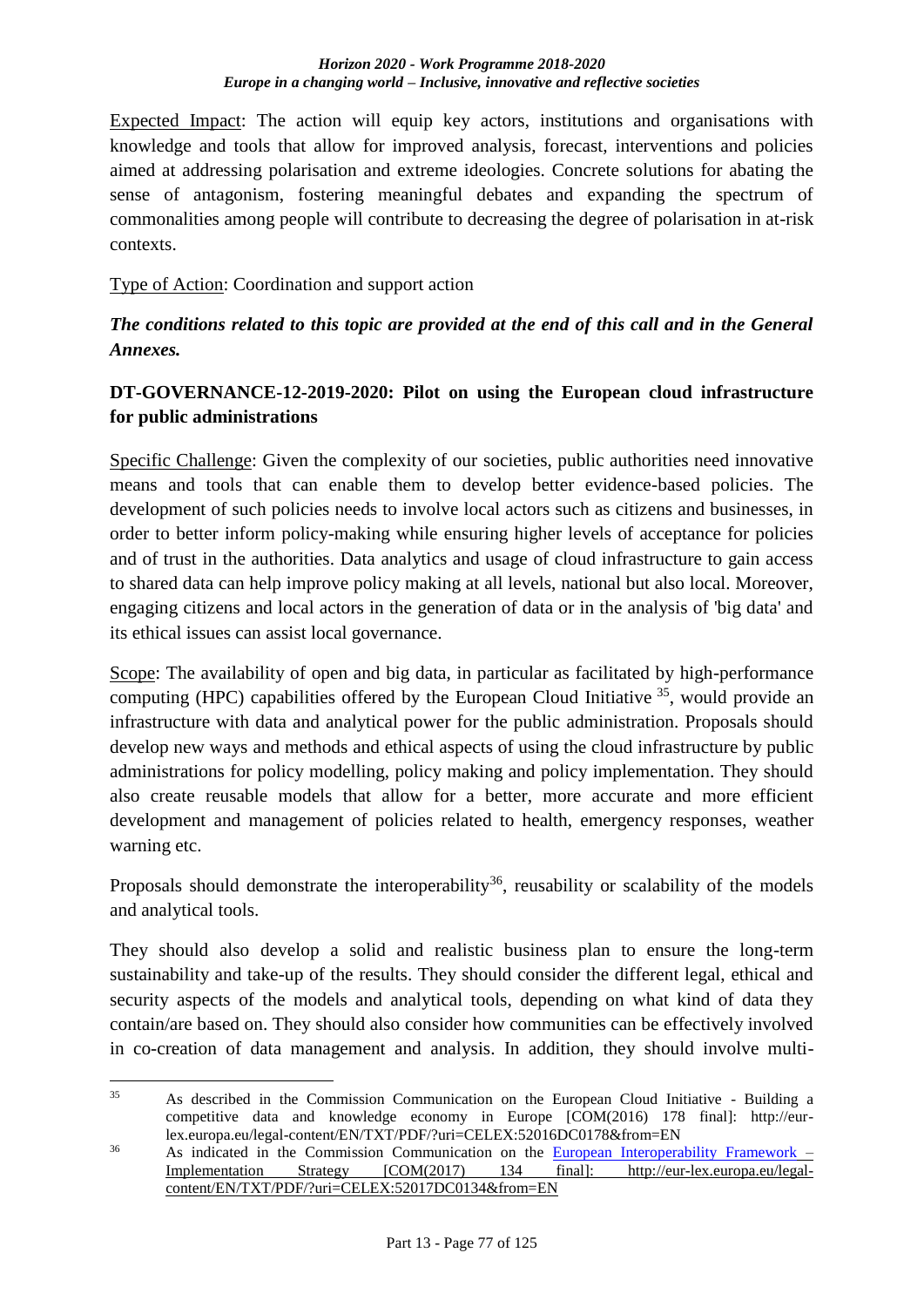disciplinary and multi-sectoral teams to explore the complexity of this challenge, including the problems raised by big data uses and consideration of precautionary approaches to address such problems.

The Commission considers that proposals requesting a contribution from the EU of between EUR 3 and 4 million would allow this specific challenge to be addressed appropriately. Nonetheless, this does not preclude submission and selection of proposals requesting other amounts.

Expected Impact: The action will create analytical tools that enable public administrations to reuse common infrastructures and data sets for the development of better targeted and more effective evidence-based policies. It will engage citizens and businesses in the co-creation of the tools, thereby enhancing trust and boosting the perceived legitimacy of authorities.

Type of Action: Innovation action

# *The conditions related to this topic are provided at the end of this call and in the General Annexes.*

# **DT-GOVERNANCE-13-2019: Digitisation, Digital Single Market and European culture: new challenges for creativity, intellectual property rights and copyright**

Specific Challenge: The consequences of digitisation and of the implementation of the Digital Single Market on cultural diversity, on access to culture and on the creation of cultural value need to be better monitored and understood, also through joint efforts by researchers, practitioners and policy-makers. Beyond the issue of portability of cultural content, coping strategies related to legislation on intellectual property rights (IPR) and copyright at European and national levels are at the heart of current creative practices and business opportunities in the cultural and creative sectors and, as such, deserve in-depth scrutiny. Innovative solutions for measuring the impact of digitisation and of the digital market on culture are also needed. In addition, an important knowledge gap exists when it comes to the adaptive or alternative strategies of different cultural institutions and of various creative and artistic communities.

Scope: Proposals should assess the impact of digitisation on access to European cultural goods and services. Proposals should also consider whether increasing digitisation of cultural works may have contributed towards the democratisation of cultural creativity and influenced the formation of social identities in the EU, and whether IPR and copyright may have helped or hindered this process. They should provide a comparative cross-national mapping of differences in the governance and implementation of processes for IPR and copyright harmonisation and for the improvement of digital access to culture. With the aim to provide contextualised new evidence, proposals should deploy participatory research approaches targeted to specific creative and cultural sectors, interest groups, and creative and artistic communities and networks. They should also develop innovative solutions to address practices and bottlenecks jeopardising IPR and copyright protection on the one hand and erecting barriers for creative practices or culture-based business or employment opportunities on the other hand. Copyright and IPR protection and pricing policies should be assessed with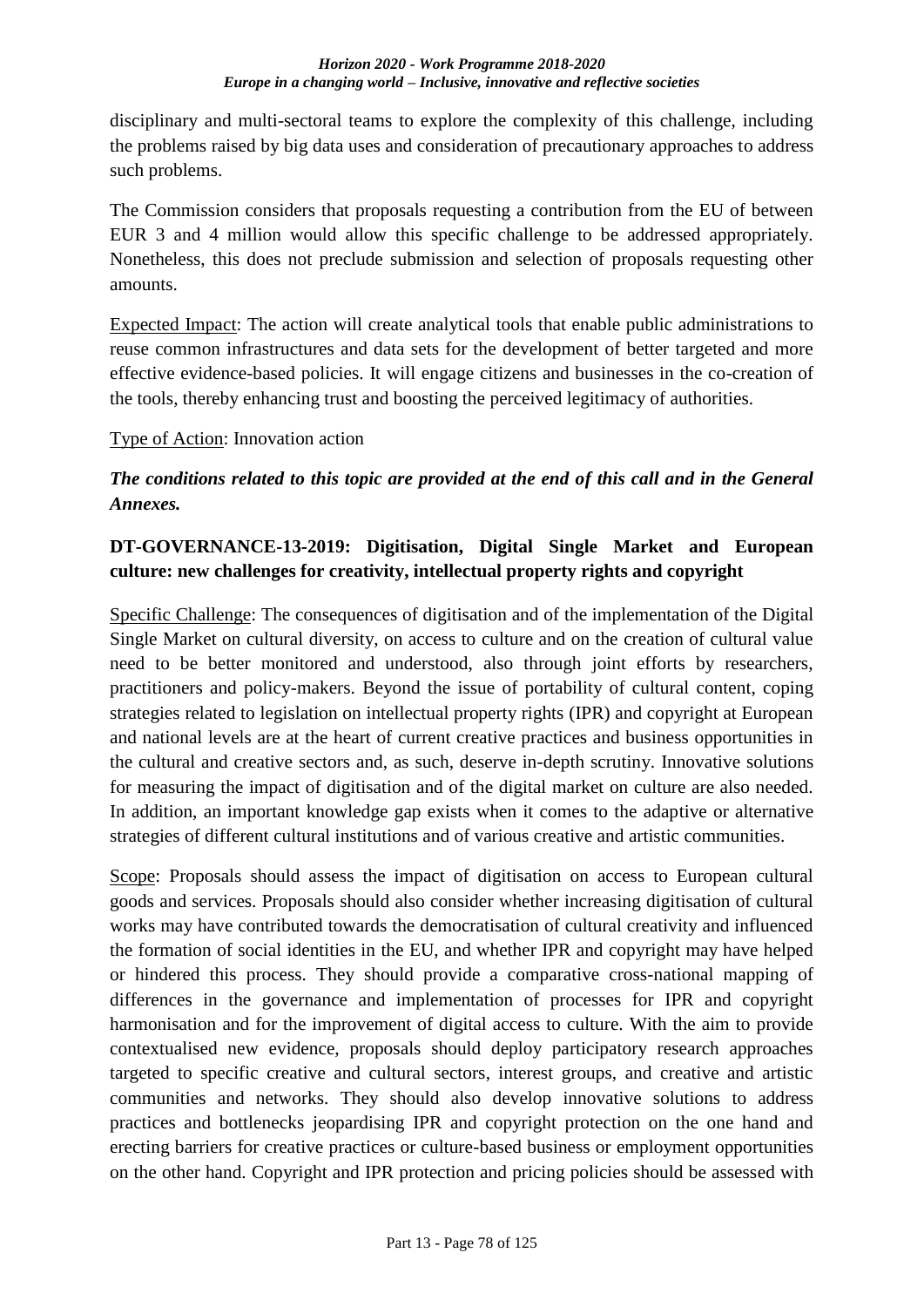a view to maximising access and stimulating creativity, creative (re)use and production. Proposals should evaluate the importance of the Digital Single Market for the for-profit, nonprofit and mixed cultural and creative activities in Europe.

The Commission considers that proposals requesting a contribution from the EU in the order of EUR 3 million would allow this specific challenge to be addressed appropriately. Nonetheless, this does not preclude submission and selection of proposals requesting other amounts.

Expected Impact: By providing qualitative and quantitative analysis and by proposing solutions, business models and policy recommendations, the action will contribute to a better understanding of regulation and fairer accessibility of digitised cultural goods and services. It will also advise on appropriate levels of harmonisation of copyright and IPR, thereby contributing to the development and deepening of the Digital Single Market.

Type of Action: Research and Innovation action

## *The conditions related to this topic are provided at the end of this call and in the General Annexes.*

## **GOVERNANCE-14-2018: ERA-Net Co-fund - Renegotiating democratic governance in times of disruptions<sup>37</sup>**

Specific Challenge: There are signs that conventional conceptions of democratic governance are disrupted. The legitimacy of traditional democratic institutions appears challenged by decreasing trust in their capability to provide solutions to pressing societal problems. Also phenomena such as rising populism and extremism, including violent extremism, pose a challenge to sound democratic deliberation and to liberal-democratic norms. There is a need for understanding the underlying dynamics behind these phenomena and to identify and propose means and instruments for sustainable and resilient democratic governance for the future.

Scope: Activities under this action should analyse what are the major challenges to democratic governance. It should explore the scale and nature of these challenges, their causes and underlying mechanisms, as well as their consequences and effects on democracy. Research should address fundamental issues such as the relation between capitalism and democracy and should explore, also from a historical perspective, the evolution of the democratic institutions of governance at local, national and EU level. In particular, research should take into consideration the impact of, e.g. rising inequalities, the politics of threat, democratisation of information, shifting identities and representation and the changing authority of institutions. It should also consider alternative action repertoires and their impact on democratic governance. Recent institutional developments and proposals at EU level, such

 $37$ This activity is directly aimed at supporting the development and implementation of evidence base for R&I policies and supporting various groups of stakeholders. It is excluded from the delegation to Research Executive Agency and will be implemented by the Commission services. The activity is conditional to the reception of a proposal in the first semester of 2018 for an SSH interdisciplinary ERA-Net Co-fund in 2020.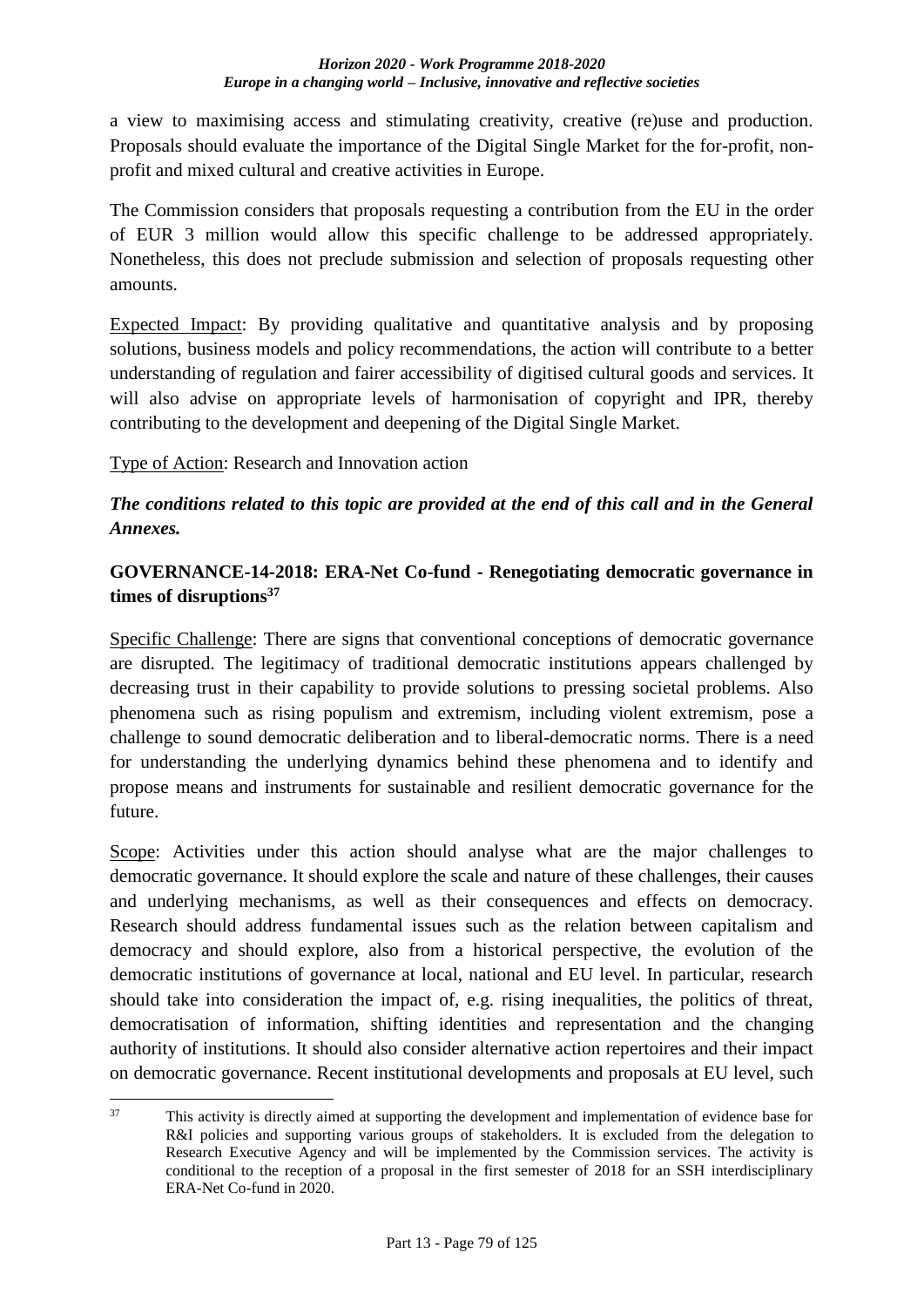as the introduction of Spitzenkandidaten in the EU election process and the proposal to join the presidency of the Commission and European Council Presidencies should be evaluated. Research should be embedded in, and have due regard to, wider historical perspectives on Europe. Research should also analyse the shifting impact of e.g. educational and socioeconomic background, identity (e.g. national, regional, ethnic, religious, cultural) and other factors on political allegiances and on forms and levels of societal involvement. The action requires comprehensive, innovative, interdisciplinary and comparative research.

This ERA-NET Co-fund will pool resources from participating states from all regions of Europe, including the Southern, Central and Eastern European countries. Proposals are required to implement other joint activities, including additional joint calls without EU cofunding.

The Commission considers that proposals requesting a contribution from the EU of maximum EUR 3 million would allow this specific challenge to be addressed appropriately. Nonetheless, this does not preclude submission and selection of proposals requesting other amounts.

Expected Impact: The Co-fund will engender effective transnational, pan-European research networks and create European value added synergies substantially enriching the knowledge base in this field. Research outputs will be highly policy relevant and inform policy making at various levels of governance. This requires involvement of stakeholders in the shaping of research design, approaches as well as dissemination. Research will make recommendations on how democratic governance can be made more resilient, what interventions are needed to this facilitate this, and whether and how it needs to be renegotiated.

### Type of Action: ERA-NET Cofund

## *The conditions related to this topic are provided at the end of this call and in the General Annexes.*

## **GOVERNANCE-15-2018: Taking lessons from the practices of interdisciplinarity in Europe<sup>38</sup>**

Specific Challenge: "Social sciences and humanities research will be fully integrated into each of the priorities of Horizon 2020 and each of the specific objectives and will contribute to the evidence base for policy making at international, Union, national, regional and local level. In relation to societal challenges, social sciences and humanities (SSH) will be mainstreamed as an essential element of the activities needed to tackle each of the societal challenges to enhance their impact".

This statement in the Horizon 2020 regulation opens the way to an ambitious policy of SSH integration and its measurement and impact. Beyond the actual practices of "SSH integration"

 $38$ This activity directly aimed at supporting the development and implementation of evidence base for R&I policies and supporting various groups of stakeholders is excluded from the delegation to the Research Executive Agency and will be implemented by the Commission services.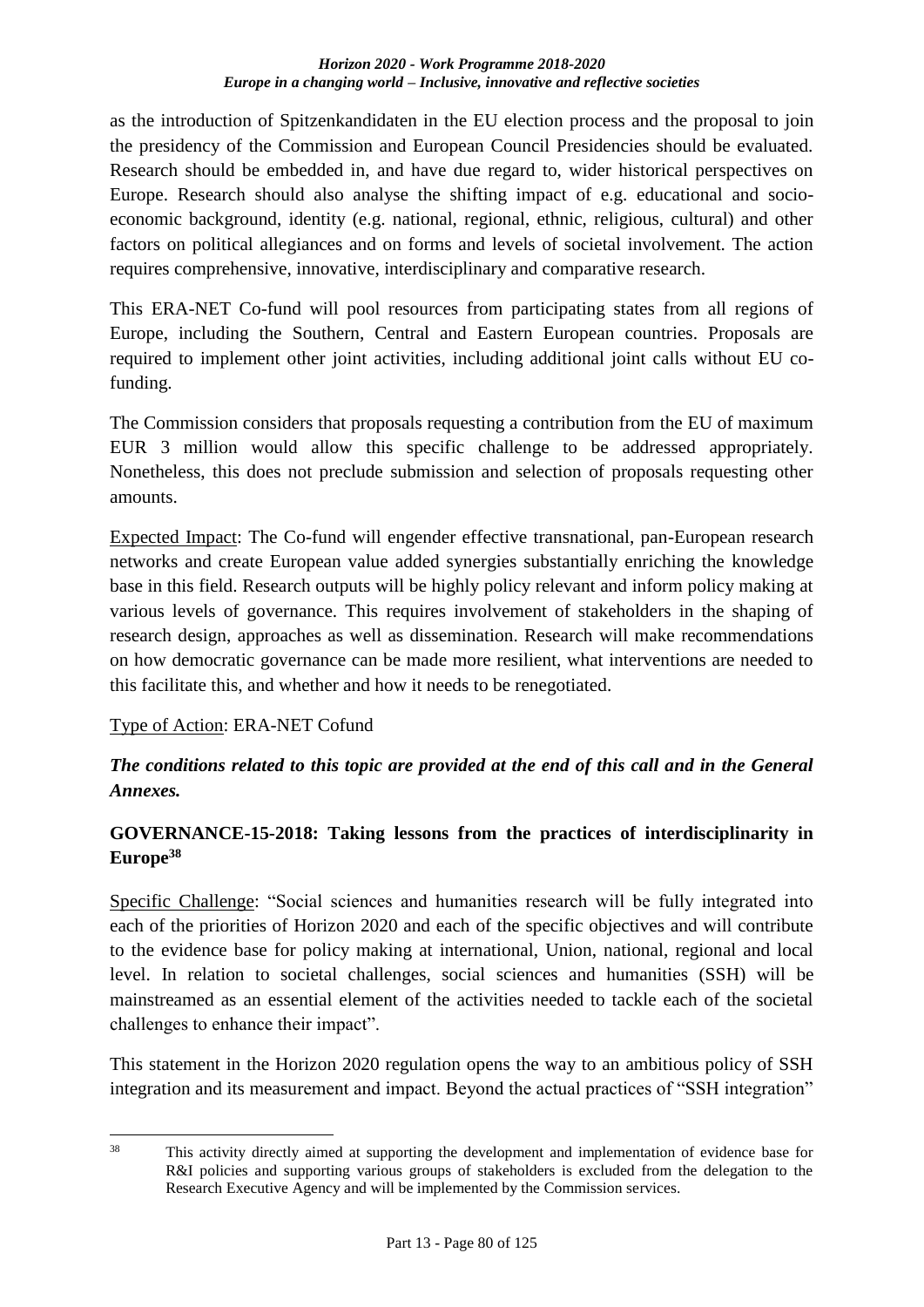within Horizon 2020 already monitored by the European Commission this Coordination and Support Action should look at integration/interdisciplinarity practices within and outside of Horizon 2020 both between SSH and other sciences as well as between the diverse disciplines within the social sciences and humanities, in Europe and, where relevant at national or local level. The challenge is to learn and further build on these practices.

Scope: Interdisciplinarity for this topic means interdisciplinarity between SSH and other sciences as well as interdisciplinarity between the diverse disciplines within the social sciences, humanities and the arts. Furthermore, the European Commission supports a genuine integration of SSH, meaning that the SSH are not an "add-on" to other sciences but are fully mobilised, like other sciences, in building collectively the relevant scientific interdisciplinary questions for answering Europe's societal challenges. Finally, the Commission recognises that interdisciplinarity between SSH and other sciences is only one among several scientific approaches (i.e. mono-disciplinarity and other kinds of interdisciplinarity) and therefore that the policy to support "SSH integration" needs to be justified and selective.

The scope of this topic is thus neither concentrated on the epistemology of interdisciplinarity, nor on the ad hoc contribution of SSH to other sciences, but is rather meant for SSH experts, in close cooperation with experts from other sciences, to take a leading role in analysing the actual practices and potential of interdisciplinarity in Europe, inside and outside Horizon 2020, as well as their outputs and impacts.

Proposals should be able to scan a wide array of practices and indicators of interdisciplinarity between SSH and non-SSH sciences in Europe, whether at national level or at bilateral or multilateral level, including third countries where relevant. They should analyse best practices but also instances of failed attempts at such interdisciplinarity. On this basis, they should try to give better socio-institutional accounts of various types of interdisciplinarity and their outputs and impacts. They should analyse the conditions for supporting meaningful interdisciplinarity between SSH and other sciences, including through evaluations of programmes and projects and researchers' career development, and suggest whether new kinds of tools or institutional solutions could become, in a feedback loop, relevant within the Framework Programme or outside it. Based on empirical evidence of existing or nascent interdisciplinary cooperation between SSH and other sciences, proposals should also assess the potential for interdisciplinarity for responding to the different societal challenges that Europe needs to tackle, in areas like health, food and agriculture, energy and climate change, technological innovation, security or any other relevant emerging area. They should thus point to established, nascent or potential areas where interdisciplinarity between SSH and other sciences could be more adequately supported.

The Commission considers that proposals requesting a contribution from the EU in the order of EUR 1.5 million would allow this specific challenge to be addressed appropriately. Nonetheless, this does not preclude submission and selection of proposals requesting other amounts.

Expected Impact: The action will contribute to developing a policy for integration/interdisciplinarity between SSH and other sciences at European level based on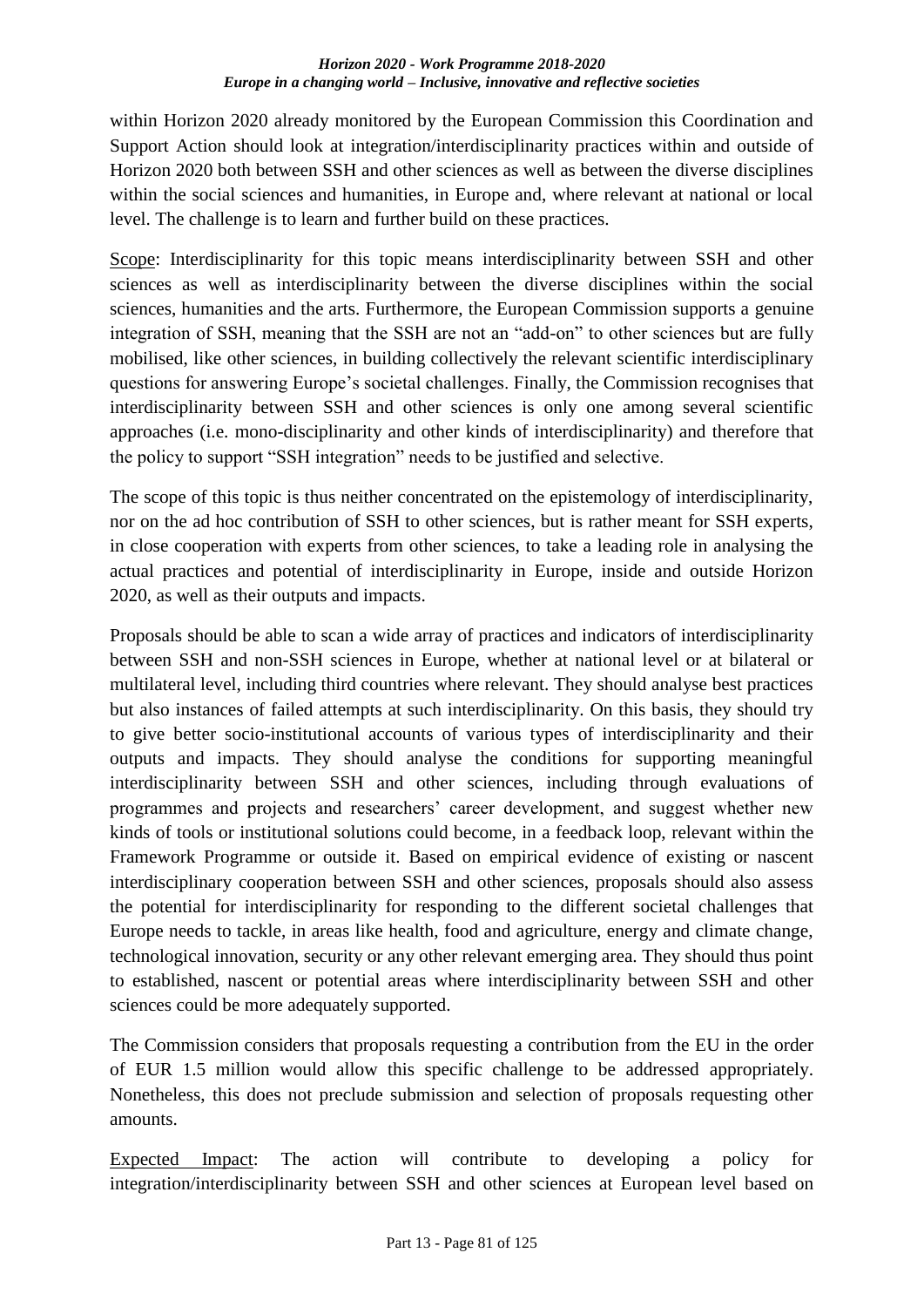empirical experiences of this kind of interdisciplinarity. It will also allow the identification of areas or issues which show potential for genuine interdisciplinary cooperation between SSH and other sciences, which would deserve to be supported in the future in order to meet Europe's societal challenges.

Type of Action: Coordination and support action

## *The conditions related to this topic are provided at the end of this call and in the General Annexes.*

### **GOVERNANCE-16-2019: Reversing Inequalities<sup>39</sup>**

Specific Challenge: Evidence suggests that wide inequalities can be detrimental to economic growth and social cohesion. It is clear that inequalities have been rising over the last three decades both in Europe and globally albeit with considerable geographical and temporal variation. The crises and their aftermath have put this rise of inequalities centre stage. A solid evidence base is needed to design and implement policy instruments which sustainably and fairly reverse this trend. A substantial body of research on inequalities, social investment and the welfare state exists and is coming to fruition. This gives rise to a pressing need to reap, synthesise, consolidate, and enhance the impact of existing and emerging research findings and to implement recommendations. A platform needs to be established that can feed the findings into the policy process and fosters an open and pluralistic research-policy dialogue.

Scope: This coordination and support action should set up a network comprising the relevant research communities, policy makers, stakeholder representatives, non-governmental organisations, and possibly also social partners and local authorities, and ensuring broad geographical coverage. The network should draw inspiration from (emerging) theories of justice which connect with and reflect European values as well as the Pillar of Social Rights. It should take stock of data and of attitudes on the scale of accepted and acceptable inequalities, in relation to a range of dimensions such as income and wealth, education, health as well as the welfare state whereby gender and demographic aspects should be taken into account.

The network should assemble a comprehensive survey of the state of the art, including currently running research on inequalities conducted at EU and Member State level, duly taking into account historical dimensions. It should also consolidate comparative data sets on various dimensions of inequalities and, to the extent necessary, generate new data. Proposals should consider the repercussions of rising levels of socio-economic inequalities for democracy, governance and legitimacy. Particular attention should be paid to the young, immigrants and ethnic minorities whereby inequalities in education and health should be considered.

 $39$ This activity directly aimed at supporting the development and implementation of evidence base for R&I policies and supporting various groups of stakeholders is excluded from the delegation to the Research Executive Agency and will be implemented by the Commission services.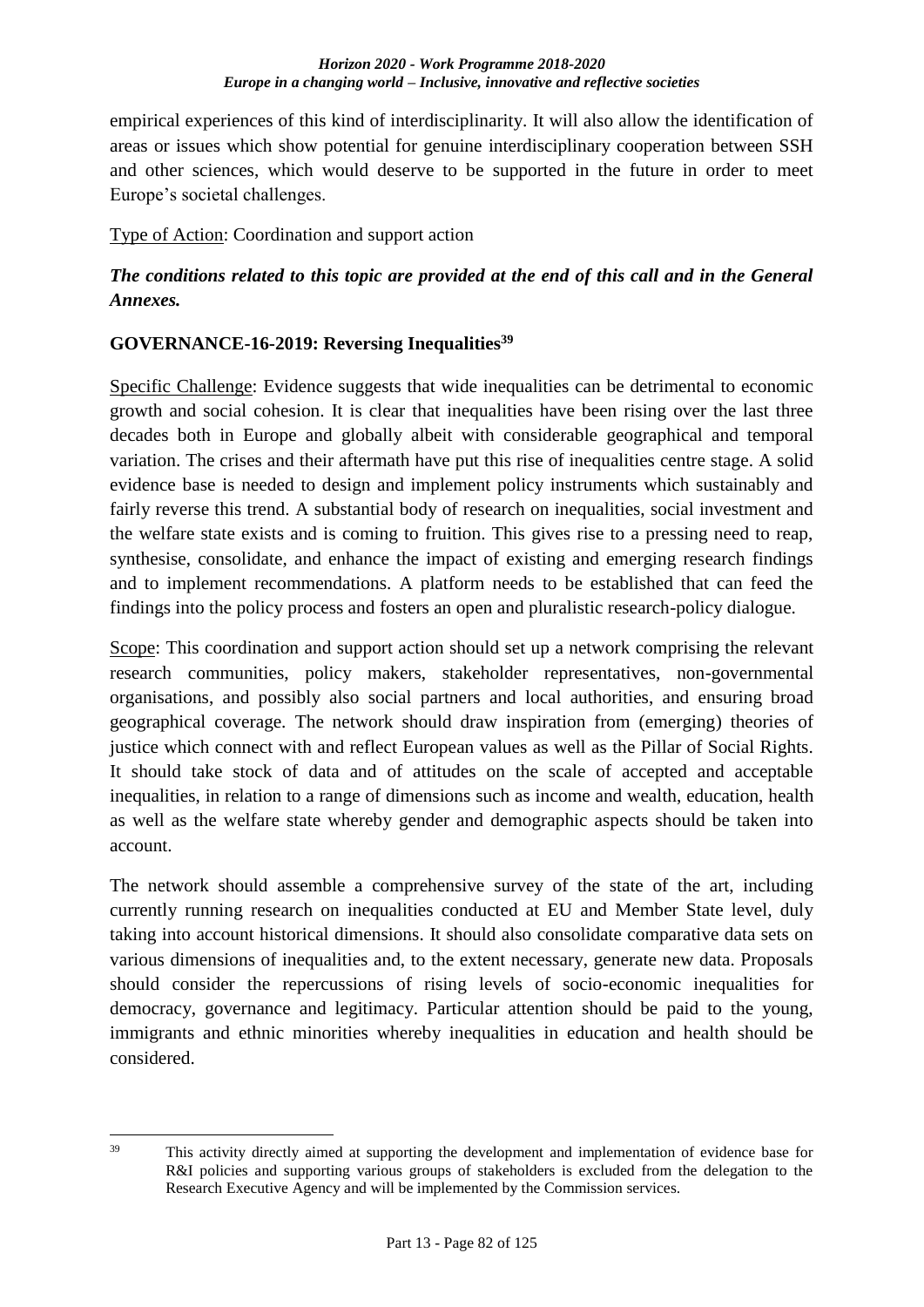The network should also investigate under which conditions economic, social and cultural inequalities translate into political inequalities generally and whether and how this correlation is aggravated at EU level in comparison to Member State level. Conversely, research should ascertain under what conditions marginalised sectors of society can get their voices heard. A central question is to what extent political inequality is driven by institutional or more fundamental social and economic structures. The role of social security, social investment and welfare policies as well as broader taxation based redistribution in tackling and reversing inequalities should be examined in a context of changing labour relations, job quality and security as well as the content of work. Also, the impact of technological transformation on labour markets and inequalities should be considered. Living condition, spatial justice and territorial cohesion are key concerns as are the effectiveness and equitability of tax regimes as well as tax practices behaviour including tax avoidance and optimisation.

The network should also synthesise and evaluate the research conducted under the DIAL ERA-Net Dynamics of Inequalities across the Life Course <sup>40</sup> on how inequalities evolve across the life-course where a particular focus should lie on the identification of crucial demographic events which may determine and influence the risk of poverty and exclusion.

The Commission considers that proposals requesting a contribution from the EU of EUR 1.5 million would allow this specific challenge to be addressed appropriately. Nonetheless, this does not preclude submission and selection of proposals requesting other amounts.

Expected Impact: The action will assemble and synthesise the state of the art of the knowledge base. It will facilitate improved data collection by inter alia drawing on the EU Statistics on Income and Living Conditions (EU-SILC) database and other relevant instruments from Eurostat as needed for the design of policies and solutions required to adequately address inequalities. It will garner and formulate policy recommendations which will contribute to improving European outcomes in relation to social cohesion. By mobilising and linking experts and pertinent stakeholders, the action will foster a concrete, specific and structured dialogue between research and policy-makers with a view to reducing inequalities. The network will also propose new research agendas.

Type of Action: Coordination and support action

## *The conditions related to this topic are provided at the end of this call and in the General Annexes.*

## **GOVERNANCE-17-2019: Democratic crisis? Resolving socio-economic and political challenges to reinvigorate democracies<sup>41</sup>**

Specific Challenge: Almost three decades after the *End of History* essay and debates democracy faces significant challenges. Political developments have been marked by the rise

<u>.</u>

<sup>40</sup> https://www.era-learn.eu/network-information/networks/dial<br>41 This extintual directly simple at sumperties the development

This activity directly aimed at supporting the development and implementation of evidence base for R&I policies and supporting various groups of stakeholders is excluded from the delegation to the Research Executive Agency and will be implemented by the Commission services.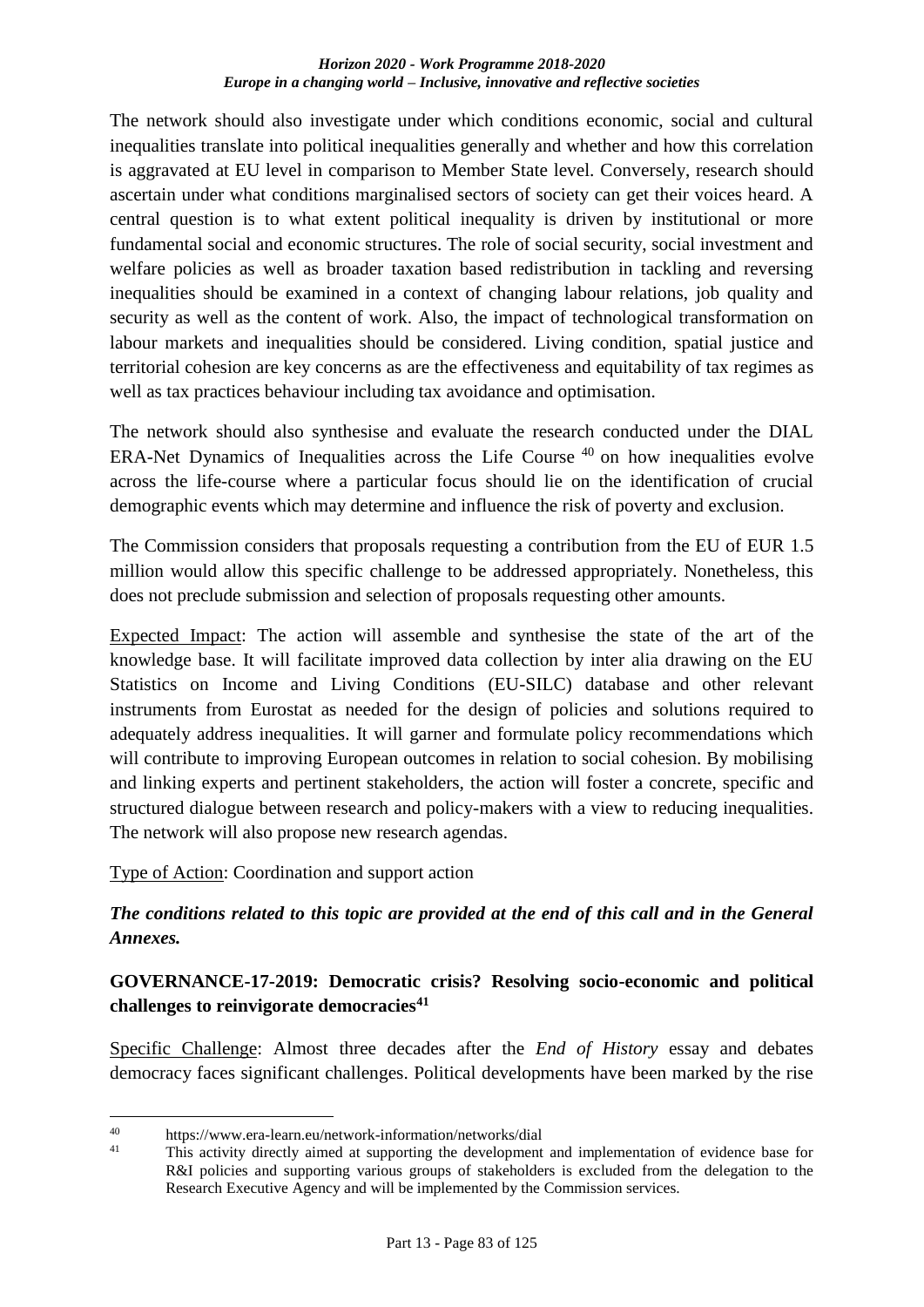of political forces and discourses promoting populism and nationalism and questioning liberalism. These are often couched in a language of anti-elitism and anti-cosmopolitanism as they seek to profit from citizens' frustration at their socio-economic situation and political shortcomings of democracies. Social, cultural, economic, technological and political challenges related to the legitimacy, accountability, transparency, levels of engagement and effectiveness of democracies need to be addressed normatively and empirically with a view to averting a fundamental crisis in democratic standards.

Scope: The coordination and support action should bring together the relevant research community with representatives of civil society, as well as socio-economic and policy stakeholders (at European, national and sub-national levels). Proposals should adopt a holistic approach and ensure broad geographic coverage. The network should consider the altering capacity of parties, parliaments and executives to represent citizens. At the same time, it should address changes in voting behaviour such as growing abstention, increasing volatility and preference for extreme political discourses and their potential to sap the foundations of democracy. The role of referenda, also in relation to traditional and social media, should be part of the reflection. Moreover, the network should deliberate to what extent higher levels of distrust towards elected bodies and institutions and the political class could be signalling a more deep rooted shift towards a popular preference for outcomes over political participation and rights. Consideration should be given to political processes that may lead to a weakening of the institutions and laws that guarantee checks and balances, civil liberties, human rights and the rule of law. Different democratic traditions and pathways and how they affect policy responses should also be examined. A historical perspective should be adopted in tracing the political and sociological roots of current populist movements and parties.

Attention should be given to the role of supranational institutions and the ways in which they affect democracies. The role of identities, including European identity, for democratic governance could also be considered. Gender aspects should be taken into account. Moreover, the interaction between corporations and democratic institutions, including various forms of lobbying, needs to be better understood normatively and empirically. Additionally, the ways high levels of inequality impact political engagement and disenfranchisement should be part of the reflection and policy answers. Lastly, attention should be paid to the opportunities for participation and openness generated by new technologies and how these could connect to citizens' movements.

Proposals should adopt a forward-looking perspective. The network should organise dialogues over the long-term dynamics of modern democracies. These dynamics should be examined against the backdrop of technological transformations and their impact on transparency, participation, the media and accountability. Moreover, developments should be considered in relation to the need for greater social and ecologic sustainability. Proposals should equally build on democratic theory and innovation in order to enhance participation and engagement and where appropriate go beyond traditional notions of representative democracy. The network should also synthesise and evaluate the research conducted under the ERA-NET "Renegotiating democratic governance in times of disruptions" (H2020-SC6- GOVERNANCE-14-2018).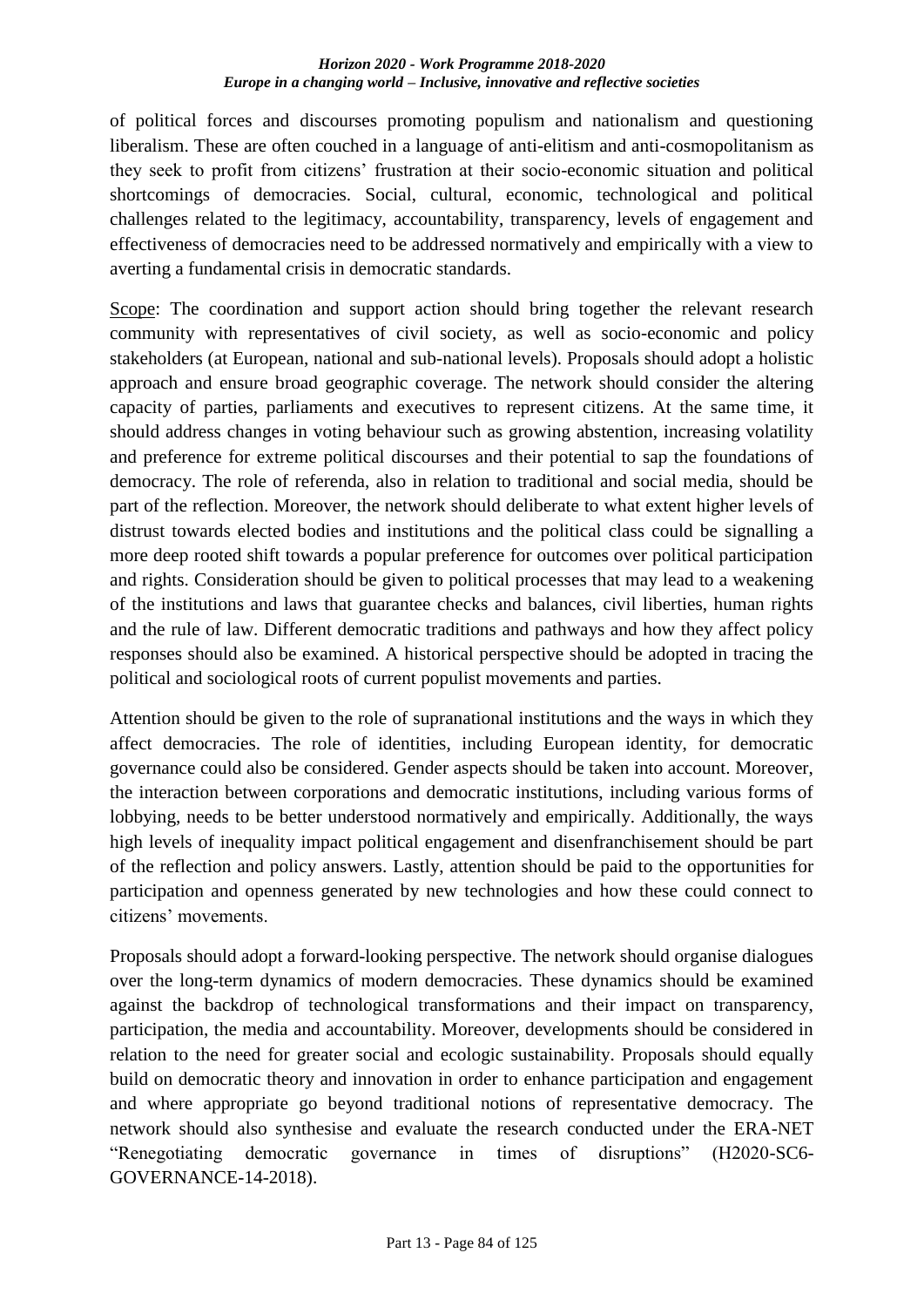The Commission considers that proposals requesting a contribution from the EU of EUR 1.5 million would allow this specific challenge to be addressed appropriately. Nonetheless, this does not preclude submission and selection of proposals requesting other amounts.

Expected Impact: The network will take stock of research findings and promote wide transand interdisciplinary dialogues with a view to re-invigorating, modernising and enhancing democracies. The narratives, discourses and scientifically robust recommendations generated will enhance public policy debates and decision making on democracy. The network will equally propose new research agendas.

### Type of Action: Coordination and support action

*The conditions related to this topic are provided at the end of this call and in the General Annexes.*

### **GOVERNANCE-18-2019: Innovation in government - building an agile and citizencentric public sector**

Specific Challenge: Given the weight and importance of the public sector in driving economic growth and competitiveness, tightening government budgets, increasing expectations of greater citizen participation in the design and delivery of public services and societal challenges that require new solutions, there is an urgent need to promote innovation and experimentation in the public sector. The purpose is to improve continuously the development of public policy, as well as the efficiency and delivery of public programs and services, and to enhance thereby the creation of public value.

Scope: Governments are currently facing accelerating technological and social changes. The complexity and interdependence of today's 'wicked problems' require radically new approaches to public policy, regulation and service delivery. There is increased pressure on governments to work differently and more efficiently, to engage more with citizens and to transform their operations to harness the opportunities afforded by digital technologies and to adapt faster to emerging challenges. Driving systemic change requires change-makers and champions of innovation within the public sector, as government is the best placed to scale up meaningful solutions. This will require sweeping changes of mind-set and modus operandi in public authorities. As the role of the state evolves, governments must become proactive problem solvers and close collaborators with a wide variety of stakeholders throughout the innovation ecosystem to co-create new solutions.

A growing number of governments are strongly committed to improving their policies, programmes and services. Shifting to a user-centric focus that puts the citizen at the centre, public actors increasingly recognise the need for inclusive and sustainable responses to societal challenges. Most government innovation projects, however, stay small and never scale up to the point where they can make a difference within government administrations in the long run. Innovation is not yet considered a strategic function of government, or the core business of public administrators. There is therefore a need to support governments' internal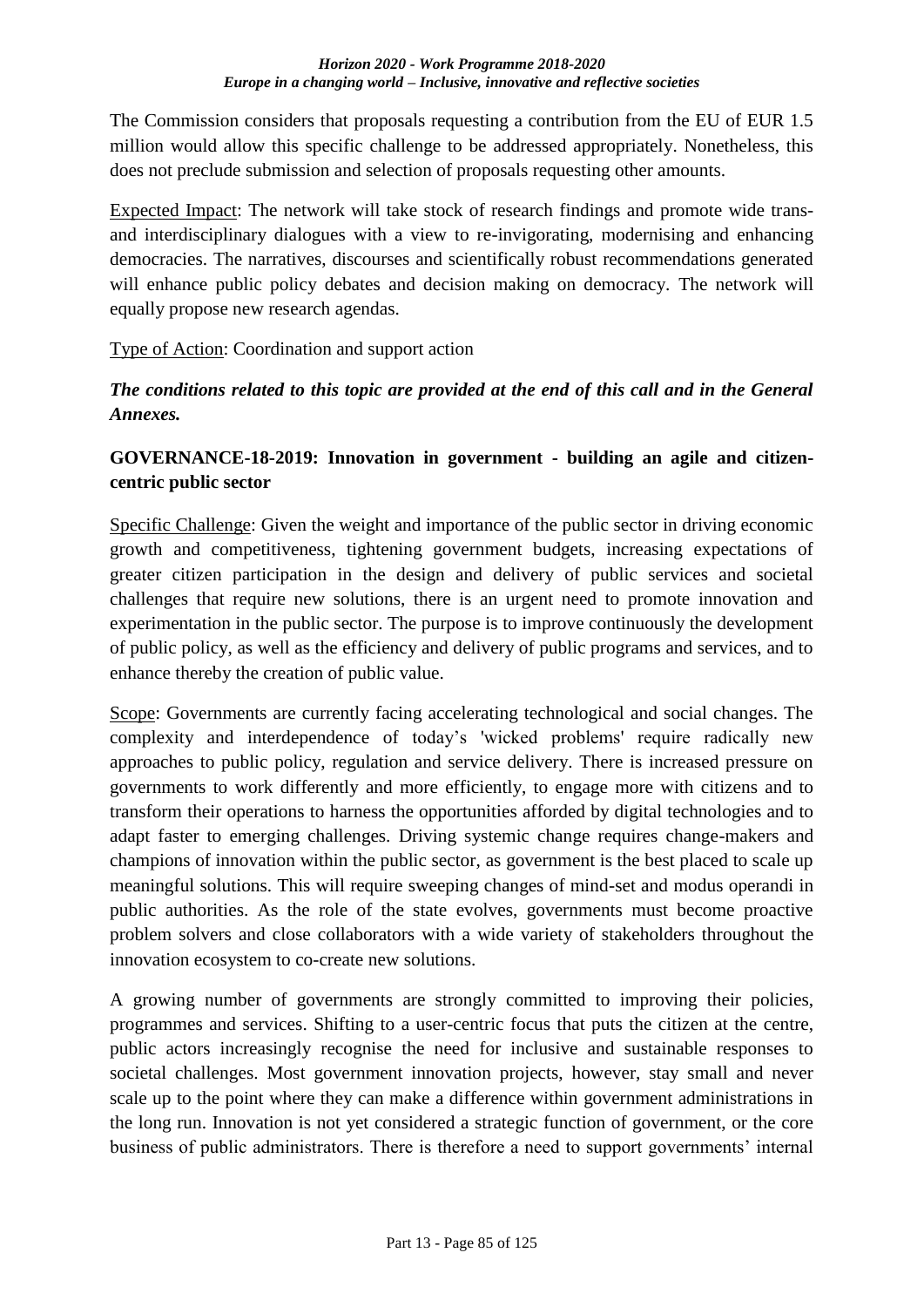innovation efforts through an exchange of experiences and by concrete practical support based on their needs, in order to move from sporadic innovations to systemic transformations.

Based on the achievements and work of the Observatory of Public Sector Innovation managed by the OECD, governments would benefit from further knowledge sharing in an international context, collaboration and support in the practical application of new knowledge in areas of specific interest (e.g. system thinking and systemic transformations, experimentation, cocreation with the ecosystem, stakeholder engagement, dealing with complexity; matrix organizations; organizational culture development; innovation skills development; organizational frameworks conducive to innovation, innovation in regulation, etc.) in real life contexts. Building on this experience, the activity should focus on the following:

- Developing and piloting practice-led reflections and learning programmes to support governments in their role as change agents (e.g. skills, mindset, organizational culture, hackathons, boot camps for public leaders and administrators);
- Fostering an international conversation, allowing for exchange of experiences and peer learning between governments, including intensifying collaboration among public innovation practitioners (including workshops, developing common projects for incubation in real life contexts) in order to support the development of innovators in government.
- Developing a new public sector innovation theory (instead of existing attempts using the business innovation logic) that will support better measurement of public sector innovation in an internationally comparative manner.

The Commission considers that proposals requesting a contribution from the EU of EUR 1.5 million would allow this specific challenge to be addressed appropriately. Nonetheless, this does not preclude submission and selection of proposals requesting other amounts. Demonstration of applicants' own investment to complement the available Commission contribution would be an asset.

Expected Impact: The action will deliver learning programmes, (inter-governmental) collaborative projects and a growing body of practical experiences and knowledge, which will support the development of a 21st century model of innovative governance and government. The action will also contribute to embedding innovation as the new normal in government operations and to building inclusive and sustainable innovation communities in the public sector.

Type of Action: Coordination and support action

*The conditions related to this topic are provided at the end of this call and in the General Annexes.*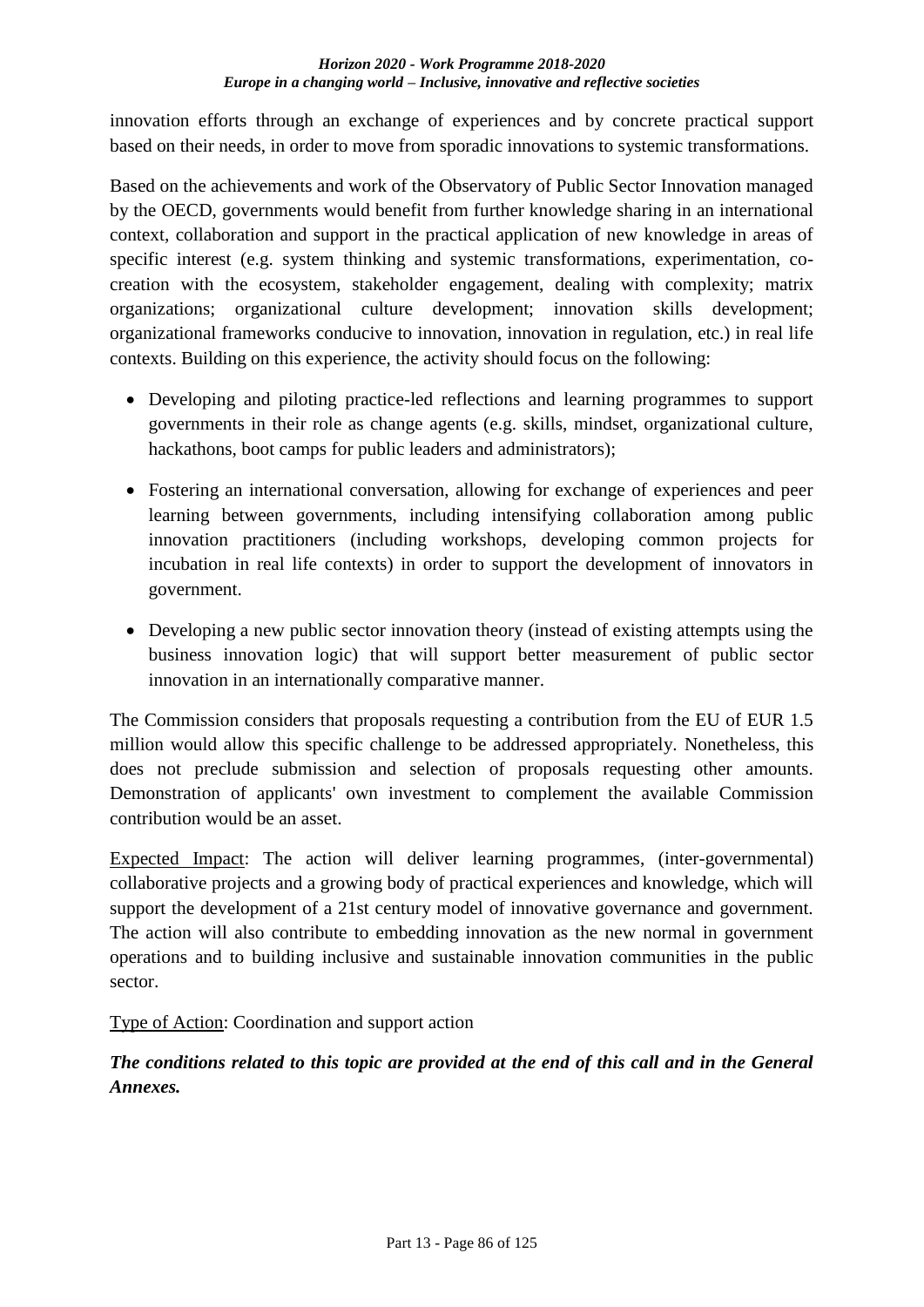### **GOVERNANCE-19-2019: A European Social Catalyst Fund to scale up high performing social innovations in the provision of social services**

Specific Challenge: Government funding of social services is often capped and undergoing reductions while other sources of funding are fragmented or highly uneven. There are also disparities in the delivery of social performance and difficulties in transposing regional or national best practices to other regions or Member States and in scaling up such practices to the EU level. In addition, significant geographical variation exists between Western and Central and Eastern European Countries (CEECs).

Scope: This coordination and support action will establish a consortium composed of a representative set of actors involved in the financing of social services and their provision such as venture philanthropists, foundations, social impact investors, government agencies and/or social service providers. The consortium will set up a European Social Catalyst Fund that will be funded jointly by the European Commission and the members of the consortium, i.e. the consortium will be under the obligation of signing on to the project. The Fund shall be of at least EUR 600.000, with the EU contribution accounting for a maximum of 25%, and it will put forward a call for proposals that will result in at least five social innovation implementation plans.

The proposal must clearly detail a fixed and exhaustive list of the different types of socially impactful activities supporting the priorities of the European Commission, including the European Pillar of Social Rights, for which a third party may receive financial support via the European Social Catalyst Fund. Examples of priority areas include aging, poverty and marginalisation, homelessness, vulnerable populations including people with disabilities, mental health difficulties and dementia, digital inclusiveness, employment and job creation, inequalities, education and training, skills, community development, the role and place of young people in the society, and intergenerational solidarity. Links to the Sustainable Development Goals of Agenda 2030 could be considered.

The proposal should define the organisational process for selecting the implementation plans for which financial support will be granted, including the process of selecting, allocating and reporting on the use of independent experts and ensuring no conflicts of interest. It should also clearly detail the criteria for awarding financial support and simple and comprehensive criteria for calculating the exact amount of such support. The open call must be published widely, including on the Horizon 2020 Participant Portal and through National Contact Points.

The selected implementation plans should demonstrate a capacity to valorise unexploited potential by transposing or scaling up regional or national best practices. The plans should also offer means of overcoming geographical fragmentation by being implementable in at least five EU Member States of which at least two in Central and Eastern Europe. Plans should be implementable within a maximum of two years. The network should improve the selected plans as needed—striving towards them reaching investment grade—and oversee their implementation. In the process, it should help de-risk innovations, unlock bottlenecks at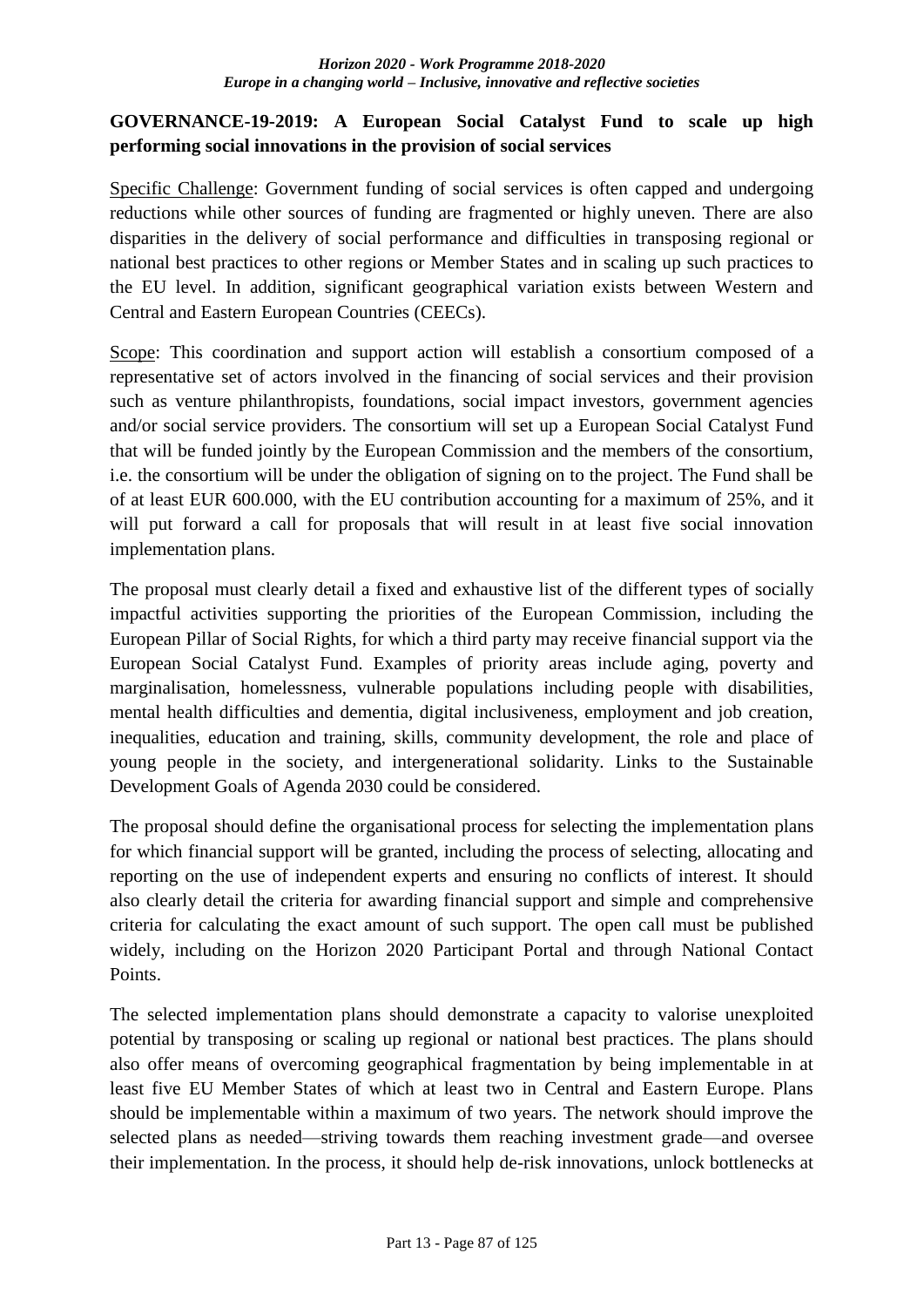system level, overcome agency problems (e.g., when no one stakeholder benefits enough to justify the cost) and stimulate projects with marginal profitability. The network should specify how it will monitor and report on call results and how it will assess the quality of the outcomes and measure the impact achieved.

The Commission considers that proposals requesting a contribution from the EU of EUR 250.000 of which at least EUR 150.000 should go to the Catalytic Fund would allow this specific challenge to be addressed appropriately. Nonetheless, this does not preclude submission and selection of proposals requesting other amounts.

Expected Impact: The action will strengthen the capacity of organisations and/or individuals to develop and upscale innovative and effective solutions to pressing societal challenges. It will contribute to the diffusion of solutions in a timely and geographically balanced manner. It will also raise awareness on the opportunities and challenges associated to social innovation in the provision of social services.

Type of Action: Coordination and support action

## *The conditions related to this topic are provided at the end of this call and in the General Annexes.*

### **GOVERNANCE-20-2020: Centres/Networks of European research and innovation**

Specific Challenge: To extend the network of (currently three) centres in the world's most dynamic and innovative countries and regions that connect and support European researchers and entrepreneurs globally, in order to establish their presence in third countries and strengthen the position of Europe as a science, technology and innovation leader.

This call topic builds on the results of the 2016 Call topic ENG-GLOBALLY-09-2016, focusing specifically on innovation.

Scope: To establish new centres, or networks of centres, in close cooperation with local technology and innovation structures located in third countries and regions.

A maximum of three proposals will be supported including one for India and one for Africa. These centres/networks will engage in activities with a focus depending on the country/region addressed, including activities such as:

- Providing services such as incubator co-working space, advice and support directly to European innovators that want to soft-land in the partner country/region and/or to engage in co-creation with local innovators;
- Building/linking to an eco-system of stakeholders including early adopters, potential customers, partners etc. in the country/region;
- Supporting the transfer and internationalisation of demonstrated technologies and knowhow, both to and from the country/region;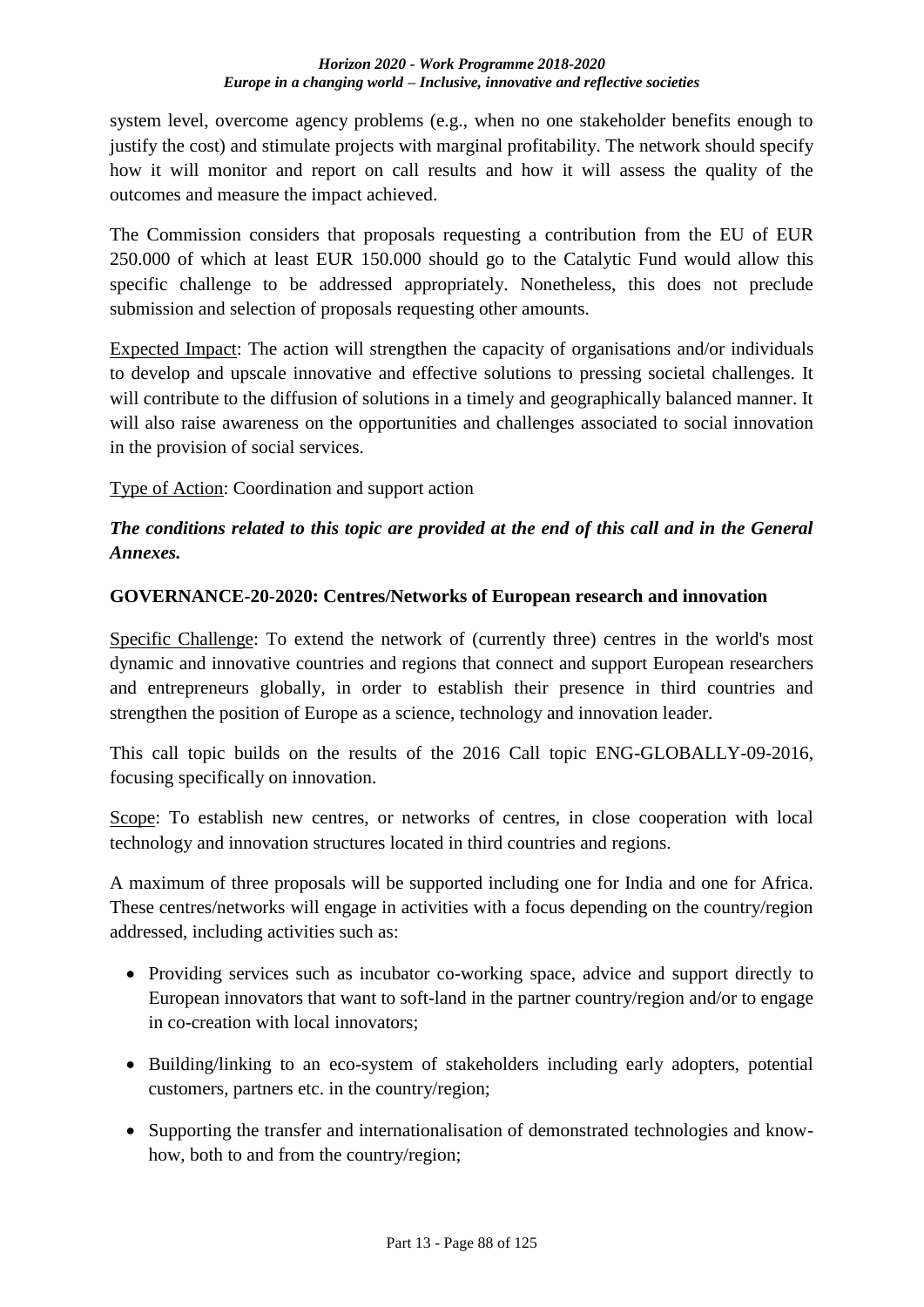- Launching local market development programmes to deploy European technology;
- Offering mentorship, training and promoting staff exchange to increase capacities of innovators;
- Leveraging private and public investors' resources to sustain the activities of the centre(s).

The proposed work should seek to establish the centres/networks in cooperation with local actors based on a sound business plan that is expected to include clear commitments from multiple funding sources, such as corporates, investors, or local governments making available soft-landing spaces. The business plan and the intended governance (including type of legal entity to be established) shall be presented as part of the proposal. The involvement of European and local incubators or accelerators must be described.

Each proposal shall target one country or region that is an emerging or developing technology or innovation partner; proposals addressing India and all or part of Africa are strongly encouraged without excluding other countries with similar characteristics.

For India, the centre(s) should target mature start-ups and SMEs from both Europe and India and promote matchmaking for adaptation of European technologies and innovative solutions to the Indian context.

For Africa the centre(s) with the network of incubators and accelerators should target at least five sub-Saharan African countries, build on existing local incubators and accelerators, and focus on technology transfer/adaptation (from Europe to Africa or vice-versa), staff exchanges and training.

Consortia are expected to include business development as well as technology expertise in the target country or region and ensure adequate involvement of European stakeholders from existing structures in the addressed countries/regions. Proposals should build on previous work of bilateral and regional international cooperation projects where appropriate.

The Commission considers that proposals requesting an EU contribution of around EUR 2-3 million for a duration of 3-4 years would allow this specific challenge to be addressed appropriately. Nonetheless, this does not preclude submission and selection of proposals requesting other amounts.

Under this topic, legal entities established in the target country/region are eligible for funding from the Union.

Eligibility and admissibility conditions: Under this topic, legal entities established in the target country/region are eligible for funding from the Union.

Expected Impact:

• Reinforced cooperation between European innovators and those of the Union's international partners;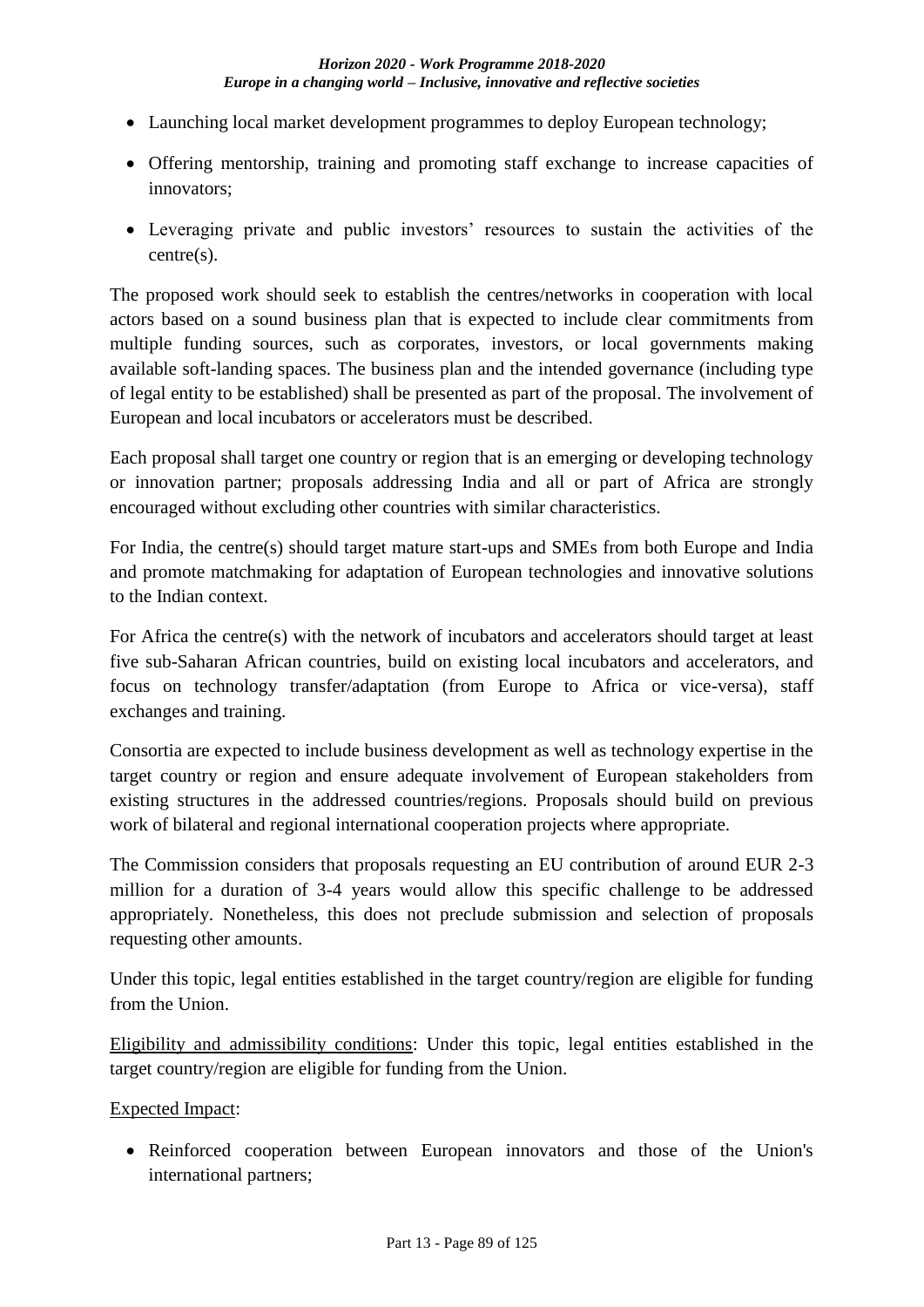- Higher visibility and prestige for European research and innovation and its actors in international partner countries/regions;
- Stronger presence of European organisations in the innovation environment of the partner country/region;
- Enhanced impact of results from research and innovation projects, including those under Horizon 2020, through increased access to excellence and to markets across the world.

### Type of Action: Coordination and support action

## *The conditions related to this topic are provided at the end of this call and in the General Annexes.*

## **SU-GOVERNANCE-21-2020: Developing deliberative and participatory democracies through experimentation**

Specific Challenge: Liberal democracies have come under pressure in recent times. Political distrust, polarizing discourses, lower electoral participation and populist narratives that reject the idea of an open society manifest themselves in Europe and beyond, with very strong support. The challenge therefore is to examine whether and how deliberative and participatory approaches – theoretically and practically – can fulfil the promise of greater and more enlightened participation in the present context and reach out to include those alienated from the political process. The difficulties deliberative and participatory approaches may face are also important to appraise.

In the last two decades deliberative and participative democracy has become increasingly prominent as a response to the challenges besetting liberal representative democracies. Premised on notions of direct democracy, active citizenship and decisions reached through argumentation, these new practices of democracy has in theory the potential to revive democratic legitimacy and help close the gap between citizens and political elites, who are often perceived as representing powerful interest groups.

Scope: Research should elucidate the complex links between political discourses and identities (including populistic standpoints), dialogue guided by reasoned argumentation and the potential for achieving consensus on policy choices. Projects should also consider issues pertaining to effective participation in deliberative and participatory processes (especially as regards vulnerable groups and the politically less active) and as to how effectively these are translated by governments and institutions into concrete action. Research should equally examine how deliberative and participatory processes relate to polarisation and how (or if) it can assist in reaching mutual understanding among citizens with different views and positions. Lastly, attention should be paid to how deliberative and participatory democracy can best complement representative institutions. Issues of coordination, complementarity, scaling up (of such practices) but also opening up more traditional representative institutions should be examined.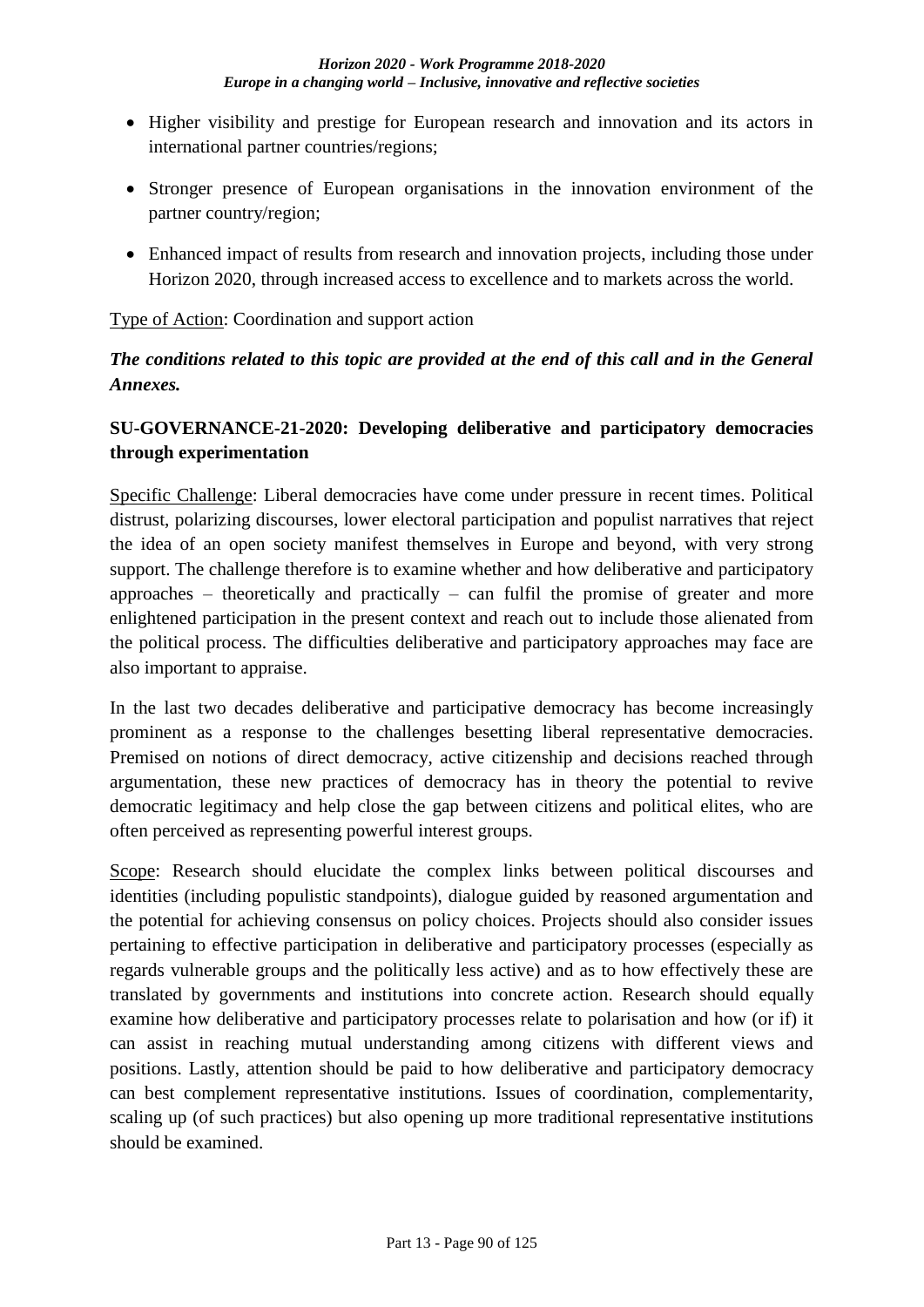The impacts of technology need to be further illuminated. Re-evaluating and re-assessing the contribution of digital technology in implementing deliberative, participatory (and by extension direct) democracy is needed. Projects should offer exhaustive assessments of experiments and innovations in deliberative and participatory processes highlighting success and failure factors. The role of the internet should equally be examined (also in connection to social media) in light of recent trends, which have cast doubt on its capacity to act as a platform of rational communication between equal participants.

In the EU context, the notion of the public sphere, as a key deliberative element, should be reconsidered both conceptually and empirically in view of the economic, social and political crises and developments of recent years. This includes a reappraisal of the question whether there is, could, or should be a European public sphere, which could enrich the democratic quality and the liberal character of the EU, in a context where supra-national European institutions are often perceived as insufficiently democratic and transparent.

Research should examine how the concept of deliberative and participatory democracy could be used and adapted to facilitate such a process and whether and how it is compatible with polarization tendencies, which have been prevalent in recent years. It needs to be investigated whether these new trends contribute to social justice, how societies can be made not only more inclusive but also more reflective, and how critical capacity and attitudes can be developed which revive deliberative democratic discourses. In this context, the contribution of the education system needs to be worked out. Connections should be made with questions of (European) identity, whereby the focus should not lie on an essentialist conception of identity, but reflexive identity, which signifies a critical and transformative self-understanding. Research should investigate how to create arenas or spaces open to citizens which are conducive to collective decisions made through public deliberation. Cooperation with partners from third countries, from both established and emerging democracies, is encouraged in order to have comparative perspectives that would be an important value added for the impact of the project.

A set of concrete actions could look at experimental and participative approaches to civic and social life, and suggest pathways for strengthening democracies at all levels, in terms of concrete actions, pilot projects and experimentation. They could build on previous results of international, European and other projects in these areas. In a context where citizen involvement and citizen participation in research and innovation is strongly stressed for Horizon Europe, this proposal could help to lay the groundwork.

The Commission considers that proposals requesting a contribution from the EU in the order of EUR 3 million would allow this specific challenge to be addressed appropriately. This does not preclude submission and selection of proposals requesting other amounts.

Expected Impact: This action will move to another level our understanding of deliberative and participatory democratic processes and identify ways of how they can be improved in practice. Research should make this action on how to create arenas or spaces open to citizens which are conducive to collective decisions made through public deliberation. Proposals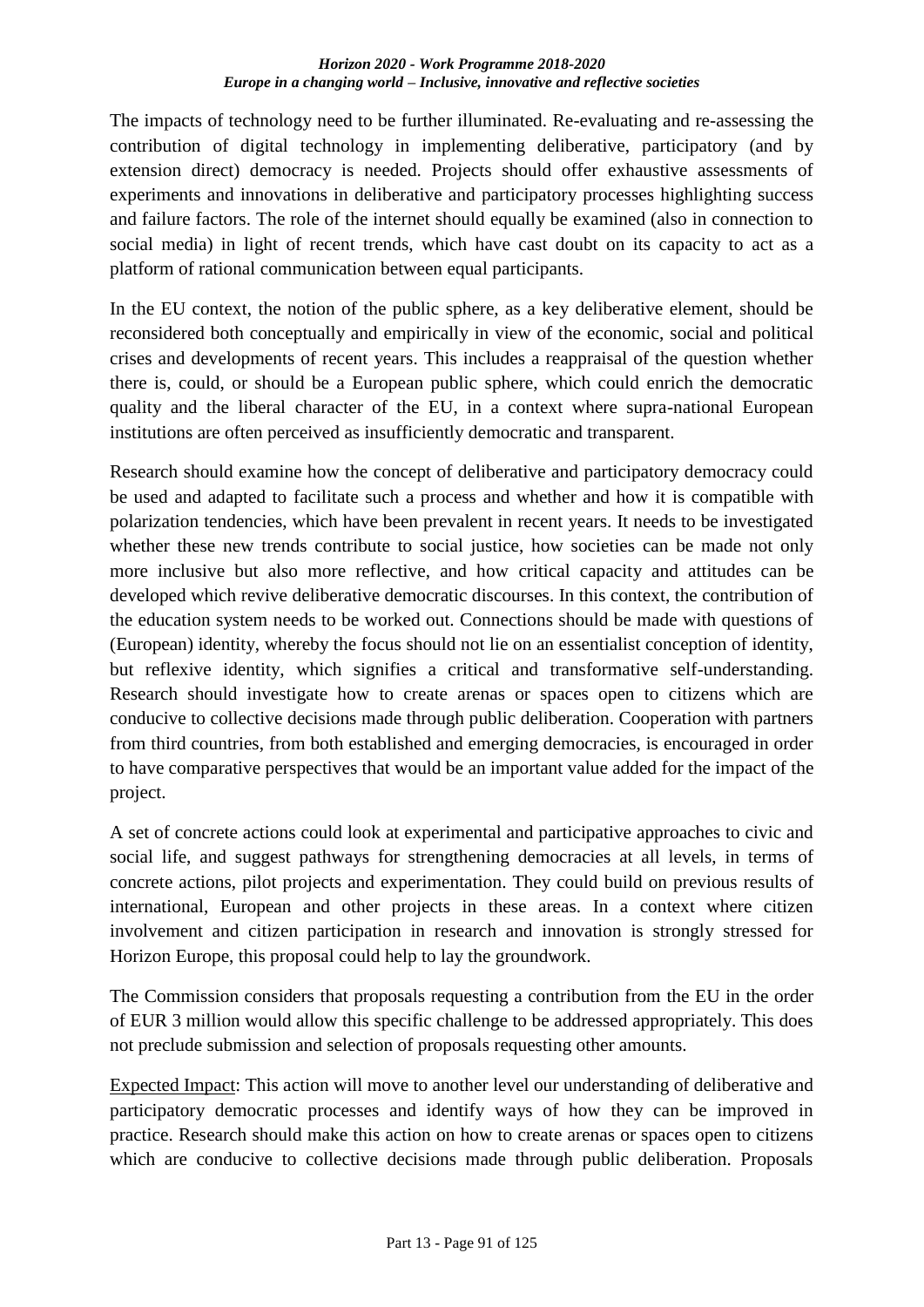should outline methods and policies by which democratic practices can be strengthened in order to rebuild trust in political, economic and social institutions.

Type of Action: Research and Innovation action

*The conditions related to this topic are provided at the end of this call and in the General Annexes.*

## **DT-GOVERNANCE-22-2020: Citizen-centric public services in local and regional administrations**

Specific Challenge: With the adoption of the Tallinn Declaration, the ministers in charge of policy and coordination of digital public services in the countries of the EU and EFTA, recognise the needs and expectations of the citizens and businesses when interacting with public administrations and commit that the design and delivery of their services will be guided by the principles of user-centricity<sup>42</sup>

The digital transformation of the public administration shall be implemented at national, regional and local levels.

Scope: For user-centric digital public services, the proposed action will:

- 1. support the implementation of the 'User-centricity principles for design and delivery of digital public services' laid down in the Tallinn Declaration putting citizens truly at the heart of governments' digital transformation at cities and regions level;
- 2. encourage and recognise cities and regions that are taking policies steps to become more user-centric;
- 3. promote capacity building, best practices and experience exchange, solutions reuse, training, awareness raising through a community building approach;
- 4. ensure that the mechanism for recognising user-centric cities and regions and the community will become self-sustainable beyond the H2020 funding.

The Commission considers that proposals requesting a contribution from the EU in the order of 1.5M€ would allow this specific challenge to be addressed appropriately. Nonetheless, this does not preclude submission and selection of proposals requesting other amounts.

Expected Impact: The action will show the social and human dimension of digitalisation, in particular that all citizens can be better served by their public administrations while moving into the digital age, and will strengthen European citizens' sense of belonging to the European Union.

By developing a framework that will determine the conditions by which cities and regions will be recognised in their commitment to become more user centric the belief is that across

 $42$ See Annex to the [Tallinn Declaration,](http://ec.europa.eu/newsroom/document.cfm?doc_id=47559)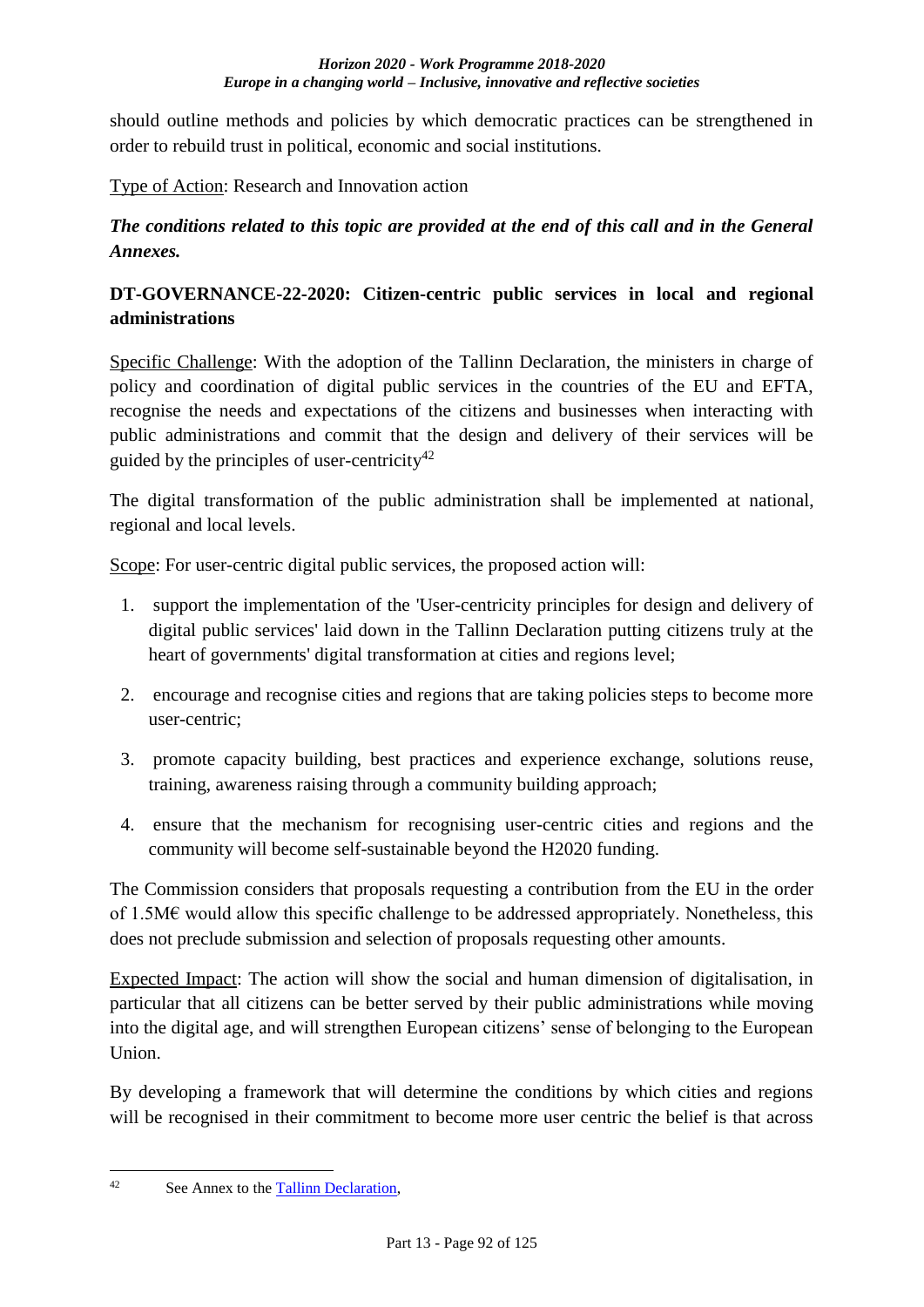Europe public administrations will be inspired to accelerate their journey to design and deliver more user-centric digital public services for the benefit of their citizens and businesses.

The action should emphasise the movement of local and regional administrations towards citizen centric, secure, high quality and burden free public services and towards more inclusive and participative decision and policy-making. At the same time cities and regions will gain visibility and benefit from being part of the community through exchange of good and bad practices, solutions and know how among all cities and regions experiencing the same journey.

### Type of Action: Coordination and support action

*The conditions related to this topic are provided at the end of this call and in the General Annexes.*

## **GOVERNANCE-23-2020: Support to the networking of national R&I Think Tanks for helping co-shape and share a common perspective on R&I policy across Europe**

Specific Challenge: The intended new governance of R&I policy at EU level relies on a combination of co-creation across policy fields and co-design with relevant stakeholders, as part of an open, transparent and cooperative relation between science and society. This implies developing a shared understanding and common views on policy challenges and opportunities based on sound evidence and continuous exchanges with policy advisors and shapers active at national level. In that regard, there is a need to help the transparent networking of R&I Think Tanks across the EU to strengthen and enlarge their input to the codesign of R&I policy.

Scope: The coordination and support action should support the networking of R&I Think Tanks across the EU, with the aim to inform EU and national policy-making and help develop and share common views needed for co-designing the EU R&I policy. Proposals should demonstrate the capacity to develop existing informal or self-organised collaborations across national Think Tanks and/or R&I policy advisers into an actual European network of R&I Think Tanks, to achieve efficiency and effectiveness in codesigning R&I policies. The network should bring together think tanks or advisory communities already organised at national level, and increase their cross-border collaboration and capacity to deliver strategic policy advice at European level. The network should aim at enhancing trust and coherence amongst its members, through transparent, open and collaborative processes involving national and European policy-makers, research and innovation communities and citizens. While the new network should help shape and spread new ideas about EU R&I policy, it should also capture and discuss emerging trends to make R&I policy more impactful and develop methodologies and approaches for co-designing policies with a clear EU added value.

Specific objectives of this action: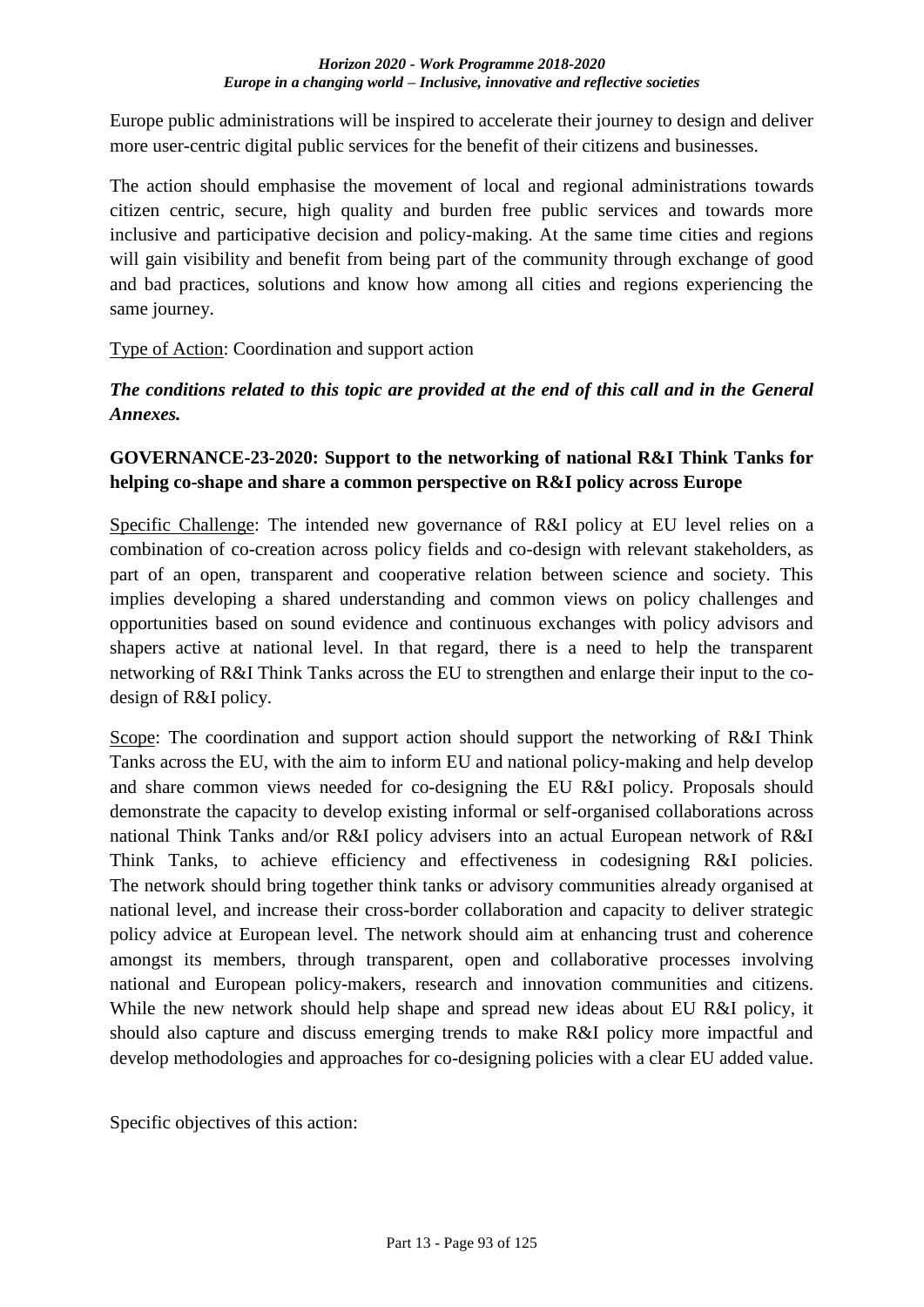- 1. The network will greatly increase the capacity and diversity of R&I policy advice available in each Member State, by opening up the possibility for national Think Tanks to source or discuss expertise and advice from Think Tanks in other Member States.
- 2. The network will allow to rapidly bringing to the fore and debating new R&I policy concepts, through e.g. an annual event, in view of developing a common understanding and supporting the coherence of policy making processes across the EU.

The Commission considers that a consortium requesting a contribution from the EU in the order of EUR 0.5 million would allow this specific challenge to be addressed appropriately. Nonetheless, this does not preclude submission and selection of proposals requesting other amounts.

Expected Impact: Opening up and connecting policy advisers and R&I communities will add value to the governance of the European research and innovation system, will have a measurable impact for policy makers, R&I communities and citizens, and will lead to policies with more relevance and impact.

In the short term, the action will reinforce network collaboration between national R&I policy advisers, with the prospect in the medium term to offer a sounding board for national and EU policy-makers alike. In the longer term, it will facilitate the strategic alignment of R&I policies in Europe by supporting the uptake and dissemination of research and innovation best practices and questioning.

Type of Action: Coordination and support action

## *The conditions related to this topic are provided at the end of this call and in the General Annexes.*

## **Conditions for the Call - GOVERNANCE FOR THE FUTURE**

Opening date(s), deadline(s), indicative budget(s):  $43$ 

| Topics (Type of Action)               | <b>Budgets</b> (EUR<br>million) |      | Deadlines |             |
|---------------------------------------|---------------------------------|------|-----------|-------------|
|                                       | 2018                            | 2019 | 2020      |             |
| Opening: 07 Nov 2017                  |                                 |      |           |             |
| DT-GOVERNANCE-05-2018-2019-2020 (CSA) | 1.50                            |      |           | 13 Mar 2018 |

 $43$ <sup>43</sup> The Director-General responsible for the call may decide to open the call up to one month prior to or after the envisaged date(s) of opening.

The Director-General responsible may delay the deadline(s) by up to two months.

All deadlines are at 17.00.00 Brussels local time.

The budget amounts for the 2020 budget are subject to the availability of the appropriations provided for in the draft budget for 2020 after the adoption of the budget 2020 by the budgetary authority or, if the budget is not adopted, as provided for in the system of provisional twelfths.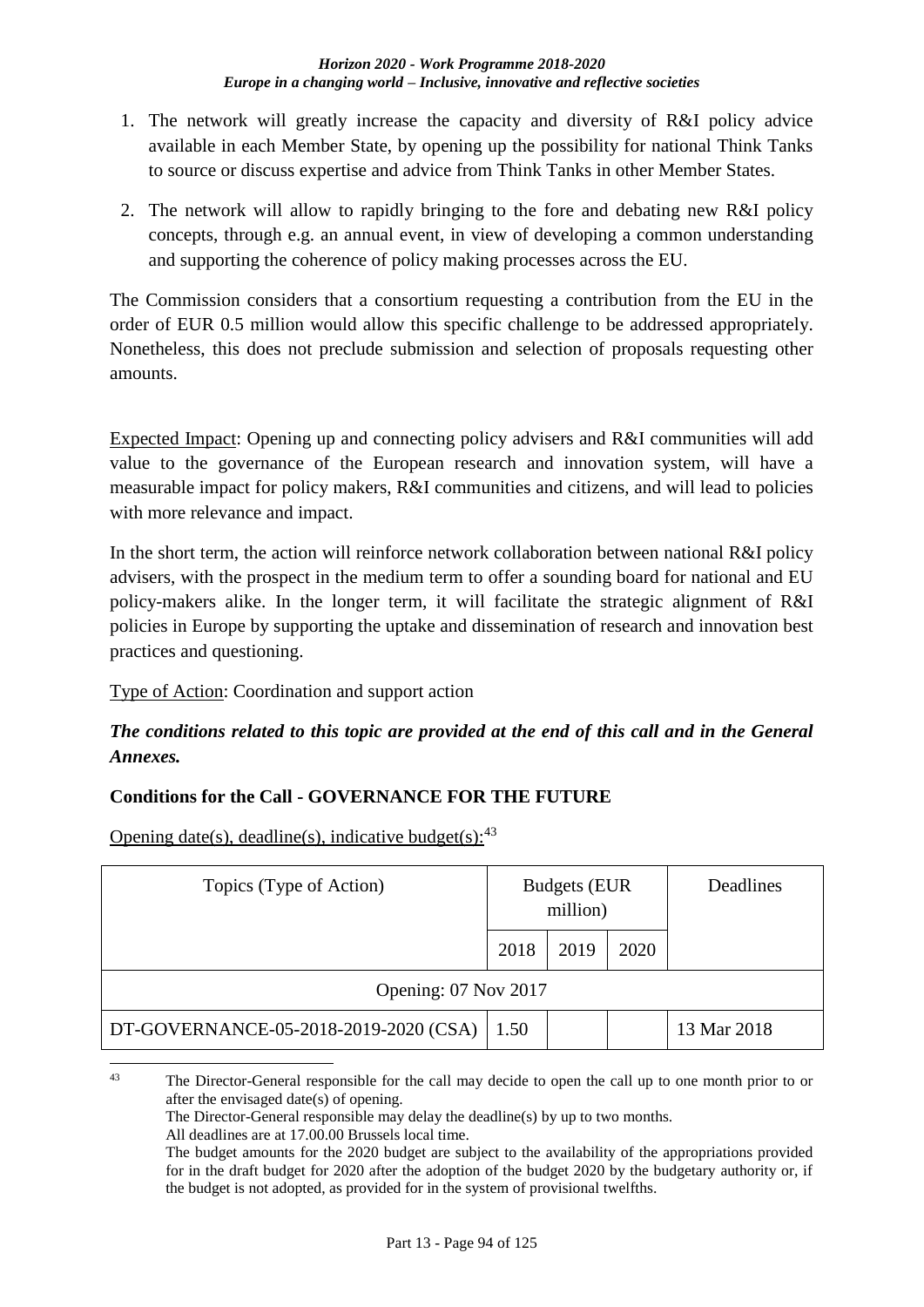| GOVERNANCE-02-2018-2019 (RIA)         | 9.00 |      |       |             |
|---------------------------------------|------|------|-------|-------------|
| GOVERNANCE-03-2018 (RIA)              | 9.00 |      |       |             |
| GOVERNANCE-06-2018 (RIA)              | 6.00 |      |       |             |
| GOVERNANCE-08-2018 (CSA)              | 9.00 |      |       |             |
| GOVERNANCE-14-2018 (ERA-NET-Cofund)   | 3.00 |      |       |             |
| GOVERNANCE-15-2018 (CSA)              | 1.50 |      |       |             |
| SU-GOVERNANCE-11-2018 (CSA)           | 1.50 |      |       |             |
| Opening: 06 Nov 2018                  |      |      |       |             |
| DT-GOVERNANCE-05-2018-2019-2020 (RIA) |      | 8.00 |       | 14 Mar 2019 |
| DT-GOVERNANCE-12-2019-2020 (IA)       |      | 8.00 |       |             |
| DT-GOVERNANCE-13-2019 (RIA)           |      | 9.00 |       |             |
| GOVERNANCE-01-2019 (RIA)              |      | 9.00 |       |             |
| GOVERNANCE-02-2018-2019 (CSA)         |      | 1.50 |       |             |
| GOVERNANCE-04-2019 (RIA)              |      | 9.00 |       |             |
| GOVERNANCE-16-2019 (CSA)              |      | 1.50 |       |             |
| GOVERNANCE-17-2019 (CSA)              |      | 1.50 |       |             |
| GOVERNANCE-18-2019 (CSA)              |      | 1.50 |       |             |
| GOVERNANCE-19-2019 (CSA)              |      | 0.25 |       |             |
| SU-GOVERNANCE-10-2019 (RIA)           |      | 9.00 |       |             |
| Opening: 05 Nov 2019                  |      |      |       |             |
| DT-GOVERNANCE-05-2018-2019-2020 (RIA) |      |      | 20.00 | 12 Mar 2020 |
| DT-GOVERNANCE-12-2019-2020 (IA)       |      |      | 10.00 |             |
| DT-GOVERNANCE-22-2020 (CSA)           |      |      | 1.50  |             |
| GOVERNANCE-20-2020 (CSA)              |      |      | 7.00  |             |
| GOVERNANCE-23-2020 (CSA)              |      |      | 0.50  |             |
| SU-GOVERNANCE-07-2020 (RIA)           |      |      | 9.00  |             |
| SU-GOVERNANCE-09-2020 (RIA)           |      |      | 9.00  |             |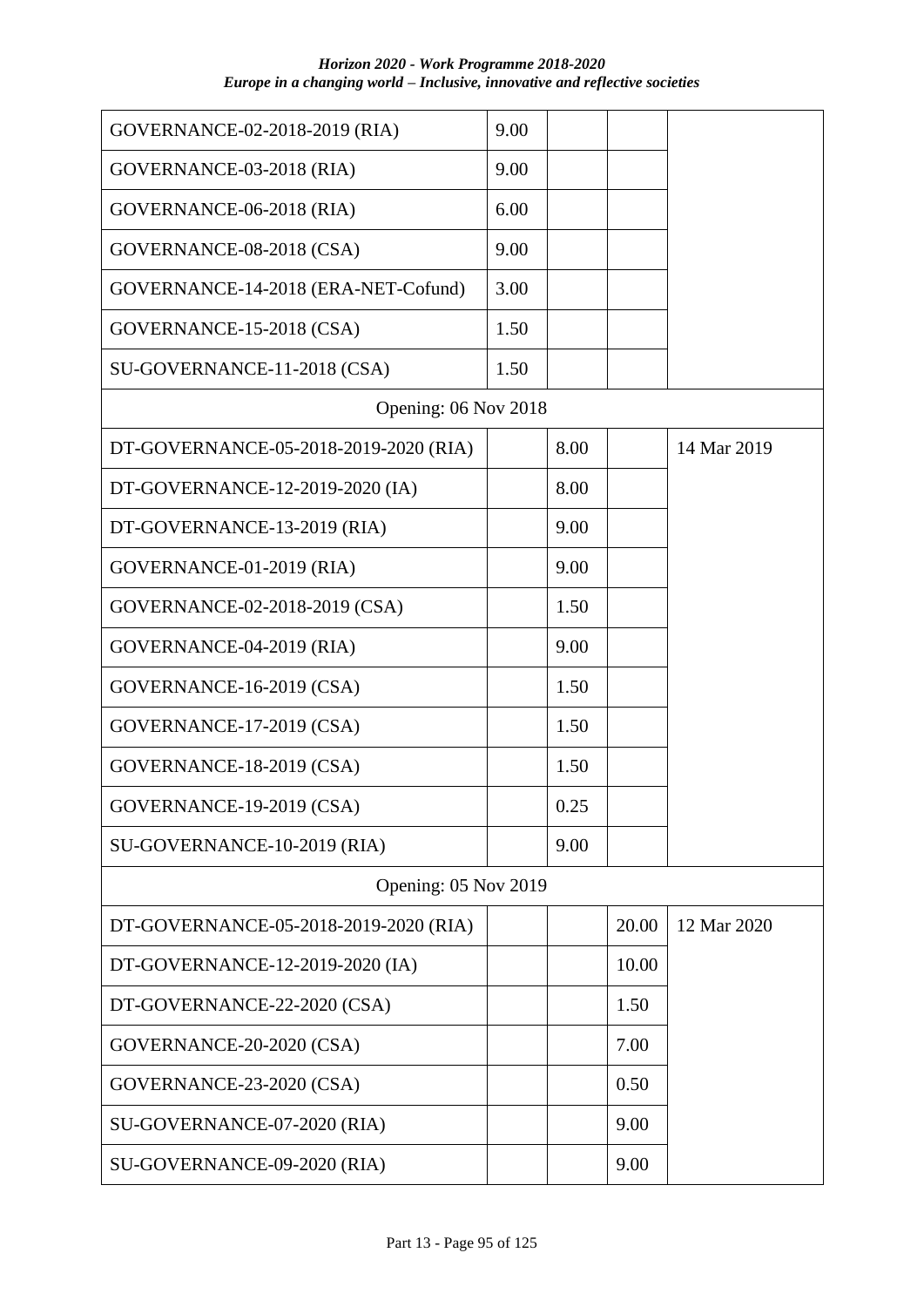| SU-GOVERNANCE-21-2020 (RIA) |               | 9.00  |  |
|-----------------------------|---------------|-------|--|
| Overall indicative budget   | $40.50$ 58.25 | 66.00 |  |

Indicative timetable for evaluation and grant agreement signature:

For single stage procedure:

- Information on the outcome of the evaluation: Maximum 5 months from the final date for submission; and
- Indicative date for the signing of grant agreements: Maximum 8 months from the final date for submission.

Eligibility and admissibility conditions: The conditions are described in General Annexes B and C of the work programme. The following exceptions apply:

| DT-GOVERNANCE-<br>05-2018-2019-2020 | Due to the specific challenge of this topic, for 2019 proposals<br>shall include a minimum of six relevant national administrations<br>(or legal entities designated to act on their behalf) in at least six<br>different EU Member States or Associated Countries.                                     |
|-------------------------------------|---------------------------------------------------------------------------------------------------------------------------------------------------------------------------------------------------------------------------------------------------------------------------------------------------------|
| GOVERNANCE-06-<br>2018              | Due to the specific challenge of this topic, in addition to the<br>minimum number of participants set out in the General Annexes,<br>proposals shall include at least one participant in a third country<br>relevant for to the specific challenge and scope of the topic.                              |
| <b>SU-GOVERNANCE-</b><br>10-2019    | Due to the specific challenge of this topic, in addition to the<br>minimum number of participants set out in the General Annexes,<br>proposals shall include at least one participant from a country in<br>the MENA region or the Balkans relevant to the specific<br>challenge and scope of the topic. |
| <b>GOVERNANCE-20-</b><br>2020       | Due to the specific challenge of this topic, legal entities<br>established in the target country/region are eligible for funding<br>from the Union.                                                                                                                                                     |

Evaluation criteria, scoring and threshold: The criteria, scoring and threshold are described in General Annex H of the work programme.

Evaluation Procedure: The procedure for setting a priority order for proposals with the same score is given in General Annex H of the work programme.

The full evaluation procedure is described in the relevant [guide](http://ec.europa.eu/research/participants/docs/h2020-funding-guide/grants/applying-for-funding/submit-proposals_en.htm) published on the Funding  $\&$ Tenders Portal.

Grant Conditions: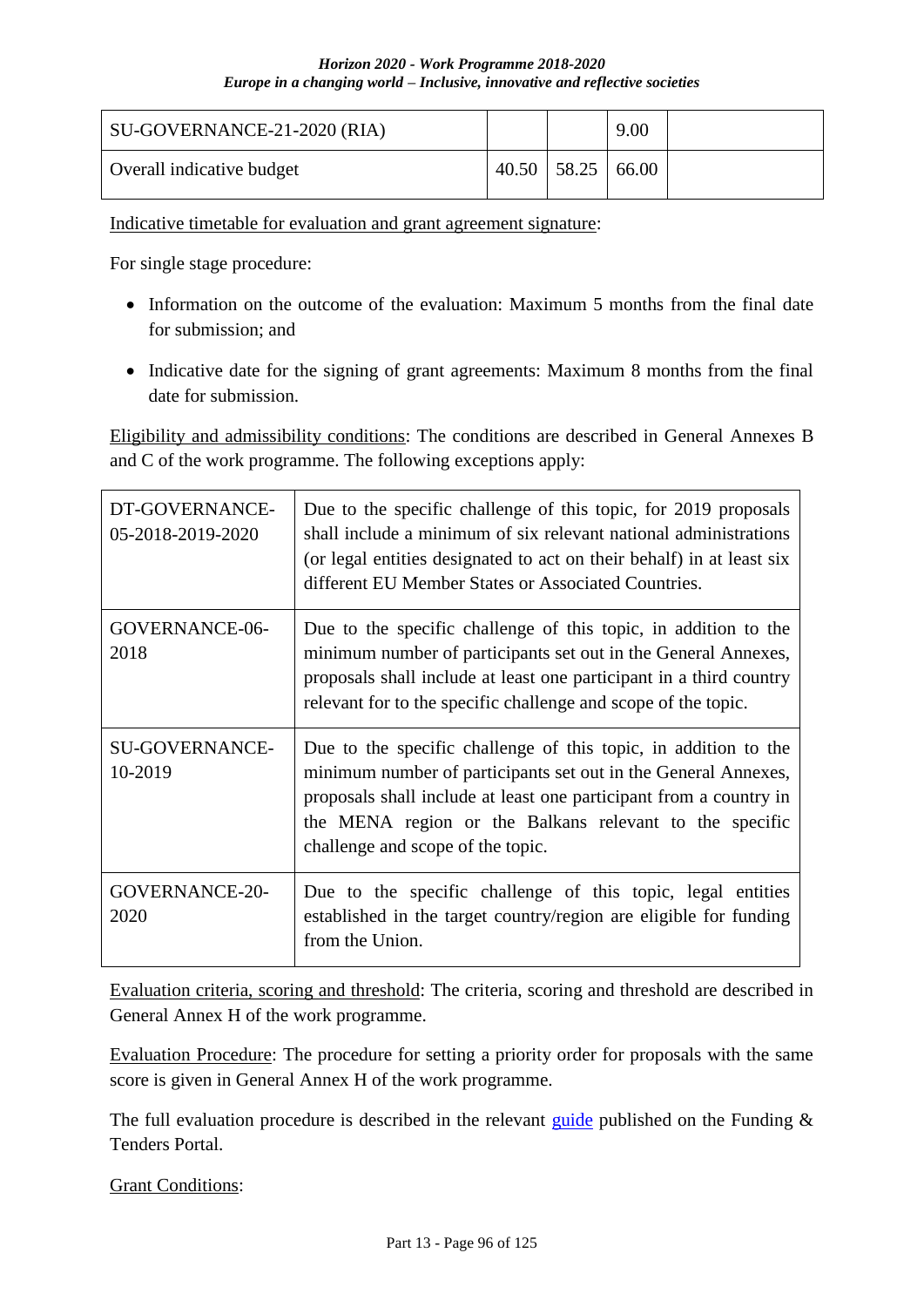| <b>GOVERNANCE-08-</b><br>2018 | For grants awarded under this topic [GOVERNANCE-08-2018:<br>Partnering for viability assessments of innovative solutions for<br>markets outside Europe] beneficiaries will provide financial<br>support to third parties as described in Part K of the General<br>Annexes to the Work Programme. The support to third parties<br>can only be provided in the form of grants. The respective<br>options of Article 15.1 and Article 15.3 of the Model Grant<br><b>Agreement</b> will be applied           |
|-------------------------------|----------------------------------------------------------------------------------------------------------------------------------------------------------------------------------------------------------------------------------------------------------------------------------------------------------------------------------------------------------------------------------------------------------------------------------------------------------------------------------------------------------|
| <b>GOVERNANCE-19-</b><br>2019 | For grants awarded under this topic [GOVERNANCE-19-2019:<br>A European Social Catalyst Fund to scale-up high performing<br>social innovations in the provision of social services]<br>beneficiaries may provide support to third parties as described in<br>part K of the General Annexes of the Work Programme. The<br>support to third parties can only be provided in the form of<br>grants. The respective options of Article 15.1 and Article 15.3 of<br>the Model Grant Agreement will be applied. |

Consortium agreement:

| All topics of this call | Members of consortium are required to conclude a consortium               |  |
|-------------------------|---------------------------------------------------------------------------|--|
|                         | agreement, in principle prior to the signature of the grant<br>agreement. |  |
|                         |                                                                           |  |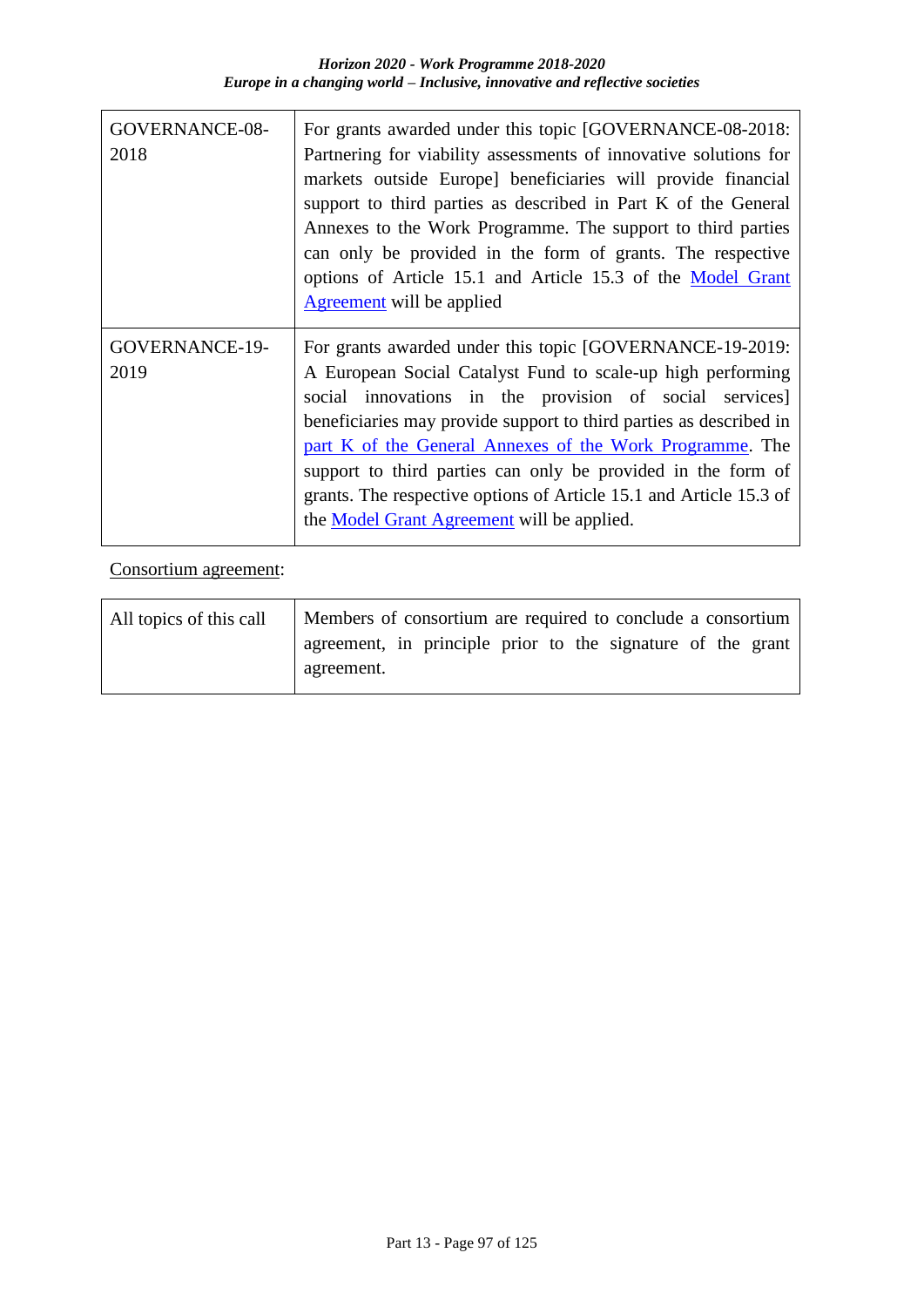#### **SME instrument & Fast-Track-to-Innovation**

The respective calls for the EIC-SME instrument (H2020-EIC-SMEInst-2018-2020) and EIC-Fast-Track-to-Innovation (H2020-EIC-FTI-2018-2020) are found under the Horizon 2020 Work Programme Part – *Towards the next EU Framework Programme for Research and Innovation: European Innovation Council (EIC) Pilot (part 17 of this work programme).*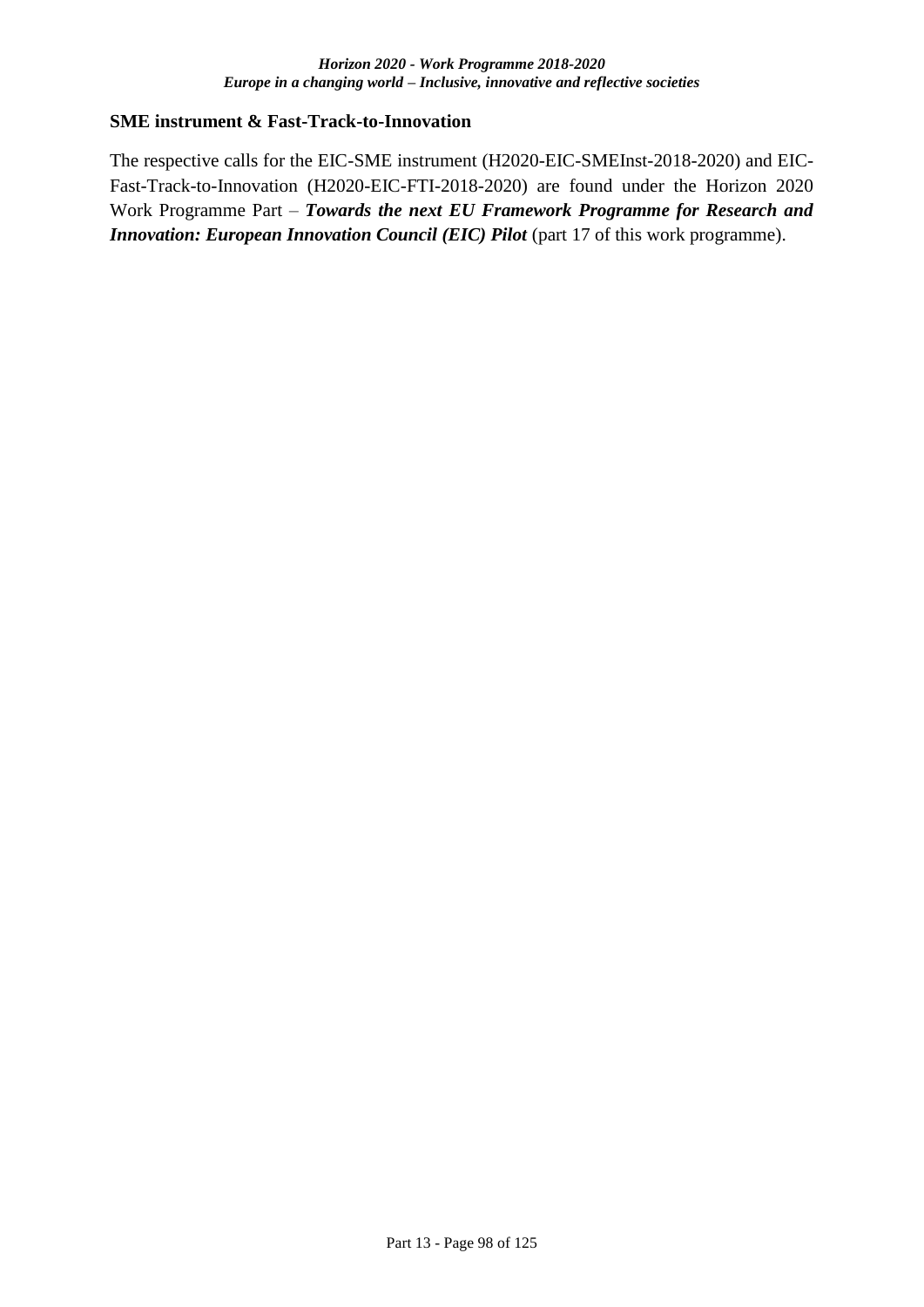# **Other actions<sup>44</sup>**

All activities in this section aim directly at supporting the development and implementation of evidence base for R&I policies or supporting various groups of stakeholders and are therefore excluded from the delegation to the Research Executive Agency and will be implemented by the Commission services (except for Other Actions - 24, 25, 26 and 28)

## **I - Support to R&I policy reform and evidence based policy making**

## **1. Horizon 2020 Policy Support Facility**

a) New Framework Contract to support the activities of the Horizon 2020 Policy Support Facility

The Horizon 2020 Policy Support Facility (PSF) was set up as foreseen in the Horizon 2020 legal base. It supports Member States and Associated Countries in the design, implementation and evaluation of their national R&I policies. It offers, on a voluntary basis, high level expertise and tailor-made advice to national public authorities.

A framework contract was established in 2015 to provide overall support to the implementation of the PSF. As this framework contract expires end of September 2019, a procedure for concluding a new framework contract will be launched in the fourth quarter of 2018. It will cover the period October 2019-September 2023.

Type of action: Public procurement – New Framework Contract

Indicative timetable: Fourth quarter 2018

Indicative global budget: EUR 15 million

b) Implementation of the Horizon 2020 Policy Support Facility

Demand for PSF services ramped up rapidly since its launch in 2015 with 14 activities scheduled for 2017 and others still in the pipeline. An overview of past and ongoing activities can be found at [https://rio.jrc.ec.europa.eu/en/policy-support-facility.](https://rio.jrc.ec.europa.eu/en/policy-support-facility)

This provision serves to implement the PSF framework contract (current and future) by providing support to the following services: peer reviews of national R&I systems; specific support activities and mutual learning exercises; and communication and dissemination activities.

Type of Action: Public Procurement - Use of an existing Framework Contract - Number of specific contracts to be concluded will depend on the demand for PSF services by the Member

 $\overline{44}$ The budget amounts for the 2020 budget are subject to the availability of the appropriations provided for in the draft budget for 2020 after the adoption of the budget 2020 by the budgetary authority or, if the budget is not adopted, as provided for in the system of provisional twelfths.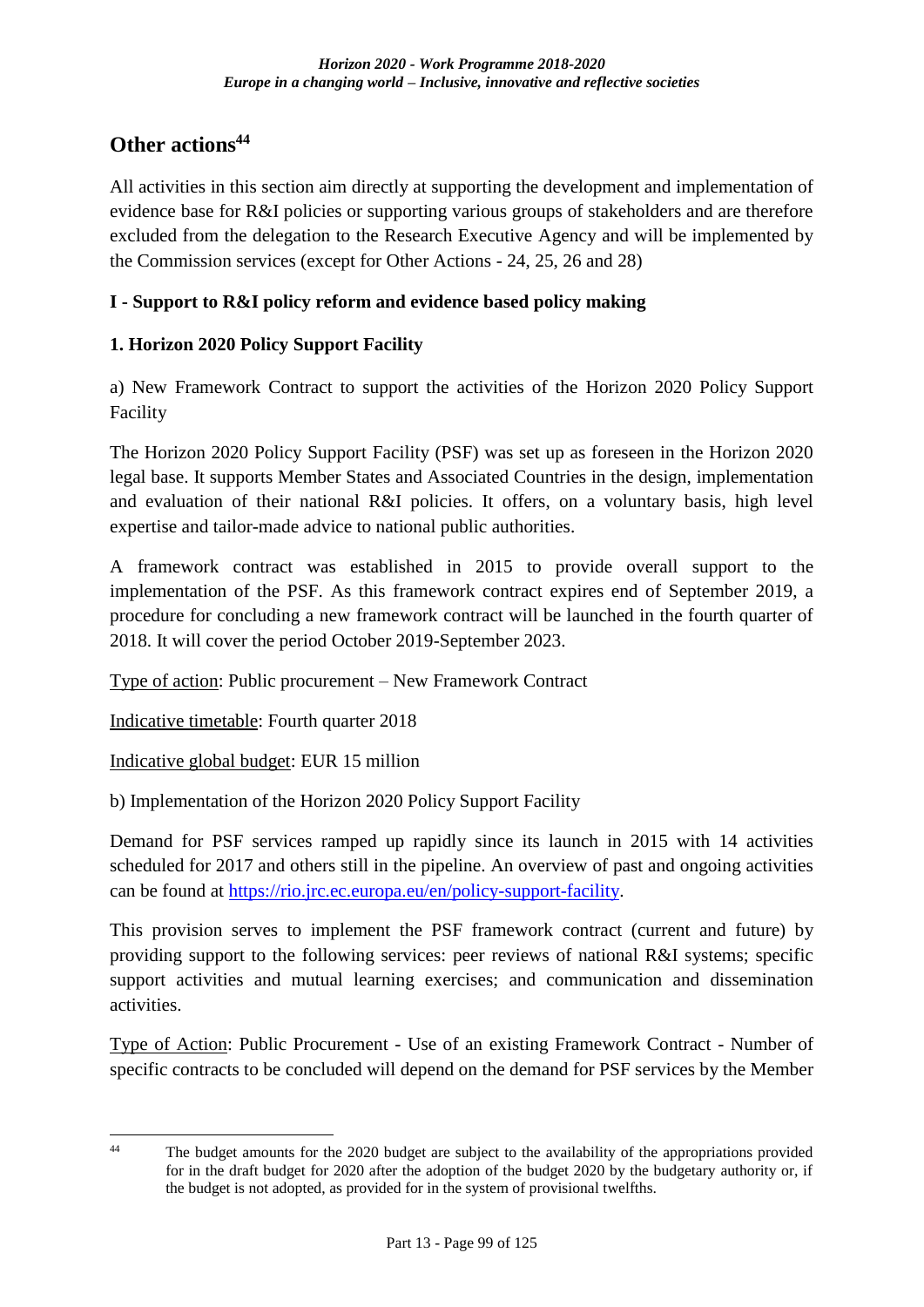States and Associated Countries, which is expressed as response to a yearly expression of interest addressed to the ERAC Committee.

Indicative timetable: Specific contracts to be concluded throughout 2018-2020

Indicative budget: EUR 0.72 million from the 2018 budget and EUR 1.30 million from the 2019 budget and EUR 1.60 million from the 2020 budget

## **2. Implementation and analysis of the joint Commission-OECD international survey on STI policies <sup>45</sup>**

As a major step towards reducing the burden for Member States and Associated Countries to report on evolutions in their Science, Technology and Innovation (STI) policies, the Commission and the OECD launched in 2015, for the first time, a joint international survey on STI policies. This survey is conducted every two years and underpins the OECD's biannual STI Outlook report. Its results are fed into the Commission's European Semester analysis and other reporting products. The survey is also a major element of the Council conclusions on 'Streamlining the R&I monitoring and reporting landscape' which were adopted under the Maltese Presidency and called on the Commission to maximise the use of the joint survey for monitoring and reporting purposes.

Through a grant provided from the work programme 2016-2017, substantial progress has been made towards making the survey and analysis process fully digital, interactive and more userfriendly. This provision will support further roll-out of the joint survey, further development of the infrastructure underpinning the survey and its analysis capabilities, and in-depth analysis of the information gathered through the survey.

The standard evaluation criteria, thresholds, weighting for award criteria and the maximum rate of co-financing for this type of action are provided in parts D and H of the General Annexes.

### Legal entities:

The Organisation for Economic Co-operation and Development (OECD), 2, rue André Pascal, 75775 Paris, France

Type of Action: Grant to identified beneficiary - Coordination and support actions

Indicative timetable: First quarter 2018 and first quarter 2020

Indicative budget: EUR 0.72 million from the 2018 budget(one grant ) and EUR 0.70 million from the 2020 budget(one grant )

<sup>&</sup>lt;u>.</u> <sup>45</sup> This grant will be awarded without call for proposals in line with Article 190(1)(e) of the Rules of applications of Regulation (EU, Euratom) 966/2012, Regulation No 1268/2012 and Article 11(2) of the Rules for participation and dissemination in "Horizon 2020 - the Framework Programme for Research and Innovation (2014-2020)", Regulation (EU) No 1290/2013.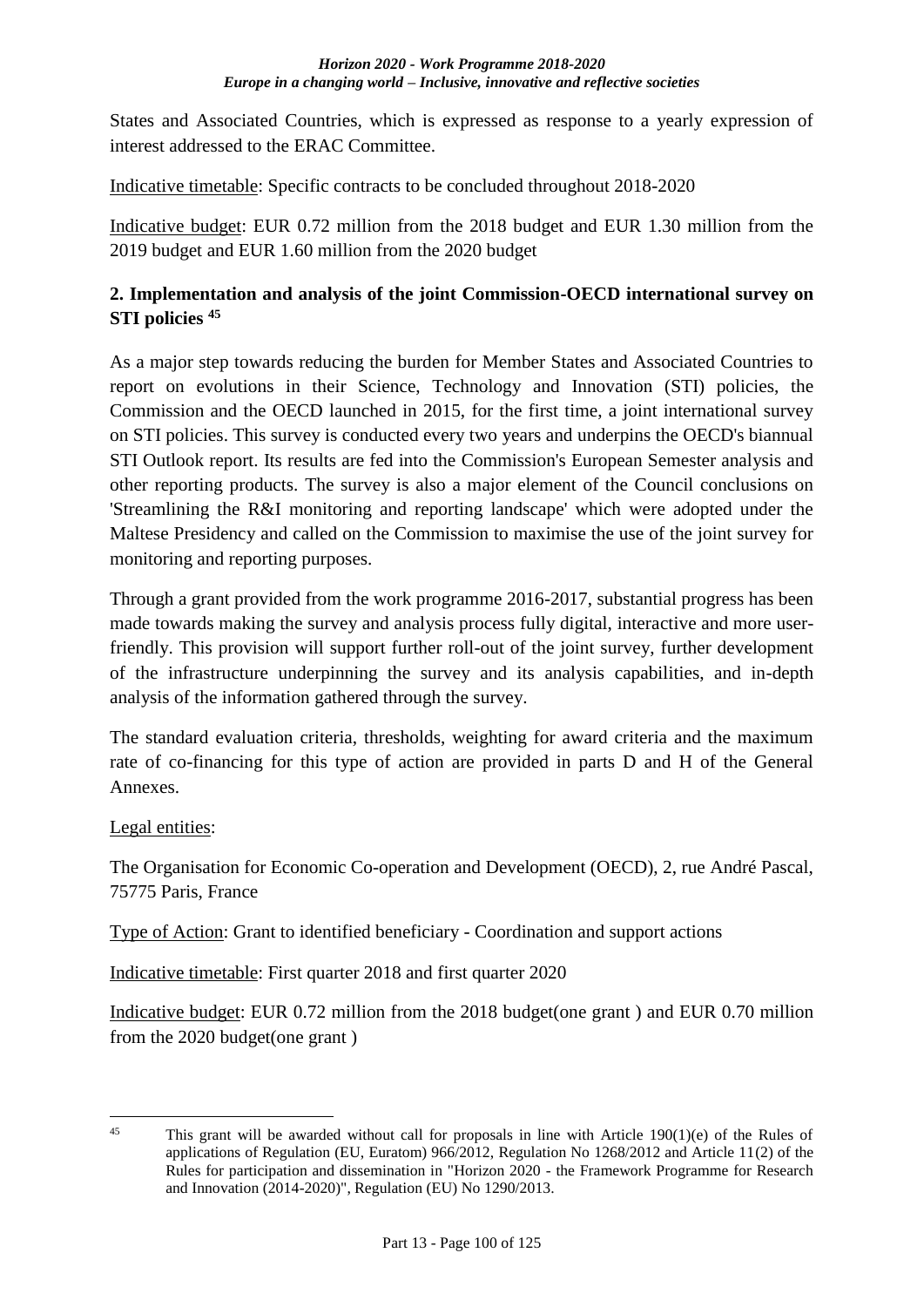### **3. Analysing the R&I productivity-inequality nexus <sup>46</sup>**

Most developed economies have been faced over the past decade with a productivity paradox: a range of new technologies (robotics, internet of things, artificial intelligence etc.) have emerged offering large potential for productivity gains while, at the same time, productivity growth in the economy has stagnated. OECD is currently the leading voice in analysing the reasons behind this productivity paradox and how it links to technology diffusion, inequality and job polarisation, as evidenced by the fact that their seminal work on 'The future of productivity' <sup>47</sup> has recently been referenced in major policy speeches by Commissioner Moedas, ECB President Mario Draghi and Bank of England Chief Economist Andy Haldane.

To support its productivity analysis, the OECD has developed a unique approach based on distributed microdata analysis, which allows them to access, in an indirect manner, datasets at the national level which would otherwise remain locked due to confidentiality reasons. This grant will capitalise on the OECD's experience and knowledge in this field to support further analysis of the situation across the EU Member States and of how evolutions in productivity link to evolutions in R&I policies and other parameters such as inequality or job and wage polarisation.

The standard evaluation criteria, thresholds, weighting for award criteria and the maximum rate of co-financing for this type of action are provided in parts D and H of the General Annexes.

#### Legal entities:

The Organisation for Economic Co-operation and Development (OECD), 2, rue André Pascal, 75775 Paris, France

Type of Action: Grant to identified beneficiary - Coordination and support actions

Indicative timetable: First quarter 2018

Indicative budget: EUR 0.90 million from the 2018 budget

### **4. Implementation of the OECD-European Commission administrative arrangement<sup>48</sup>**

The Commission and the OECD have signed an administrative arrangement aiming to exploit synergies between their respective strands of work on monitoring and analysing R&I funding, policies and their impact. The arrangement identifies a number of priority areas for cooperation, including the digitisation of R&I, the productivity-inequality nexus and assessing

 $46$ This grant will be awarded without call for proposals in line with Article  $190(1)(e)$  of the Rules of applications of Regulation (EU, Euratom) 966/2012, Regulation No 1268/2012 and Article 11(2) of the Rules for participation and dissemination in "Horizon 2020 - the Framework Programme for Research and Innovation (2014-2020)", Regulation (EU) No 1290/2013.

<sup>47</sup> http://www.oecd.org/eco/OECD-2015-The-future-of-productivity-book.pdf<br>48 This graph will be swanded without sell for proposals in line with Article

This grant will be awarded without call for proposals in line with Article 190(1)(e) of the Rules of applications of Regulation (EU, Euratom) 966/2012, Regulation No 1268/2012 and Article 11(2) of the Rules for participation and dissemination in "Horizon 2020 - the Framework Programme for Research and Innovation (2014-2020)", Regulation (EU) No 1290/2013.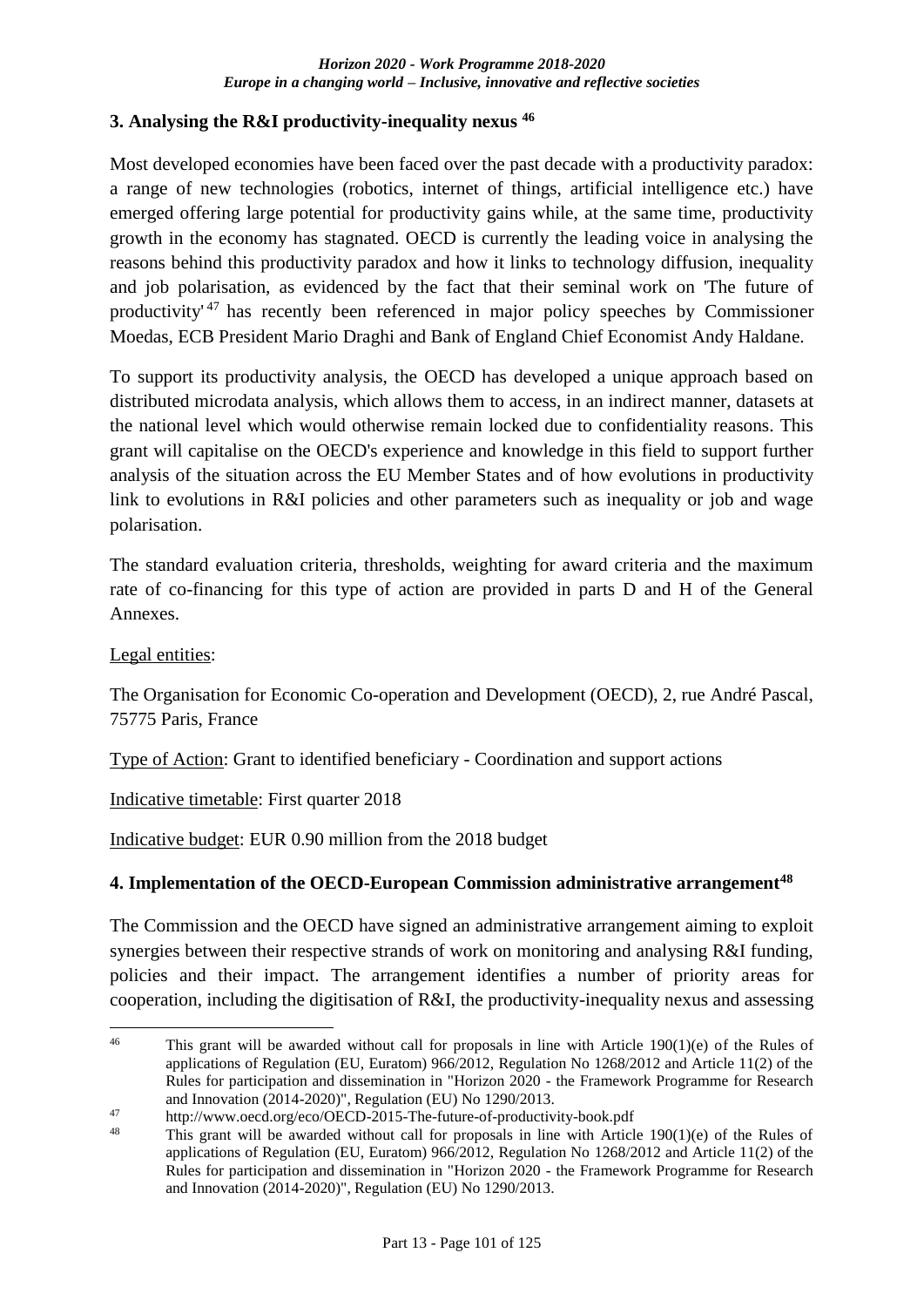the impact of R&I. This grant will support further analytical work in these priority domains, with a view to producing evidence to underpin further EU policies in these areas.

The standard evaluation criteria, thresholds, weighting for award criteria and the maximum rate of co-financing for this type of action are provided in parts D and H of the General Annexes.

Legal entities:

The Organisation for Economic Co-operation and Development (OECD), 2, rue André Pascal, 75775 Paris, France

Type of Action: Grant to identified beneficiary - Coordination and support actions

Indicative timetable: Third quarter of 2018 and second quarter of 2019

Indicative budget: EUR 0.26 million from the 2018 budget(one grant) and EUR 0.80 million from the 2019 budget(one grant)

## **5. Development of the European Innovation Scoreboard**

The action will support the preparation and further development of the yearly European Innovation Scoreboard<sup>49</sup> which assesses countries' overall R&I performance on the basis of a set of key innovation-related indicators. The European Innovation Scoreboard is one of the leading Commission products in the domain of research and innovation. It is widely reported on and used in Member States to guide their research and innovation policies and to benchmark them against those of other Member States.

This provision will support further preparation of the European Innovation Scoreboard. It will also support optimising the approach and data used in developing the Scoreboard, including by launching dedicated activities to explore new ways to gather data in a more timely manner, notably through big data techniques. In doing so, it will also build on the input provided by the expert group on big data for R&I performance monitoring, which is foreseen as part of this work programme.

Type of Action: Public Procurement - one direct service contract

Indicative timetable: Third quarter 2019

Indicative budget: EUR 0.90 million from the 2019 budget

<sup>49</sup> http://ec.europa.eu/growth/industry/innovation/facts-figures/scoreboards\_en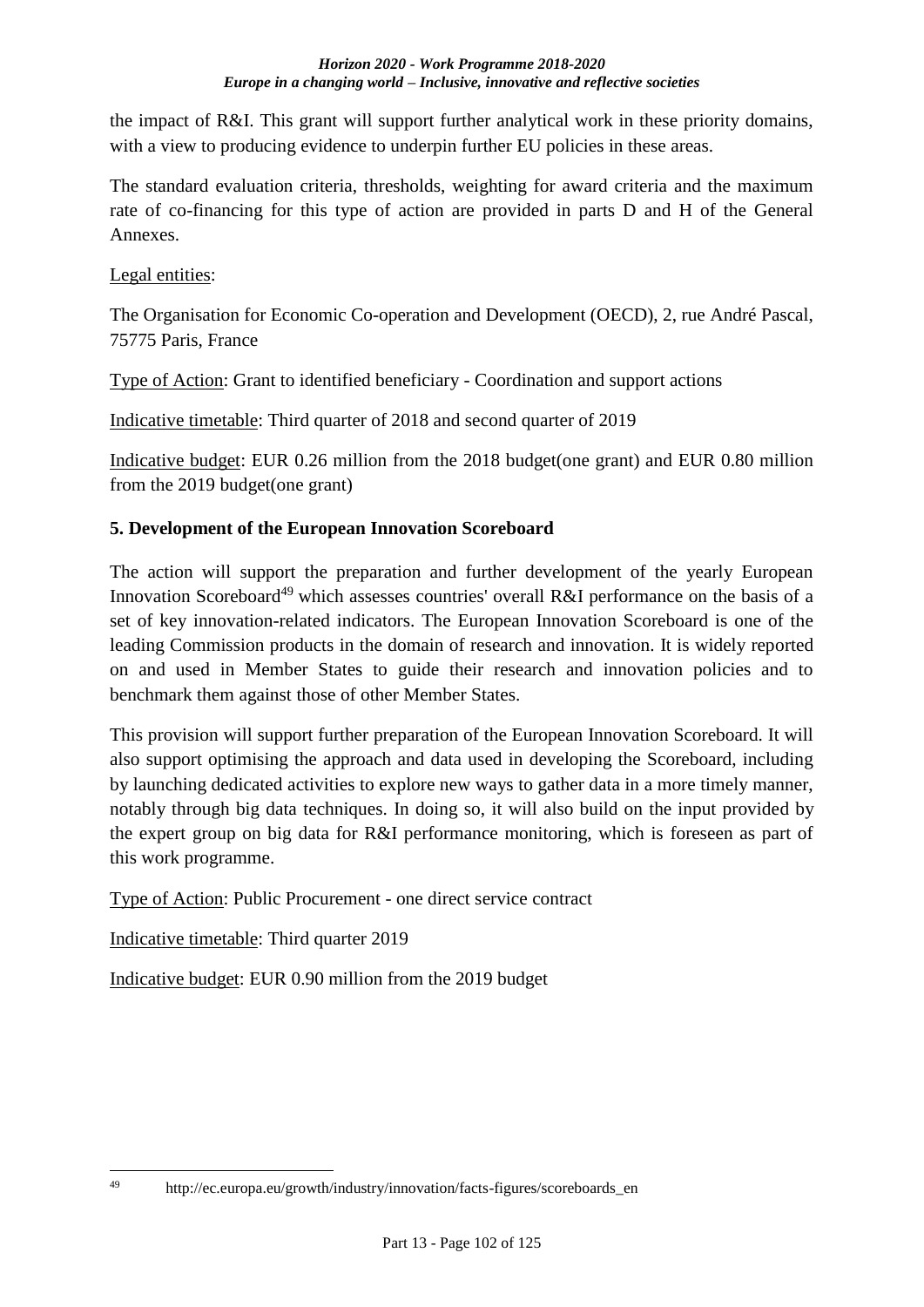#### **6. Industrial Research and Innovation Monitoring and Analysis <sup>50</sup>**

This action will support the continuation of the Industrial Research and Innovation Monitoring and Assessment activity. It includes the preparation of the annual European Industrial R&D Investment Scoreboard, which analyses industrial R&D investment patterns using company reporting. It is complemented by a yearly survey of top R&D investing companies in Europe, which analyses drivers and determinants of investment, and by a series of analytical studies and conferences. The activity has been in existence since 2003 and the work will therefore exploit the dataset that has been collected since then and it will further improve information on the location of company R&D activities.

#### Legal entities:

Joint Research Centre (JRC), Rue du Champ de Mars/Marsveldstraat 21, 1050 Brussels, Belgium.

Type of Action: Grant to identified beneficiary - Coordination and support actions

Indicative timetable: First quarter 2018 and first quarter 2020

Indicative budget: EUR 2.35 million from the 2018 budget and EUR 2.65 million from the 2020 budget

### **7. Development of composite indicators on R&I performance and econometric analysis<sup>51</sup>**

This action will support the continuation of an activity which is aimed at the development and regular production of composite indicators on research and innovation performance, and notably the Innovation Output Indicator, which was developed at the request of the European Council and the Research Excellence Indicator, which is being used in the monitoring of progress towards the European Research Area and to determine eligibility for the Horizon 2020 'Spreading excellence and widening participation' actions. It will also support econometric analyses on firm level data to evaluate e.g. the effect of innovation on growth, competitiveness and employment and the impact of the EU's funding programmes.

The standard evaluation criteria, thresholds, weighting for award criteria and the maximum rate of co-financing for this type of action are provided in parts D and H of the General Annexes.

Legal entities:

 $50$ This grant will be awarded without call for proposals in line with Article  $190(1)(e)$  of the Rules of applications of Regulation (EU, Euratom) 966/2012, Regulation No 1268/2012 and Article 11(2) of the Rules for participation and dissemination in "Horizon 2020 - the Framework Programme for Research and Innovation (2014-2020)", Regulation (EU) No 1290/2013.

<sup>51</sup> This grant will be awarded without call for proposals in line with Article 195(e) of the Financial Regulation (EU, Euratom) No 1046/2018 and Article 11(2) of the Rules for participation and dissemination in "Horizon 2020 - the Framework Programme for Research and Innovation (2014- 2020)", Regulation (EU) No 1290/2013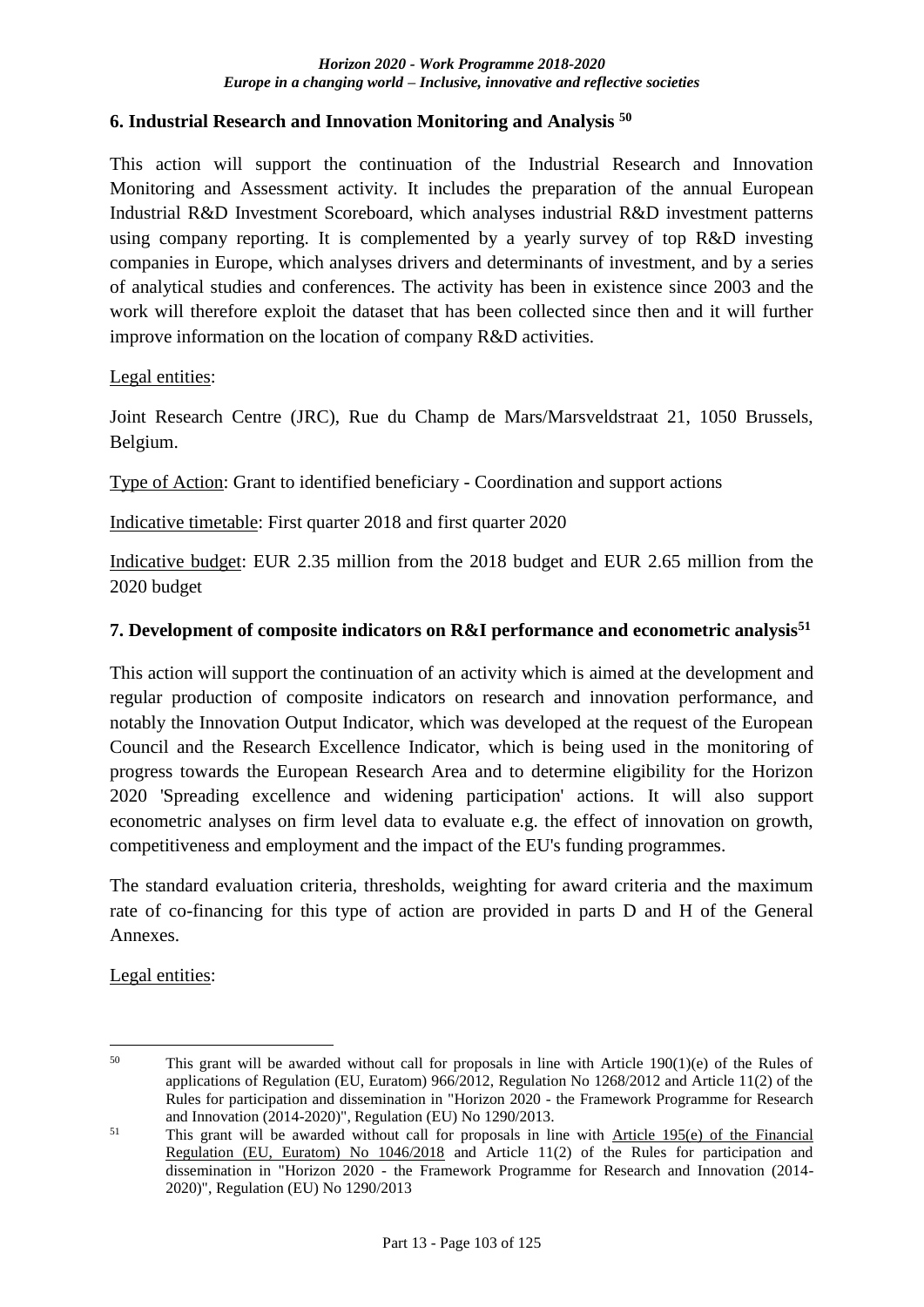Joint Research Centre (JRC), Rue du Champ de Mars/Marsveldstraat 21, 1050 Brussels, Belgium.

Type of Action: Grant to identified beneficiary - Coordination and support actions

Indicative timetable: First quarter 2019

Indicative budget: EUR 0.40 million from the 2019 budget

### **8. Expert support for big data for R&I performance monitoring**

Big data techniques offer large potential for making the monitoring of R&I performance more accurate and up to date. This action will support the development and implementation of an EU agenda for the use of big data in the monitoring of R&I performance by setting up an expert group<sup>52</sup> to provide recommendations on where and how big data can be used in this context. The work of this group will feed into the development of the approach used in the European Innovation Scoreboard and in other Commission products. It will allow to gather performance data which better reflect the changing nature of innovation and to make this data available in a more timely manner, allowing for closer follow-up.

The activities carried out by the group will be essential to the development and monitoring of the Union policy on Research, technological development and demonstration. The specialist skills required and the demanding nature of the work necessitates highly qualified experts, which will be selected on the basis of objective criteria following a call for applications published in accordance with Article 10 of Decision C(2016)3301. Therefore, a special allowance of EUR 450/day for each full working day spent assisting the Commission will be paid to the experts appointed in their personal capacity who act independently and in the public interest in terms of Article 21 of Decision C(2016)3301. This amount is considered to be proportionate to the specific tasks to be assigned to the experts, including the number of meetings to be attended and possible preparatory work.

Type of Action: Expert Contracts

Indicative timetable: First quarter 2018

Indicative budget: EUR 0.15 million from the 2018 budget

## **9. Support to R&I performance and policy analysis**

Expert support will be used to analyse and evaluate R&I performance, policies and programmes, both at national and EU level, and their impact.

This will include an expert group<sup>53</sup> to evaluate the appropriateness and effectiveness of the Policy Support Facility. The aim of this evaluation is to assess, on the basis of the PSF

 $52$ <sup>52</sup> Commission Decision C(2016) 3301 establishing horizontal rules on the creation and operation of Commission Expert Groups

<sup>&</sup>lt;sup>53</sup> Commission Decision C(2016) 3301 establishing horizontal rules on the creation and operation of Commission Expert Groups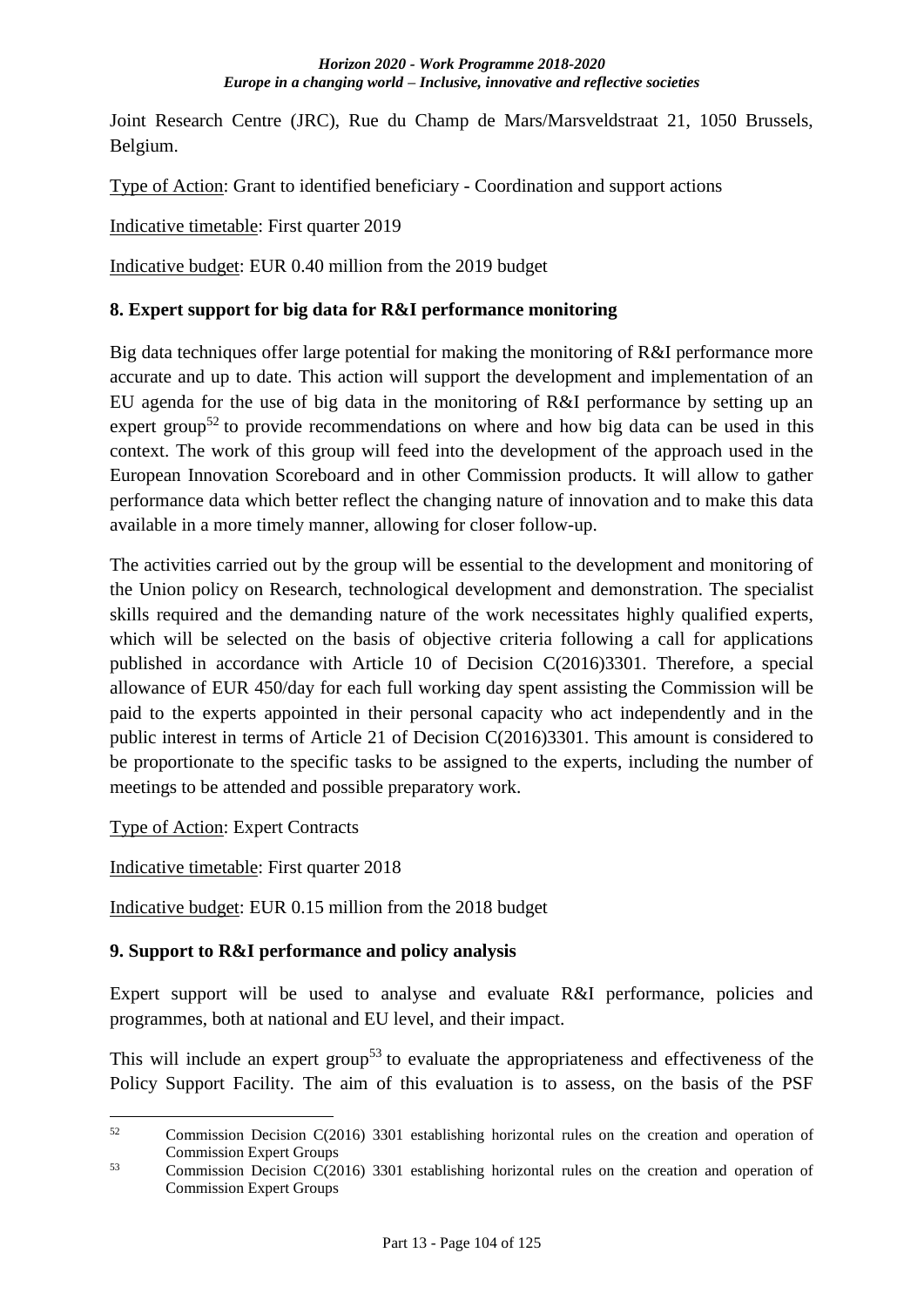activities carried out in 2015-2017, whether the PSF has been successful in terms of raising the interest of the Member States and Associated Countries, providing a high quality set of services and provoking policy change in the Member States and Associated Countries. Setting up and launch of the expert group is foreseen in the first half of 2018.

In addition, individual experts will be used to support ongoing work on improving the quality and timeliness of R&I performance analysis, including through the use of novel data collection and analysis methodologies. Experts will also contribute to the scientific and economic analysis supporting the 2020 and 2022 editions of the Science, Research and Innovation Performance of the EU Report<sup>54</sup>, as well as to its overall quality assurance. This report, which is published every two years, provides an indicator-driven analysis of the state of science, research and innovation in the EU and how it links to productivity and economic growth, while at the same time investigating the drivers underpinning this performance.

The activities carried out by the invidual experts and the expert group will be essential to the development and monitoring of the Union policy on Research, technological development and demonstration. The specialist skills required and the demanding nature of the work necessitate highly qualified experts, which will be selected on the basis of objective criteria following a call for applications published in accordance with Article 10 of Decision C(2016)3301. Therefore, a special allowance of EUR 450/day for each full working day spent assisting the Commission will be paid to the experts appointed in their personal capacity who act independently and in the public interest in terms of Article 21 of Decision C(2016)3301. This amount is considered to be proportionate to the specific tasks to be assigned to the experts, including the number of meetings to be attended and possible preparatory work.

### Type of Action: Expert Contracts

Indicative timetable: First quarter 2018, third quarter 2018, third quarter 2020

Indicative budget: EUR 0.25 million from the 2018 budget and EUR 0.10 million from the 2020 budget

## **10. Expert group to advise on further development of the macro-economic modelling agenda**

While the integration of R&I in QUEST III has improved, further developments are possible to allow for a better ex-ante estimation of the impacts of R&I in QUEST III. This provision will support the setting up of an expert group<sup>55</sup> to advise the Commission on what areas could be further refined in the model and where more evidence is yet needed. The expert group will base its work on the preparatory work that has been carried out to improve QUEST III and the outcome of a call for proposals launched as part of the work programme 2016-17.

<sup>&</sup>lt;u>.</u> <sup>54</sup> See for the 2016 edition: https://bookshop.europa.eu/en/science-research-and-innovation-performanceof-the-eu-pbKI0415512

<sup>&</sup>lt;sup>55</sup> Commission Decision C(2016) 3301 establishing horizontal rules on the creation and operation of Commission Expert Groups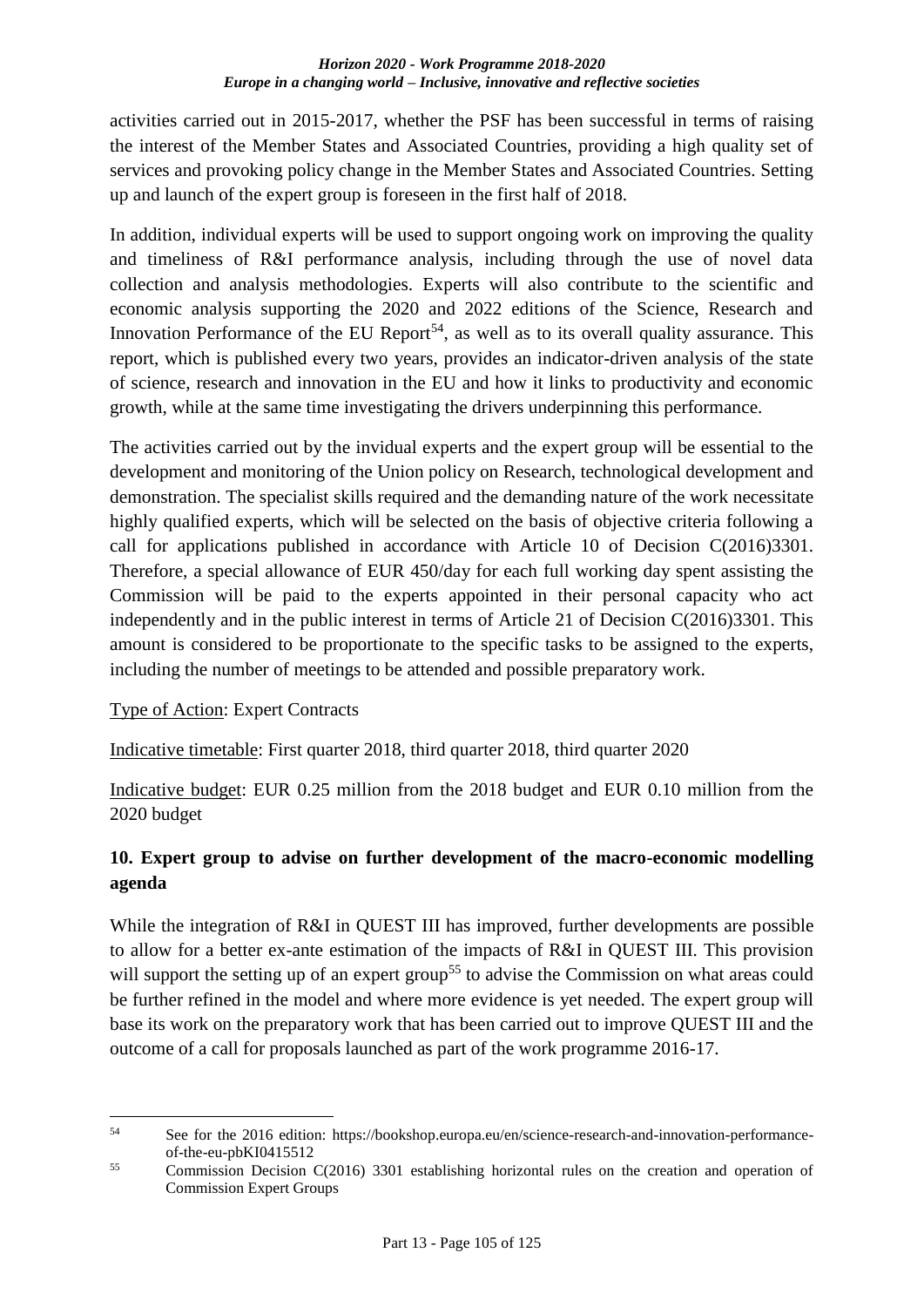The activities carried out by the group will be essential to the development and monitoring of the Union policy on Research, technological development and demonstration. The specialist skills required and demanding nature of the work requires highly qualified experts, which will be selected on the basis of objective criteria following a call for applications published in accordance with Article 10 of Decision C(2016)3301. Therefore, a special allowance of EUR 450/day for each full working day spent assisting the Commission will be paid to the experts appointed in their personal capacity who act independently and in the public interest in terms of Article 21 of Decision C(2016)3301. The experts will be highly qualified, specialised, independent experts selected on the basis of objective criteria, following an open call for expressions of interest. This amount is considered to be proportionate to the specific tasks to be assigned to the experts, including the number of meetings to be attended and possible preparatory work.

Type of Action: Expert Contracts

Indicative timetable: First quarter 2018

Indicative budget: EUR 0.15 million from the 2018 budget

#### **11. Implementation of a new macro-economic modelling concept**

In order to build a robust evidence base on the impacts of R&I via macro-economic modelling and based on the experience gained with improving R&I integration in QUEST III, the outcome of a call for proposals launched as part of the work programme 2016-17, this provisionwill support the implementation of new modelling concepts, including building a micro-economic evidence base to support the estimation of its basic parameters and the testing of the validity of the models.

Type of Action: Public Procurement - one direct service contract

Indicative timetable: Second quarter 2019

Indicative budget: EUR 0.50 million from the 2019 budget

### **II - Support to Open Science and to EU policy in the field of research and innovation**

### **12. Support to Open Science, Open Access and Open Data**

The activities foreseen under this action will help monitor Open Science trends and support awareness raising and uptake by stakeholders; explore incentives for researchers to engage in Open Science and for institutions to support Open Science; remove barriers to Open Science, including addressing legal uncertainty on the (re)use of research results and adapting quality assurance systems and the metrics of science to an Open Science framework; stimulate and embed open science in science and society; and remove obstacles to researchers' mobility and improve labour market matching taking into consideration the implications for both gender.

This includes in particular the development of indicators or metrics for engagement of researchers with Open Science, and analyses of the costs and cost-savings of doing open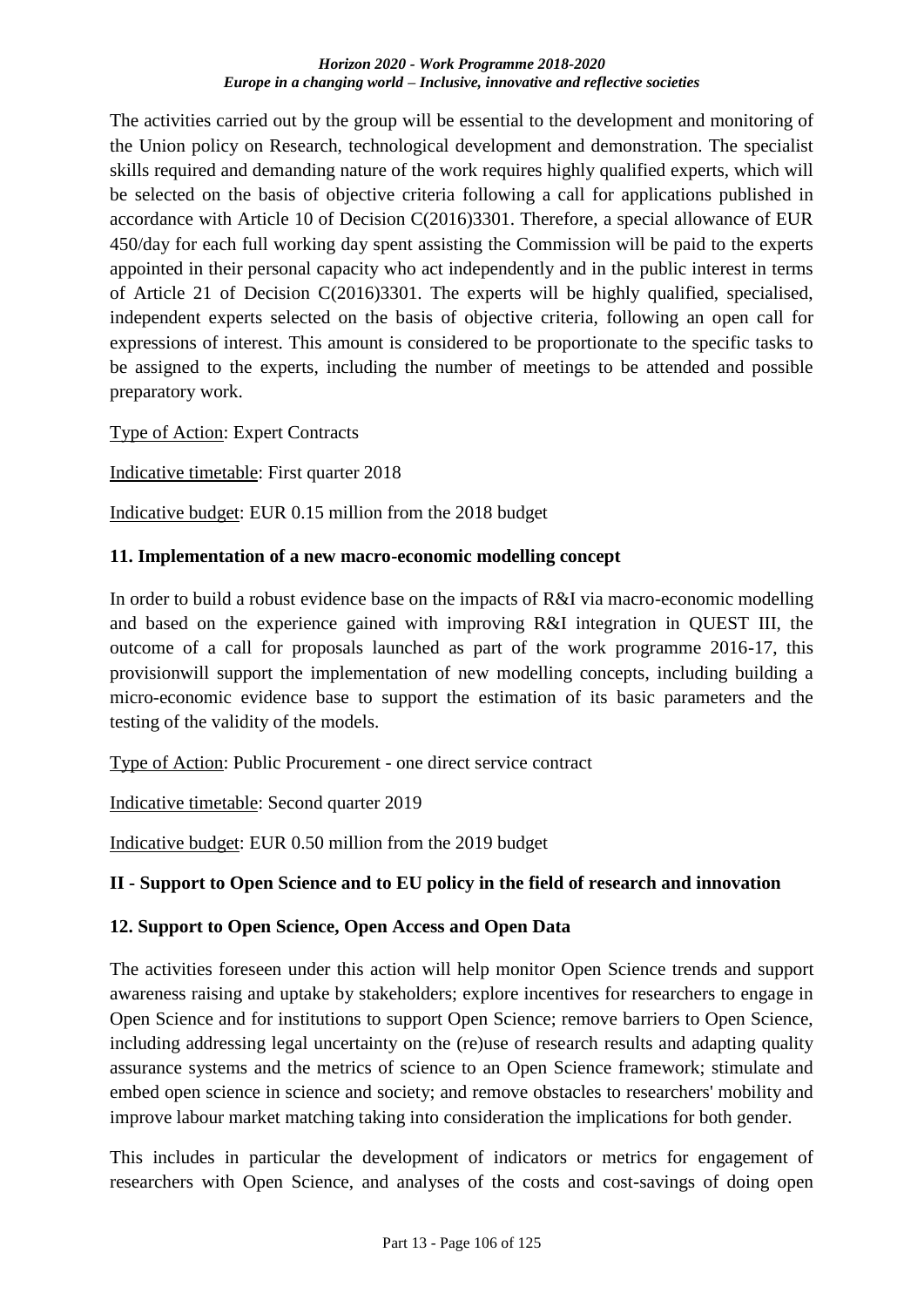science versus 'closed' science. This would take the form of public procurement to address up to six specific policy issues under the scope described above, as well as low value contracts.

This would take the form of (a) public procurement to address up to six specific policy issues under the scope described above, as well as (b) low value contracts.

Type of Action: Public Procurement - (a) using a framework contract – up to 6 specific contracts, and (b) up to 10 low value contracts

### Indicative timetable: 1 Q, 3 Q 2018-2020

Indicative budget: EUR 0.56 million from the 2018 budget and EUR 0.56 million from the 2019 budget and EUR 0.56 million from the 2020 budget

### **13. Support to Open Science, Open Access and Open Data**

Expert contracts will support the work of the Open Science Policy Platform along its eight action lines: Citizen Science, European Open Science Cloud, Incentives & Rewards, Skills, Measuring Quality and Impact, Altmetrics, Future of Scholarly Publishing, Research Integrity, and FAIR Open Data.

A special allowance of EUR 450/day for each full working day spent assisting the Commission will be paid to the individual experts appointed in their personal capacity who act independently and in the public interest.

Type of Action: Expert Contracts

Indicative timetable: 2018-2020

Indicative budget: EUR 0.14 million from the 2018 budget and EUR 0.14 million from the 2019 budget and EUR 0.14 million from the 2020 budget

### **14. Support to EU policy in the field of research and innovation**

Within the broad policy scope defined by the Commission's priorities (Open Science, Open Innovation and Openness to the world) the studies will investigate specific issues related to e.g. the impact of R&I policies and funding; the incentives for R&I actors; the dynamics of open innovation ecosystems; the economics of innovation; the contribution of R&I policies to broader EU objectives; the involvement of society and citizens; the global outreach; cooperation and competition; the finance structures for research and innovation; the synergies across funding instruments; the link between supply and demand measures; and market creating innovations.

Their aim will be to gather new or more robust evidence and to produce analyses in support of future policy discussions and decision-making. Where issues are particularly pressing but limited in scope, the studies will take the form of low value contracts. For more substantive studies, requiring more efforts and time, the normal public procurement procedure will be used.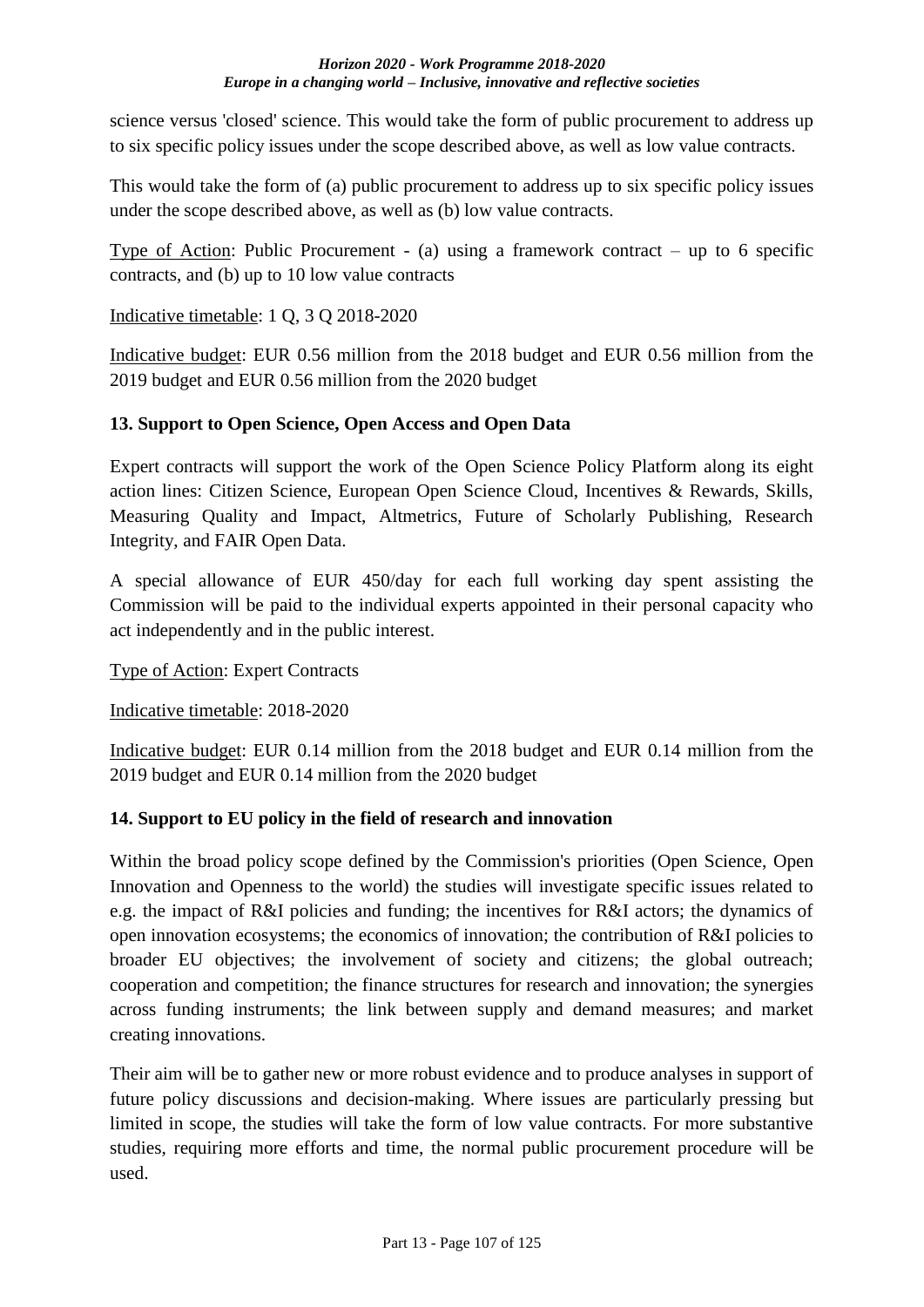Type of Action: Public Procurement - (a) using a framework contract – up to 6 specific contracts, and (b) up to 20 low value contracts

Indicative timetable: 2018-2020

Indicative budget: EUR 0.45 million from the 2018 budget and EUR 0.25 million from the 2020 budget

#### **15. Support to EU policy in the field of research and innovation**

A first expert group, the High Level Group on Research, Innovation and Science policy (RISE), provides strategic support and advice on policy orientation to the European Commissioner for research, innovation, and science. A second expert group addresses more specifically the Economic and Societal Impact of Research and Innovation (ESIR) to provide economic analyses and recommendations in view of supporting policy implementation. Together these two expert groups deliver analysis, insight and recommendations for the further elaboration of policies (e.g. framework conditions and funding instruments) that can enhance the contribution of research and innovation to the overall EU policy agenda.

These two expert groups are the continuation of existing groups. Their mandate and composition will be adapted in 2019, but their scope and tasks will remain largely the same.

The activities carried out by the two groups will be essential to the development of the mentioned policy areas, and without them the EU reference policy framework concerned would not be achieved. The experts in both groups will use their professional experience to develop, through thorough analysis of evidence and synthesis of state of the art knowledge, specialized analyses and policy briefs on pertinent issues. Therefore a special daily allowance of EUR 450 for each full working day spent assisting the Commission will be paid to the experts appointed in their personal capacity who act independently and in the public interest in terms of Article 21 of Decision C(2016)3301. This amount is considered to be proportionate to the specific tasks to be assigned to the experts, including the number of meetings to be attended and possible preparatory work. The experts will be highly qualified, specialised, independent experts selected on the basis of objective criteria, following an open call for application in accordance with Article 10 of Decision C(2016)3301.

Type of Action: Expert Contracts

Indicative timetable: 2019

Indicative budget: EUR 0.50 million from the 2019 budget

#### **16. Support for the future orientations of EU research and innovation policy**

This line of activity aims to develop the future orientations of EU research and innovation (R&I) policy, in particular under the next EU R&I Framework Programme.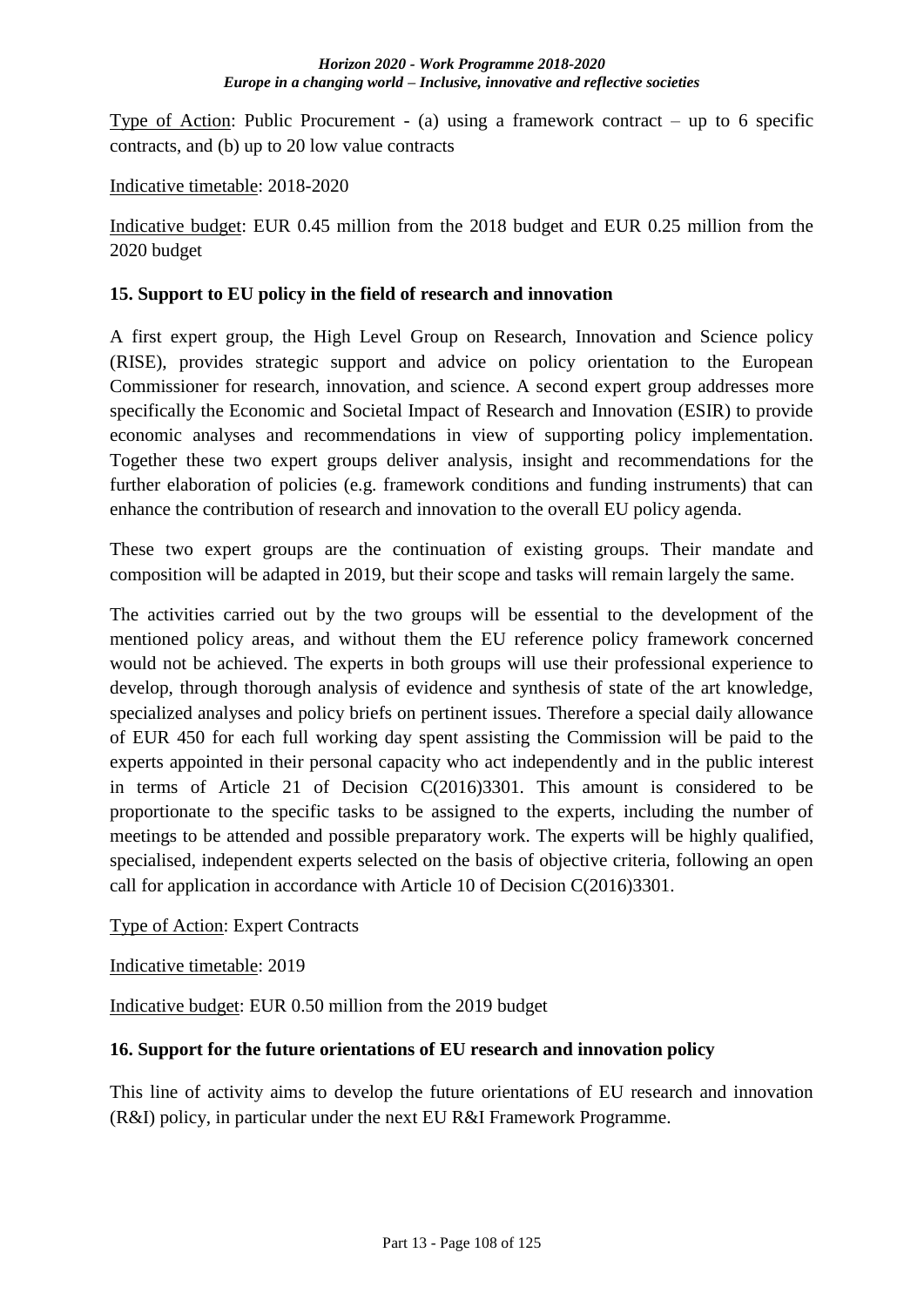Future orientations of EU R&I policy will be supported through horizon scanning, strategic intelligence, sense-making, and scenario building bringing together and building upon existing forward looking activities in the EU with regard to R&I priority setting.

Further analyses of foresight knowledge and anticipatory intelligence will be carried out to support the implementation of the future EU R&I Framework Programme. For this purpose, relevant future orientations for EU R&I policy and funding will be developed and options, boundary conditions and pathways for the implementation of this vision will be provided.

In areas where there is a lack of existing data and knowledge, specific studies will include data collection, literature scanning and analysis.

Type of Action: Public Procurement - using a Framework Contract

Indicative timetable: 2018: 1 specific contract in Q2; 1 specific contract in Q2; 2 specific contracts in Q4. 2019: 1 specific contract in Q1; 1 specific contract in Q2; 2 specific contracts in Q4. 2020: 1 specific contract in Q2; 2 specific contracts in Q3; 1 specific contract in Q4

Indicative budget: EUR 0.40 million from the 2018 budget and EUR 0.40 million from the 2019 budget and EUR 0.40 million from the 2020 budget

# **III - Innovation prizes, innovation policy, and support to the European Innovation Council and to international cooperation in research and innovation**

# **17. The European Capital of Innovation Award (iCapital)<sup>56</sup>**

With their capacity to connect people, places, public and private actors, cities can substantially enhance innovation in Europe and improve the quality of citizens' lives. New approaches to undertake and deploy innovative practices are gaining support, marking the shift from traditional top-down schemes to stronger bottom-up practices, where citizens are increasingly co-shaping public policies in an open, transparent way.

## Scope:

The traditional city innovation ecosystem is opening up to new models of innovation engaging citizens. An increasing number of cities are acting as test-beds for innovation and run citizens-driven initiatives to find solutions for their relevant societal challenges.

The public domain is particularly challenged with finding effective ways to ensure the mainstreaming of these practices into the ordinary urban development process. Successful practices are particularly crucial to enhance the city's capacity to attract new resources, funds and talents, and become role models for other cities.

Essential award criteria: For each yearly competition in 2018, 2019 and 2020, six prizes will be awarded after closure of the yearly contest, to the contestants who in the opinion of the jury best address the following cumulative criteria:

<sup>1</sup> <sup>56</sup> *According to C(2018)3721, a financial contribution to travel and subsistence expenses for applicants who are invited to attend the hearings may be attributed*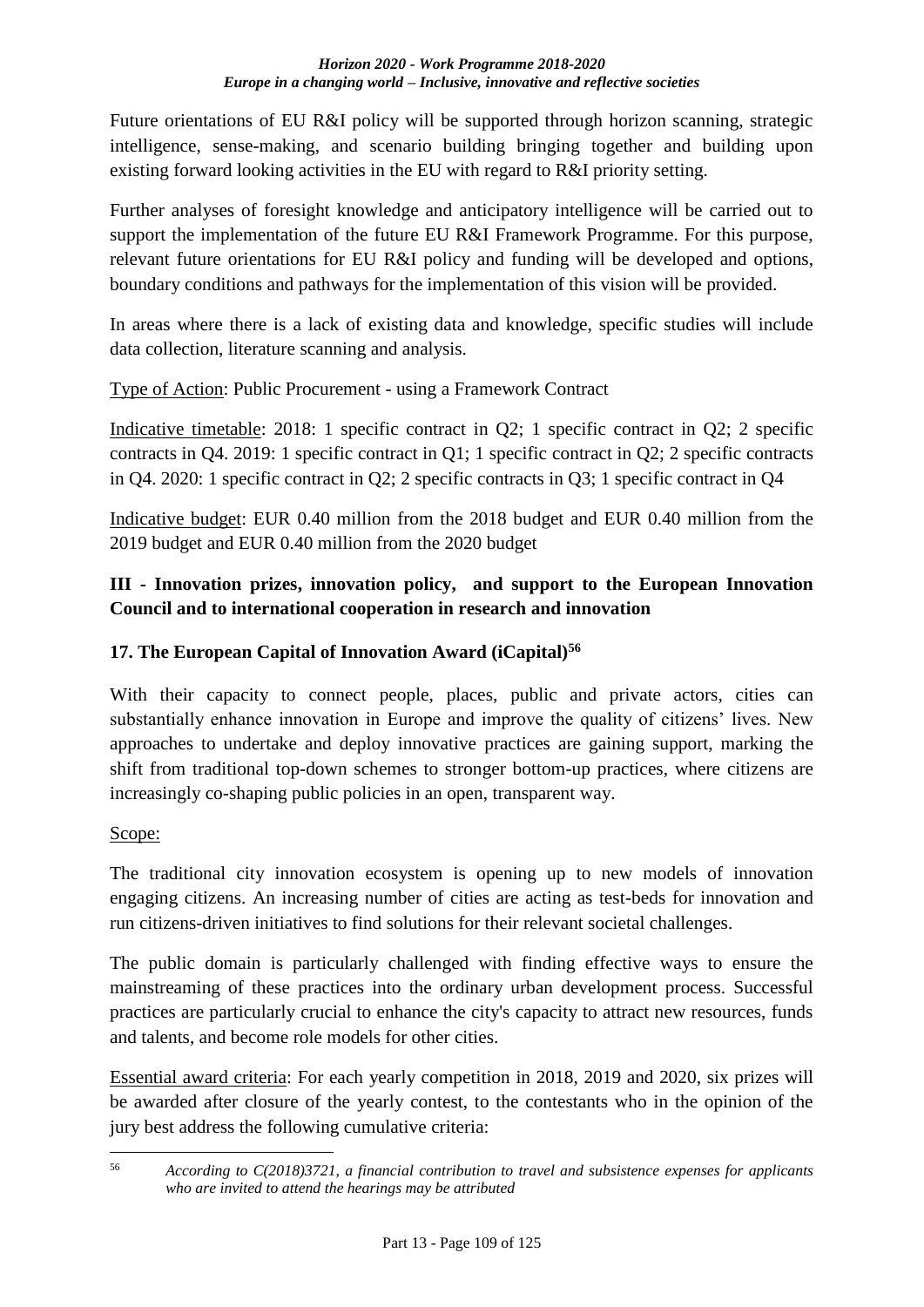1.

Experimenting – innovative concepts, processes, tools, and governance models proving the city's commitment to act as a test-bed for innovative practices, and ensuring the mainstreaming of these practices into the ordinary urban development process.

2.

Engaging – increasing opportunities for a broader range of citizens and ensuring a seamless uptake of their ideas.

3.

Expanding  $-$  outlining the city's potential to attract new talent, resources, funding, investments, and to become a role model for other cities.

4.

Empowering – concrete and measurable added value directly connected to the implementation of innovative practices.

In particular, one city will be selected every year in 2018, 2019 and 2020 as the overall yearly winner: this city will be awarded the title of European Capital of Innovation for that year and will receive EUR 1.000.000. Moreover, based on the above cumulative award criteria, five cities will be selected as runners-up in each yearly competition, receiving EUR 100.000 each. Further details on the evaluation criteria, thresholds, weighting for award criteria as well as promotional activities (including producing a video of the city's achievements) will be specified in the rules for this contest published at the launch of each yearly contest (i.e. in 2018, 2019 and 2020).

1. Eligibility criteria:

The candidate cities must be established in an EU Member State or in Associated Country and have a population above 100,000 inhabitants. In countries where there are no such cities, the biggest city is eligible<sup>57</sup>.

2.

Winners of former European Capital of Innovation contests are not eligible. This does not apply to runners-up.

Expected results: A European prize to the most innovative city ecosystem. The award will raise the profile of the city teams that have developed and implemented innovative policies; enhance citizens' role in finding local solutions and participating in the decision-making process; facilitate the city attractiveness towards investors, industry, top class talents and entrepreneurial individuals; help the city open up connections with others and cooperate with them, thus inspiring and helping identify best practices to be replicated across Europe.

Indicative timetable of contest(s):

 $57$ <sup>57</sup> For the purpose of this competition a 'city' is an urban area over 100,000 inhabitants understood as an administrative unit governed by a city council or another form of democratically elected body, according to the latest Eurostat figures (for countries not covered by Eurostat, the European Commission may perform specific checks when assessing the eligibility criteria)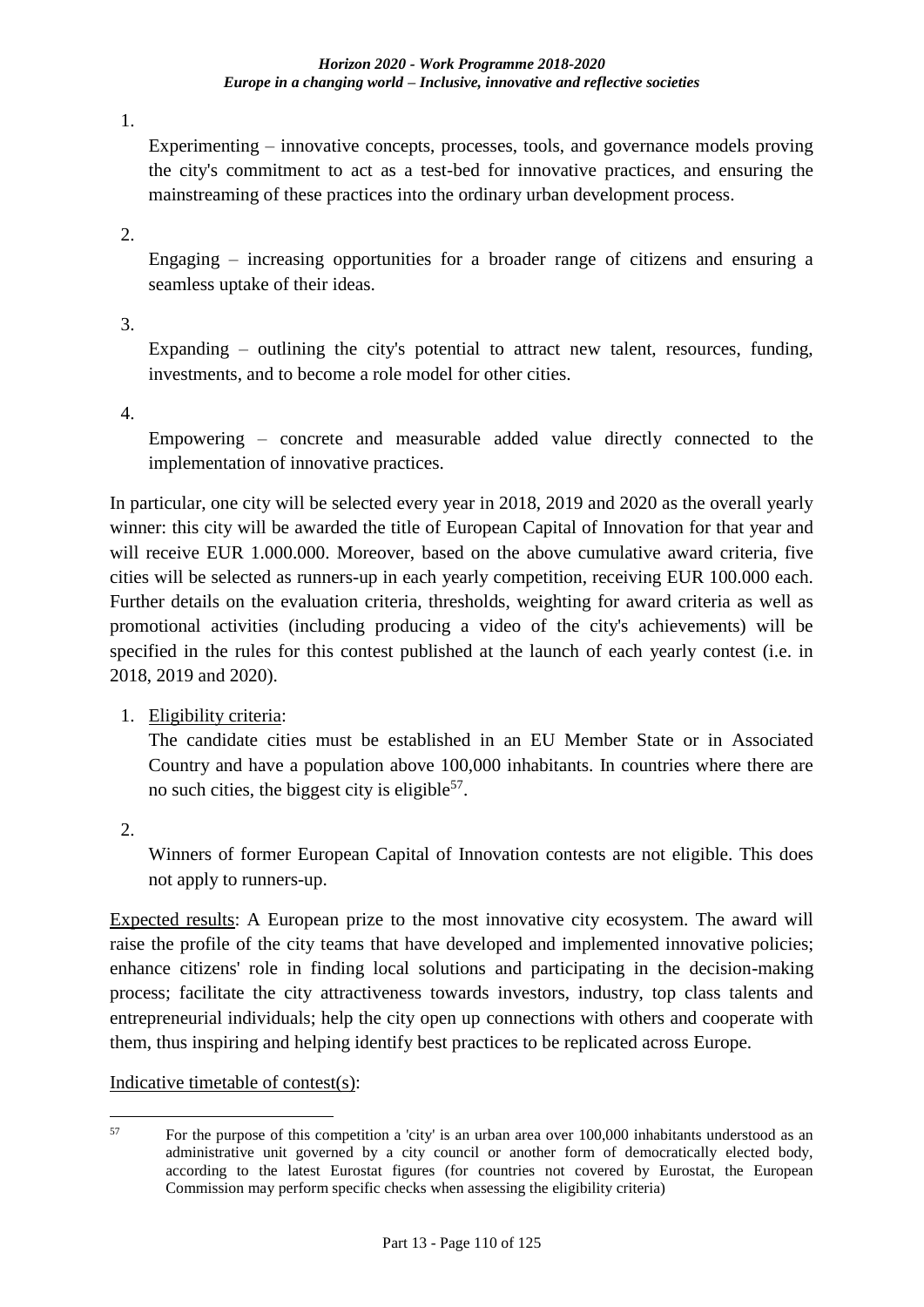| <b>Stages</b>                          | Date and time or indicative period                                  |
|----------------------------------------|---------------------------------------------------------------------|
| Opening of the contest                 | first quarter 2018, first quarter 2019, first quarter<br>2020       |
| Deadline for submission of application | mid-2018, mid-2019, mid-2020                                        |
| Award of the prize                     | last quarter of 2018, last quarter of 2019, last<br>quarter of 2020 |

## Type of Action: Recognition prize

## Indicative timetable: 2018-2020

Indicative budget: EUR 1.50 million from the 2018 budget( $\epsilon$ 1 million will be awarded to the winner, and  $\epsilon$  100.000 to each of the 5 runners-up)) and EUR 1.50 million from the 2019 budget( $\epsilon$ 1 million will be awarded to the winner, and  $\epsilon$  100.000 to each of the 5 runners-up)) and EUR 1.50 million from the 2020 budget( $\epsilon$ 1 million will be awarded to the winner, and  $\epsilon$ 100.000 to each of the 5 runners-up))

## **18. Horizon Prize for Social Innovation in Europe**

The detailed information for this prize was included in the Work Programme 2016-2017, part 13. Europe in a changing world – inclusive, innovative and reflective Societies, adopted with European Commission Decision C(2017)2468 of 24 April 2017) available at the following link: [http://ec.europa.eu/research/participants/data/ref/h2020/wp/2016\\_2017/main/h2020](http://ec.europa.eu/research/participants/data/ref/h2020/wp/2016_2017/main/h2020-wp1617-societies_en.pdf) [wp1617-societies\\_en.pdf.](http://ec.europa.eu/research/participants/data/ref/h2020/wp/2016_2017/main/h2020-wp1617-societies_en.pdf)

| <b>Stages</b>                                             | Date and time or indicative period |  |  |
|-----------------------------------------------------------|------------------------------------|--|--|
| Opening of the contest                                    | 4th quarter of 2017                |  |  |
| Deadline for submission of application                    | 1st quarter of 2019                |  |  |
| Evaluation and solutions demonstration (if<br>applicable) | 2nd quarter of 2019                |  |  |
| Award of the prize                                        | 2nd or 3rd quarter of 2019         |  |  |

Indicative timetable of contest(s):

Type of Action: Inducement prize

Indicative timetable: 2019

Indicative budget: EUR 2.00 million from the 2019 budget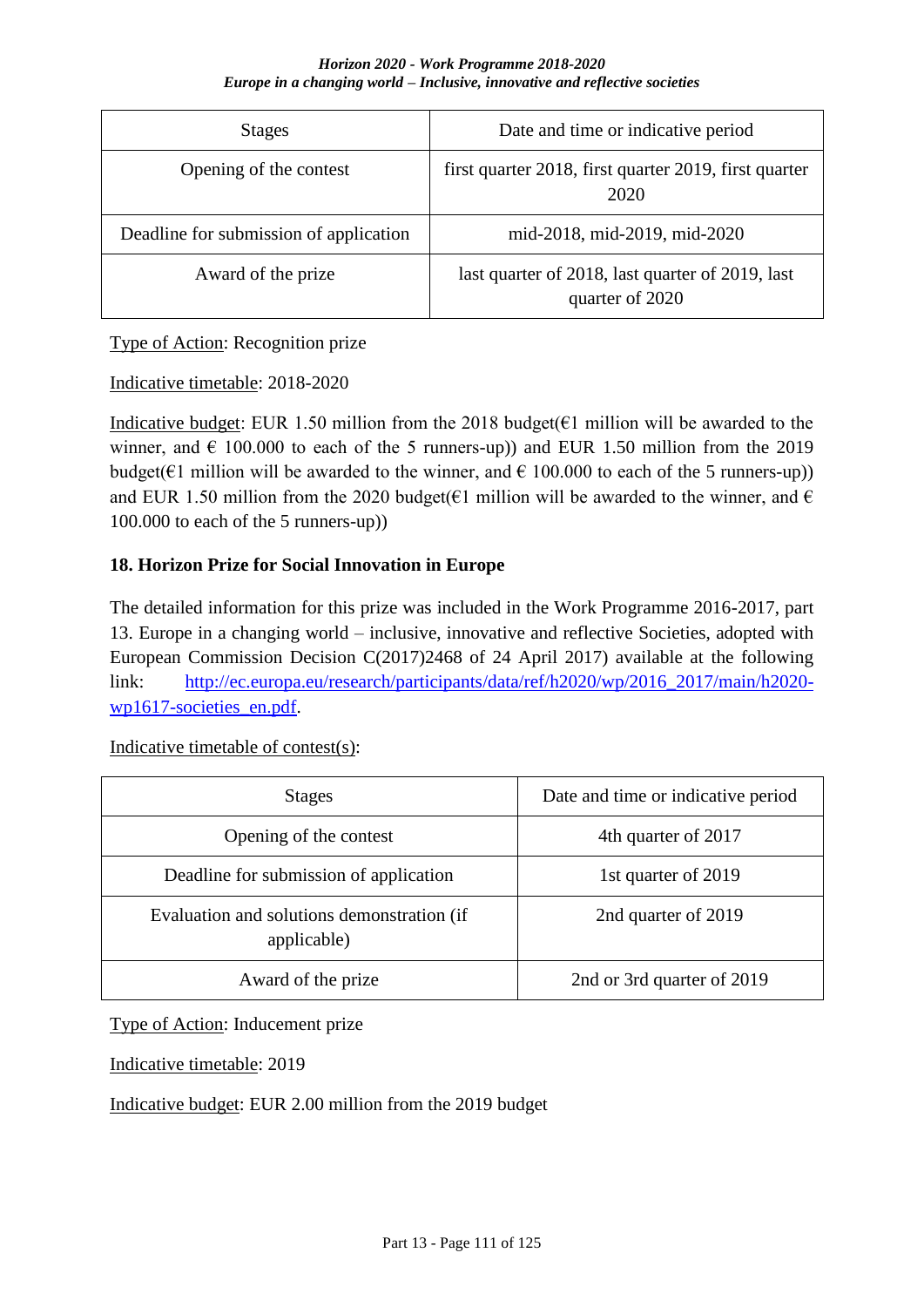## **19. Pan European supplementary pension funds 2014- 2018: Retirement Savings Vehicle for European Research Institutions (RESAVER)**

A Framework Contract (2014-2018, EUR 4 million) was launched in 2014 to provide four years of technical support to a consortium of employers (RESAVER Consortium) to set up RESAVER Pension Fund. Operational from 2017, the pension fund will be rolled-out across the European Economic Area. The cross-border pension arrangement aims at removing pensions as a barrier to researchers' mobility, but in order to achieve such a goal, it is fundamental that as many research institutions as possible join RESAVER Pension Fund. Therefore, services covered by the fourth specific contract will include: technical advice to the Pension Fund, communication activities and support services to potential participants in order to enrol additional countries and institutions in the Pension Fund.

Type of Action: Public Procurement - using an existing framework contract

Indicative budget: EUR 1.14 million from the 2018 budget

## **20. Pan European supplementary pension funds 2019- 2023: Retirement Savings Vehicle for European Research Institutions (RESAVER)**

a) New Framework Contract to support the activities of a Pan European supplementary pension fund (2019-2023, EUR 2 million): RESAVER ("Retirement Savings Vehicle for European Research Institutions")

RESAVER, the first pan-European pension fund for researchers, was set up to remove pensions as an obstacle to the mobility of researchers. Operational from 2017, the pension fund continues to be rolled-out across the European Economic Area. Technical support to implement RESAVER in Member States and in research organisations is needed for its expansion. As a result, RESAVER contributes to the establishment of a genuine European labour market for research professionals.

A Framework Contract (2014-2018, EUR 4 million) was launched in 2014 to provide overall support to the implementation of RESAVER. As this framework contract expires in December 2018, a procedure for concluding a new framework contract will be launched in the third quarter of 2018 to enable the provision of four years of technical support to the RESAVER Consortium and to enable RESAVER OFP to continue its expansion.

The framework contract is needed to ensure the continuity of the project. It will cover the period July 2019 - June 2023.

The first specific contract shall cover the period July 2019 – December 2020. The signature of the following specific contracts will be based on the decision of the European Commission to continue supporting the project. This decision will be based on the future progress and sustainability of RESAVER, and it will be taken by the end of 2019.

Type of action: Public procurement – New Framework Contract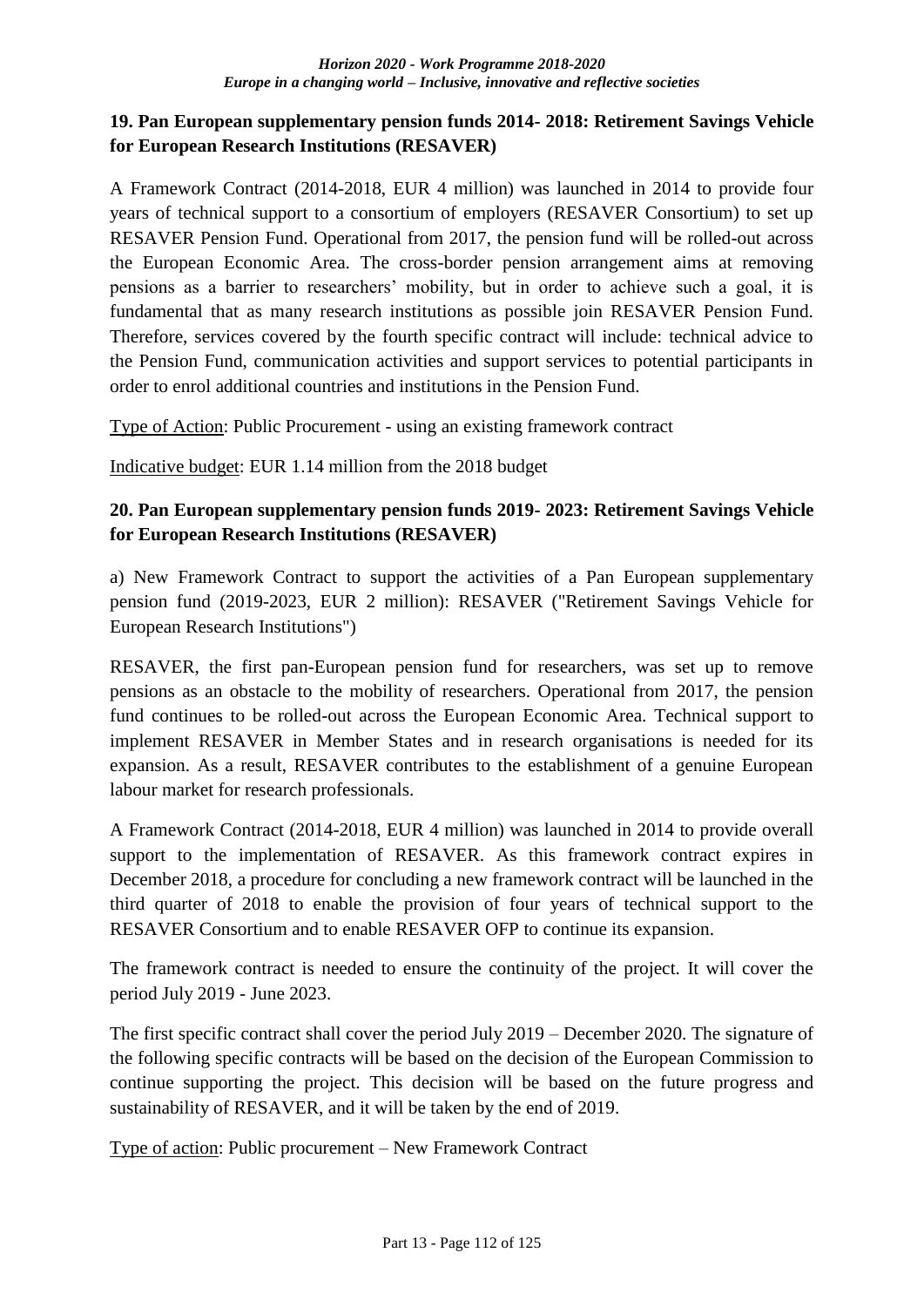Indicative timetable: 3rd quarter 2019

Indicative global budget: EUR 2.0 million

b) Expansion of RESAVER in 2019-2020

Financial support is needed to ensure the continuity of the project. To ensure that RESAVER fulfils its objective, technical support to the RESAVER Consortium and RESAVER OFP is needed to increase the number of organisations and countries enrolled in the fund.

Services covered by the framework contract will include: technical advice to RESAVER; support services to enrol additional countries and institutions in the Pension Fund; and communication activities.

The budget requested is based on the previous framework contract. Considering that part of the tasks indicated in the previous framework contract are not relevant anymore or will be now executed by the Commission's staff, the workload performed by the contractor will diminish, therefore requiring a lower budget.

Indicative timetable: 1<sup>st</sup> specific contract from July 2019 to December 2020.

Type of Action: Public Procurement - Use of a Framework Contract

Indicative budget: EUR 0.75 million from the 2019 budget

#### **21. Data gathering and analysis of the policy developments and reforms**

The aim is to provide internationally comparable data and indicators to monitor progress towards a genuine European Research Area, to support further evidence-based policy developments.

This action will be managed by the European Commission as directly aimed at supporting the development and implementation of evidence base for R&I policies and supporting various groups of stakeholders.

Type of Action: Public Procurement - One specific contract using an existing framework contract

Indicative timetable: End of 2019

Indicative budget: EUR 0.40 million from the 2019 budget

## **22. Service Facility in support of the strategic development of international cooperation in research and innovation**

Continuation of the existing Service Facility with the objective to provide services that support the policy development, priority setting, follow-up and implementation of the strategy for international cooperation in research and innovation. Services will include awareness raising and training activities, support to National Contact Points and other multipliers,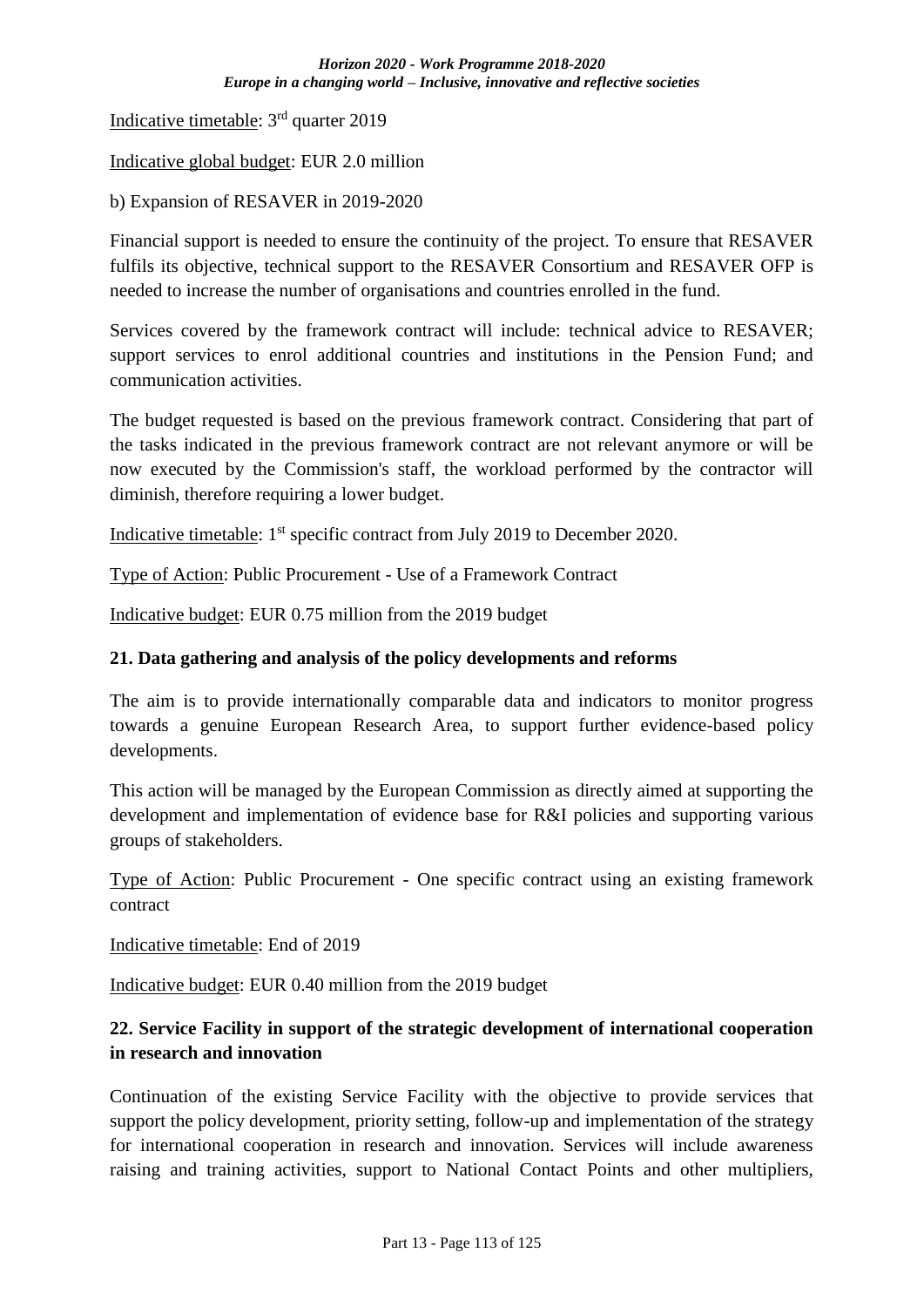organisation of meetings and events, operation of secretariats, and analysis and monitoring activities.

Type of Action: Public Procurement - Use of an existing framework contract – specific contracts (per year, on average, 6-8 specific contracts of EUR 0.3-1 million each, based on the current use of the framework contract and expectations of continued significant gains in costefficiency due to increased focus and concentration of services in a single facility)

Indicative timetable: 2018-2020 (each quarter, on average, 1-2 specific contracts of 0.3-1 million each)

Indicative budget: EUR 4.00 million from the 2018 budget and EUR 5.00 million from the 2019 budget and EUR 3.00 million from the 2020 budget

# **23. Studies on the current status of policies on national and EU level in support of the knowledge triangle**

The aim is to provide comprehensive studies on ERA policy developments at national and EU level to support the modernisation of the education and training, research and innovation systems (i.e. the contribution to the 'knowledge triangle'), taking also into account the context of Open Science.

Type of Action: Public Procurement - Study

Indicative timetable: Q3 or Q4 of 2018

<u>.</u>

Indicative budget: EUR 0.30 million from the 2018 budget

## **24. Centres/Networks of European research and innovation: follow-up of the NearUS action<sup>58</sup>**

The objective is to capitalise on the work of the NearUS action and ensure the operations of the ENRICH (European Network of Research and Innovation Centres and Hubs) centre in the US beyond its initial operational phase. The Commission considers that a duration of 3-4 years for the next phase would be appropriate.

The proposal should show how the activities put forward for the next phase will deliver innovation-related services leading to focused tangible support and benefits to a well-defined client base of European researchers and innovators not yet established in the US, and how the financing of the activities to be covered by this contract will fit with private financing raised by services to individual clients. It should also present a sound business plan showing how the activities of the centre will be rolled-out and financed through service contracts with private and public clients, moving from a partly to a fully self-sustainable centre in the mid-term (at the end of this contract).

<sup>58</sup> This grant will be awarded without call for proposals in line with Article 195(e) of the Financial Regulation (EU, Euratom) No 1046/2018 and Article 11(2) of the Rules for participation and dissemination in "Horizon 2020 - the Framework Programme for Research and Innovation (2014- 2020)", Regulation (EU) No 1290/2013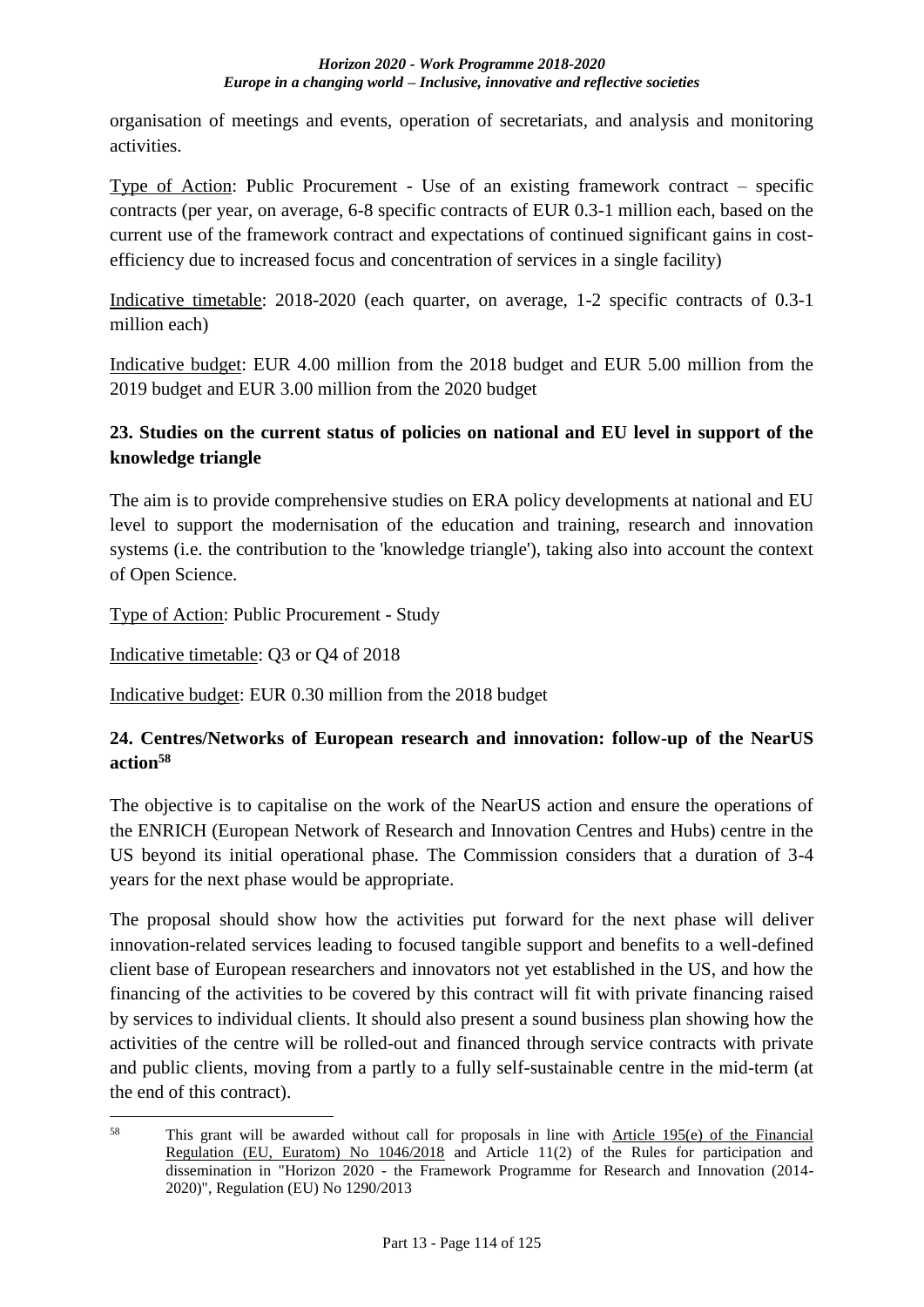The standard evaluation criteria, thresholds, weighting for award criteria and the maximum rate of co-financing for this type of action are provided in parts D and H of the General Annexes. The legal entities listed below are the coordinator and participants of the NearUS action. Entities opting not to be a beneficiary are nevertheless invited and encouraged to participate in the activities of the action, and costs for such participation may be included in the estimated budget and be eligible for funding. Under this topic, legal entities established in the target country/region are eligible for funding from the Union.

Legal entities:

DEUTSCHES ZENTRUM FUER LUFT - UND RAUMFAHRT EV, Linder Hoehe, 51147 KOELN, Germany; EUROPEAN BUSINESS AND INNOVATION CENTRE NETWORK AISBL, Avenue de Tervuren 168, 1150 Brussels, Belgium; INNO TSD, PLACE JOSEPH BERMOND OPHIRA 1, 06912 SOPHIA ANTIPOLIS VALBONNE, France; INTERNATIONAL BUSINESS INNOVATION ASSOCIATION INC, 3361 Rouse Rd suite 200, FL 32817 Orlando, United States; INTRASOFT INTERNATIONAL SA, RUE NICOLAS BOVE 2B, 1253 LUXEMBOURG, Luxembourg; NATIONAL COUNCIL OF UNIVERSITY RESEARCH ADMINISTRATORS, 19TH STREET - NW - SUITE 901 1015, 20036 WASHINGTON DC, United States; REGIONALIS INFORMACIOS ES FEJLESZTO TUDASKOZPONT KORLATOLT FELELOSSEGU TARSASAG, HUVOSVOLGYI UTCA 54 V EP 1 EM, 1021 BUDAPEST, Hungary; SOCIEDADE PORTUGUESA DE INOVACAO - CONSULTADORIA EMPRESARIAL E FOMENTO DA INOVACAO S.A., AVENIDA MARECHAL GOMES DA COSTA 1376, 4150-356 PORTO, Portugal; VENTURE & CAPITAL INTERNATIONAL LLC, 4790 Eastgate Mall, CA92121 San Diego, CA, United States.

Type of Action: Grant to identified beneficiary - Coordination and support actions

Indicative timetable: 3Q of 2020

Indicative budget: EUR 1.00 million from the 2020 budget

## **25. Centres/Networks of European research and innovation: follow-up of the ERICENA action<sup>59</sup>**

The objective is to capitalise on the work of the ERICENA action and ensure the operations of the ENRICH (European Network of Research and Innovation Centres and Hubs) centre in China beyond its initial operational phase. The Commission considers that a duration of 3-4 years for the next phase would be appropriate.

The proposal should show how the activities put forward for the next phase will deliver innovation-related services leading to focused tangible support and benefits to a well-defined client base of European researchers and innovators not yet established in China, and how the

<sup>&</sup>lt;u>.</u> <sup>59</sup> This grant will be awarded without call for proposals in line with Article 195(e) of the Financial Regulation (EU, Euratom) No 1046/2018 and Article 11(2) of the Rules for participation and dissemination in "Horizon 2020 - the Framework Programme for Research and Innovation (2014- 2020)", Regulation (EU) No 1290/2013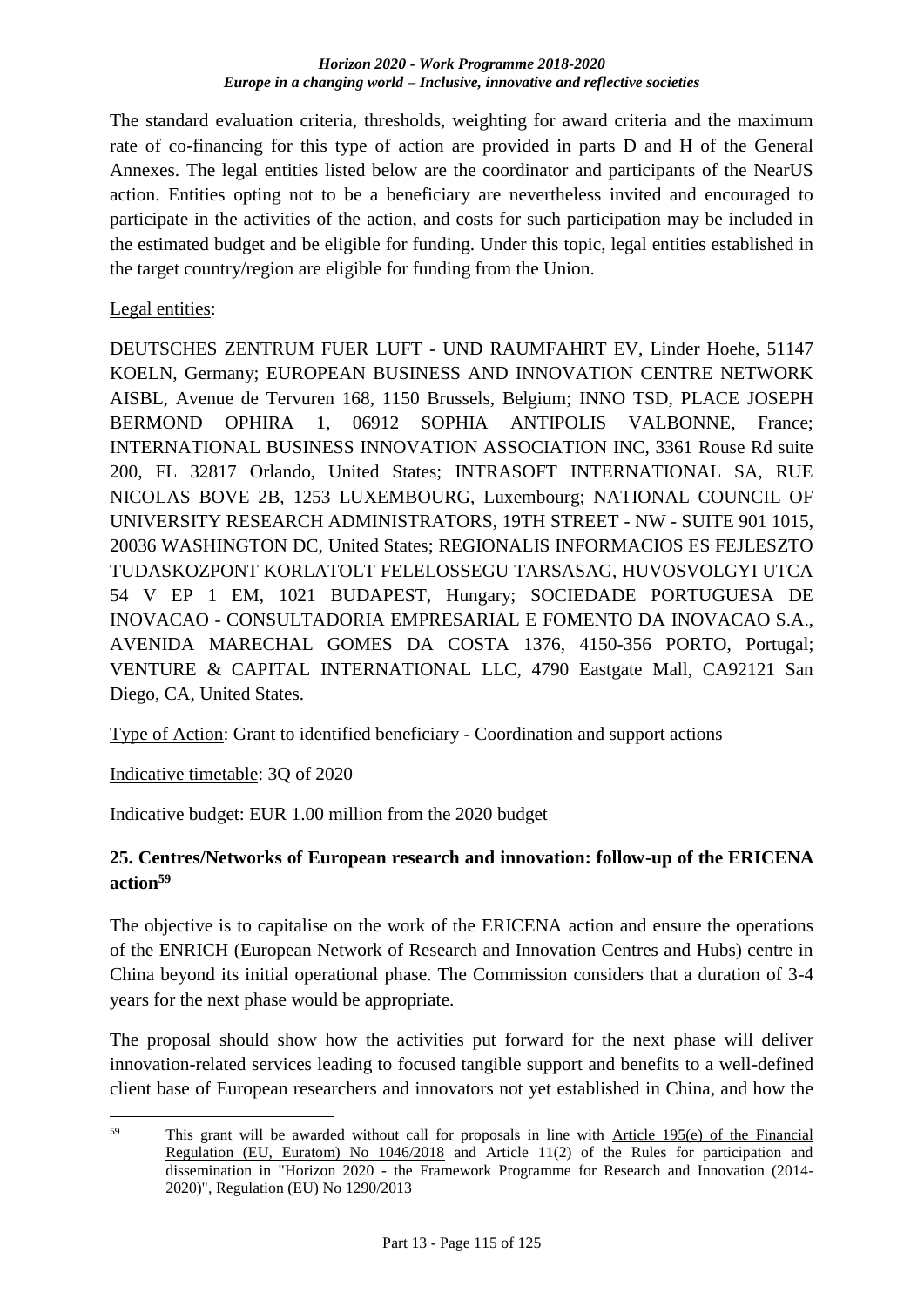financing of the activities to be covered by this contract will fit with private financing raised by services to individual clients. It should also present a sound business plan showing how the activities of the centre will be rolled-out and financed through service contracts with private and public clients, moving from a partly to a fully self-sustainable centre in the mid-term (at the end of this contract).

The standard evaluation criteria, thresholds, weighting for award criteria and the maximum rate of co-financing for this type of action are provided in parts D and H of the General Annexes. The legal entities listed below are the coordinator and participants of the ERICENA action. Entities opting not to be a beneficiary are nevertheless invited and encouraged to participate in the activities of the action, and costs for such participation may be included in the estimated budget and be eligible for funding. Under this topic, legal entities established in the target country/region are eligible for funding from the Union.

Legal entities:

China Science and Technology Exchange Center, Sanlihe Road, Xicheng District, 100045 Beijing, China (People's Republic of); EU PROJECT INNOVATION CENTRE (CHENGDU), TIANFU AVENUE West Building 6F, 610041 Chengdu, China (People's Republic of); EURELATIONS AG, Technoparkstr 1, 8005 ZUERICH, Switzerland; EUROPEAN BUSINESS AND INNOVATION CENTRE NETWORK AISBL, Avenue de Tervuren 168, 1150 Brussels, Belgium; FOUNDATION FOR RESEARCH AND TECHNOLOGY HELLAS, N. Plastira st no 100, at Vassilika Vouton, 71110 Heraklion, Greece; FRAUNHOFER GESELLSCHAFT ZUR FOERDERUNG DER ANGEWANDTEN FORSCHUNG E.V., Hansastrasse 27C, 80686 Muenchen, Germany; Innovasjon Norge, Akersgata 13, 0104 Oslo, Norway; OESTERREICHISCHE FORSCHUNGSFOERDERUNGSGESELLSCHAFT MBH, Sensengasse 1, 1090 VIENNA, Austria; SOCIEDADE PORTUGUESA DE INOVACAO - CONSULTADORIA EMPRESARIAL E FOMENTO DA INOVACAO S.A., AVENIDA MARECHAL GOMES DA COSTA 1376, 4150-356 PORTO, Portugal; STEINBEIS 2I GMBH, Kienestr. 35, 70174 Stuttgart, Germany; STEINBEIS INNOVATION GGMBH, WILLI BLEICHER STRASSE 19, 70174 Stuttgart, Germany; THE UNIVERSITY OF NOTTINGHAM NINGBO, TAIKANG EAST ROAD 199, 315100 NINGBO, China (People's Republic of); TORCH HIGH TECHNOLOGY INDUSTRY DEVELOPMENT CENTER, Sanli he Road 54, 100045 Beijing, China (People's Republic of); TSINGHUA UNIVERSITY, QING HUA YUAN, 100084 BEIJING, China (People's Republic of)

Type of Action: Grant to identified beneficiary - Coordination and support actions

Indicative timetable: 4Q of 2020

Indicative budget: EUR 1.00 million from the 2020 budget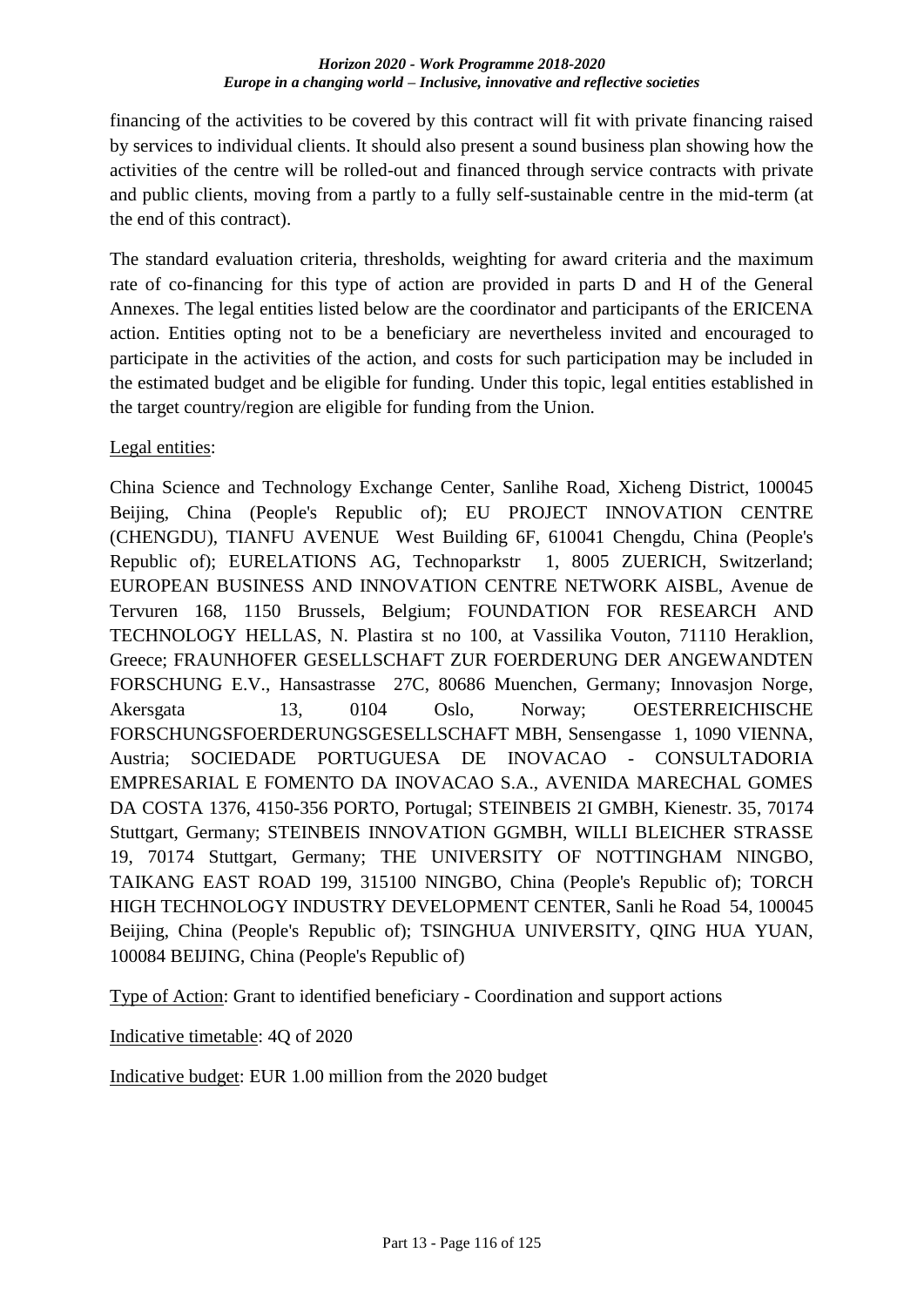## **26. Centres/Networks of European research and innovation: follow-up of the CEBRABIC action<sup>60</sup>**

The objective is to capitalise on the work of the CEBRABIC action and extend the operations of the ENRICH (European Network of Research and Innovation Centres and Hubs) centre in Brazil to include also other countries in the region. The proposal should target at least five Latin American and Caribbean (LAC) countries in the initial phase, with a view to expanding the coverage in the medium-term. The Commission considers that a duration of 3-4 years for the next phase would be appropriate.

The proposal should show how the activities put forward for the next phase will deliver innovation-related services leading to focused tangible support and benefits to a well-defined client base of European researchers and innovators not yet established in the LAC country, and how the financing of the activities to be covered by this contract will fit with private financing raised by services to individual clients. It should also present a sound business plan showing how the activities of the centre will be rolled-out and financed through service contracts with private and public clients, moving from a partly to a fully self-sustainable centre in the mid-term (at the end of this contract).

The standard evaluation criteria, thresholds, weighting for award criteria and the maximum rate of co-financing for this type of action are provided in parts D and H of the General Annexes. The legal entities listed below are the coordinator and participants of the CEBRABIC action. Entities opting not to be a beneficiary are nevertheless invited and encouraged to participate in the activities of the action, and costs for such participation may be included in the estimated budget and be eligible for funding. Under this topic, legal entities established in the target country/region are eligible for funding from the Union.

## Legal entities:

<u>.</u>

ASOCIACION INTERNACIONAL DE PARQUES TECNOLOGICOS IASP, CALLE MARIA CURIE 35, 29590 MALAGA, Spain; ASSOCIACAO NACIONAL DE PESQUISA E DESENVOLVIMENTO DAS EMPRESAS INOVADORAS - ANPEI, RUA HELENA, 144, VILA OLIMPIA, 04552-050 SÃO PAULO, Brazil; CONFEDERACAO NACIONAL DA INDUSTRIA, SBN Quadra 1 - Bloco C Ed. Roberto Simonsen - Asa Norte, 70040-903 Brasilia, Brazil; CONSELHO NACIONAL DAS FUNDACOES DE ESTADUAIS DE AMPARO A PESQUISA, SHS QD 06 CJ A BLOCO E SALA 1115, BRASIL 21, 70322915 BRASILIA DF, Brazil; DEUTSCHES ZENTRUM FUER LUFT - UND RAUMFAHRT EV, Linder Hoehe, 51147 KOELN, Germany; EUROPEAN BUSINESS AND INNOVATION CENTRE NETWORK AISBL, Avenue de Tervuren 168, 1150 Brussels, Belgium; FRAUNHOFER GESELLSCHAFT ZUR FOERDERUNG DER ANGEWANDTEN FORSCHUNG E.V., Hansastrasse 27C, 80686 Muenchen, Germany; OESTERREICHISCHE FORSCHUNGSFOERDERUNGSGESELLSCHAFT MBH,

 $60$  This grant will be awarded without call for proposals in line with Article 195(e) of the Financial Regulation (EU, Euratom) No 1046/2018 and Article 11(2) of the Rules for participation and dissemination in "Horizon 2020 - the Framework Programme for Research and Innovation (2014- 2020)", Regulation (EU) No 1290/2013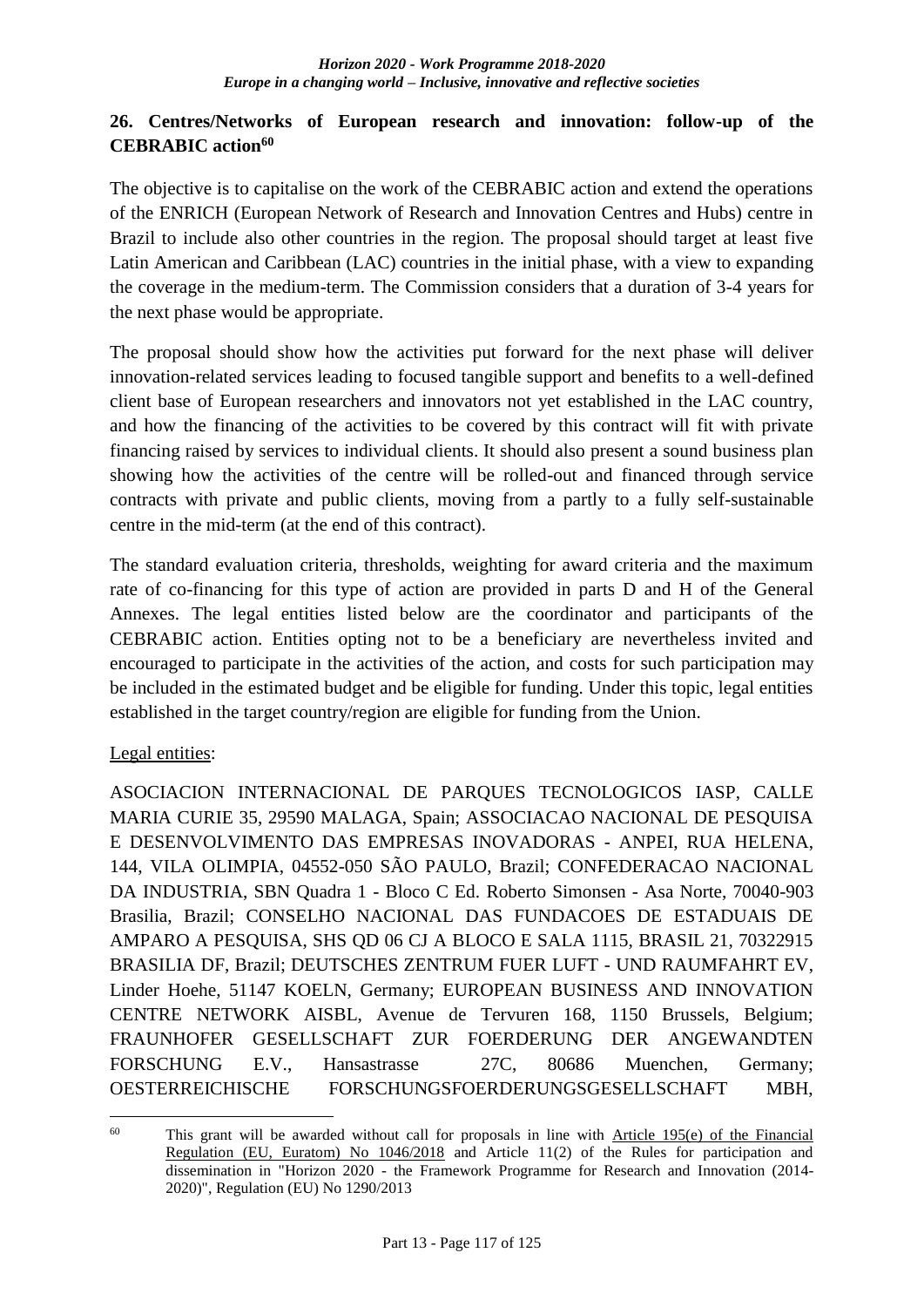Sensengasse 1, 1090 VIENNA, Austria; REGIONALIS INFORMACIOS ES FEJLESZTO TUDASKOZPONT KORLATOLT FELELOSSEGU TARSASAG, HUVOSVOLGYI UTCA 54 V EP 1 EM, 1021 BUDAPEST, Hungary; SABANCI UNIVERSITESI, ORTA MAHALLE UNIVERSITE CAD NO 27, 34956 ISTANBUL, Turkey; SOCIEDADE PORTUGUESA DE INOVACAO - CONSULTADORIA EMPRESARIAL E FOMENTO DA INOVACAO S.A., AVENIDA MARECHAL GOMES DA COSTA 1376, 4150-356 PORTO, Portugal; UNIVERSIDADE ESTADUAL DE CAMPINAS, PRO REITORIA DE PESQUISA UNICAMP 6107, CAMPINAS SP, Brazil.

Type of Action: Grant to identified beneficiary - Coordination and support actions

Indicative timetable: 4Q of 2020

Indicative budget: EUR 1.00 million from the 2020 budget

#### **IV - Horizontal actions**

#### **27. e-Government related studies, conferences and other events**

In addition to calls for proposals, other actions are also expected to be undertaken on specific activities that the European Commission, Directorate General for Communications Networks, Content & Technology (DG CONNECT) will support. These include:

- Studies including socio-economic and impact analysis studies, policy support activities, benchmarking activities as well as studies to support the monitoring, evaluation and strategy definition for e-Government, new form of delivering public goods and the transformative impact of disruptive technologies in public services;

- The organisation of events related to e-Government, e-governance, new form of delivering public goods and the transformative impact of disruptive technologies in provisioning public services;

- Publications and support to other events (e.g. information, communication, dissemination etc.), either through the use of existing Framework Contracts, or the launch of new calls for tenders.

Details will be provided in the texts of the relevant calls for tender.

## **For 2020:**

a) New Framework Contract for Benchmarking online public services and monitoring egovernment policies

A Framework Contract (2014-2018, EUR 2.6 million) was launched in 2014 to support Benchmarking activities of online public services. This framework contract expired in the 2nd quarter 2018 and a new framework contract will be launched in the 1st quarter 2020. It will cover the period 2020-2024.

b) Studies, conferences and other events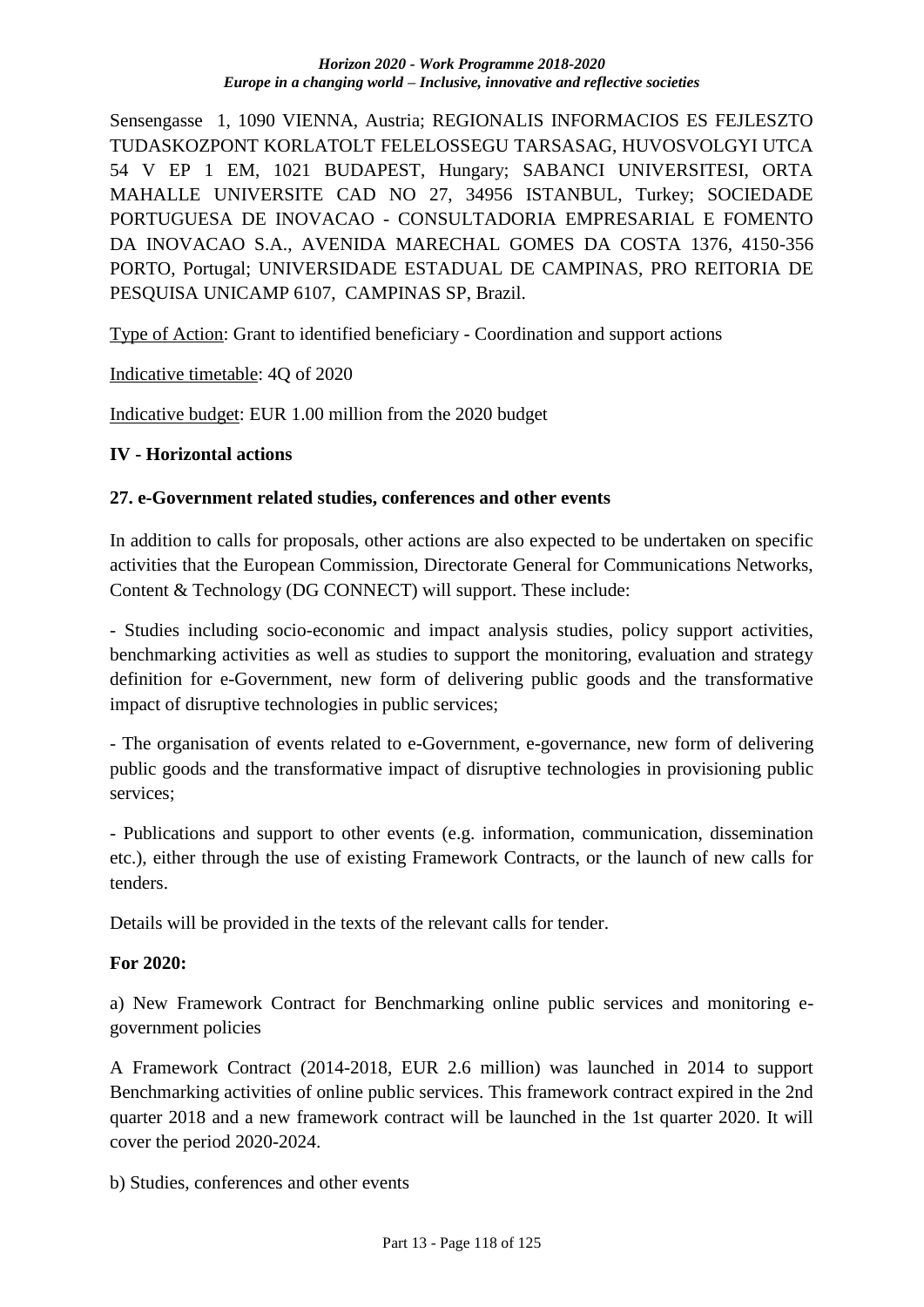In addition to calls for proposals, other actions are also expected to be undertaken on specific activities that the European Commission, Directorate General for Communications Networks, Content & Technology (DG CONNECT) will support. These include:

- Studies including socio-economic and impact analysis studies, policy support activities, benchmarking activities as well as studies to support the monitoring, evaluation and strategy definition for e-Government, new form of delivering public goods and the transformative impact of disruptive technologies in public services;

- The organisation of events related to e-Government, e-governance, new form of delivering public goods and the transformative impact of disruptive technologies in provisioning public services;

- Publications and support to other events (e.g. information, communication, dissemination etc.), either through the use of Framework Contracts, or the launch of new calls for tenders.

Details will be provided in the texts of the relevant calls for tender.

Type of Action: Public Procurement - 4 specific contracts using an existing framework contract - 3 direct service contracts

Indicative timetable: 2018-2020. For 2018: 2 specific contracts – EUR 500.000 in Q2 and EUR 500.000 in Q4; 1 direct service contract – EUR 200.000 in Q3. For 2020: 2 specific contracts – EUR 500.000 in Q3 and EUR 400.000 in Q4; 1 direct service contract – EUR 100.000 in Q3.

Indicative budget: EUR 1.20 million from the 2018 budget and EUR 1.10 million from the 2019 budget and EUR 1.00 million from the 2020 budget

## **28. External Expertise**

This action will support the use of appointed independent experts for the monitoring of actions (grant agreement, grant decision, procurement, financial instruments).

## Type of Action: Expert Contracts

Indicative timetable: 2018-2020

Indicative budget: EUR 0.95 million from the 2018 budget and EUR 0.95 million from the 2019 budget and EUR 0.95 million from the 2020 budget

## **29. Presidency events - Austria <sup>61</sup>**

<u>.</u>

The objective is to support an event of the Austrian Presidency (second half of 2018) on the impact of Social Sciences and Humanities research.

<sup>&</sup>lt;sup>61</sup> This grant will be awarded without call for proposals in line with Article 190(1)(e) of the Rules of applications of Regulation (EU, Euratom) 966/2012, Regulation No 1268/2012 and Article 11(2) of the Rules for participation and dissemination in "Horizon 2020 - the Framework Programme for Research and Innovation (2014-2020)", Regulation (EU) No 1290/2013.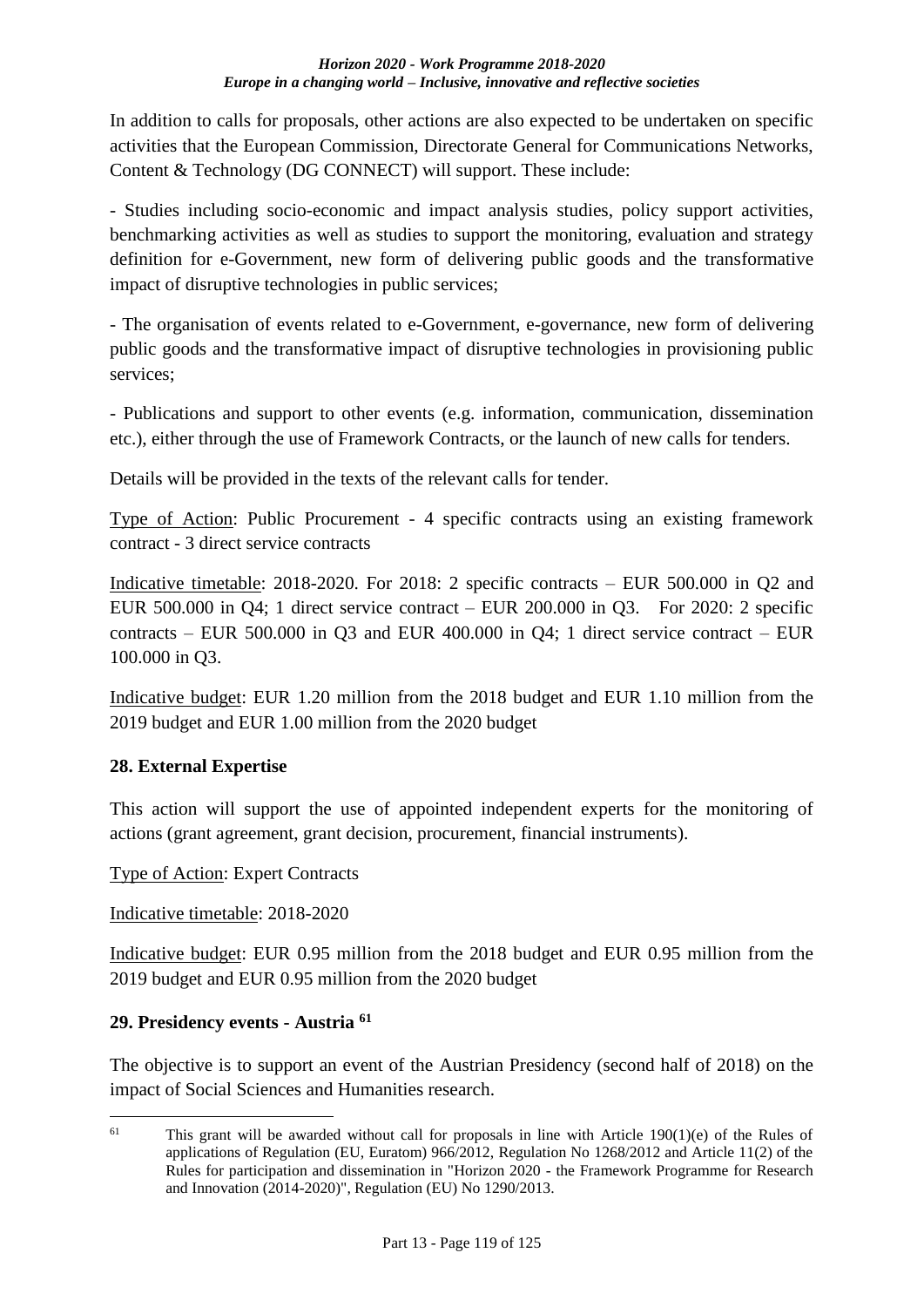The standard evaluation criteria, thresholds, weighting for award criteria and the maximum rate of co-financing for this type of action are provided in parts D and H of the General Annexes.

Legal entities:

Zentrum für Soziale Innovation GmbH, Linke Wienzeile 246, 1050 Wien

Type of Action: Grant to identified beneficiary - Coordination and support actions

Indicative timetable: Second half of 2018

Indicative budget: EUR 0.20 million from the 2018 budget

# **30. Fostering transnational cooperation between National Contact Points (NCP) in the area of SC6: follow-up project<sup>62</sup>**

The action will facilitate transnational cooperation between Horizon 2020 NCPs in the area of Societal Challenge 6 (SC6) "Europe in a changing world: inclusive, innovative and reflective societies" and with regard to the approach of integrating Social Sciences and Humanities (SSH) throughout Horizon 2020, with a view to identifying and sharing good practices and raising the general standard of support to programme applicants, taking into account the diversity of actors that make up the constituency of the SC6 sector. It will involve one consortium of NCPs focussing on transnational cooperation on issues specific to the SC6 sector and SSH integration across Horizon 2020, within the context of Horizon 2020 calls for proposals.

All activities must be tailored according to the nature of this sector.

The proposal should show that the activities put forward will deliver tangible benefits to potential applicants. Activities should capitalise on relevant work of the previous NCP network project in this sector, and of the 'NCP Academy' (*www.ncpacademy.eu*). Various mechanisms may be included, such as benchmarking, joint workshops, enhanced cross-border brokerage events, and specific training linked to the SC6 sector and to SSH integration across Horizon 2020.

Where relevant, activities should make use of commonly available tools (e.g. for brokerage and partner search, benchmarking tools, guidebooks, promotional tools etc).

To help close the innovation divide, a substantial component of the proposed activities must be devoted to activities aimed at helping NCPs in those countries that have been participating at low levels in the programme up to now. These activities should help these NCPs rapidly acquire the know-how on NCP operations accumulated in other countries including, for example, training, mentoring, and twinning. They may also include awareness raising actions

<sup>&</sup>lt;u>.</u>  $62$  *This grant will be awarded without call for proposals in line with Article 190(1)(e) of the Rules of applications of Regulation (EU, Euratom) 966/2012, Regulation No 1268/2012 and Article 11(2) of the Rules for participation and dissemination in "Horizon 2020 - the Framework Programme for Research and Innovation (2014-2020)", Regulation (EU) No 1290/2013''*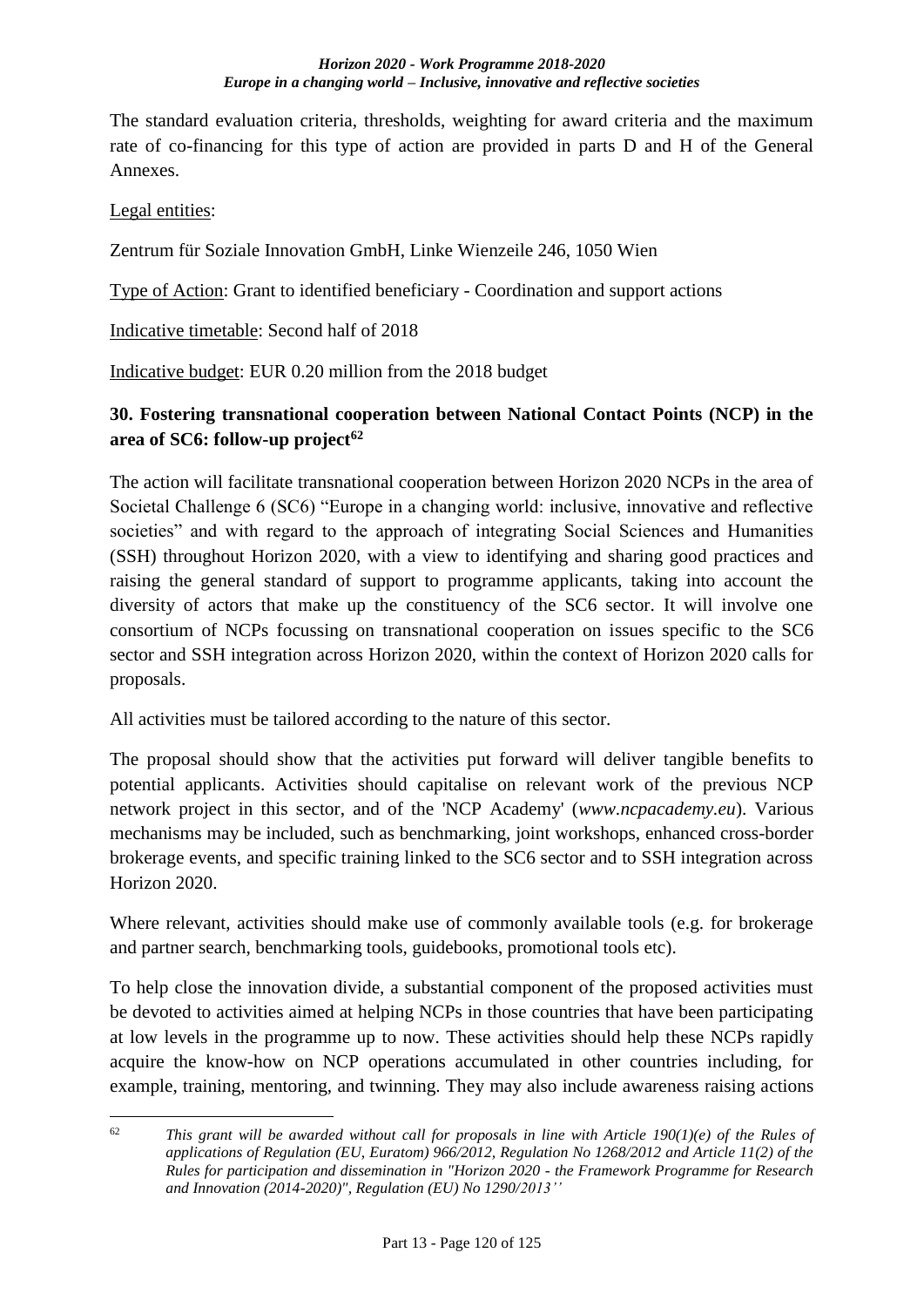aimed at increasing visibility of well-qualified potential applicant organisations in the above mentioned countries.

The legal entities listed below are the host organisations of NCPs from EU Member States and Associated Countries who have been officially appointed by the relevant national authorities, and who have expressed a willingness to participate in this proposal. NCPs opting not to be a beneficiary are nevertheless invited and encouraged to participate in the project activities (e.g. workshops), and costs for such participation (e.g. travel costs paid by the consortium) may be included in the estimated budget and be eligible for funding by the Commission.

In line with Articles 2, 31.6 and 41.4 of the Model Grant agreement, the project arising from this grant will complement other NCP network projects. This means that the beneficiaries and those of the complementary grants must cooperate and provide access to their results. They must conclude a written collaboration agreement regarding the coordination of the complementary grants and the work of the action.

The project must end by August 2020.

## Expected impact:

- An improved, more consistent and professionalised NCP service across Europe, thereby helping simplify access to Horizon 2020 calls, and lowering the entry barriers for newcomers,
- An increase in the quality of proposals submitted, including those from countries where success rates are currently lower than average.

## Legal entities:

DEUTSCHES ZENTRUM FUER LUFT - UND RAUMFAHRT EV, Linder Hoehe, 51147, KOELN; OESTERREICHISCHE FORSCHUNGSFOERDERUNGSGESELLSCHAFT MBH, Sensengasse 1, 1090, VIENNA; GIS-Transfer Center Foundation, Acad. G. Bonchev Str., block 4, 1113, Sofia; BELARUSIAN STATE UNIVERSITY, Nezavisimosti Av 4, 220030, MINSK; VEREIN EURESEARCH, Effingerstrasse 19, 3008, BERN; IDRYMA PROOTHISIS EREVNAS, Strovolos 123, 2042, LEFKOSIA; FUNDACION ESPANOLA PARA LA CIENCIA Y LA TECNOLOGIA, Calle Pedro Teixeira 8, Planta 2, 28020, MADRID; RFIEA, Réseau français des instituts d'études avancées, 54 Boulevard Raspail, 75006 Paris, France; AGENCIJA ZA MOBILNOST I PROGRAME EUROPSKE UNIJE, Frankopanska 26, 10000, ZAGREB; THE ICELANDIC CENTRE FOR RESEARCH, Borgartun 30, 105, REYKJAVIK; AGENZIA PER LA PROMOZIONE DELLA RICERCA EUROPEA, Via CAVOUR 71, 00184, ROMA; INSTYTUT PODSTAWOWYCH PROBLEMOW TECHNIKI POLSKIEJ AKADEMII NAUK, Adolfa Pawinskiego 5B, 02- 106, WARSAW; FUNDACAO PARA A CIENCIA E A TECNOLOGIA, Avenidad D Carlos I, 126, 1249-074, LISBOA; Centrum vedecko-technických informácií SR (CVTI SR, Lamačská cesta 8/A, 811 04, Bratislava; TÜBİTAK, Tunus Caddesi No:80, 06100 Kavaklıdere, Ankara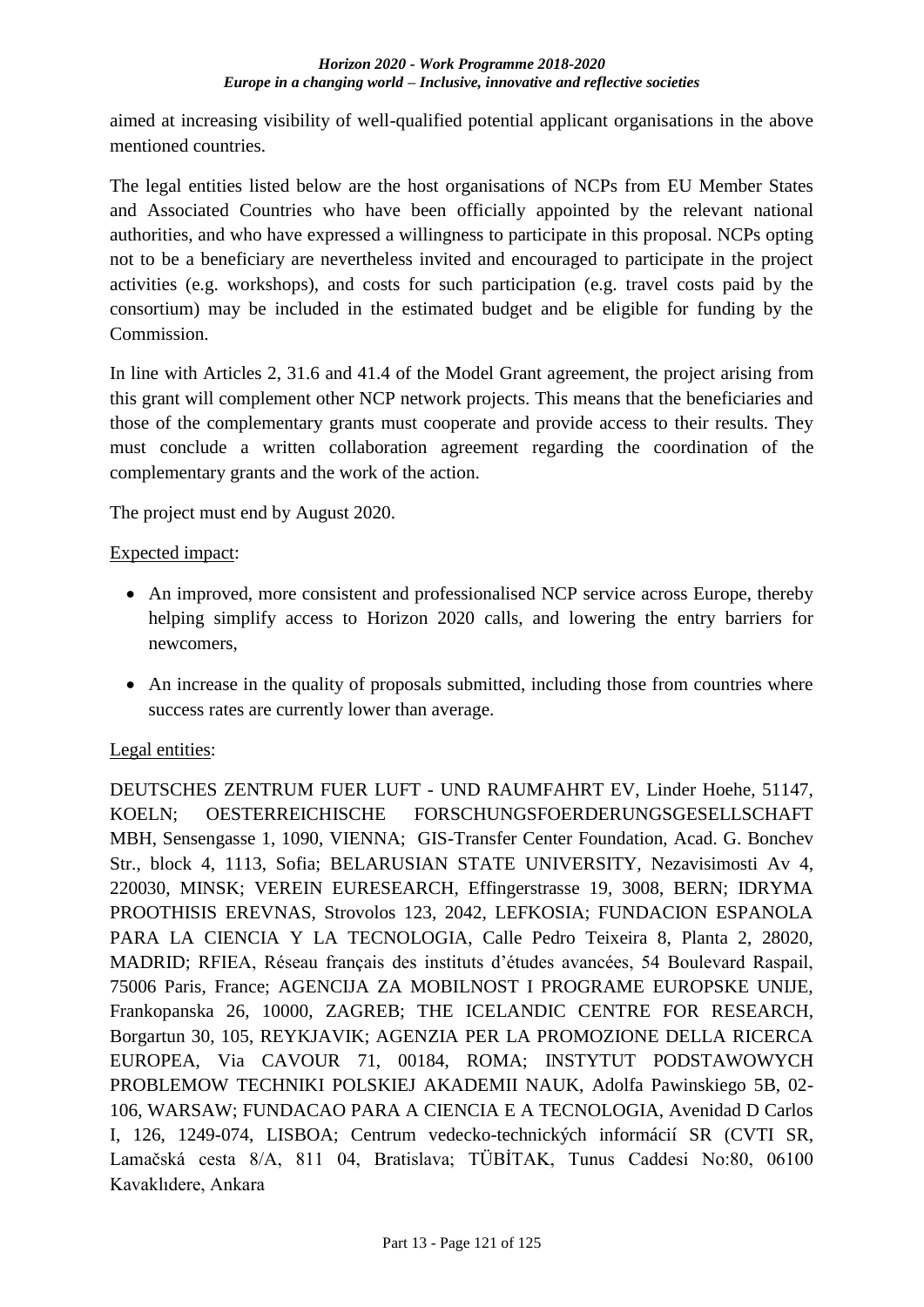Type of Action: Grant to identified beneficiary - Coordination and support actions

Indicative timetable: 4Q of 2018

Indicative budget: EUR 0.50 million from the 2018 budget

#### **31. COST**

COST was established as an intergovernmental framework in 1971 for promoting cooperation among researchers across Europe. Within COST, research carried out at national level is funded by the COST Member States, while the EU funds central administration, coordination and networking.

Type of Action: Specific Grant Agreement

Indicative timetable: 2018-2020

Indicative budget: EUR 20.64 million from the 2018 budget and EUR 20.64 million from the 2019 budget and EUR 20.64 million from the 2020 budget

## **32. Presidency events- Germany <sup>63</sup>**

The conference shall highlight the role Social Sciences and Humanities research play to foster democracy, solidarity and societal cohesion in our European societies. The overall aims of the conference are:

- To discuss this challenge and the future thematic priorities of Cluster 2 with the European scientific community and stakeholders from civil society, economy and policy makers;

- To identify needs and

- To identify what research from the social sciences and humanities can concretely contribute to strengthening democracy, solidarity and social cohesion in Europe.

Legal entities:

<u>.</u>

DEUTSCHES ZENTRUM FUER LUFT - UND RAUMFAHRT EV, LINDER HOEHE, 51147 KOELN, GERMANY

Type of Action: Grant to identified beneficiary - Coordination and support actions

Indicative timetable: Second half of 2020

Indicative budget: EUR 0.25 million from the 2020 budget

<sup>&</sup>lt;sup>63</sup> This grant will be awarded without call for proposals in line with Article 190(1)(e) of the Rules of applications of Regulation (EU, Euratom) 966/2012, Regulation No 1269/2012 and Article 11(2) of the Rules for participation and disssemination in "Horizon 2020 - the Framework Programme for Research and Innovation (2014-2020)", Regulation (EU) No 1290/2013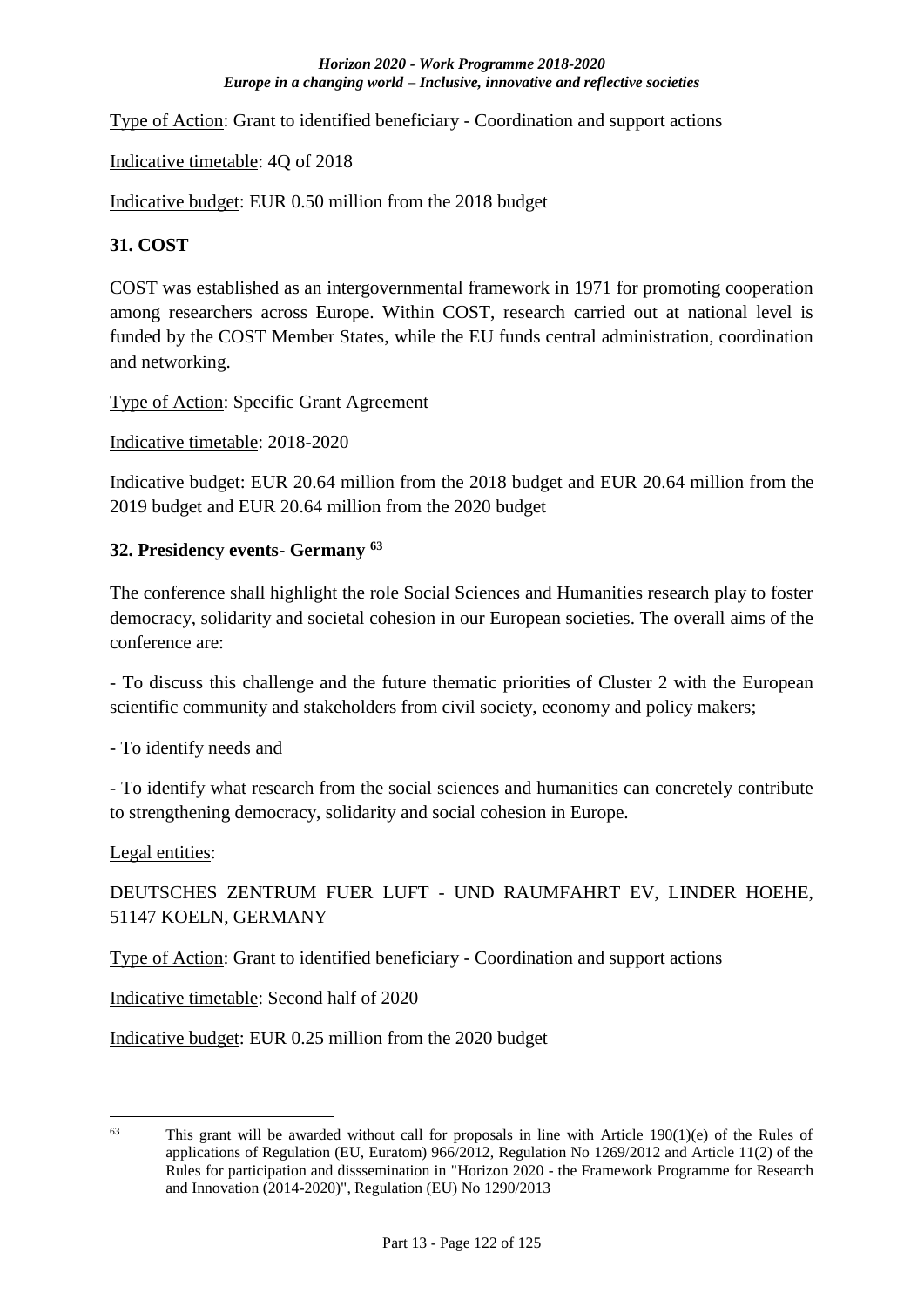## **33. Presidency events- Croatia<sup>64</sup>**

The proposed three-day conference will focus on R&I in the domain of Cultural Heritage including the role of digitisation and the importance of education. Particularly the conference aims to discuss:

- (a) the role of the Universities on Cultural Heritage
- (b) the role of scientific research in strengthening the Industrial Heritage preservation
- (c) and how the digital tools can restore/preserve Industrial Heritage

The conference will gather not only prominent researchers, but also policymakers, local authorities, artists and the broad actors revolving around the ECOC activities as well as interested citizens alike. Through appropriate discursive forms, it would cultivate reflection and debate about the future of RDI in global and local communities, especially relating to the interaction of culture and future industries, the implications of these on future jobs, and the role of overall Rijeka's heritage as a "port of diversity" on its smart, inclusive and innovative future growth.

Legal entities:

University of Rijeka, Croatia

Type of Action: Grant to identified beneficiary - Coordination and support actions

Indicative timetable: 1st Q of 2020

Indicative budget: EUR 0.25 million from the 2020 budget

<sup>&</sup>lt;u>.</u> <sup>64</sup> This grant will be awarded without call for proposals in line with Article 190(1)(e) of the Rules of applications of Regulation (EU, Euratom) 966/2012, Regulation No 1269/2012 and Article 11(2) of the Rules for participation and disssemination in "Horizon 2020 - the Framework Programme for Research and Innovation (2014-2020)", Regulation (EU) No 1290/2013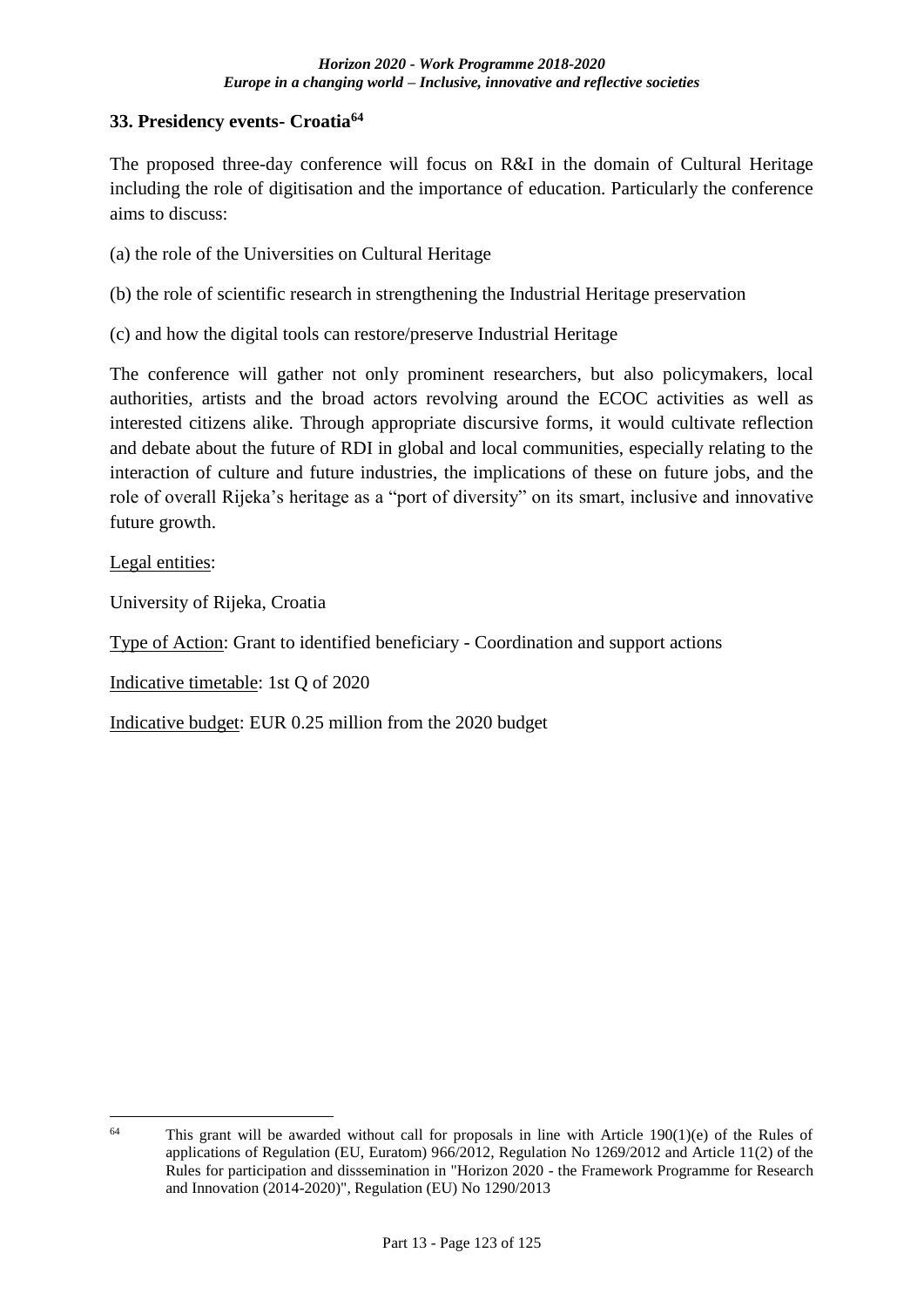# **Budget<sup>65</sup>**

|                                                                                                                 | <b>Budget</b><br>line(s) | 2018<br>Budget(EUR<br>million) | 2019<br>Budget(EUR<br>million) | 2020<br>Budget(EUR<br>million) |  |  |  |
|-----------------------------------------------------------------------------------------------------------------|--------------------------|--------------------------------|--------------------------------|--------------------------------|--|--|--|
| <b>Calls</b>                                                                                                    |                          |                                |                                |                                |  |  |  |
| H2020-SC6-MIGRATION-<br>2018-2019-2020                                                                          |                          | 36.00                          | 35.00                          | 29.00                          |  |  |  |
|                                                                                                                 | from<br>08.020306        | 24.00                          | 27.00                          | 29.00                          |  |  |  |
|                                                                                                                 | from<br>09.040302        | 12.00                          | 8.00                           |                                |  |  |  |
| H2020-SC6-<br>TRANSFORMATIONS-<br>2018-2019-2020                                                                |                          | 48.50                          | 65.00                          | 83.00                          |  |  |  |
|                                                                                                                 | from<br>08.020306        | 29.50                          | 44.50                          | 52.00                          |  |  |  |
|                                                                                                                 | from<br>09.040302        | 19.00                          | 20.50                          | 31.00                          |  |  |  |
| H2020-SC6-<br>GOVERNANCE-2018-<br>2019-2020                                                                     |                          | 40.50                          | 58.25                          | 66.00                          |  |  |  |
|                                                                                                                 | from<br>08.020306        | 39.00                          | 42.25                          | 34.50                          |  |  |  |
|                                                                                                                 | from<br>09.040302        | 1.50                           | 16.00                          | 31.50                          |  |  |  |
| Contribution from this part<br>H2020-EIC-FTI-<br>call<br>to<br>2018-2020 under Part 17 of<br>the work programme |                          | 3.02                           | 3.02                           | 3.02                           |  |  |  |
|                                                                                                                 | from<br>09.040302        | 0.80                           | 0.80                           | $0.80\,$                       |  |  |  |
|                                                                                                                 | from<br>08.020306        | 2.22                           | 2.22                           | 2.22                           |  |  |  |
| Contribution from this part                                                                                     |                          | 5.00                           |                                |                                |  |  |  |
| to call H2020-RUR-2018-<br>2020 under Part 9 of the<br>work programme                                           | from<br>09.040302        | 5.00                           |                                |                                |  |  |  |

<sup>65</sup> The budget figures given in this table are rounded to two decimal places.

The budget amounts for the 2020 budget are subject to the availability of the appropriations provided for in the draft budget for 2020 after the adoption of the budget 2020 by the budgetary authority or, if the budget is not adopted, as provided for in the system of provisional twelfths.